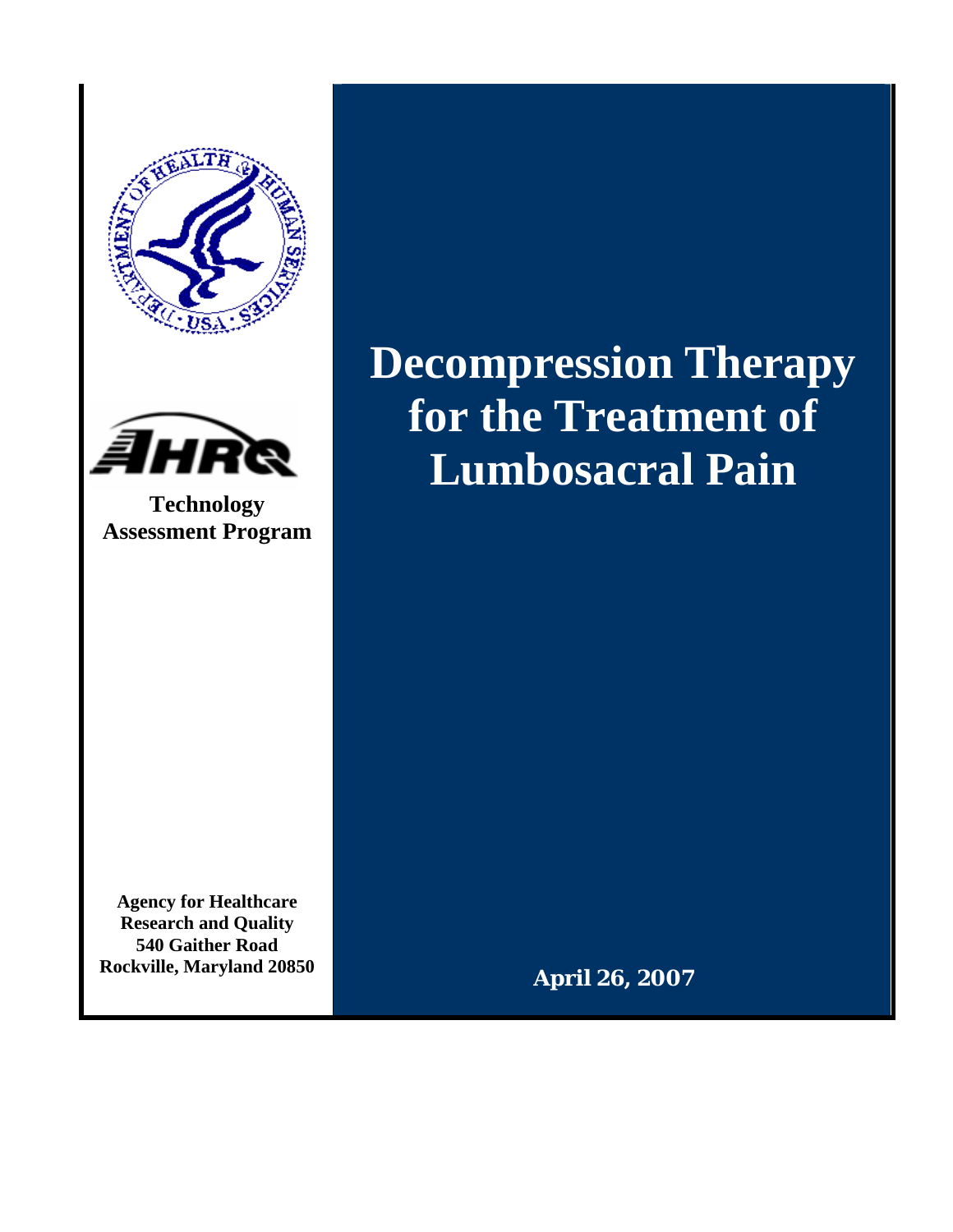# **Decompression Therapy for the Treatment of Lumbosacral Pain**

**Prepared by ECRI Institute Evidence-based Practice Center** 

**Marie Jurecki-Tiller, Ph.D. Wendy Bruening, Ph.D. Stephen Tregear, D.Phil. Karen Schoelles, M.D., S.M. Eileen Erinoff, B.A. Vivian Coates, M.B.A.**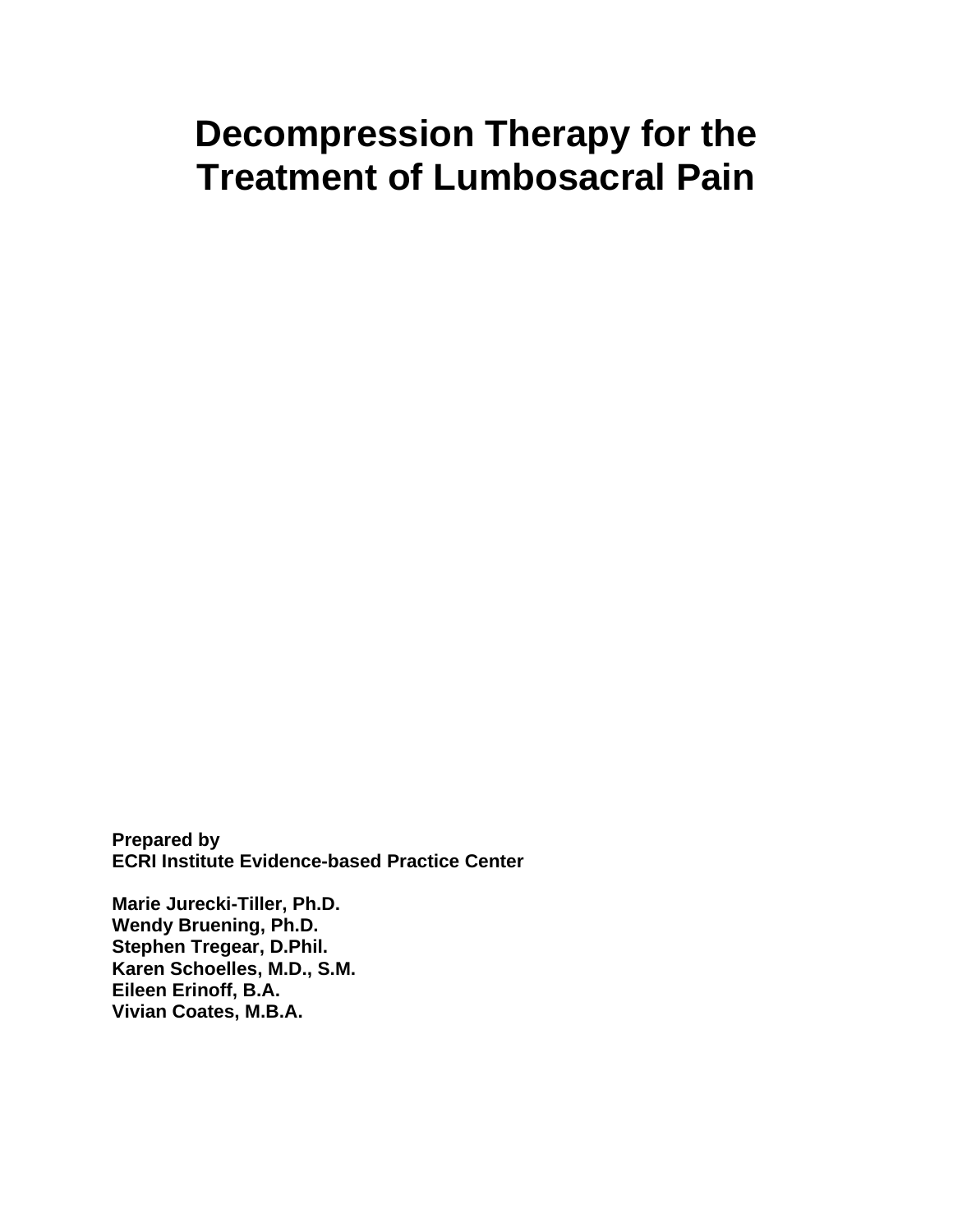# **Decompression Therapy for the Treatment of Lumbosacral Pain**

This report is based on research conducted by the ECRI Institute Evidence-based Practice Center (EPC) under contract to the Agency for Healthcare Research and Quality (AHRQ), Rockville, MD (Contract No. 290-02-0019). The findings and conclusions in this document are those of the author(s) who are responsible for its contents; the findings and conclusions do not necessarily represent the views of AHRQ. Therefore, no statement in this report should be construed as an official position of the Agency for Healthcare Research and Quality or of the U.S. Department of Health and Human Services.

The information in this report is intended to help health care decision-makers; patients and clinicians, health system leaders, and policymakers, make well-informed decisions and thereby improve the quality of health care services. This report is not intended to be a substitute for the application of clinical judgment. Decisions concerning the provision of clinical care should consider this report in the same way as any medical reference and in conjunction with all other pertinent information, i.e., in the context of available resources and circumstances presented by individual patients.

This report may be used, in whole or in part, as the basis for development of clinical practice guidelines and other quality enhancement tools, or as a basis for reimbursement and coverage policies. AHRQ or U.S. Department of Health and Human Services endorsement of such derivative products may not be stated or implied.

**Date: April 26, 2007** 

**Prepared for: Agency for Healthcare Research and Quality 540 Gaither Road Rockville, Maryland 20850**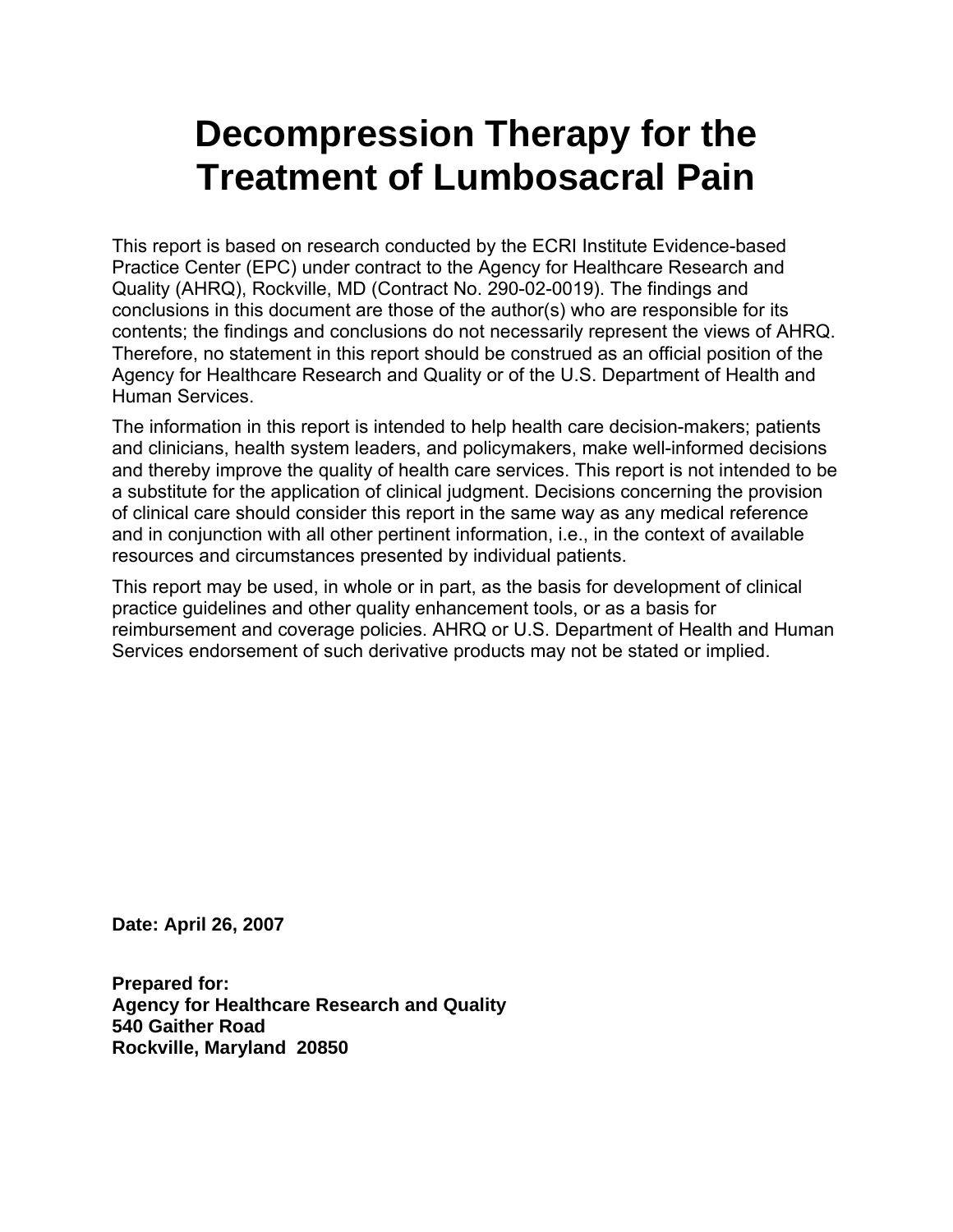## **Table of Contents**

| Training and Credentialing of Personnel to Use Decompression Therapy |
|----------------------------------------------------------------------|
|                                                                      |
|                                                                      |
|                                                                      |
|                                                                      |
|                                                                      |
|                                                                      |
|                                                                      |
|                                                                      |
|                                                                      |
|                                                                      |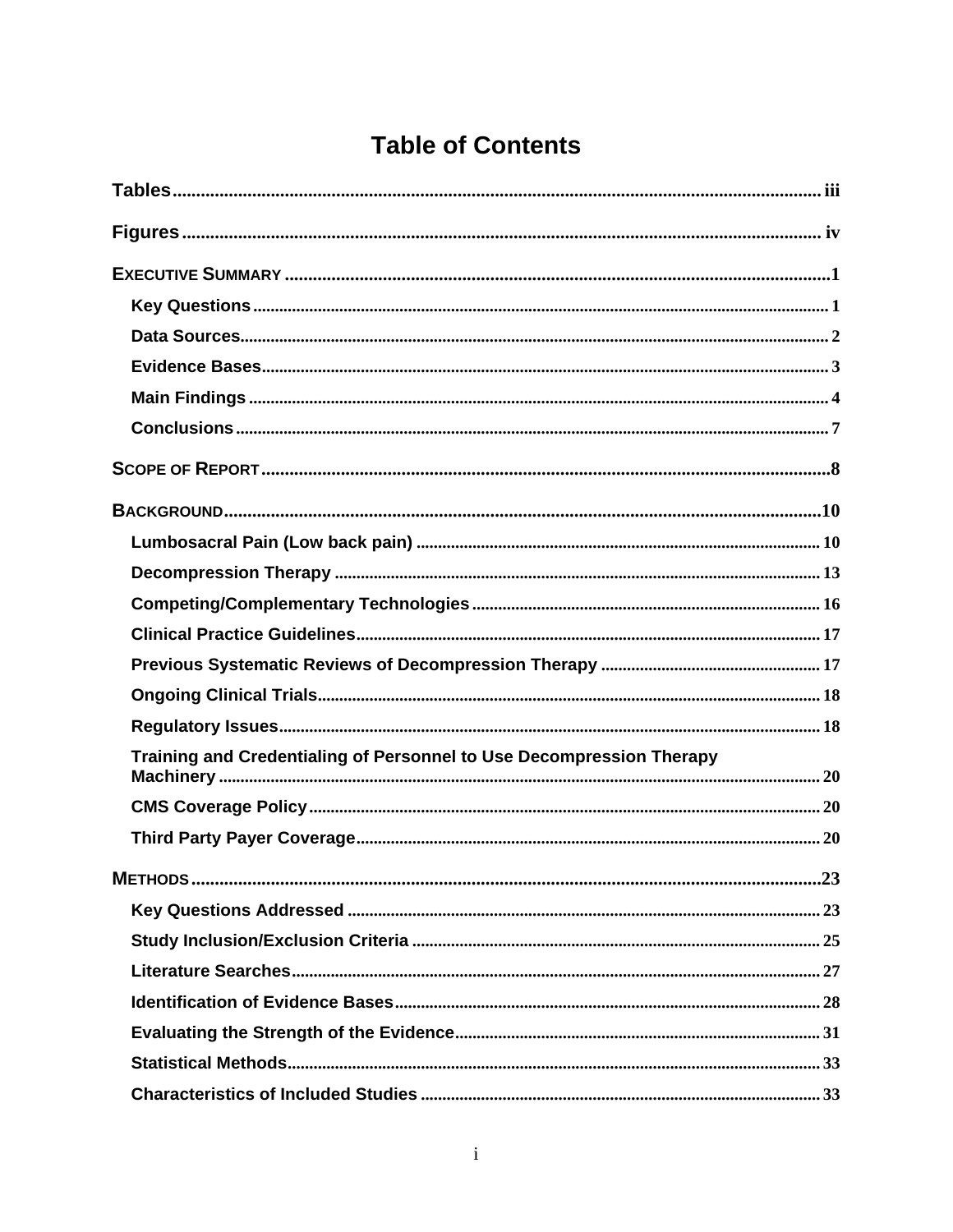| .38                                                                                                                                                                                                                                                                                                                  |
|----------------------------------------------------------------------------------------------------------------------------------------------------------------------------------------------------------------------------------------------------------------------------------------------------------------------|
| Key Question #1: What are the patient inclusion and exclusion criteria used in                                                                                                                                                                                                                                       |
| Key Question #2: What are the efficacy or effectiveness outcomes measured in<br>studies of decompression therapy? Are the efficacy/effectiveness outcomes<br>measured in studies of decompression therapy comparable to those used in<br>studies of other non-surgical modalities for chronic low back pain due to a |
| Key Question #3: Is decompression therapy an effective treatment for chronic low                                                                                                                                                                                                                                     |
| Key Question #4: What complications, harms, and adverse events associated                                                                                                                                                                                                                                            |
|                                                                                                                                                                                                                                                                                                                      |
|                                                                                                                                                                                                                                                                                                                      |
| APPENDICES: SUPPORTING DOCUMENTATION AND EVIDENCE TABLES54                                                                                                                                                                                                                                                           |
|                                                                                                                                                                                                                                                                                                                      |
|                                                                                                                                                                                                                                                                                                                      |
| Appendix C: Quality Assessment and Strength of Body of Evidence Rating                                                                                                                                                                                                                                               |
|                                                                                                                                                                                                                                                                                                                      |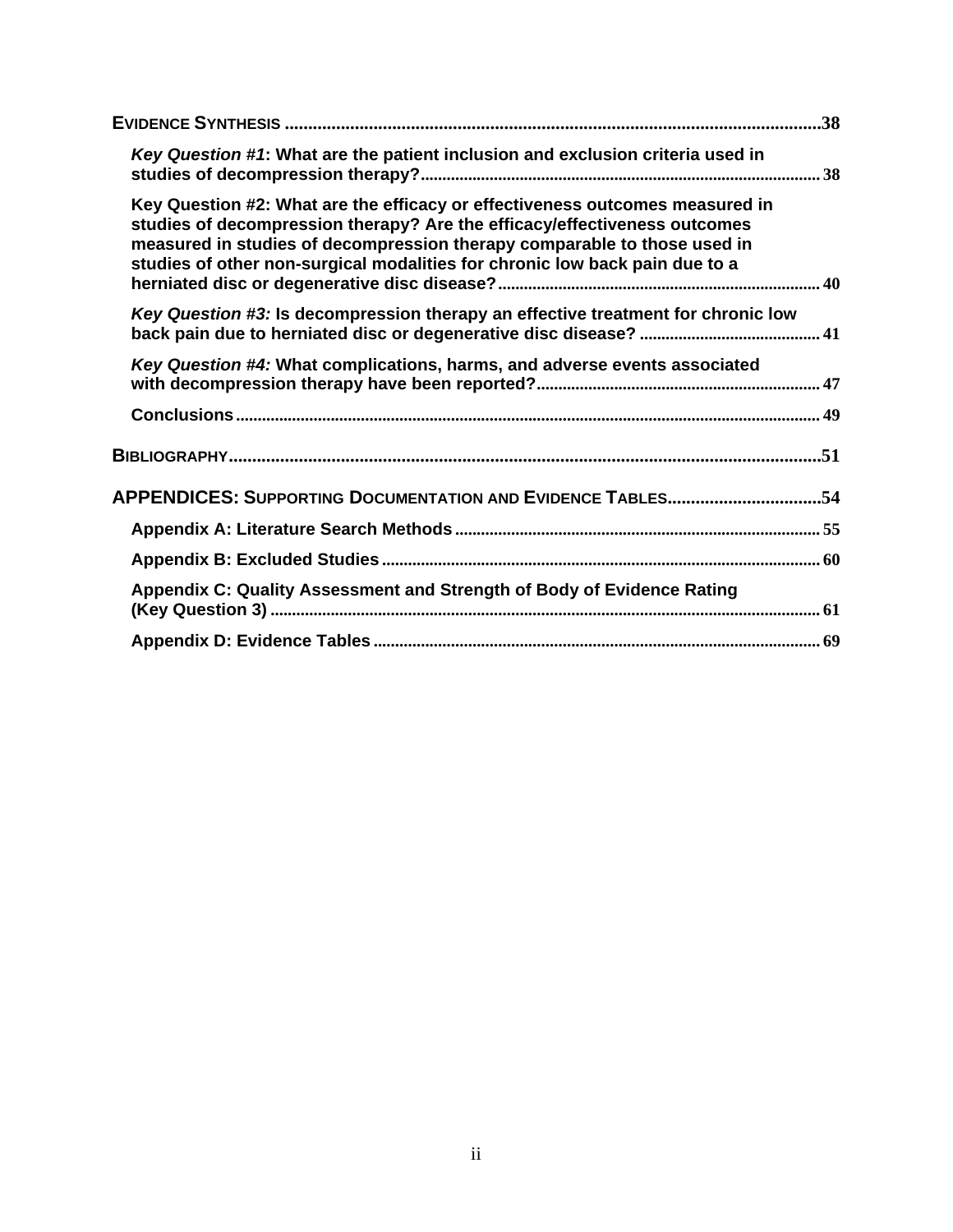## **Tables**

<span id="page-5-0"></span>

| Table 1. | Available Treatment Options for Chronic Low Back Pain                                   |
|----------|-----------------------------------------------------------------------------------------|
| Table 2. |                                                                                         |
| Table 3. |                                                                                         |
| Table 4. |                                                                                         |
| Table 5. |                                                                                         |
| Table 6. | Inclusion and Exclusion Criteria in studies of Vertebral Axial                          |
| Table 7. |                                                                                         |
| Table 8. |                                                                                         |
| Table 9. | Adverse Events and Harms Associated with Decompression Therapy48                        |
|          |                                                                                         |
|          |                                                                                         |
|          |                                                                                         |
|          | Table 13. Comparison of Outcomes Assessed by Studies of Decompression                   |
|          | Table 14. Study Design Details of Studies that Address Key Question 3 (Part I of II)79  |
|          | Table 15. Study Design Details of Studies that Address Key Question 3 (Part II of II)80 |
|          |                                                                                         |
|          | Table 17. Studies that Address Key Question 3: Pain Outcomes: VAS Scores 83             |
|          | Table 18. Studies that Address Key Question 3: Number of Patients                       |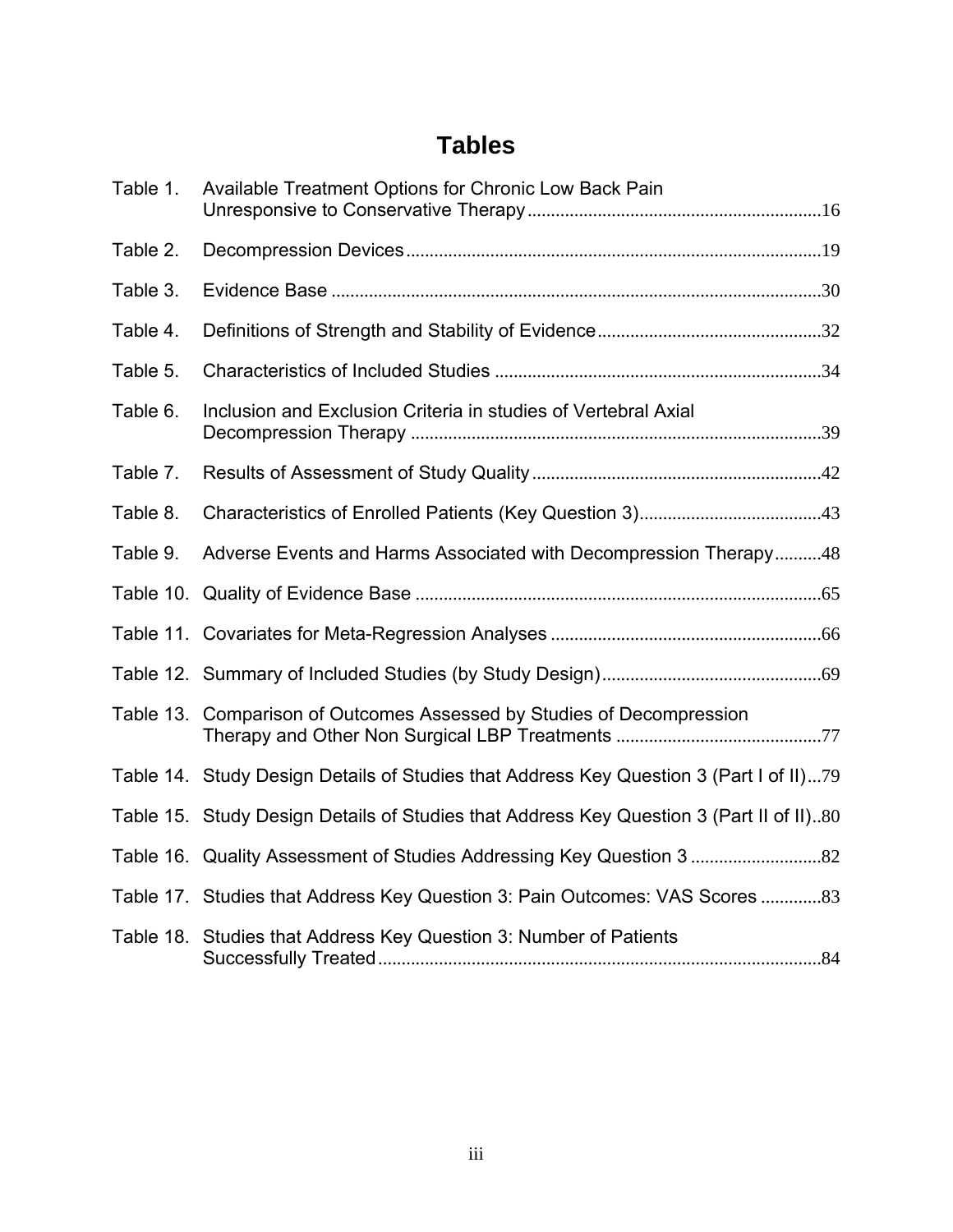# **Figures**

<span id="page-6-0"></span>

| Figure 4. General Section of ECRI Strength-of-Evidence Algorithm |
|------------------------------------------------------------------|
|                                                                  |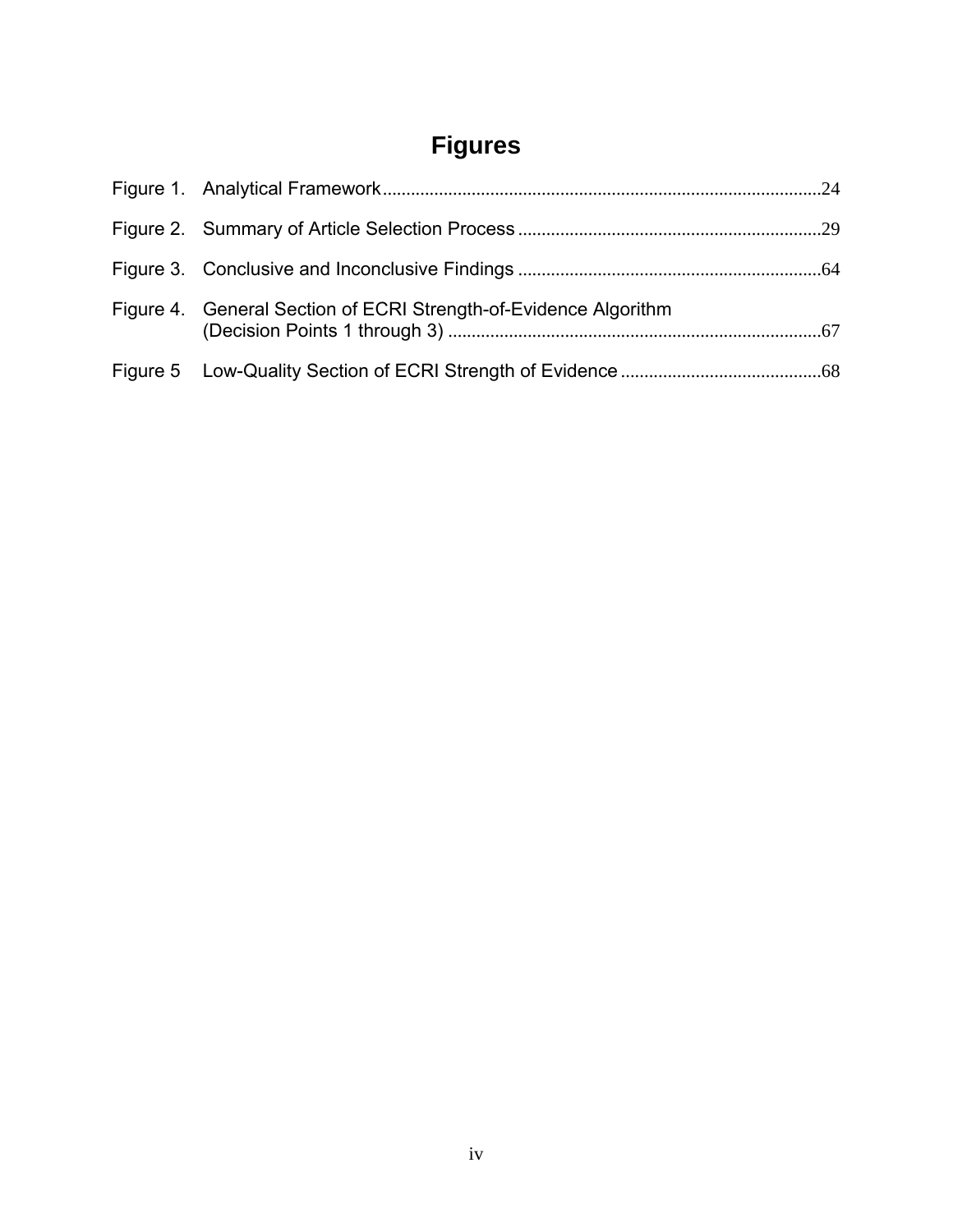## <span id="page-7-0"></span>**EXECUTIVE SUMMARY**

The Centers for Medicare and Medicaid Services (CMS) requested that AHRQ commission an evidence report to assist in updating the CMS policy regarding decompression therapy for chronic low back pain. Accordingly, on January 17, 2006, AHRQ issued a Statement of Work (SOW) contracting ECRI to prepare an evidence report titled, "Decompression Therapy for the Treatment of Lumbosacral Pain." The SOW specified that ECRI undertake the following tasks:

- 1. Systematically search, review, and analyze the relevant scientific evidence appropriate for each question. Search Medline and other suitable databases containing primary literature relevant to the questions to be addressed. Identify other sources of relevant literature, such as gray literature, clinical trials currently in progress, and clinical practice guidelines.
- 2. Retrieve and review full articles on eligible studies, assessing quality and extracting key data from each eligible study.
- 3. Prepare evidence tables and a summary of important findings.

## **Key Questions**

In commissioning this report, AHRQ, in consultation with CMS and ECRI, developed four key questions. These four key questions are presented below:

*Key Question 1:* What are the patient inclusion and exclusion criteria used in studies of decompression therapy?

**Key Question 2:** What are the efficacy or effectiveness outcomes measured in studies of decompression therapy? Are the efficacy/effectiveness outcome measured in studies of decompression therapy comparable to those used in studies of other non-surgical modalities for chronic low back pain due to a herniated disc or degenerative disc disease?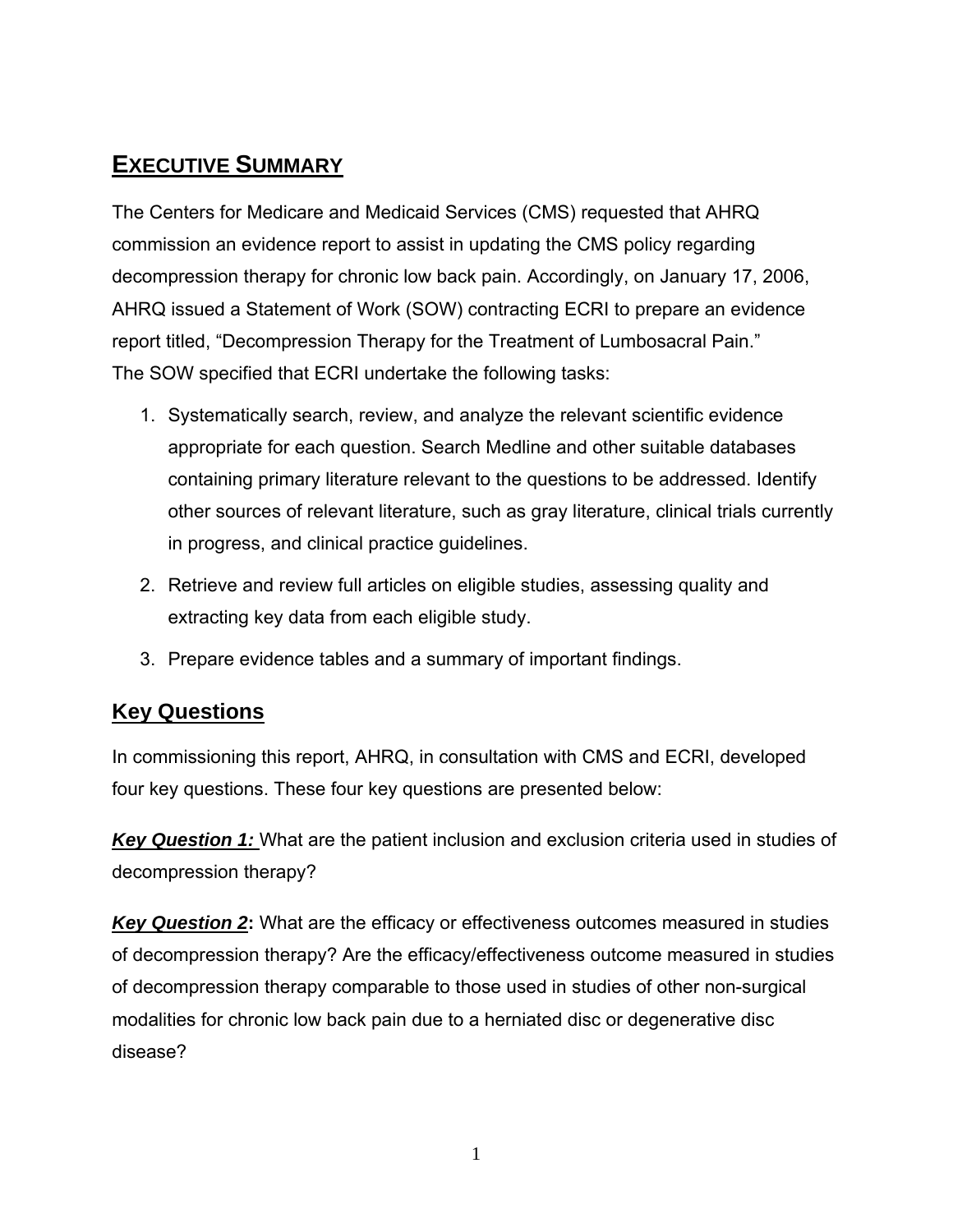<span id="page-8-0"></span>*Key Question 3***:** Is decompression therapy an effective treatment for chronic low back pain due to herniated disc or degenerative disc disease?

- a. Do patients with chronic low back pain (due to herniated disc or degenerative disc disease) who are treated with decompression therapy have more, less, or the same level of pain relief than patients who are treated with other therapies?
- b. Do patients treated with decompression therapy for chronic low back pain due to a herniated disc or degenerative disc disease utilize more, less, or the same number of adjunctive therapies (e.g., medications, bracing) than patients treated with other therapies?
- c. Do patients treated with decompression therapy for chronic low back pain due to a herniated disc or degenerative disc disease return to work more quickly than patients treated with other therapies?
- d. If the therapy is effective, what is the duration of relief achieved?
- e. If the therapy is effective, what are the patient characteristics/indications of those for whom it appears to work? Is the therapy effective for the Medicare population (over 65 years of age)?
- f. If it works, which, if any, particular decompression protocol provides the most pain relief?

*Key Question 4***:** What complications, harms, and adverse events associated with decompression therapy have been reported?

a. Would the characteristics of the Medicare population (osteoporosis, etc.) increase the likelihood of adverse events compared to the trial populations?

#### **Data Sources**

We searched 17 external and internal databases, including PubMed and Embase, for clinical trials on the use of decompression therapy to treat lower back pain. We also examined the bibliographies/reference lists from peer-reviewed and gray literature. (Gray literature includes reports and studies produced by local government agencies,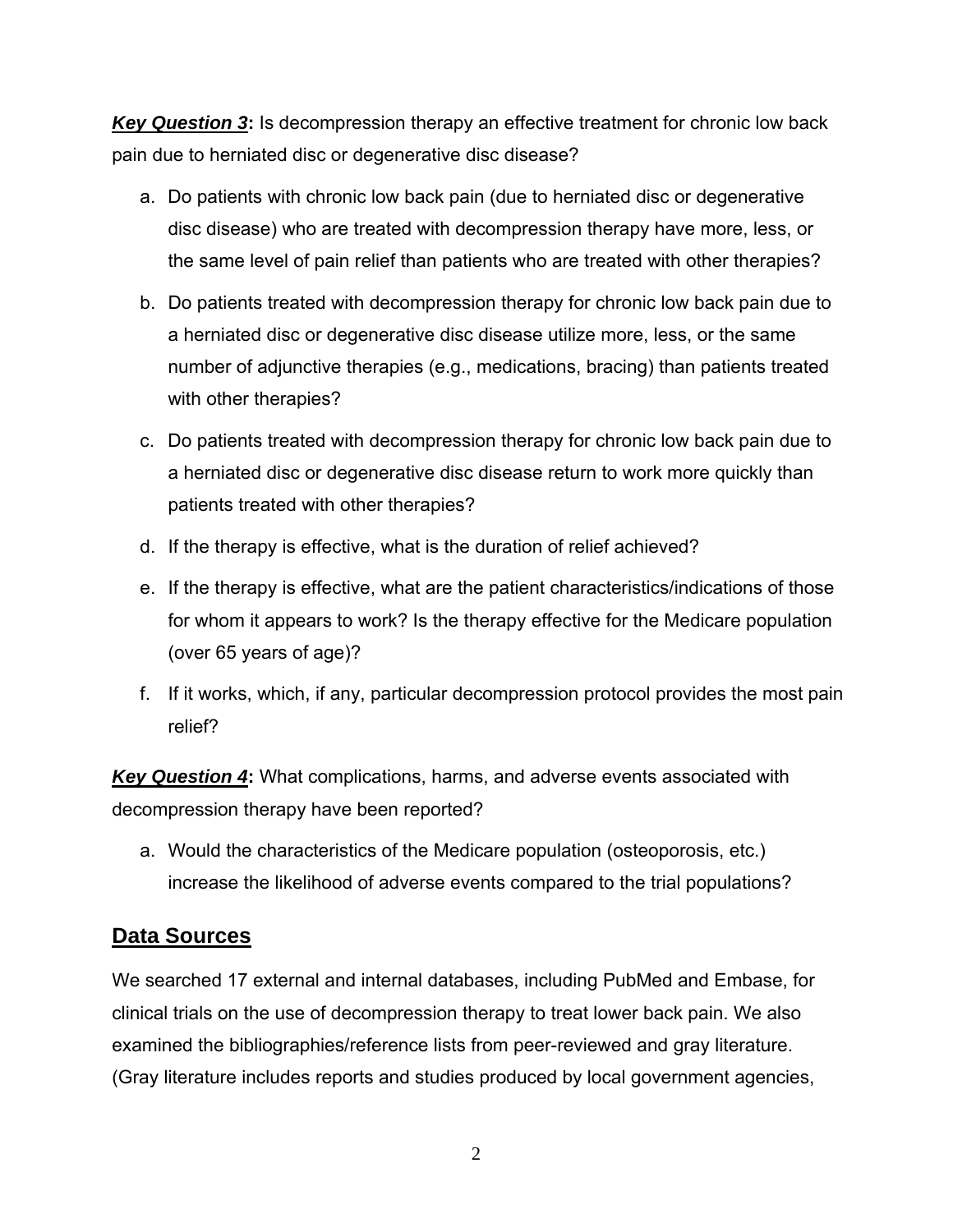<span id="page-9-0"></span>private organizations, educational facilities, and corporations that do not appear in the peer-reviewed journal literature.) Although we examined gray literature sources to identify relevant information such as reference listings and product information to address Question 1, we only utilize published, peer-reviewed literature in this report to address Questions 2, 3, and 4.

#### **Evidence Bases**

Our searches identified ten potentially relevant articles. Of these, we retrieved seven full publications of studies.(1-7) Three additional articles were identified during the process of external review.(8-10) We read each article in full to determine whether it met a set of question-specific *a priori* inclusion criteria. All ten of the retrieved articles met the inclusion criteria for at least one key question. Some of the included articles addressed more than one of our four key questions. The evidence base for Key Question 1 consisted of eight articles,(1,3,5-10) the evidence base for Key Question 2 consisted of nine articles,(1,3-10) and the evidence base for Key Question 3 consisted of three articles.(1,3,6) All ten articles were examined for Key Question 4.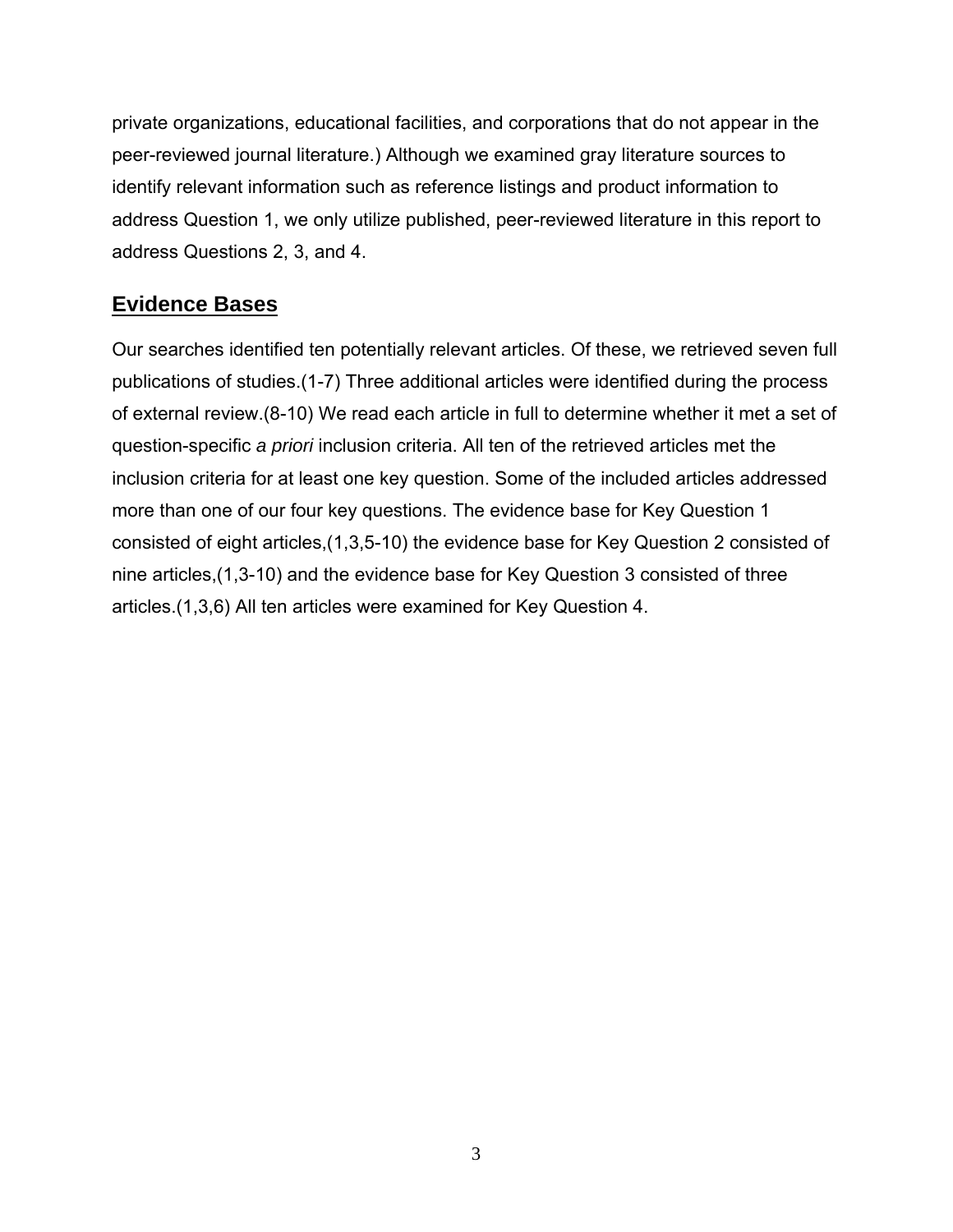#### <span id="page-10-0"></span>**Main Findings**

*Key Question 1:* What are the patient inclusion and exclusion criteria used in studies of decompression therapy?

Eight articles addressed Key Question 1.(1,3,5-10) The only patient inclusion criterion consistently listed across of these studies was that enrolled patients must have suffered from chronic low back pain related to radiographically confirmed disc degeneration or herniation. Some studies included patients with facet joint arthritis or facet syndrome. Common exclusion criteria described in the three studies reporting them were tumor, infection, spinal instability, and surgical implants. Other reported inclusion/exclusion criteria were unique to individual studies.

Of particular relevance to the Medicare population is the fact that one included study specifically excluded patients with "severe osteoporosis,"(1) and the presence of osteoporosis is considered a contraindication. Two studies indicated that patients over the age of 65 were included.(1,10)

*Key Question 2***:** What are the efficacy or effectiveness outcomes measured in studies of decompression therapy? Are the efficacy/effectiveness outcome measured in studies of decompression therapy comparable to those used in studies of other non-surgical modalities for chronic low back pain due to a herniated disc or degenerative disc disease?

Eight included studies that enrolled a total of 1,032 patients and the health technology assessment(4) addressed Key Question 2.(1,3,5-10) The most frequently reported health outcomes evaluated by these studies of decompression therapy were change in pain score or percent improvement in pain (six studies) and functional outcome (three studies). These outcomes are also commonly assessed in studies of other non-surgical modalities for chronic low back pain due to herniated disc or degenerative disc disease. Other vertebral decompression studies reported possible surrogate outcomes such as intradiscal pressure(8), current perception threshold (CPT),(7) and dermatomal somatosensory evoked potentials (DSSEPs)(9) as indicators of nerve root decompression.

4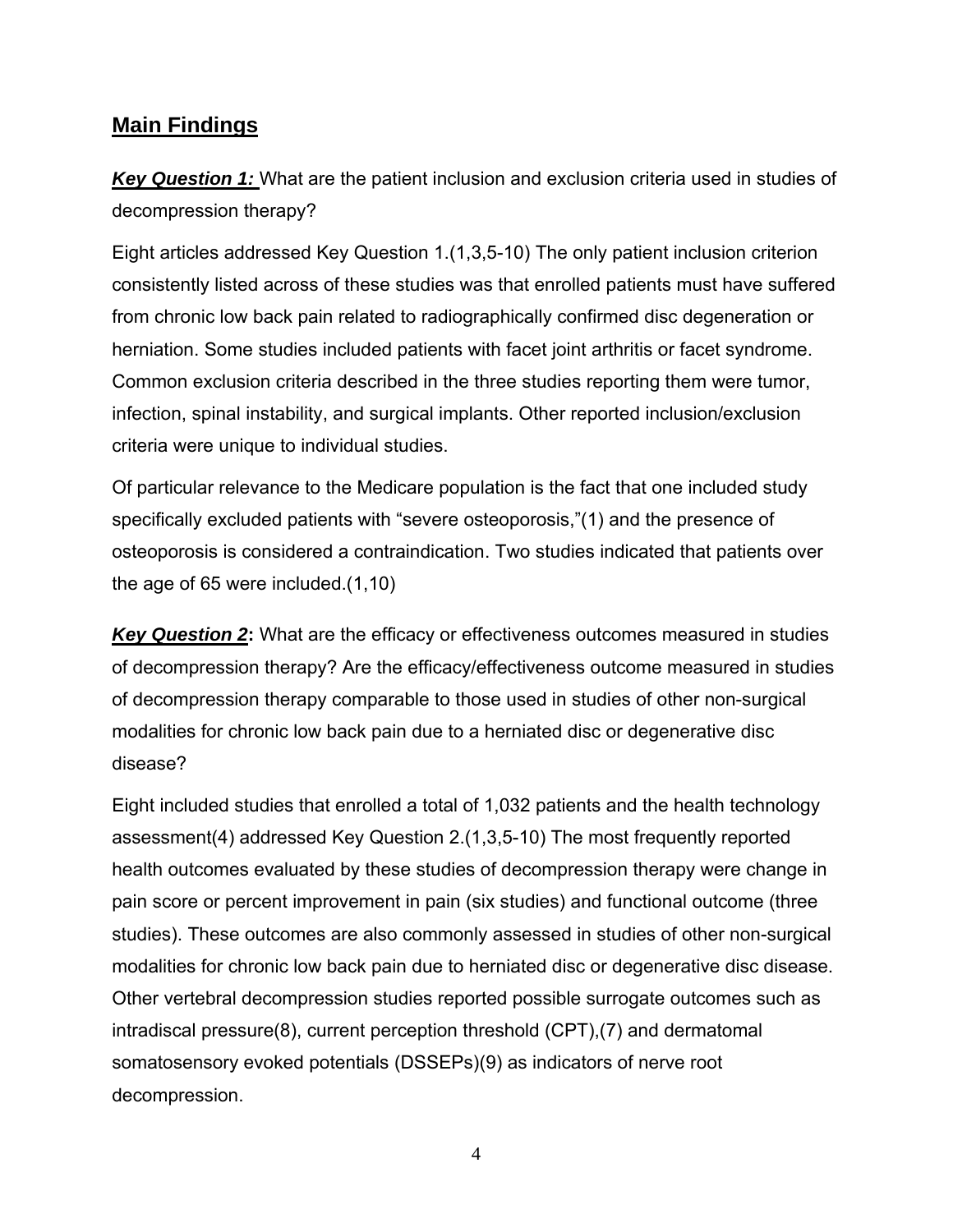A number of outcomes which were evaluated in studies of other non-surgical modalities for chronic low back pain were not evaluated by studies of decompression therapy. These include: absenteeism, return to work, overall health, analgesic consumption, disability rates, and quality of life.

*Key Question 3***:** Is decompression therapy an effective treatment for chronic low back pain due to herniated disc or degenerative disc disease?

- a. Do patients with chronic low back pain (due to herniated disc or degenerative disc disease) who are treated with decompression therapy have more, less, or the same level of pain relief than patients who are treated with other therapies?
- b. Do patients treated with decompression therapy for chronic low back pain due to a herniated disc or degenerative disc disease utilize more, less, or the same number of adjunctive therapies (e.g., medications, bracing) than patients treated with other therapies?
- c. Do patients treated with decompression therapy for chronic low back pain due to a herniated disc or degenerative disc disease return to work more quickly than patients treated with other therapies?
- d. If the therapy is effective, what is the duration of relief achieved?
- e. If the therapy is effective, what are the patient characteristics/indications of those for whom it appears to work? Is the therapy effective for the Medicare population (over 65 years of age)?
- f. If it works, which, if any, particular decompression protocol provides the most pain relief?

Three studies that enrolled a total of 225 patients met inclusion criteria and addressed Key Question 3.(1,3,6) Two of the studies evaluated the VAX-D system(1,3); the remaining study evaluated the Decompression Reduction Stabilization (DRS®) system.(6) One included study was a randomized controlled trial,(6) one was an unblinded controlled trial with an inadequately described method of randomization,(3) and the third study was a non-randomized controlled trial that evaluated the effect of different "doses" of VAX-D) therapy.(1)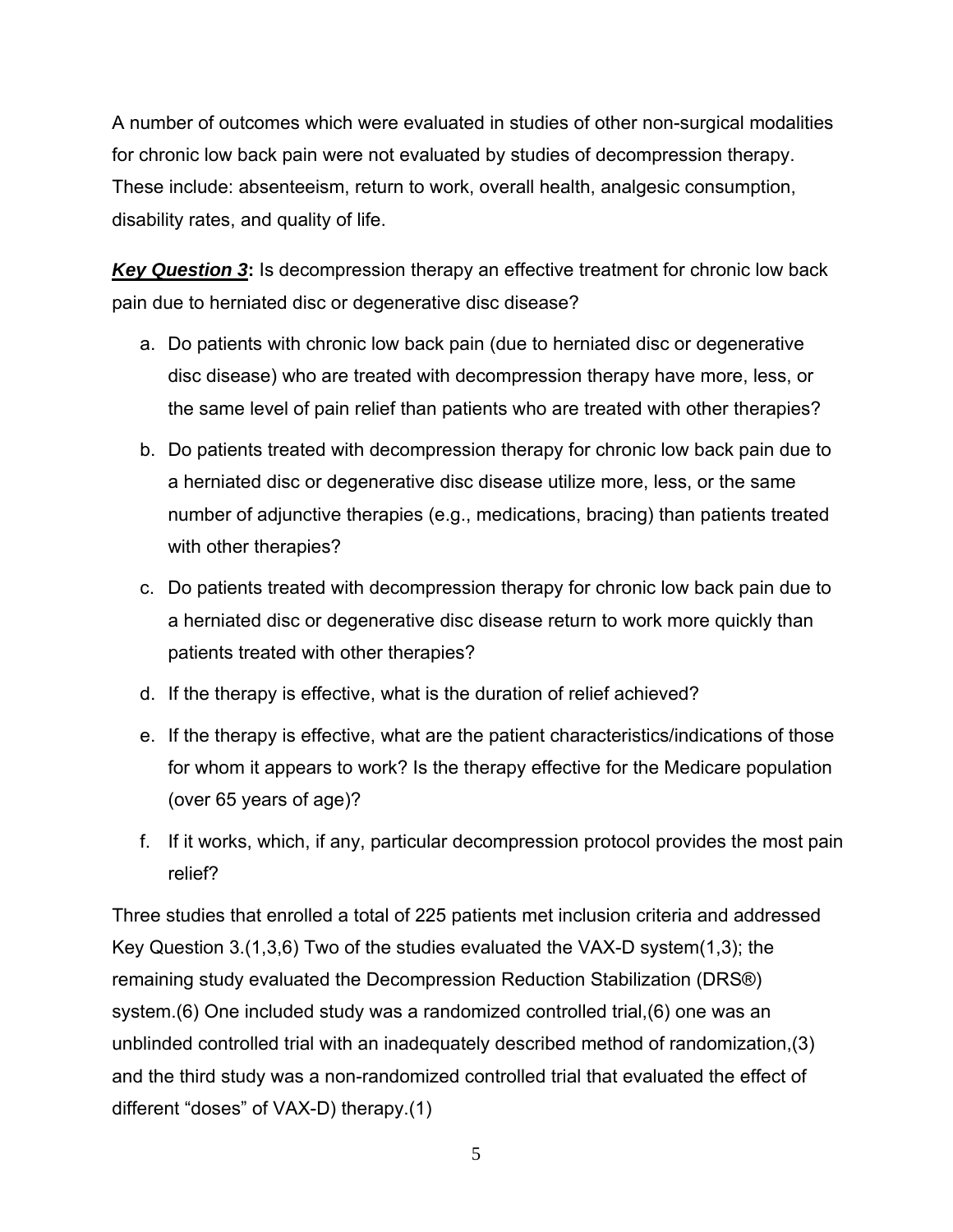An evaluation of the quality of the three included studies found two of the studies to be of low quality.(3,6) The remaining study(1) was found to be highly susceptible to bias (e.g., did not ensure baseline comparability of the groups) and was not considered further in addressing Key Question 3.

One of the remaining two studies compared VAX-D therapy to transcutaneous electrical nerve stimulators (TENS) therapy and the other compared DRS® to traction therapy. Although both studies reported evidence in favor of decompression therapy (significant reductions in pain scores or patient reports of improvement in symptoms), the low quality and low quantity of evidence precludes us from drawing an evidence-based conclusion concerning the efficacy of decompression therapy for treating chronic low back pain at this time. One study described six-month follow up for a subset of patients(3), otherwise, none of the sub-questions could be answered. Neither study included any patients over the age of 65 years.

*Key Question 4***:** What complications, harms, and adverse events associated with decompression therapy have been reported?

a. Would the characteristics of the Medicare population (osteoporosis, etc.) increase the likelihood of adverse events compared to the trial populations?

All ten studies were evaluated for reports of adverse events associated with VAX-D or decompression therapy. The quality and generalizability of the information was not formally evaluated because we included case reports and case series in this evidence base. Uncontrolled studies cannot be used to determine causality or to estimate frequencies of adverse events; they can only be used to generate a list of adverse events possibly attributable to the device.

Adverse events were reported to occur in association with decompression therapy (one case report of an enlargement of an existing disc protrusion and several reports of treatment-related pain). However, inconsistencies in the reporting of adverse events limits one's confidence in the true extent of treatment related adverse events. For example, according to a Medical Services Advisory Committee (MSAC) report presented to the Australian government, which included unpublished studies provided

6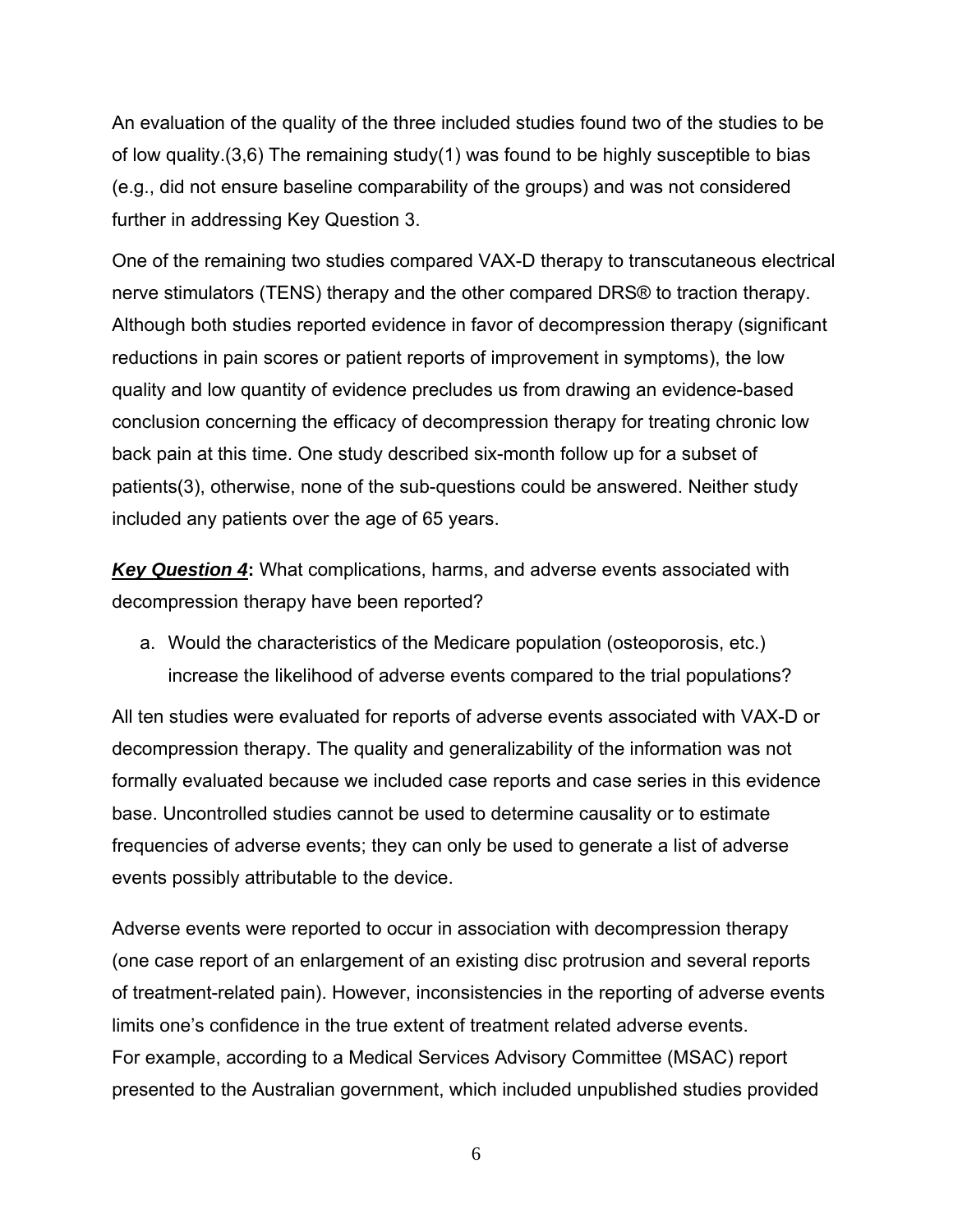<span id="page-13-0"></span>by the manufacturer,(4) approximately 10% of individuals who undergo VAX-D therapy are unable to tolerate the procedure. None of the clinical trials included in the present report, including the large case series of Gose et al.(5) (which enrolled 778 patients), reported that any patients were unable to tolerate treatment. Of note, however, this case series was limited to patients who had received at least 10 treatments. Currently there is no evidence to establish whether the common characteristics of the Medicare population (such as the presence of undiagnosed osteoporosis) would increase the likelihood of adverse events when compared to the trial populations. It should be noted that the literature produced by providers of decompression therapy lists osteoporosis as a contraindication for this therapy.

#### **Conclusions**

Patient inclusion criteria for studies of decompression therapy were chronic low back pain, with or without radicular symptoms, due to degenerative or herniated disc disease or due to facet arthritis. Product literature and the exclusion criteria in the examined studies suggest that this therapy should be avoided in patients with osteoporosis, tumor, infection, spinal instability, and surgical implants. The health outcome measures reported in studies of decompression therapy are also reported in literature on other non-surgical treatments for low back pain. However, a number of additional outcomes (absenteeism, return to work, overall health, analgesic consumption, low back painrelated disability rates, and quality of life) have been reported for other non-surgical treatments.

Currently available evidence is too limited in quality and quantity to allow for the formulation of evidence-based conclusions regarding the efficacy of decompression therapy as a therapy for chronic back pain when compared with other non-surgical treatment options. Of the studies examined for assessment of efficacy, neither included patients over 65 years of age. Adverse event reporting for decompression therapy is infrequent. There was one case report of an enlargement of an existing disc protrusion, and other studies reported worsening of pain in some patients.

7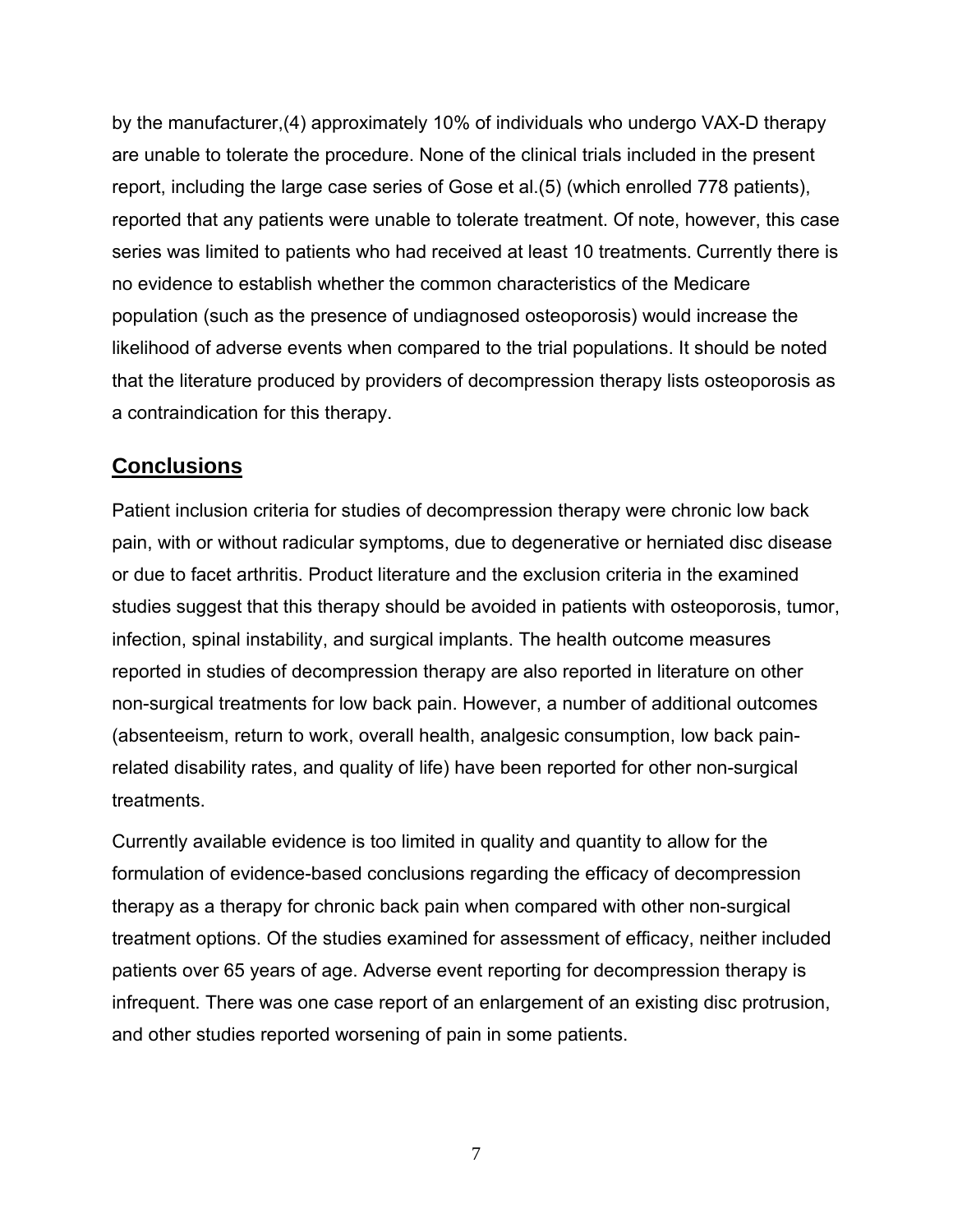## <span id="page-14-0"></span>**SCOPE OF REPORT**

The Centers for Medicare and Medicaid Services (CMS) requested that AHRQ commission an evidence report to assist in updating the CMS policy regarding decompression therapy for chronic low back pain. Accordingly, on January 17, 2006, AHRQ issued a Statement of Work (SOW) contracting ECRI to prepare an evidencebased report on this topic. In commissioning this report, AHRQ, in consultation with CMS and ECRI, developed four key questions. These key questions are as follows:

- 1. What are the patient inclusion and exclusion criteria used in studies of decompression therapy?
- 2. What are the efficacy or effectiveness outcomes measured in studies of decompression therapy? Are the efficacy/effectiveness outcome measured in studies of decompression therapy comparable to those used in studies of other non-surgical modalities for chronic low back pain due to a herniated disc or degenerative disc disease?
- 3. Is decompression therapy an effective treatment for chronic low back pain due to herniated disc or degenerative disc disease?
	- a. Do patients with chronic low back pain (due to herniated disc or degenerative disc disease) who are treated with decompression therapy have more, less, or the same level of pain relief than patients who are treated with other therapies?
	- b. Do patients treated with decompression therapy for chronic low back pain due to a herniated disc or degenerative disc disease utilize more, less, or the same number of adjunctive therapies (e.g., medications, bracing) than patients treated with other therapies?
	- c. Do patients treated with decompression therapy for chronic low back pain due to a herniated disc or degenerative disc disease return to work more quickly than patients treated with other therapies?
	- d. If the therapy is effective, what is the duration of relief achieved?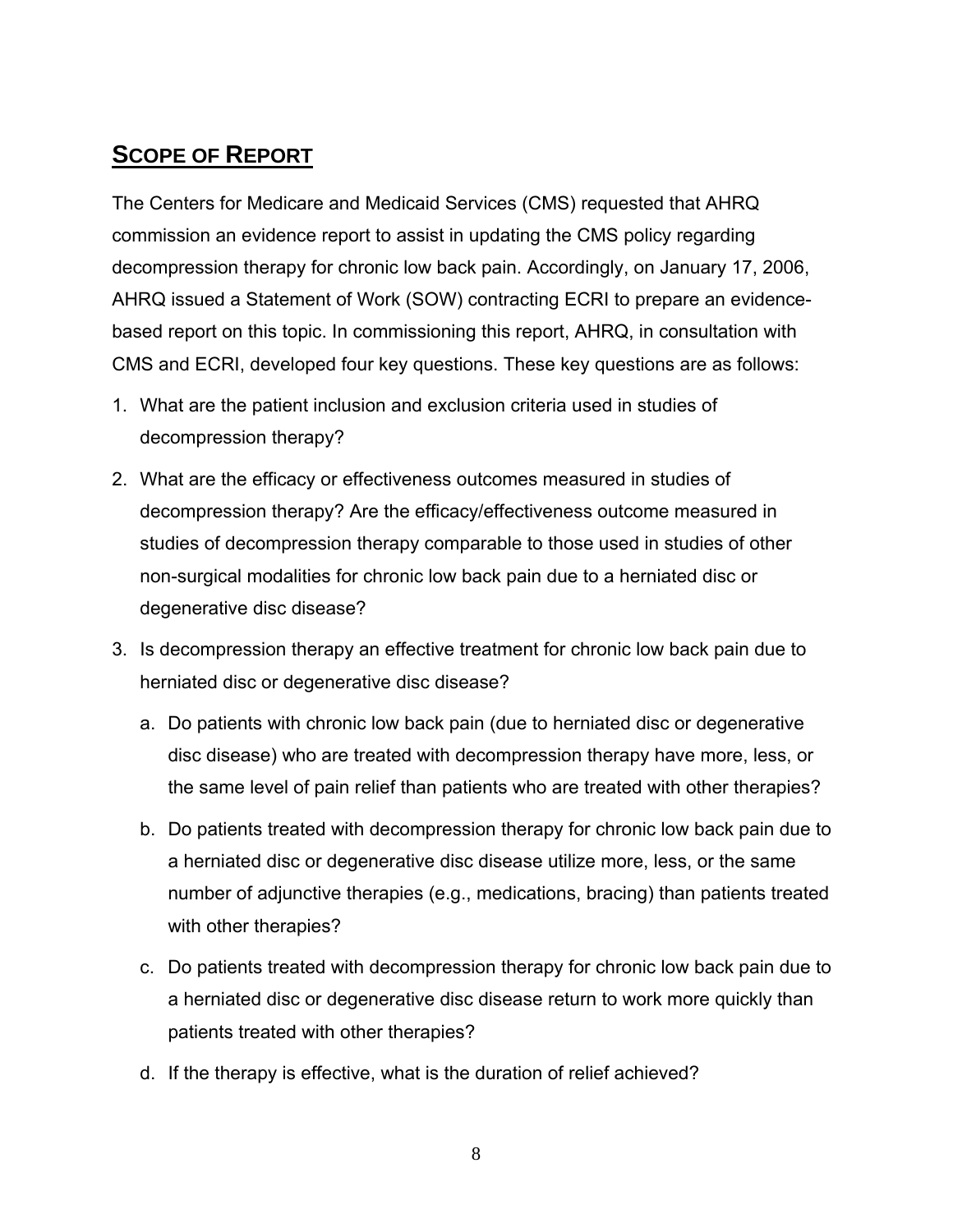- e. If the therapy is effective, what are the patient characteristics/indications of those for whom it appears to work? Is the therapy effective for the Medicare population (over 65 years of age)?
- f. If it works, which, if any, particular decompression protocol provides the most pain relief?
- 4. What complications, harms, and adverse events associated with decompression therapy have been reported?
	- a. Would the characteristics of the Medicare population (osteoporosis, etc.) increase the likelihood of adverse events compared to the trial populations?

Procedures defined by the U.S. Food and Drug Administration (FDA) as "traction therapy" which are not part of the ITH 510k ('equipment, powered traction') product code, are beyond the scope of this report.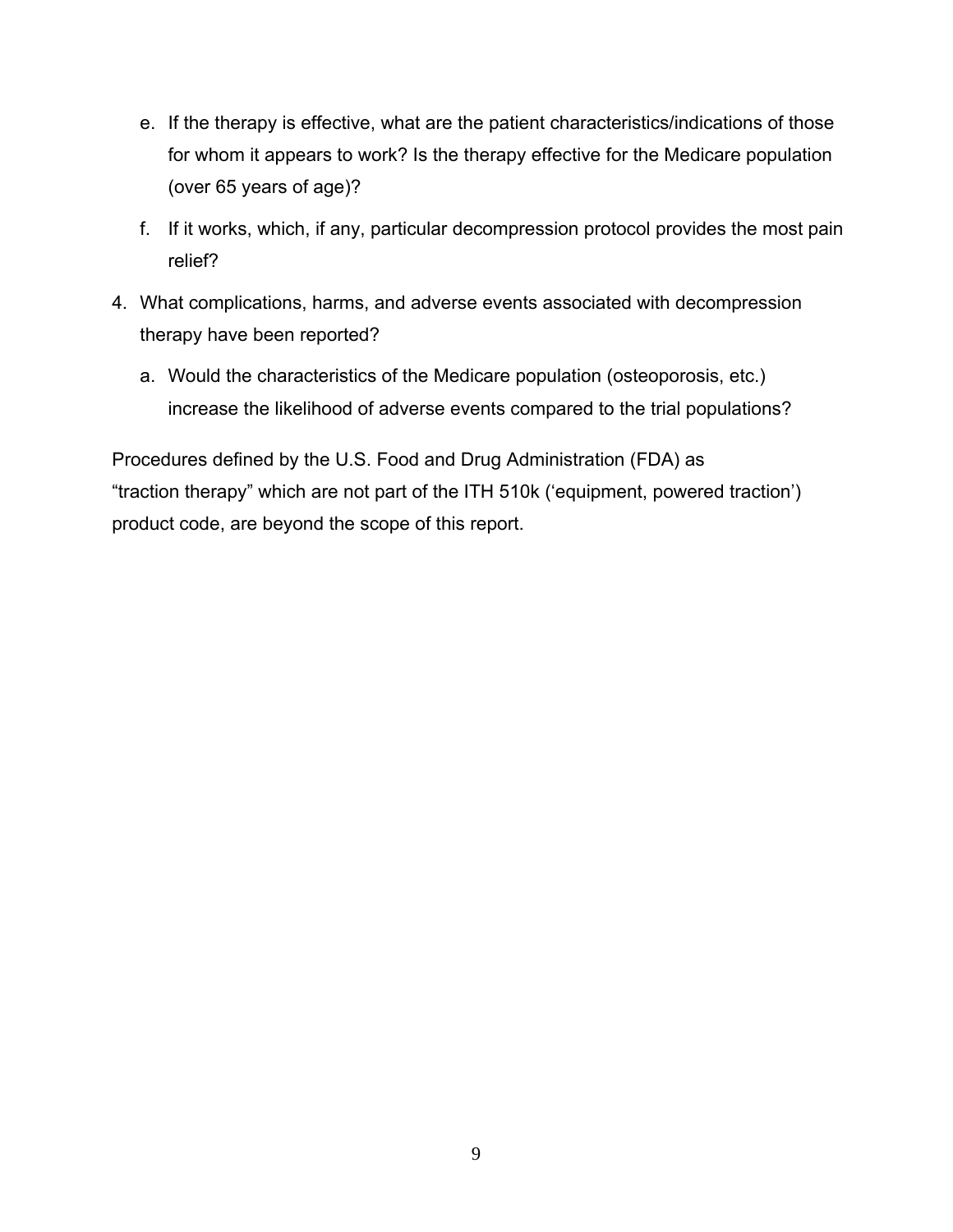## <span id="page-16-0"></span>**BACKGROUND**

In this section, we provide background information on lumbosacral pain (low back pain) and decompression therapy. The purpose of this section is to provide context for the research syntheses presented later in this report. The information presented in this section may be based upon opinion and we have not critically assessed its accuracy. This section is therefore not, in the strictest sense of the term, evidence-based. Consequently, no statement in this *Background* section should be interpreted as an endorsement or a criticism by ECRI.

#### **Lumbosacral Pain (Low back pain)**

Low back pain is defined as pain, muscle tension, and/or stiffness localized below the costal margin and above the inferior gluteal folds, with or without leg pain.(11) It can be 'specific' (related to an organic disease such as osteoporosis or infection) or 'non-specific' (having no identifiable causes). Nociceptive, neuropathic, or psychological processes (or any combination of these processes) may cause low back pain. Nociceptive pain results from stretching of connective tissues or inflammation of innervated structures. Such pain is usually described as aching, dull, or throbbing.(12) Neuropathic pain is typically described as burning, shooting, or electrical in nature.(12) Both types of pain can result from any of a number of mechanical processes involving the spine and surrounding muscles, ligaments, joints, nerves, periosteum, blood vessels, and intervertebral discs.

Excessive mechanical loading and associated tissue damage have long been regarded as the main causes of low back pain, but recent research reveals that these environmental effects make only a modest contribution to vertebral pathology.(13) Herniated discs (compression of a spinal nerve by protrusion of the nucleus pulposus through the annulus fibrosus into the extradural space) can directly cause neuropathic pain (e.g., sciatica) and also cause mechanical injury leading to nociceptive pain due to compression or stretching of nerve roots.(12) Disc degeneration has been documented in asymptomatic groups age 11-16 years, with 20% of people in their teens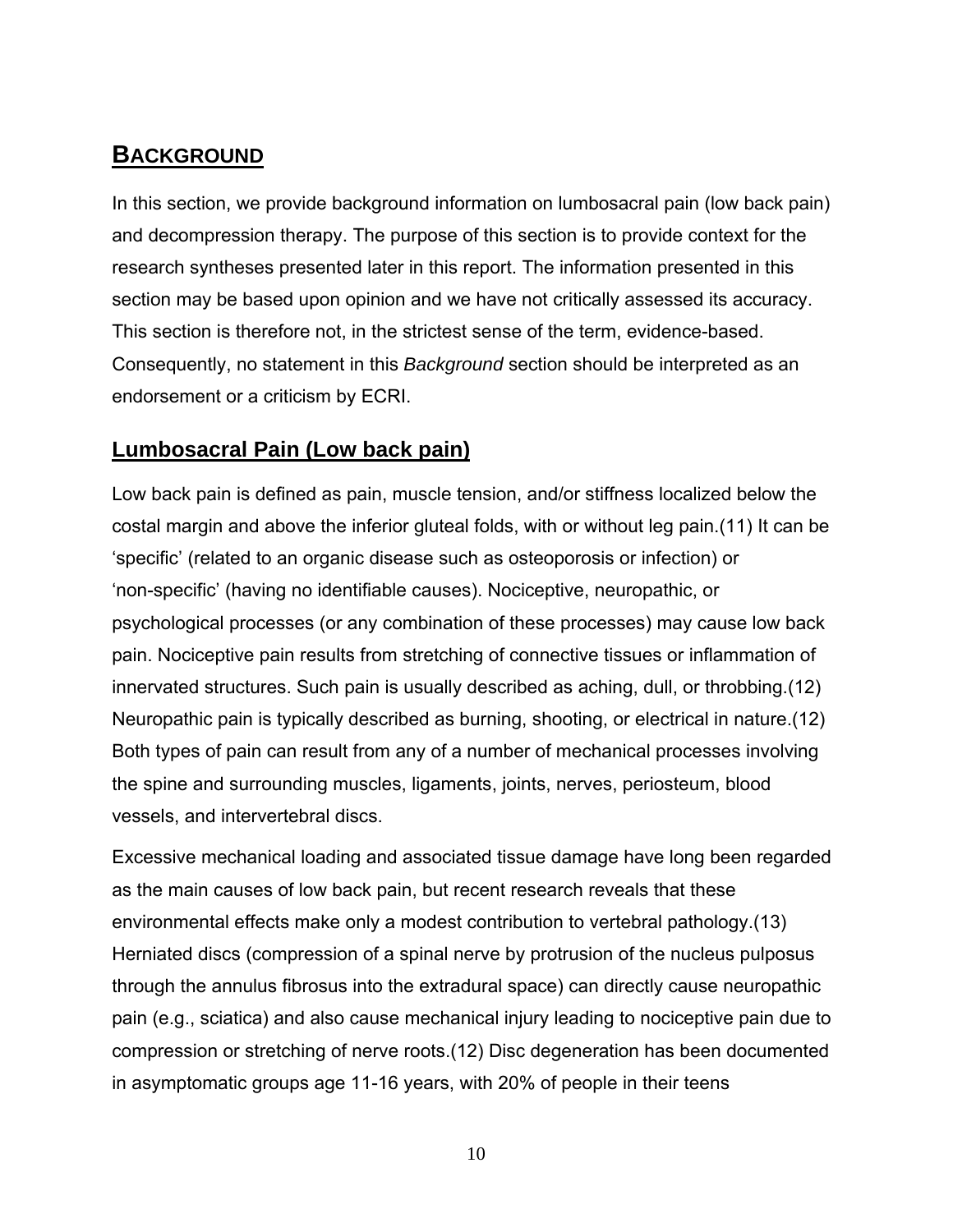demonstrating mild disc degeneration. By age 50, some 10% of discs show degenerative pathology, and by age 70, 60% of vertebral discs are severely degenerated. Disc degeneration alone is associated with sciatica, disc herniation and prolapse, alteration of disc height and concomitant adverse effects on other special structures of the spine such as muscles and ligaments, and, potentially, spinal stenosis.

#### *Extent of Problem*

Low back pain is a major cause of disability and contributes substantially to economic and public health care burdens worldwide. In the United States, total health care expenditures to treat low back pain are estimated at \$14 to \$26 billion per year.(12,14) It has been estimated that low back pain will affect approximately 80% of the population at some point during the life span.(15) The prevalence of low back pain increases with age, peaking in the sixth decade. Women are affected more often than men.(15) In the United States, the 12-month prevalence of low back pain lasting ≥1 month has been reported to be 17.8% (males and females).(14)

## *Risk Factors*

A wide variety of risk factors, including gender, age, education level, smoking, occupation, high birth weight (males only), depression, and social support/work relations are thought to be associated with the occurrence and the severity of low back pain.(16) Obesity, health-care provider attitudes, unemployment, depression, fear-avoidance behavior, and unavailability of light duty work are associated with the development of chronic low back pain.(16,17) The single best predictor of future low back pain is a previous history of low back pain.(15)

There are a wide variety of anatomic, biomechanical, biochemical, and genetic risk factors associated with the development of common non-specific acute and chronic low back pain. Biomechanical risk factors associated with the development of disc degeneration include repetitive trauma, vibration, or injury. Biomechanical risk factors related to disc degeneration include radiographic disc space narrowing of lumbar vertebra, facet joint arthritis, anterior and posterior synovial cysts, lumbosacral transitional vertebra, Schmorl nodes, annular disruption, composition of herniated disc

11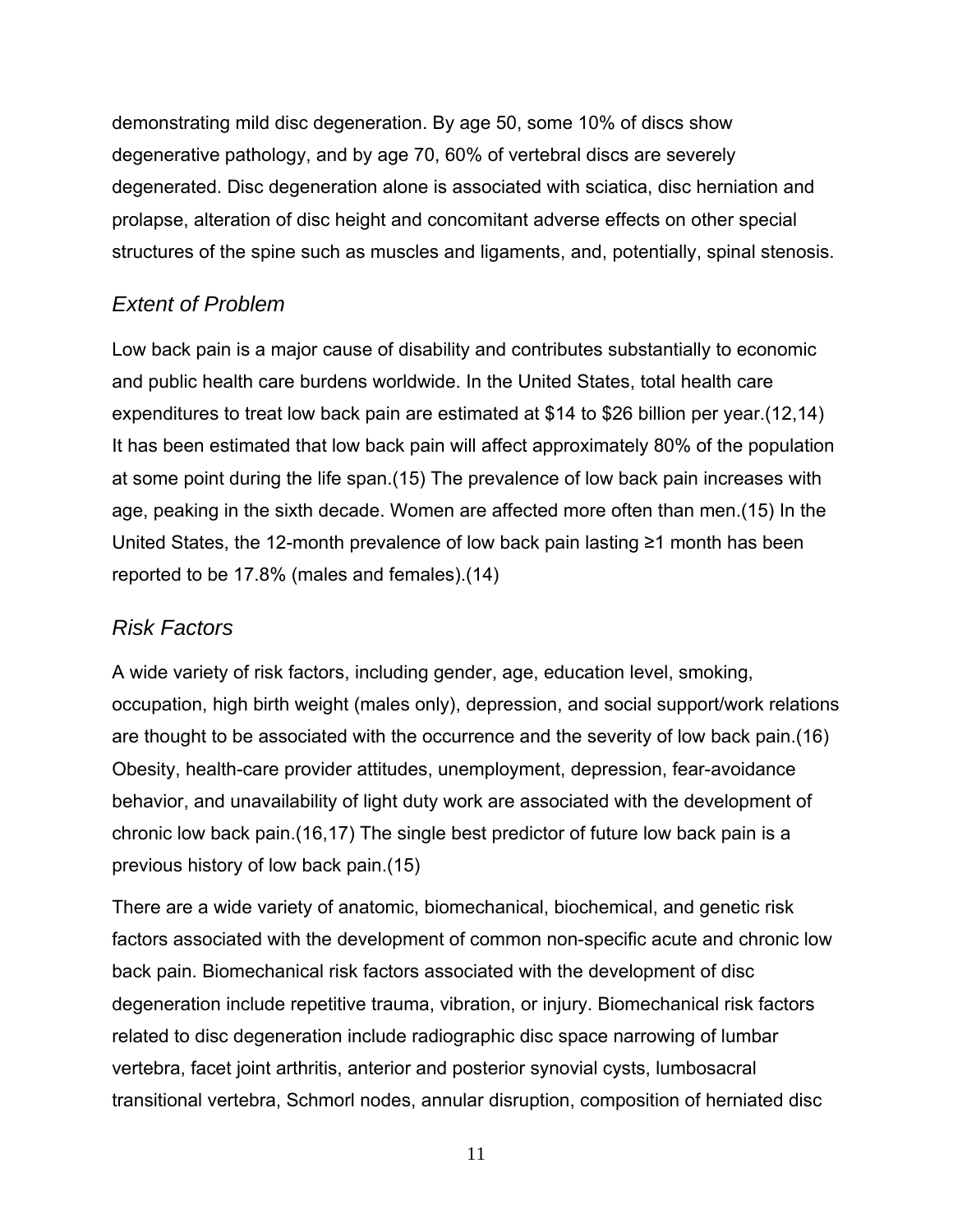material, calcification of ligamentum flavum, and radiographic spondylolysis/spinal instability.

In a classic monozygotic twin study investigation of the potential for genetic influences on disc degeneration, the EURODISC research group in Finland demonstrated a dominant genetic component in lumbar disc degeneration with heritability estimates up to 74%. Inherited polymorphisms in the genes COL9A2 and COL9A3 (which encode proteins that are associated with Type IX collagen) have been found to increase the risk of developing low back pain, as have polymorphisms in the gene encoding for interleukin-1 (which may contribute to disc degeneration through the induction of proteoglycan-destroying enzymes ).(16)

Chronic disabling low back pain may occur more frequently in patients who have a high level of "fear avoidance" (an exaggerated fear of pain leading to avoidance of beneficial activities), psychological distress, or job dissatisfaction.(17,18)

#### *Diagnosis*

Diagnosis of non-specific low back pain is complicated by the fact that a majority of imaging studies of individuals with low back pain reveal non-specific findings and no serious pathology. The probability that a particular case of low back pain has a specific identifiable cause is less than 1%.(16) Images of patients without low back pain commonly show the same pathological changes seen in individuals with low back pain, such as herniated disc, lumbar disc degeneration, signal changes in vertebral endplates, and annular fissures.(17) Medical evaluation of individuals presenting with low back pain primarily consists of a process of elimination—serious pathologies that may cause low back pain such as infection, tumors, and fractures need to be ruled out.(12) Laboratory tests such as erythrocyte sedimentation rate can establish the presence of infection or malignancy as a possible cause of the pain. Radiographic evaluation may be used for individuals with a medical history of cancer or corticosteroid use, or for those with a potential diagnosis of ankylosing spondylitis. Bone scintigraphy (bone scanning) is a potential diagnostic tool when clinical findings are suspicious for osteomyelitis, bony neoplasm or occult fracture.

12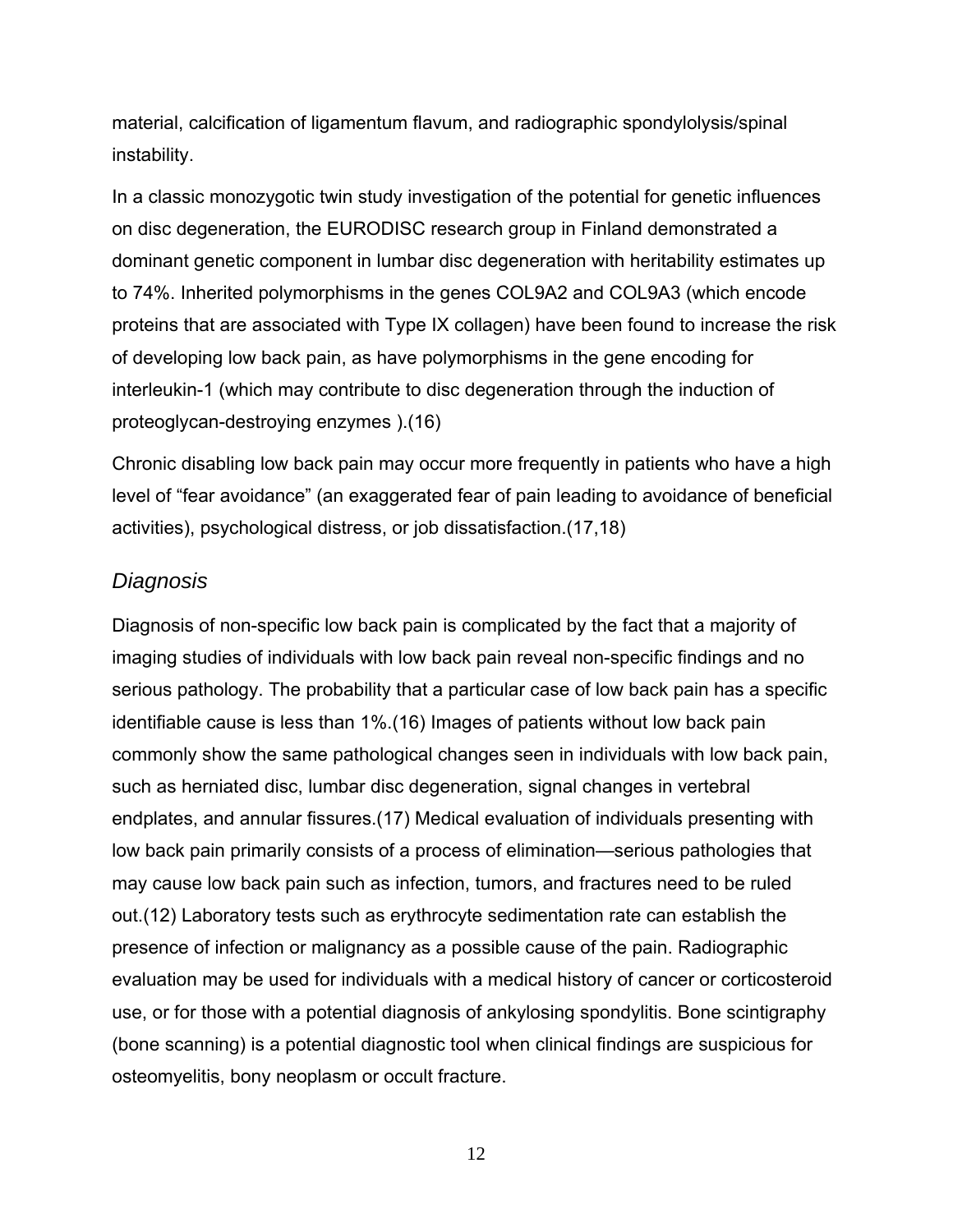<span id="page-19-0"></span>Over 90% of patients recover spontaneously from episodes of low back pain within three months of onset.(12) Patients who remain active generally recover more quickly than patients who rest.(19) Physicians often prescribe pain relief medications and muscle relaxants to relieve symptoms during the healing period.(20)

## *Aims of Treatment*

For patients with chronic low back pain (defined as pain persisting over three months), the complete eradication of pain is rarely achieved. The goals of treatment for the chronic pain patient are moderation of pain, increased functional capacity, and decreased healthcare utilization.(12) Treatment usually requires an inter-disciplinary program of physical therapy, adjunctive therapies, psychosocial interventions, and pain medication.(12) Two adjunctive therapies (TENS and lumbar traction) used as comparators in studies of vertebral axial decompression and decompression therapy are discussed below. High-dose supervised exercise therapy has been reported to be beneficial for relief of chronic low back pain in a recent meta-analysis, as has acupuncture.(21,22) The Institute for Clinical Systems Improvement Health Care Guideline (Sept 2006) has provided a useful algorithm for the assessment and management of adult low back pain.(23)

## **Decompression Therapy**

Several different decompression therapy systems are available, including VAX-D, DRS, NuChoice Medical Healthstar Elite Decompression Therapy, Accu-Spina, AxiomWorldWide DRX9000, Antalgic-Trak, and Cert Health Services SpineMED. Each system utilizes a different treatment protocol.

Some decompression therapy system manufacturers recommend accompanying therapies such as pain medications, TENS treatment, exercise programs, relaxation programs, cold and/or heat applied to the back muscles, and/or physical therapy. The VAX-D system does not incorporate additional therapies in its treatment protocol, and in fact, the protocol advises against participation in exercise or physical therapy.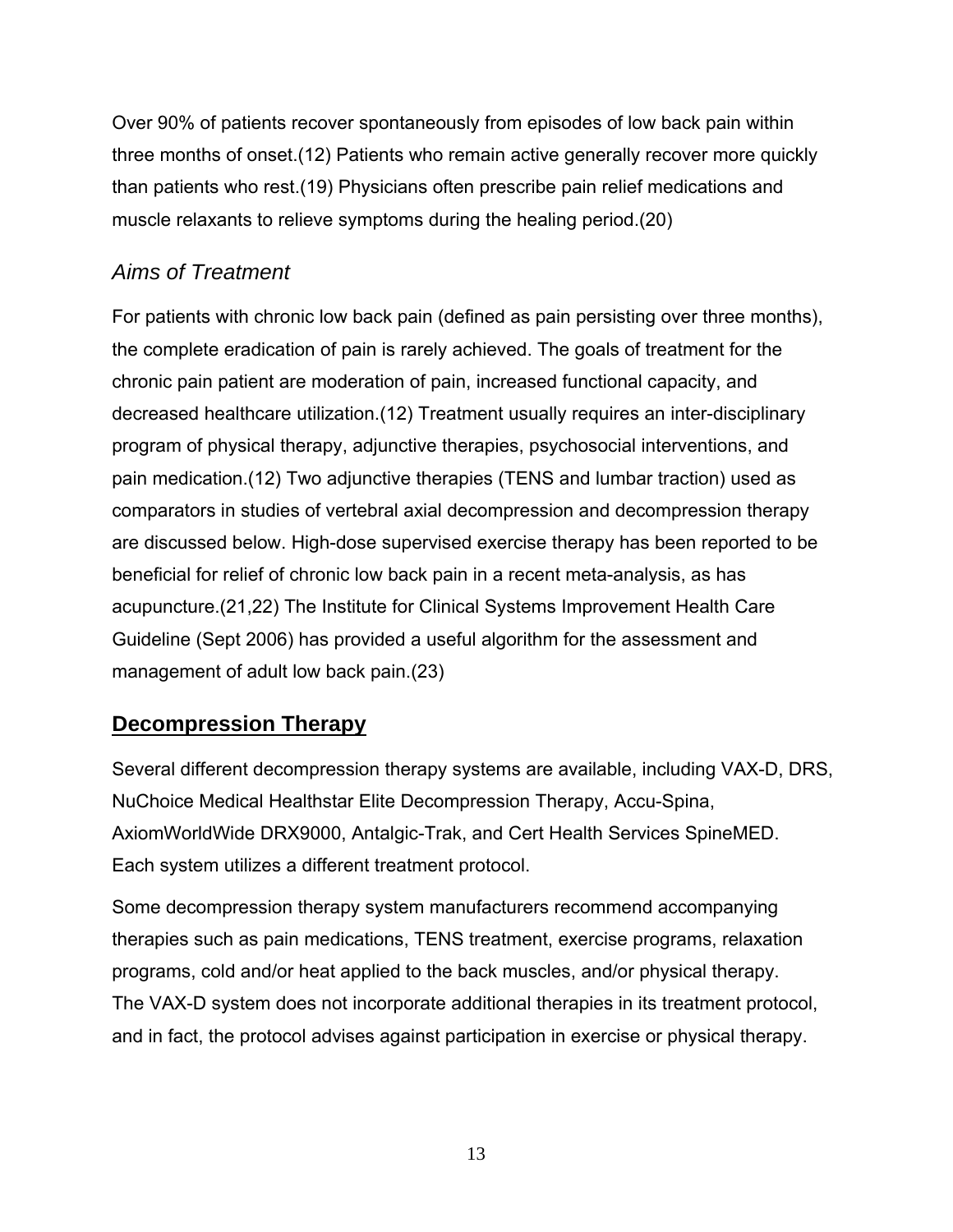As VAX-D serves as the predicate device for the 510(k) FDA approved devices listed at the beginning of this section, an explanation of this technology appears below to provide more information on the basic principles of decompression of the spine.

## *Vertebral Axial Decompression (VAX-D)*

Vertebral axial decompression therapy is the proprietary acronym for the VAX-D system, which utilizes a specialized table and computer system to apply directed distractive tension to the vertebral column via a computerized logarithmic ramp-up and release protocol designed to bypass the body's protective proprioceptor response. Proponents of the procedure contend that vertebral axial decompression therapy works by decreasing intra-discal pressure. This is believed to allow disc repositioning and triggers herniation shrinkage. Possible consequences of these physical changes may be the relief of nerve root compression, pain relief, and correcting of neurological deficits.

Vertebral axial decompression therapy is customized to the individual's physical specifications (weight and height) and pathologies indicated through diagnostic testing such as MRI, CT scanning, provocative discography, bone scintigraphy, needle electromyography and nerve conduction studies.(17,24) Treatment is carried out by a vertebral axial decompression technician under medical supervision.

The VAX-D system employs a prone position, which requires the patient to lie on the treatment table face down. Other technologies coded as ITH powered traction equipment by the FDA use either a supine position or a sitting posture. In the prone posture system for VAX-D, the patient stands and is fitted with a pelvic harness. The patient then lies prone on the distraction table with the lower portion of the belt placed at the level of the table separation point.

According to the manufacturer, adjustable handgrips are positioned so that the patient's elbows are straight, and the pelvic harness is repositioned, tightened, and attached to a movable pretension housing. Treatment begins with the application of approximately 50 lbs. of tension as the threshold necessary to develop negative intradiscal pressure. Tension is then applied in a logarithmic curve (in a reverse of the Weber-Fechner law to

14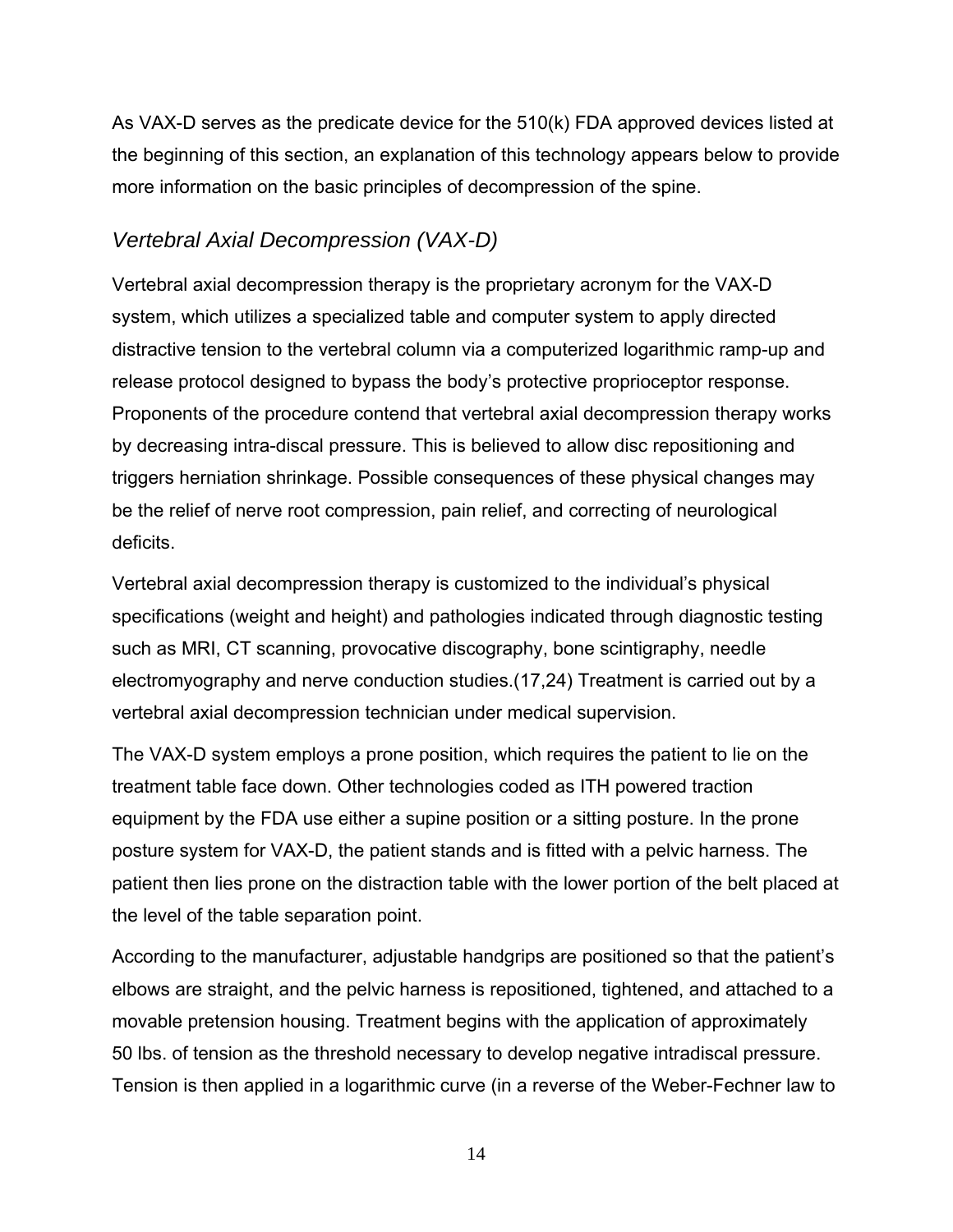avoid proprioceptor response), with the application of force slowing down logarithmically as the tension increases. The tension is subsequently reduced to a secondary 'baseline' tension according to a reverse logarithmic time frame. The rest phase is the third phase of treatment whereby tension is maintained by a separate movable device/component. This cycle is repeated a programmed number of times to effect a therapy session.(25)

#### *Indications*

Individuals with chronic low back pain that is resistant to conservative treatment.(3)

#### *Contraindications*

Use of decompression therapy is contraindicated for patients with infection, neoplasm, osteoporosis, bilateral pars defect or unstable Grade 2 spondylolisthesis, fractures, surgical hardware in the spine, cauda equina syndrome, or who are in the latter stages of pregnancy. Decompression therapy is not meant to be used for the treatment of soft tissue injuries, sprains, strains, or progressive inflammatory conditions.(3)

## *Care Setting*

Decompression therapy is performed on an outpatient basis at a variety of locations, including chiropractic offices and low back pain treatment facilities.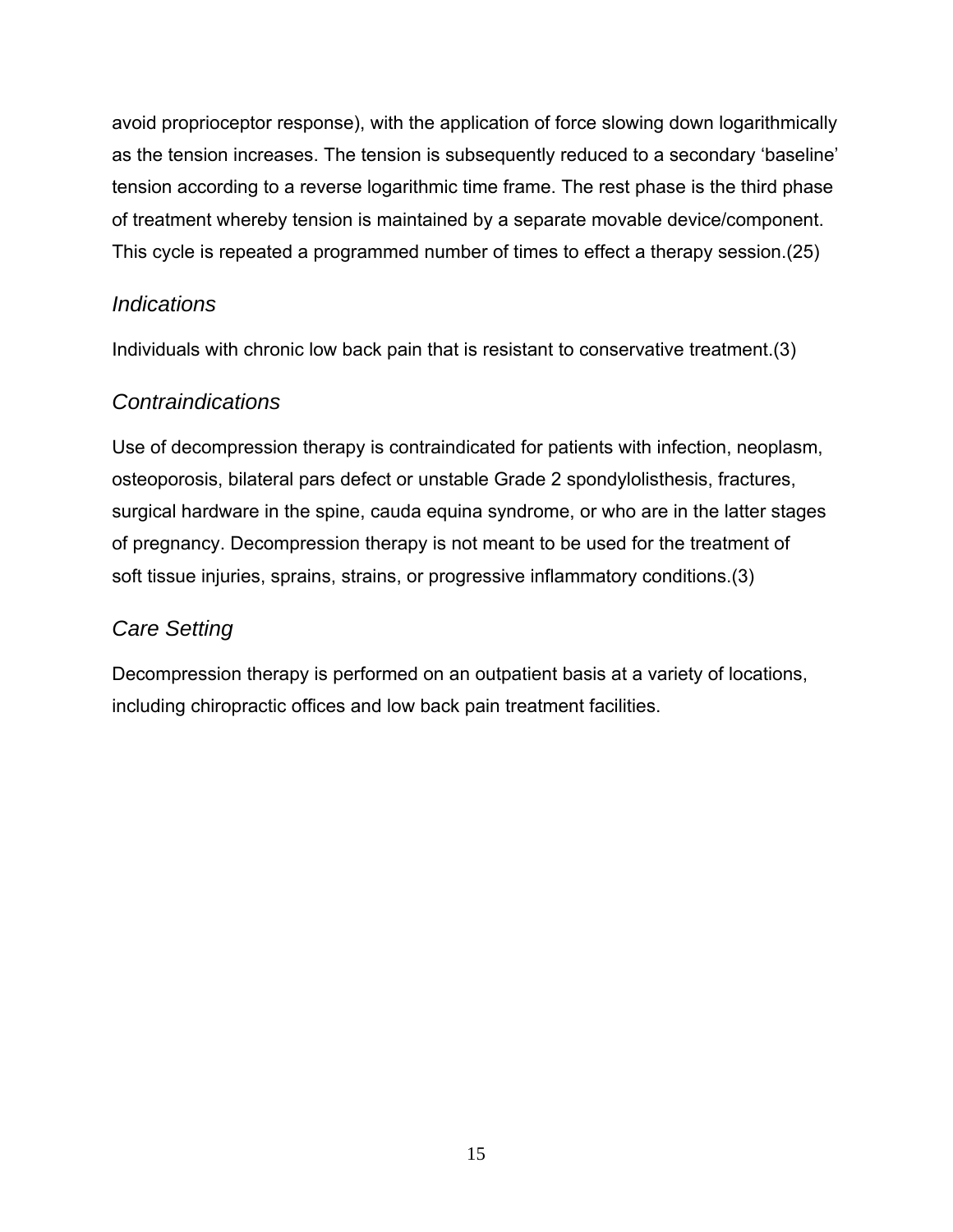## <span id="page-22-0"></span>**Competing/Complementary Technologies**

Few therapies are available for the treatment of patients with chronic low back pain that is unresponsive to conservative therapy. Available treatment options include surgery or continued conservative management. (Table 1).(4,26)

#### **Table 1. Available Treatment Options for Chronic Low Back Pain Unresponsive to Conservative Therapy**

| <b>Treatment Option</b>                   | <b>Available Treatment Options Defined</b>                                                                                                                                                                          |  |
|-------------------------------------------|---------------------------------------------------------------------------------------------------------------------------------------------------------------------------------------------------------------------|--|
| Physical therapy and exercise             | Application of heat, ice, ultrasound, transcutaneous electrical stimulation (TENS),<br>exercise, and muscle release techniques                                                                                      |  |
| Prescription medications                  | NSAIDs, muscle relaxants, antidepressants, narcotics (opioids), anesthetic<br>injections, cortisone injections, self-administered pain medications delivered via a<br>catheter/programmed pump system to the spine. |  |
| Laminectomy and laminotomy                | Surgical removal of part of the vertebra                                                                                                                                                                            |  |
| Fusion                                    | Joining of vertebrae to eliminate painful movement                                                                                                                                                                  |  |
| Intradiscal electrothermal therapy (IDET) | The use of a heated needle, applied to the disc wall, to thicken and seal the disc<br>and reduce disc bulge and related nerve irritation.                                                                           |  |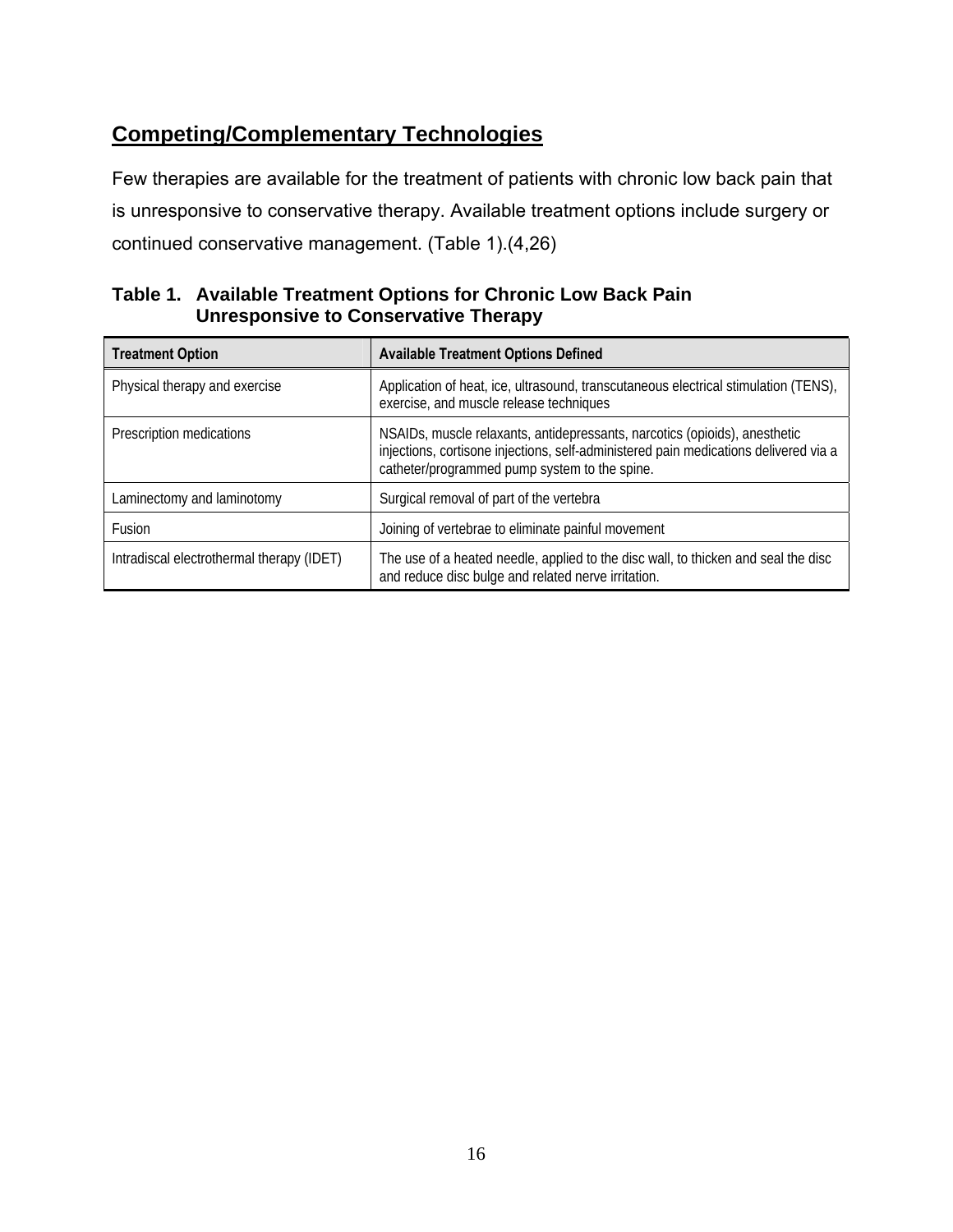## <span id="page-23-0"></span>*TENS Therapy*

TENS is a form of electroanalgesia used to relieve low back pain, myofascial and arthritic pain, neurogenic pain, visceral pain, and postsurgical pain. The electrical stimulation produced by the TENS device is thought to reduce pain through nociceptive inhibition at the presynaptic level in the dorsal horn of the spinal cord. Patients adjust the frequency and the intensity of electrical stimulation until they find the best settings for individual pain control.

#### *Lumbar Traction Therapy*

Lumbar traction involves stretching the spine by any of a number of mechanisms. Stretching may relieve pressure in the intervertebral discs, enabling disc protrusions to recede and vertebrae to realign. Stretching may also relax spinal muscles. Although traction is often used to treat back pain, its efficacy has not been documented in controlled trials.

#### **Clinical Practice Guidelines**

Our searches did not identify any clinical practice guidelines that specifically addressed the role of VAX-D or decompression therapy in the management of individuals with lumbosacral pain.

#### **Previous Systematic Reviews of Decompression Therapy**

The Australian Medical Services Advisory Committee (MSAC) published a technology assessment on VAX-D therapy for low back pain in 2001.(4) The authors of this technology assessment concluded that there was no evidence to support the contention that VAX-D therapy reduces the need for surgical decompression of the spine in any patient group, including patients with non-specific low back pain. The authors noted that it does appear that VAX-D therapy may provide some short-term symptomatic relief from nerve root compression; however, there was no evidence that VAX-D therapy provided long-term relief or resolved nerve root compression.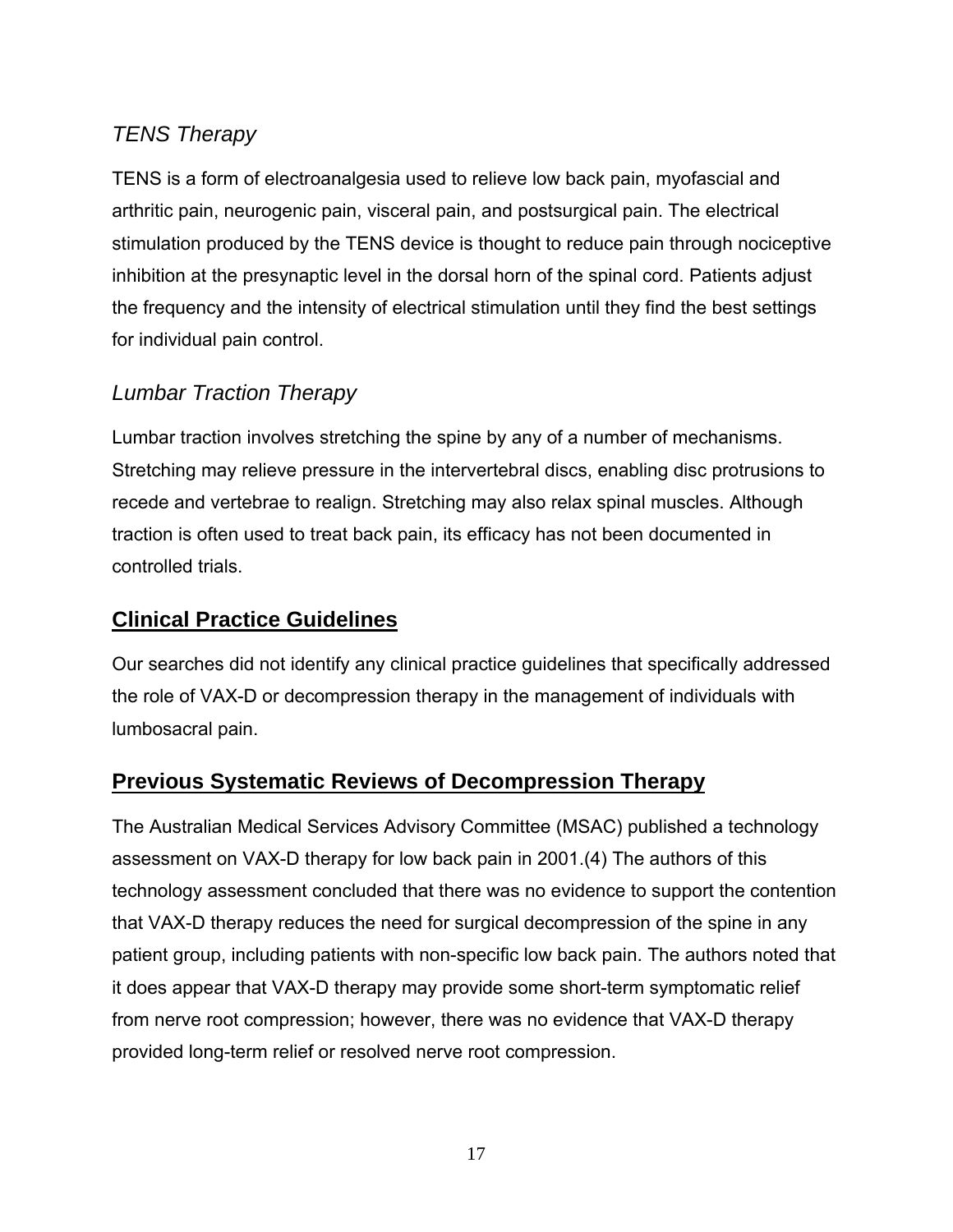## <span id="page-24-0"></span>**Ongoing Clinical Trials**

ClinicalTrials.gov, which provides regularly updated information about federally and privately supported clinical research in human volunteers, listed one ongoing clinical trial examining the efficacy of decompression therapy in the treatment of low back pain. The official title of the study is Comparison of Internal Disc Decompression (IDD®) vs. a Standardized Non-Surgical Treatment Program for Chronic Low Back Pain Secondary to Mild to Moderate Degenerative Disc Disease. The study, which uses the Accu-Spina device, was scheduled for completion in December 2006.

## **Regulatory Issues**

## *Manufacturers and U.S. Food and Drug Administration (FDA) Status*

VAX-D (vertebral axial decompression) was designated an FDA-mandated Class II medical device in 1996 under the product code ITH, meaning it is classified as "equipment, powered traction". This classification means that each new device requires FDA 510k clearance before it can be marketed in the U.S. Nine ITH product coded decompression devices have been approved or cleared for marketing by the FDA since the approval of the first device, the VAX-D Therapeutic Table, which was manufactured by Vat-Tech, Inc. of Palm Harbor, FL. The nine spinal decompression devices (VAX-D and spinal decompression) that have obtained FDA 510k clearance are listed in Table 2.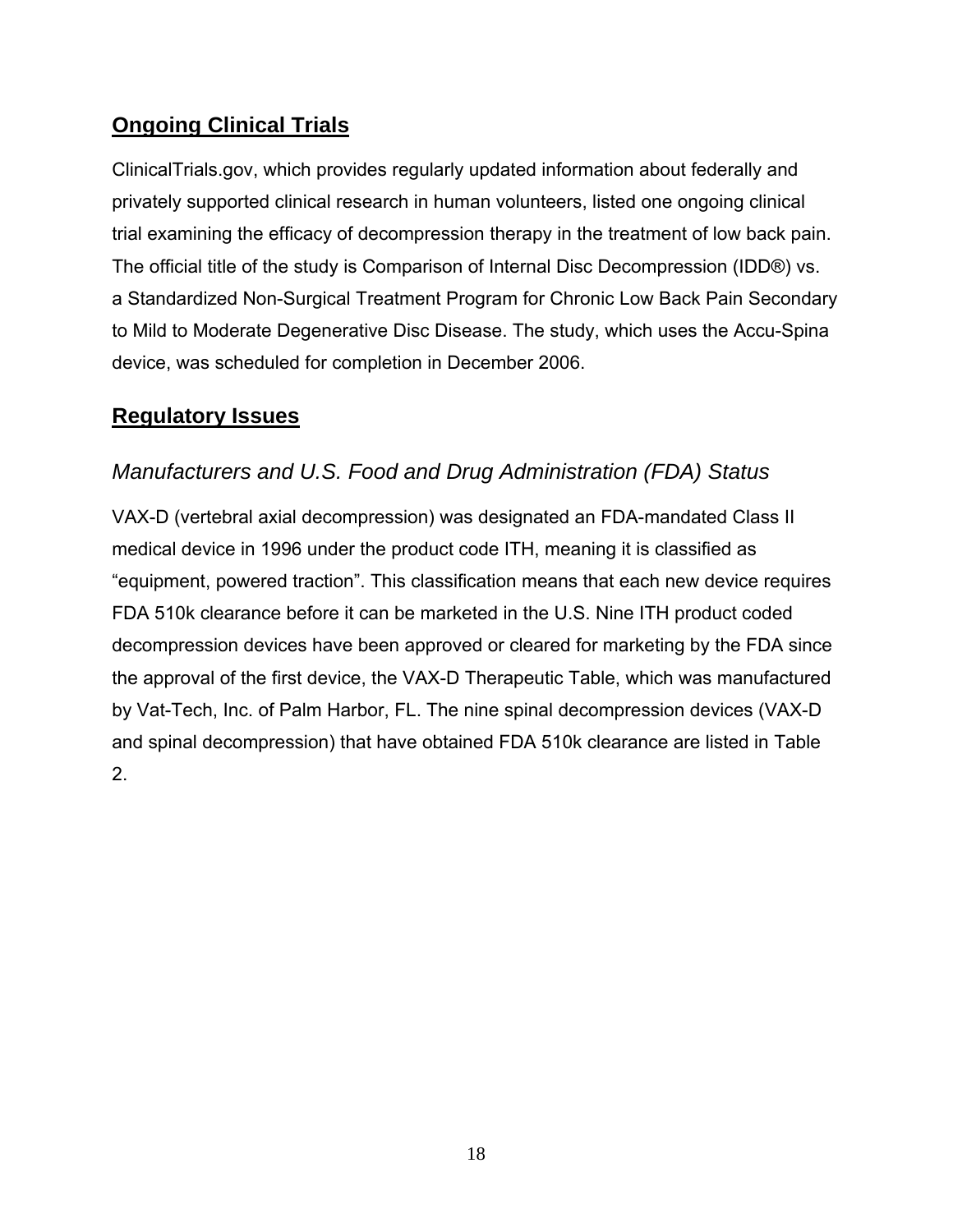| <b>Device Name</b>           | <b>Manufacturer</b>                                                                     | <b>FDA 510k Clearance Date</b> |
|------------------------------|-----------------------------------------------------------------------------------------|--------------------------------|
| Accu-Spina System            | North American Medical Corporation<br>1649 Sands P1 SE, Suite A<br>Marietta GA 30067    | 8/25/00                        |
| Spinemed S200b/S200c         | <b>Cert Health Sciences</b><br>7036 Golden Ring Road<br>Baltimore, MD 21237             | 4/27/05                        |
| Bass Antalgic-Trak           | Spinetronics LLC<br>9737 NW 65 Pl.<br>Parkland, FL 33076                                | 3/21/05                        |
| <b>Healthstar Elite</b>      | <b>NuChoice Medical</b><br>3162 Thoroughbred Loop W<br>Lakeland, FL 33811               | 12/22/04                       |
| SpineRx-LDM                  | SpineRx Technology<br>6100 Brittmoore Road<br>Bldg. S<br>Houston, TX 77041              | 10/31/03                       |
| <b>Lordex Power Traction</b> | Lordex Inc.<br>15915 Katy Freeway<br>Suite 645<br>Houston, TX 77094                     | 7/17/03                        |
| <b>DRX9000</b>               | Axiom WorldWide, Inc.<br>9423 Corporate Lake Drive<br>Tampa, FL 33634                   | 1/23/03                        |
| <b>DRS System</b>            | Professional Distribution Systems, Inc.<br>1160 S Rogers Bldg A<br>Boca Raton, FL 33487 | 6/24/98                        |
| VAX-D Therapeutic Table      | VAX-D Medical Technologies LLC<br>310 Mears Blvd.<br>Oldsmar, FL 34677                  | 7/02/96                        |

<span id="page-25-0"></span>**Table 2. Decompression Devices**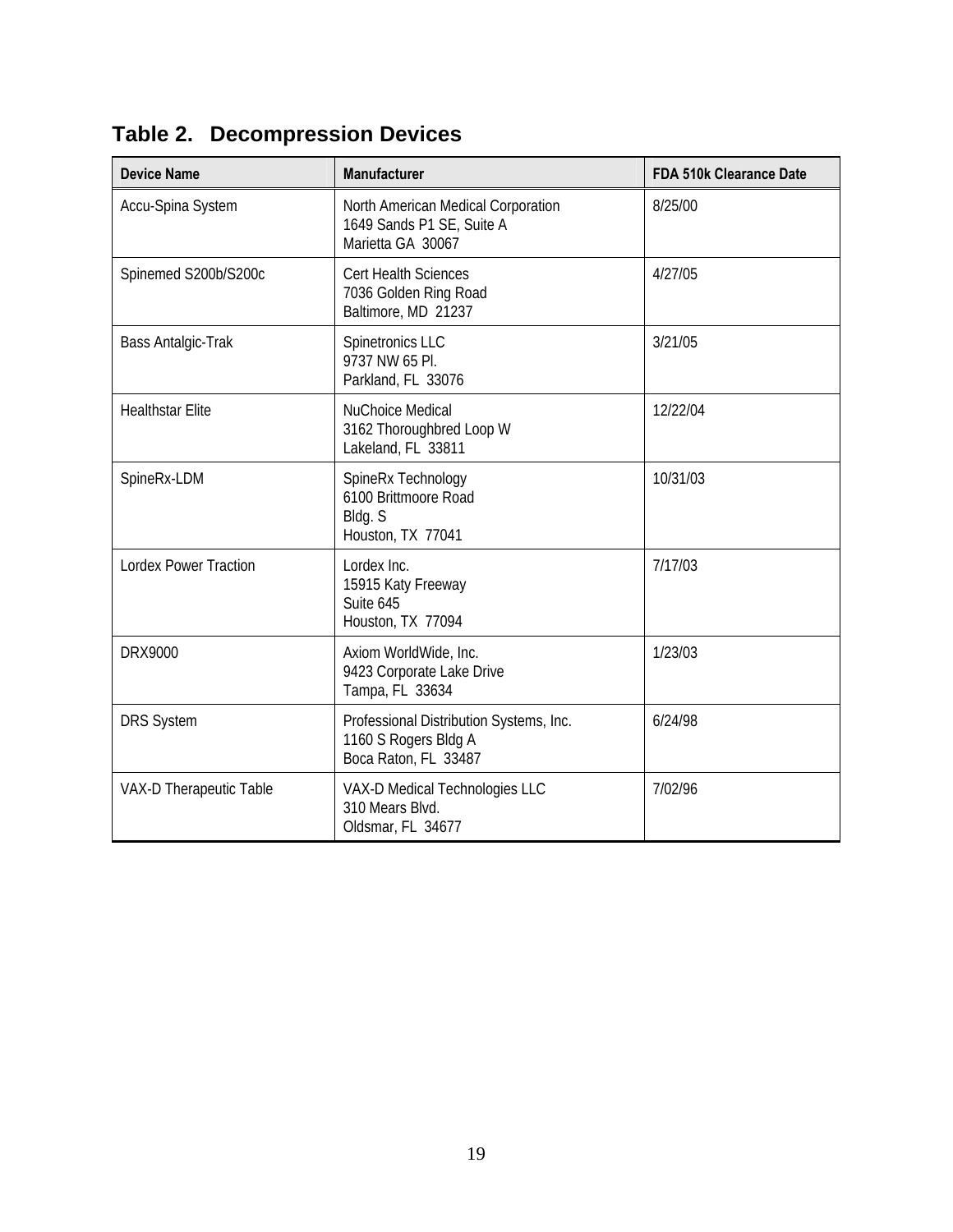## <span id="page-26-0"></span>**Training and Credentialing of Personnel to Use Decompression Therapy Machinery**

VAX-D Medical Technologies LLC of Oldsmar, FL, offers a training and credentialing program for physicians and staff involved in the use of VAX-D (vertebral axial decompression therapy systems) (see: http://www.vax-

d.com/Pages/EquipmentPurchase/VAXDEquipment.html). North American Medical Corporation (the manufacturer of the AccuSpina system, which utilizes IDD® or Intervertebral Differential Dynamics Therapy system) refers on its Web site (http://www.iddtherapy.com/ENGLISH/find\_certified.html) to 'certified IDD® facilities' and 'certified clinicians;' however, the certification process is not explained on the Web site. The Web site does note that "usually a certified factory-trained Physical Therapist" provides a six- to eight-hour training session. Training and credentialing information for other decompression systems listed in this report was not available on company Web sites.

## **CMS Coverage Policy**

Medicare Coverage Issues Manual transmittal 161, effective date 1 April 2003(27) states the following: "Vertebral axial decompression is performed for symptomatic relief of pain associated with lumbar disc problems. The treatment combines pelvic and/or cervical traction connected to a special table that permits the traction application. There is insufficient scientific data to support the benefits of this technique. Therefore, VAX-D is not covered by Medicare."

## **Third Party Payer Coverage**

We searched the following Web sites for reimbursement information:

- Aetna US Healthcare (http://www.aetna.com/cpb/data/CPBA0180.html)
- Blue Cross/Blue Shield of Massachusetts (http://bcbsma.com)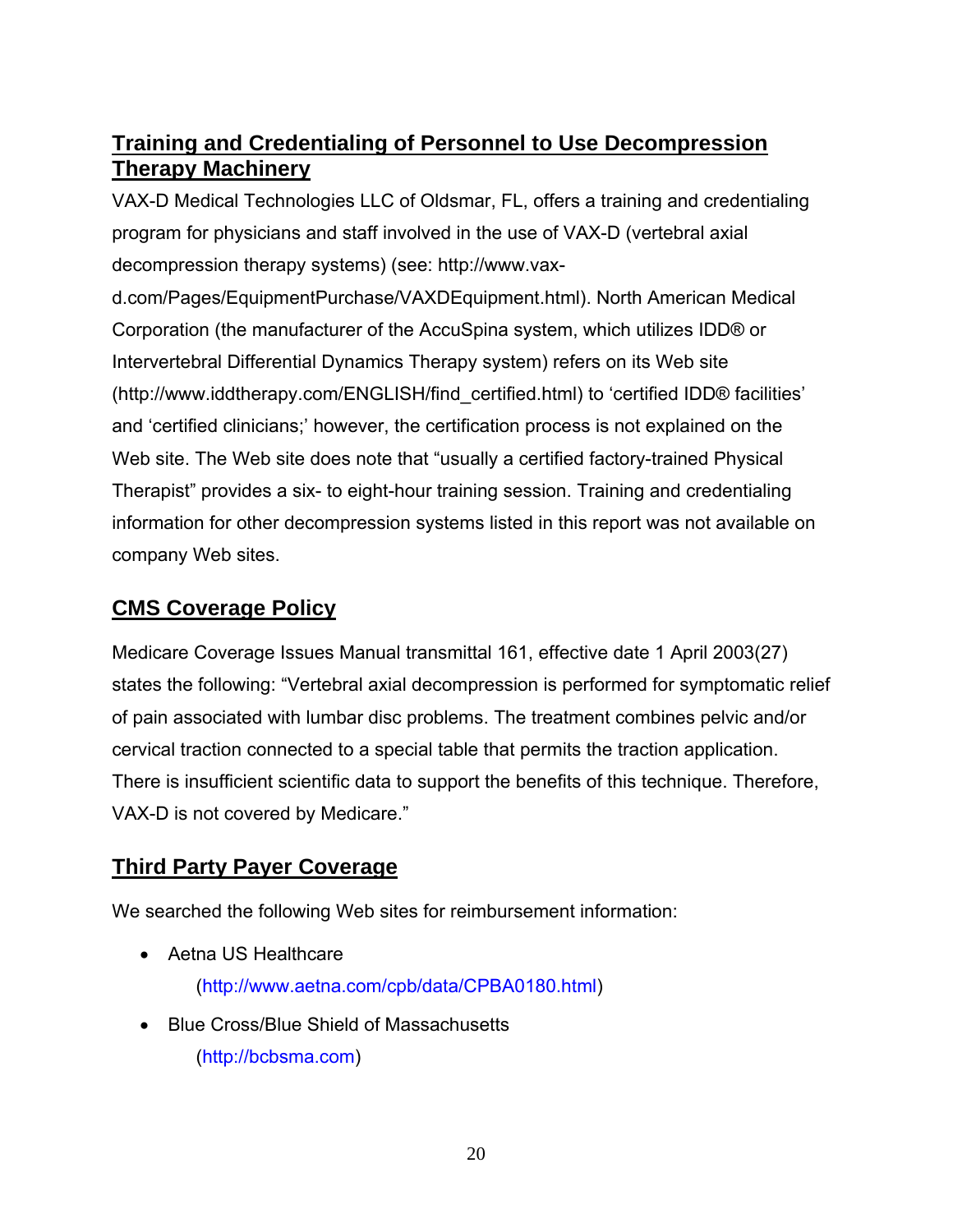- Blue Cross of California (http://medpolicy.bluecrossca.com/policies/SURG/spinal\_therapy.html)
- Blue Cross/Blue Shield of Montana
	- (http://www.bcbsmt.com/providers/Assets-Providers/Downloads-Providers/Source-Provider\_Publications/pub\_prov\_capnews4q01.pdf)
- CareFirst of Maryland

(http://www.carefirst.com)

- CMS Coverage Issues Manuals (http://cms.hhs.gov/manuals/06\_cim/ci00.asp)
- Cigna

 (http://www.cigna.com/health/provider/medical/procedural/coverage\_positions/ medical/mm\_0002\_coveragepositioncriteria\_vax\_d.pdf)

• Health Care Plan of Nevada (subsidiary of Sierra Health Services, Inc.)

(http://www.healthplanofnevada.com

/documents/provider%20files/New%20Medical%20Technology/New%20Medical %20Technology%20-%20Denied%2006092003.pdf)

• Humana

(http://apps.humana.com/tad/tad\_new/returnContent.asp?mime=application/ pdf&id=4846&issue=741)

**Medica** 

(http://provider.medica.com/router/default.pdf?doc=/C1/CoveragePolicies/ Document%20Library/VaxD\_CP.pdf)

• OhioBWC

(www.ohio**bwc**.com/downloads/blankpdf/BRM3.pdf)

• Regence Blue Shield

(http://www.regence.com/trgmedpol/medicine/med45.html)

• Wellmark Blue Cross/Blue Shield

(http://www.wellmark.com)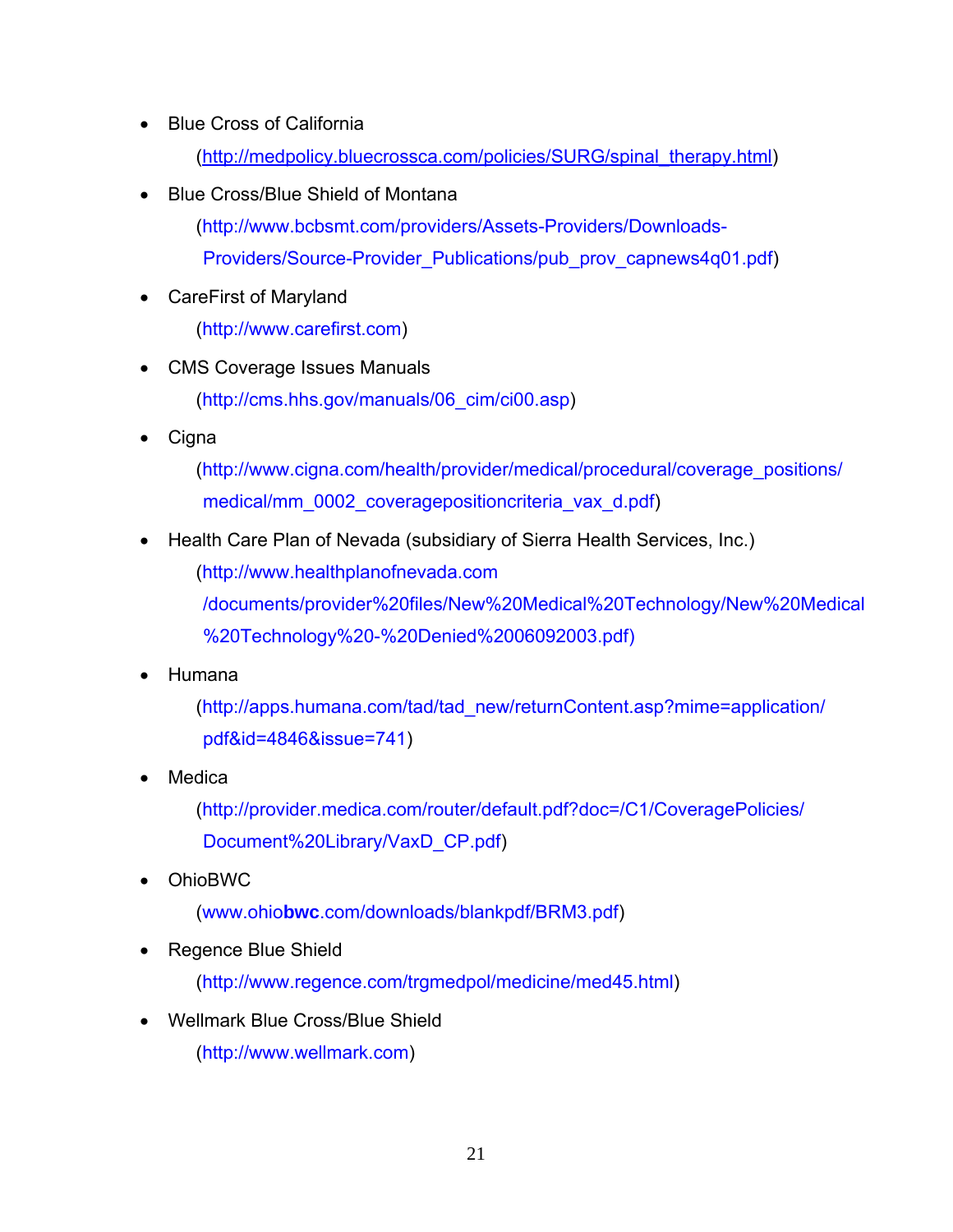We also used the Google and Vivisimo Internet search engines to locate reimbursement information, using search terms: (reimburs\* OR coverage OR "medical policy" OR "Medicaid").

Aetna, BlueCross/BlueShield of Massachusetts, BlueCross/BlueShield of Montana, Blue Cross of California, CIGNA Healthcare, Health Care Plan of Nevada, Humana, Medica and Regence did not cover vertebral axial decompression (VAX-D) therapy.(28 32) CareFirst of Maryland, First Health Services Corporation, Alaska,(25), South Dakota Department of Labor(25), Arizona State Fund (Workers Compensation Insurance)(25), OhioBWC, and Wellmark Blue Cross/Blue Shield(33) cover VAX-D therapy.(34)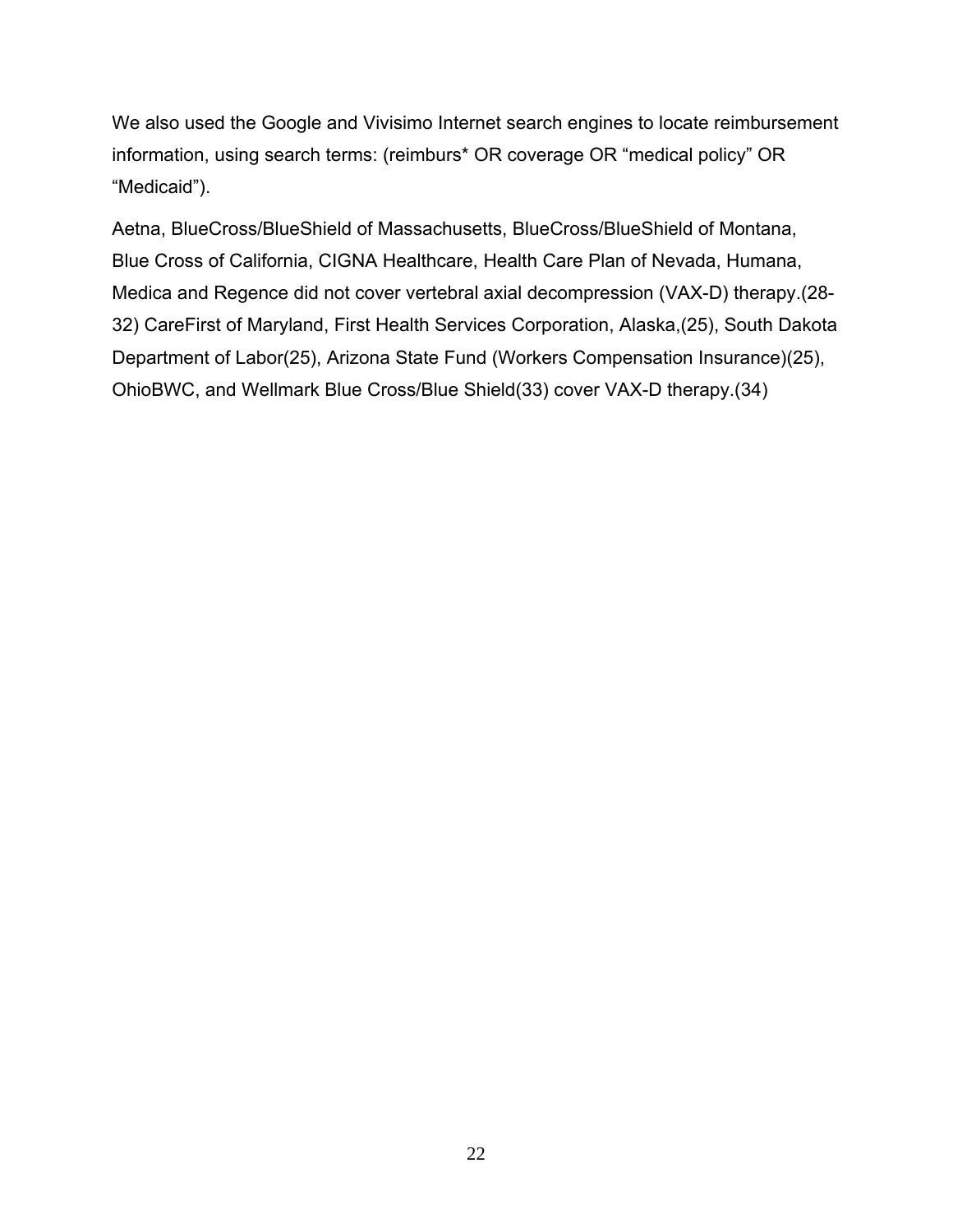## <span id="page-29-0"></span>**METHODS**

#### **Key Questions Addressed**

We address four Key Questions in this report. These questions are presented below:

- 1. What are the patient inclusion and exclusion criteria used in studies of decompression therapy?
- 2. What are the efficacy or effectiveness outcomes measured in studies of decompression therapy? Are the efficacy/effectiveness outcomes measured in studies of decompression therapy comparable to those used in studies of other non-surgical modalities for chronic low back pain due to a herniated disc or degenerative disc disease?
- 3. Is decompression therapy a safe and effective treatment of chronic low back pain due to herniated disc or degenerative disc disease?
	- a) Do patients with chronic low back pain (due to a herniated disc or degenerative disc disease) who are treated with decompression therapy have more, less, or the same level of pain relief than patients who are treated with other therapies?
	- b) Do patients treated with decompression therapy for chronic low back pain due to a herniated disc or degenerative disc disease utilize more, less, or the same number of adjunct/chronic therapies, (e.g., medications, bracing) than patients treated with other therapies?
	- c) Do patients treated with decompression therapy for chronic low back pain due to a herniated disc or degenerative disc disease return to work more quickly than patients treated with other therapy?
	- d) If the therapy is effective, what is the duration of relief achieved?
	- e) If the therapy is effective, what are the patient characteristics/indications of those for whom it appears to work? Is the therapy effective for the Medicare population (over 65 years of age)?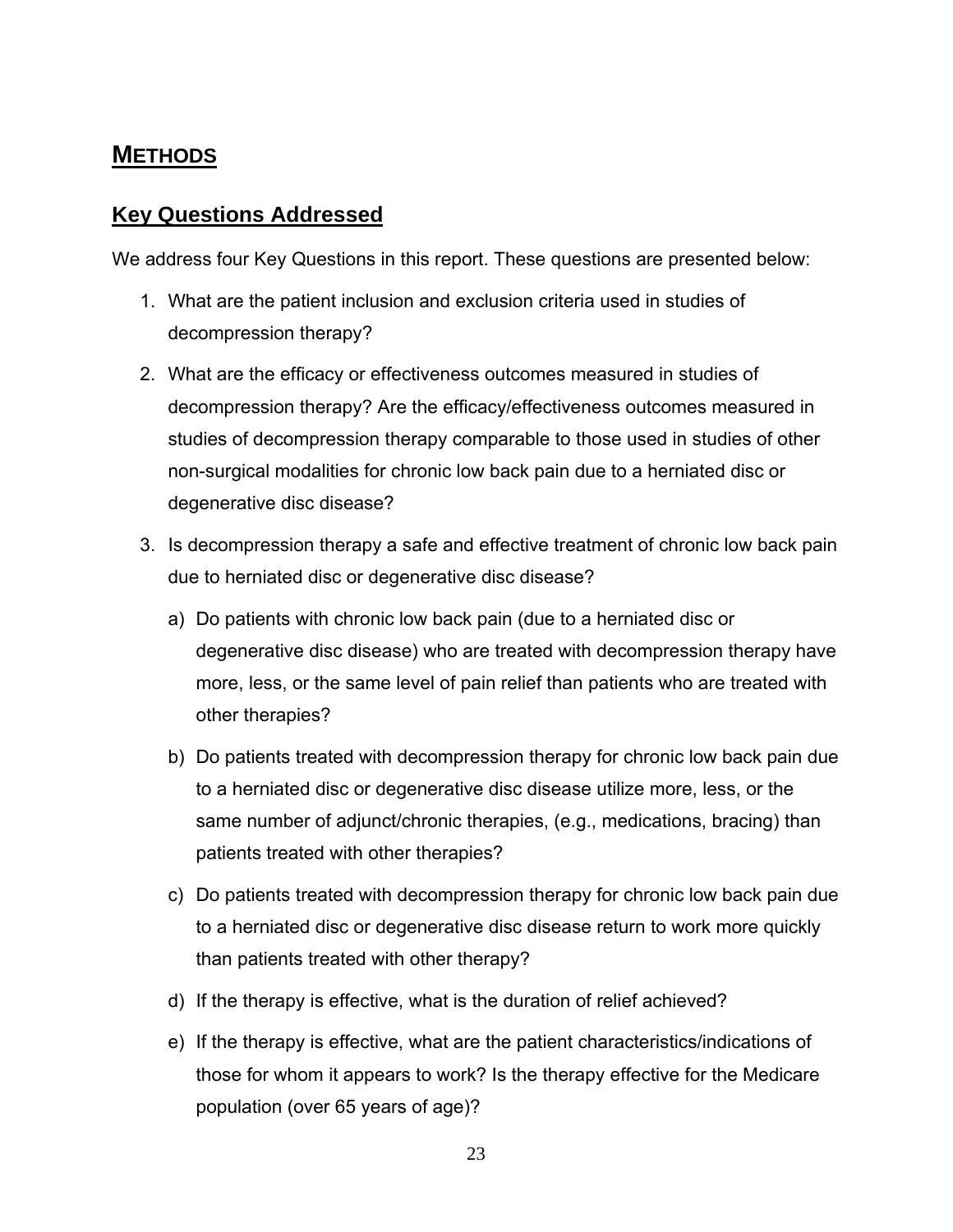- f) If it works, which, if any, particular decompression protocol provides the most pain relief?
- 4. What complications, harms, and adverse events associated with decompression therapy have been reported?
	- a) Do conditions prevalent in the older Medicare population (such as osteoporosis, etc.) increase the risk of adverse events with decompression therapy?

The four Key questions are depicted in the Figure as numbers within a circle.



#### Figure 1. Analytical Framework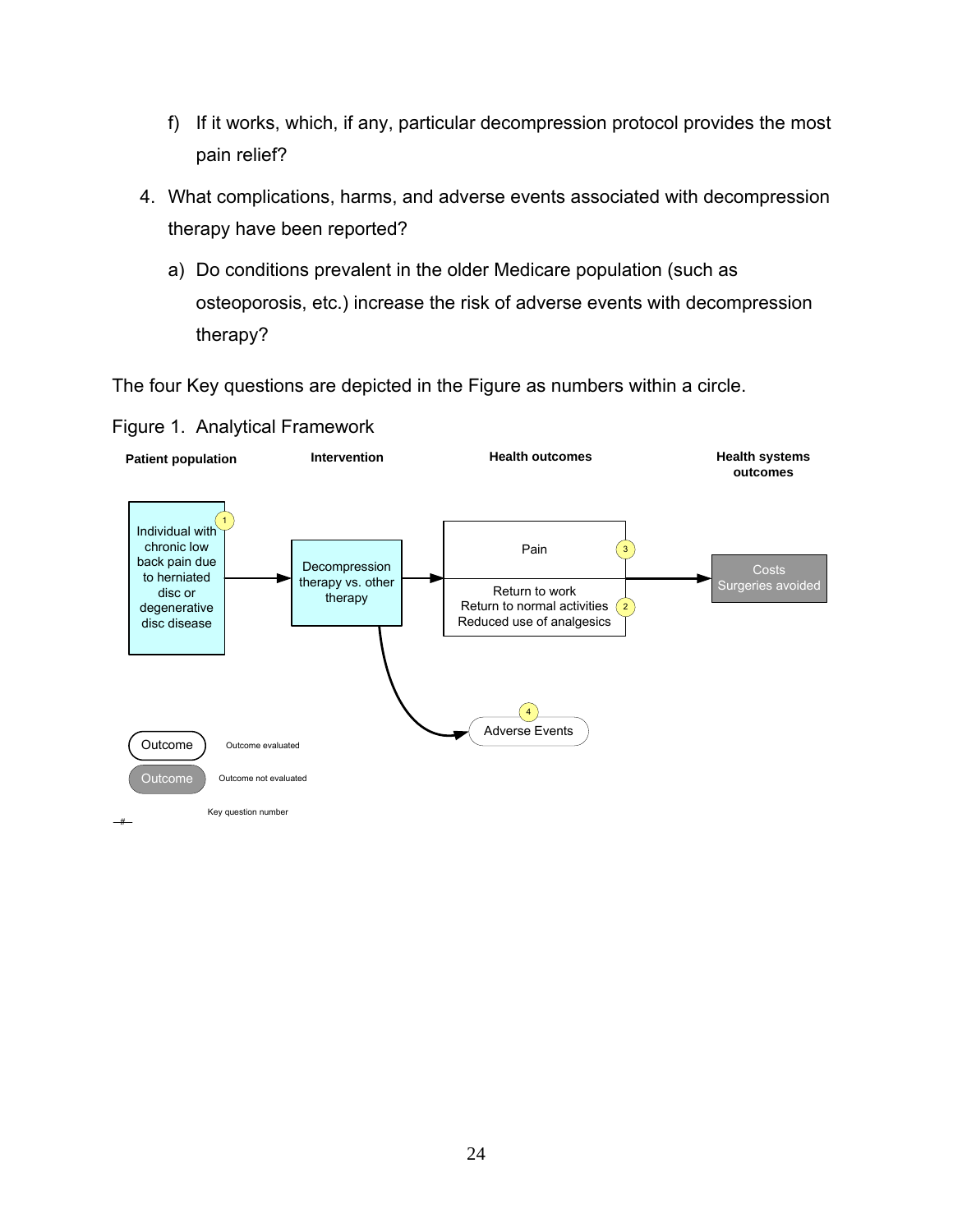## <span id="page-31-0"></span>**Study Inclusion/Exclusion Criteria**

We selected the studies that we consider in this report using *a priori* inclusion criteria. As mentioned above, arriving at these criteria before beginning the analysis is one way of reducing bias. We developed different inclusion criteria for each question that this report addresses.

## *General Inclusion/Exclusion Criteria*

The following inclusion/exclusion/criteria were general to all five Key Questions:

- 1. Studies must have been published in English. Moher et al. have demonstrated that exclusion of non-English language studies from meta-analyses has little impact on the conclusions drawn.(35) Juni et al found that non-English studies typically were of lower methodological quality and that excluding them had little effect on effect size estimates in the majority of meta-analyses they examined.(36) Although we recognize that there may be situations in which exclusion of non-English studies could lead to bias, we believe that it is insufficiently likely that we cannot justify the time and cost of translations to identify studies of acceptable quality for inclusion in our reviews.
- 2. Studies must have addressed one of the Key Questions.
- 3. Studies must have been published as full journal articles (no meeting abstracts). Meeting abstracts generally have insufficient description of methods to allow assessment of quality, and the reported results often contain discrepancies with results presented in later peer-reviewed publication of the same study.(37-40)
- 4. If the same study is reported in multiple publications, only the most recent publication will be included. This serves to avoid duplication of data.

#### *Inclusion/Exclusion Criteria Specific to Key Question 1*

The following inclusion/exclusion/criteria were specific to Key Question 1: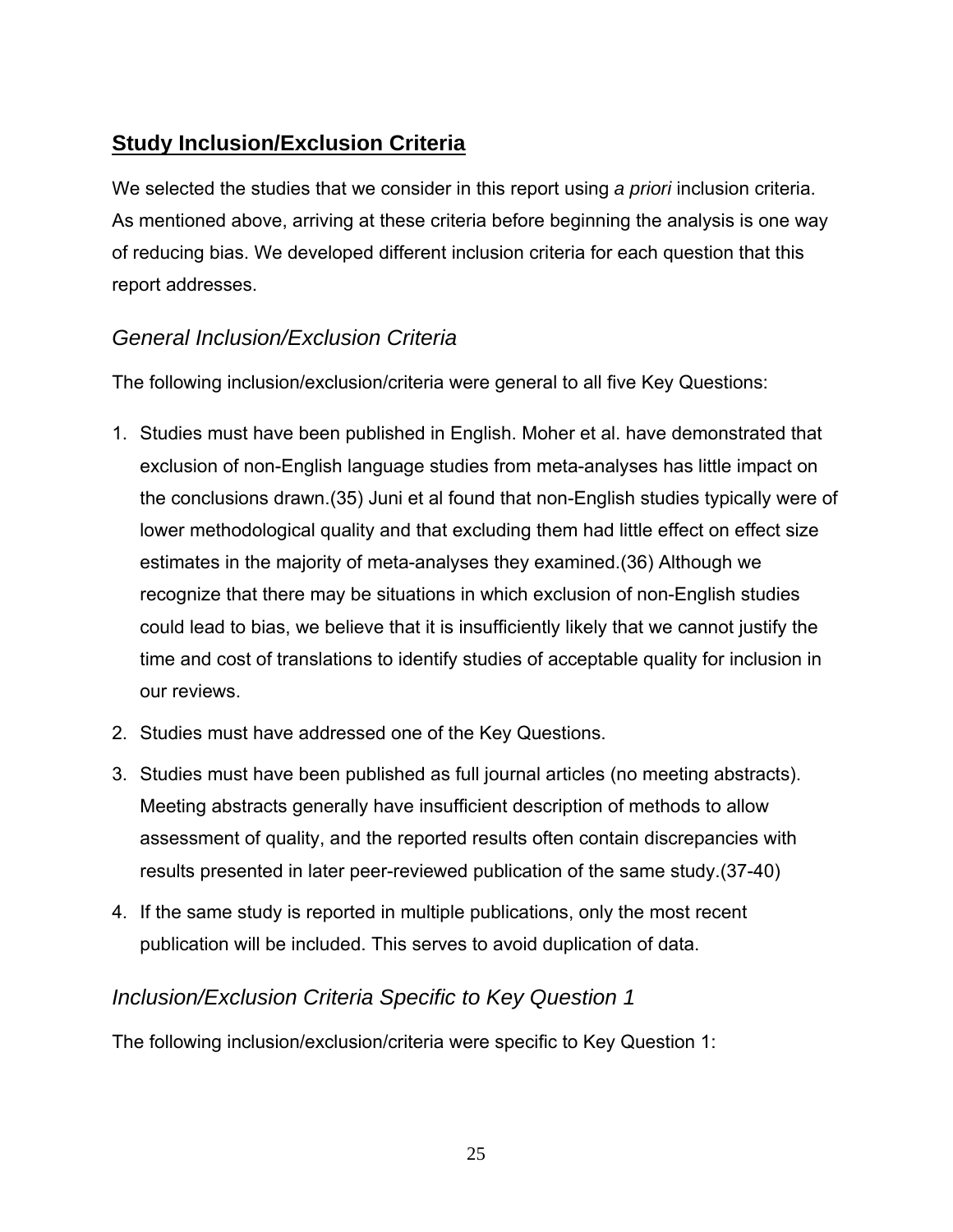• *Any article that provides the inclusion/exclusion criteria for a unique study of the efficacy/effectiveness and safety of vertebral axial decompression therapy.*  Study design has no impact on the validity of its inclusion/exclusion criteria. Consequently, we did not exclude any articles based on the design of the study that

#### *Inclusion/Exclusion Criteria Specific to Key Question 2*

they described.

The following inclusion/exclusion/criteria were specific to Key Question 2:

• *Systematic reviews of other non-surgical treatments for chronic low back pain due to herniated disc or degenerative disc disease published after January 1st, 2004, will be used to describe outcomes typically reported by trials of non-surgical therapy for these conditions.* 

#### *Inclusion/Exclusion Criteria Specific to Key Question 3*

The following inclusion/exclusion/criteria were specific to Key Question 3:

- *Article must describe a study that directly compared decompression therapy to other treatments or different decompressive therapy dosage regimes*. Although it is possible to compare different treatments when one group of studies reports the results obtained with one treatment, and another group of studies reports the results of another treatment, the results of such indirect comparisons should be viewed with caution. Several methodologists have shown that the difference in treatment effectiveness estimated using indirect methods is greater than the difference observed in trials that directly compare two treatments.(41,42)
- *Only outcomes within a study that had a score of 5.0 or greater on our quality scale were included.*

Outcomes with scores of 4.9 or less are likely to be biased . We do not consider these reliable sources of information. Because each outcome in a study is given a quality score, some outcomes within a study may fall below 5.0 and be excluded, while other outcomes may score better than 5.0 and be included. It is possible for a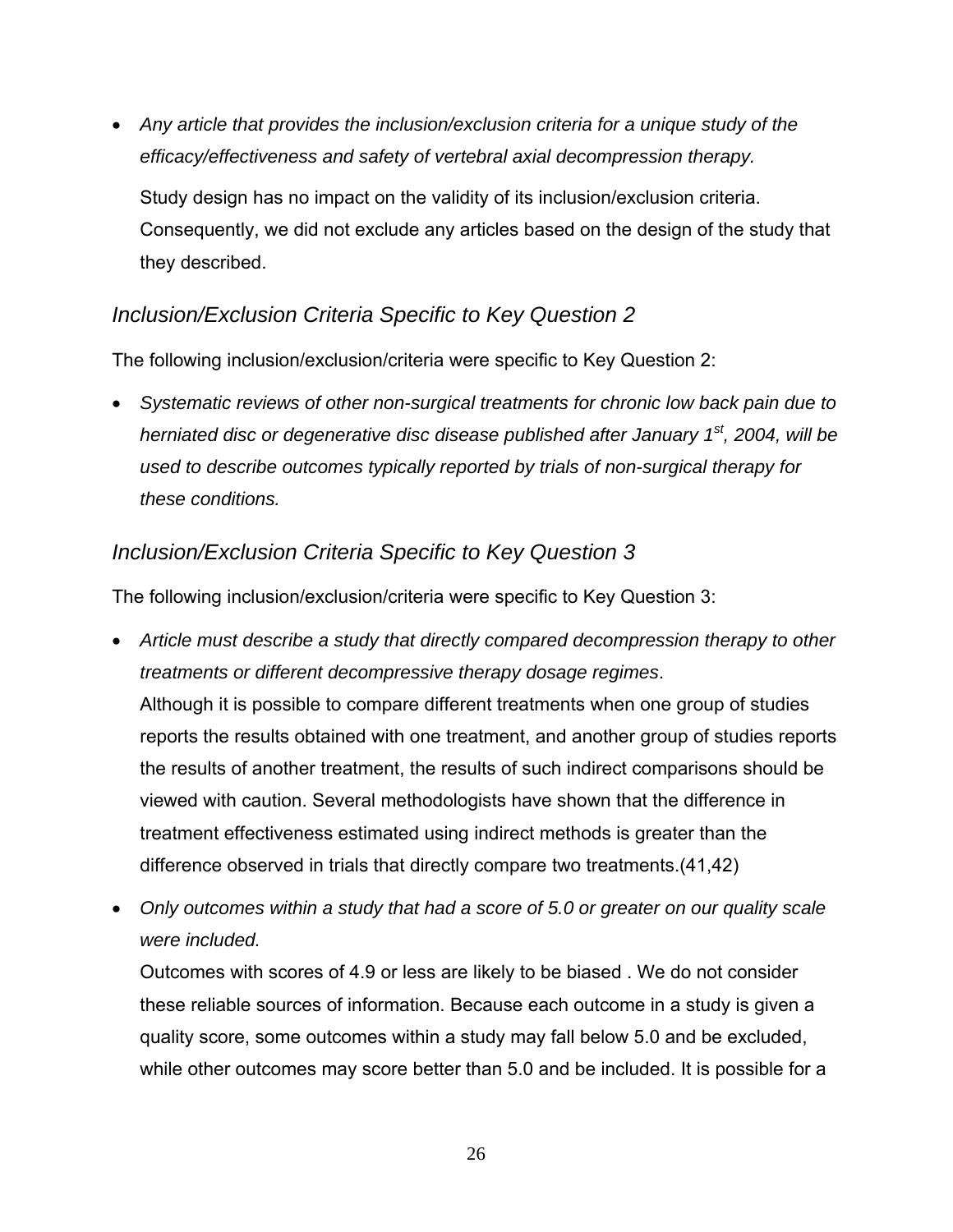<span id="page-33-0"></span>study to be "included" in the report because it met the other inclusion criteria, and yet have all of its data excluded from analysis due to quality reasons.

• *Only studies with at least 10 patients in each treatment were included.*  The results of studies with very small patient groups are often not applicable to the general population.

#### *Inclusion/Exclusion Criteria Specific to Key Question 4*

The following inclusion/exclusion/criteria were specific to Key Question 4:

• *A study of any design that meets the general inclusion criteria for this report (including case series, case reports, and reports from ECRI's Health Device Alerts database) were included.* 

Although uncontrolled studies cannot be used to determine causality or to estimate frequency of adverse events, they can be used to generate a list of adverse events possibly attributable to the device.

#### **Literature Searches**

One characteristic of a good technology assessment is a systematic and comprehensive search for information. Such searches distinguish systematic reviews from traditional literature reviews. Traditional reviews use a less rigorous approach to identifying and obtaining literature and allow a reviewer to include only articles that agree with a particular perspective, and to ignore articles that do not. Our approach precludes this potential reviewer bias because we obtained and included articles according to explicitly determined *a priori* criteria. This was particularly important for Key Question 3, the assessment of efficacy. We discuss articles that we included in the *Synthesis of Results* section.

#### *Electronic Database Searches*

We searched 17 external and internal databases, including PubMed and Embase, for clinical trials on the use of decompression therapy to treat lower back pain. We also examined the bibliographies/reference lists from peer-reviewed and gray literature.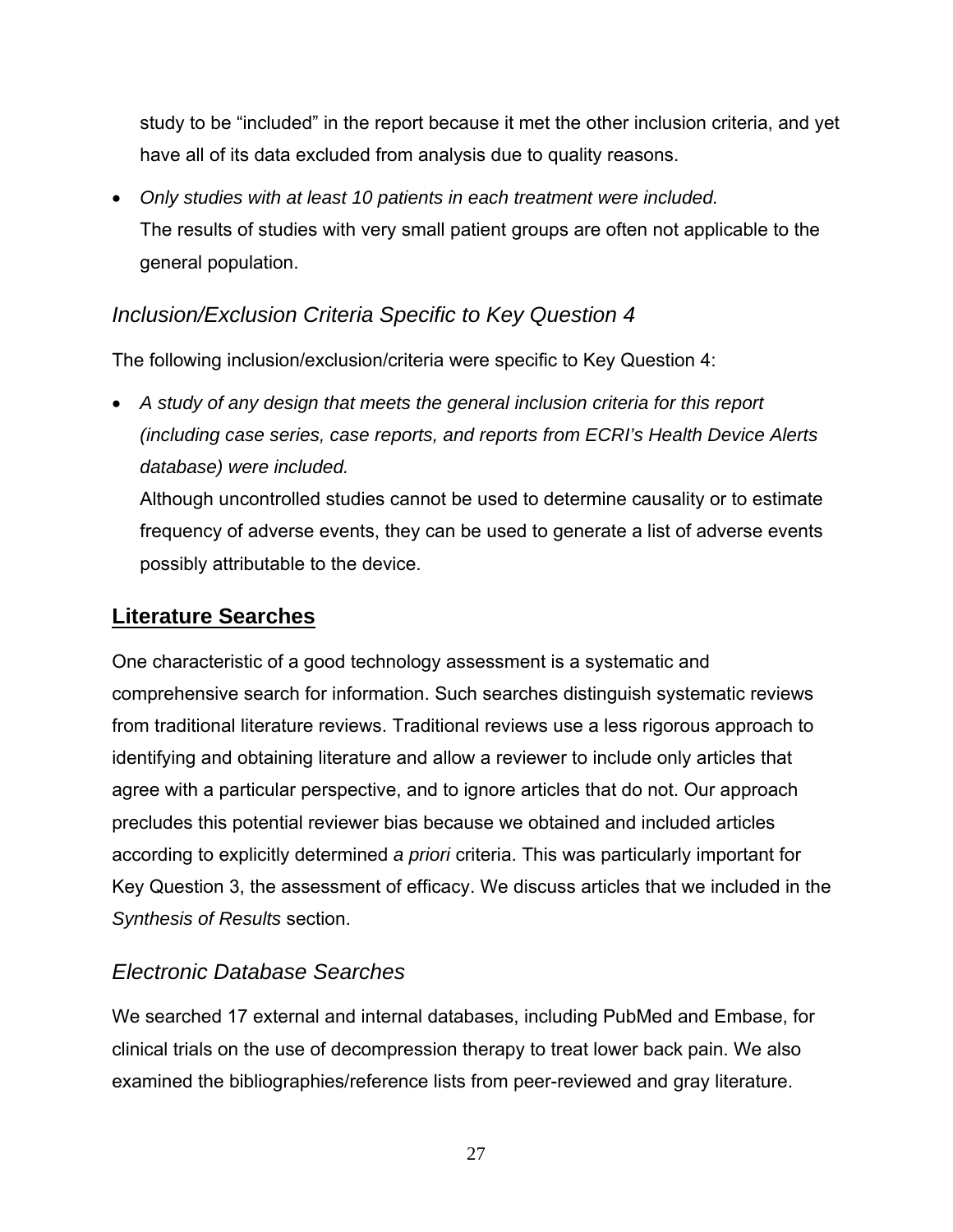<span id="page-34-0"></span>(Gray literature includes reports and studies produced by local government agencies, private organizations, educational facilities, and corporations that do not appear in peerreviewed journals.) We examined gray literature sources to identify relevant information such as reference listings and product information to address Question 1 and peerreviewed and gray literature, as well as ECRI databases such as the Health Devices Alert Database to identify adverse events for Question 4. However, we only utilize published, peer-reviewed literature in this report to address Questions 2 and 3. All of the databases and the detailed search strategies used in this report are presented in Appendix A.

#### **Identification of Evidence Bases**

The selection process used to identify the articles that comprise the evidence base for the key questions addressed in this report is presented in Figure 2. Our searches identified ten articles that potentially addressed Key Questions 1 through 4. Of these ten articles, we retrieved seven. Three additional studies(8-10) were brought to our attention by reviewers, for a total of ten included studies (Table 3). These three additional studies did not meet criteria for Key Question 3 as they were not comparative studies and two had fewer than 10 patients, but we did review them for information relevant to the other Key Questions. Eight included articles addressed Key Question 1, nine included articles addressed Key Questions 2, three included articles addressed Key Question 3, and all ten articles were reviewed for adverse events, Key Question 4.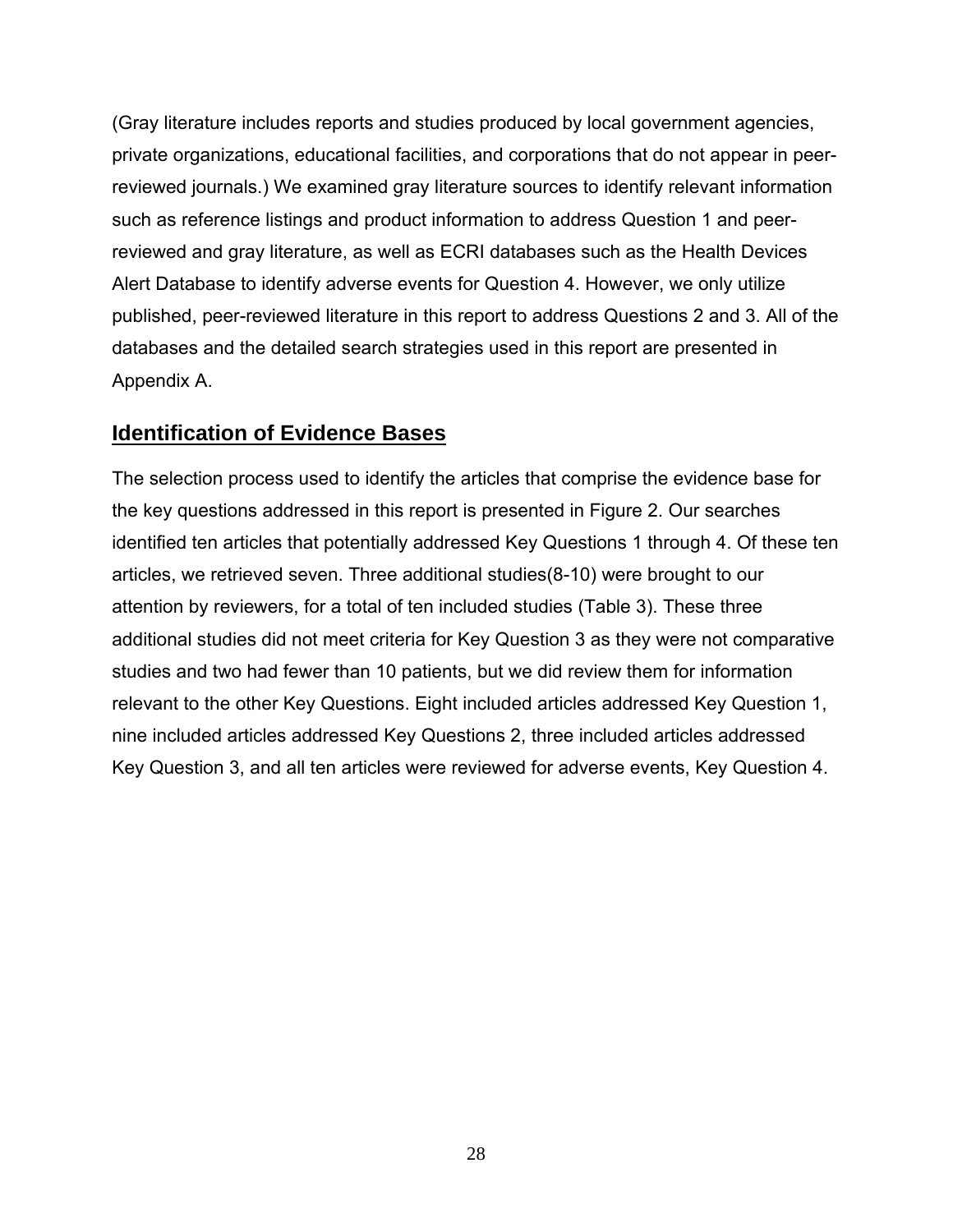Figure 2. Summary of Article Selection Process

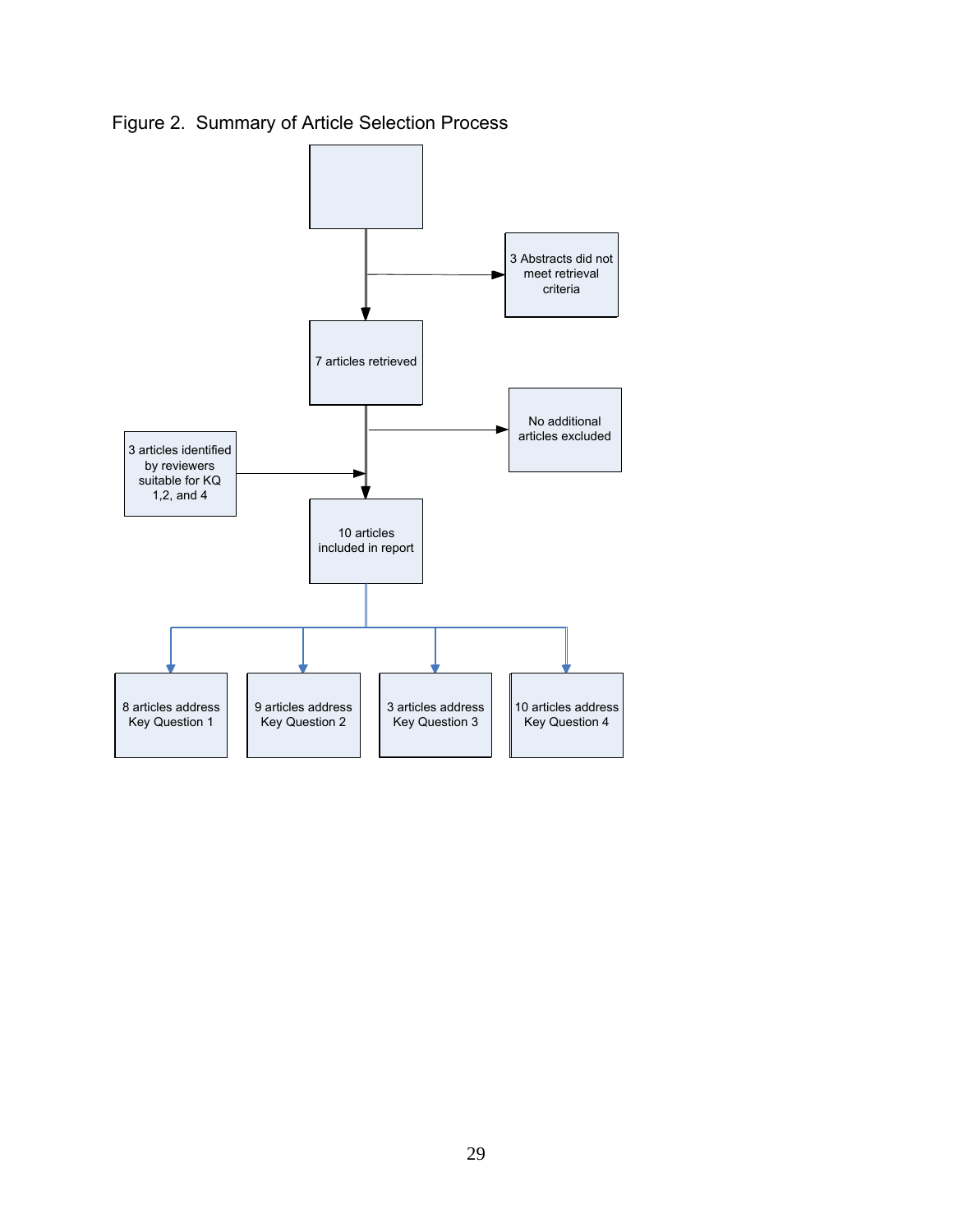| <b>Reference</b>           | Year                                         | <b>Institution</b>                                                                |                |              | <b>Key Question Addressed</b> |              |                         |  |
|----------------------------|----------------------------------------------|-----------------------------------------------------------------------------------|----------------|--------------|-------------------------------|--------------|-------------------------|--|
|                            |                                              |                                                                                   | <b>Country</b> | $\mathbf{1}$ | $\overline{2}$                | 3            | $\overline{\mathbf{4}}$ |  |
| Deen et al.(2)             | 2003                                         | Mayo Clinic,<br>Jacksonville, FL                                                  | <b>USA</b>     |              |                               |              | ✓                       |  |
| Gose et al.(5)             | 1998                                         | Coosa Medical Group,<br>Rome, Georgia                                             | <b>USA</b>     | $\checkmark$ | ✓                             |              | ✓                       |  |
| MSAC(4)                    | 2001                                         | <b>Medical Services Advisory</b><br>Committee (Gov't)                             | Australia      |              | ✓                             |              | $\checkmark$            |  |
| Naguszewski et al.(9)      | 2001                                         | Coosa Medical Group, GA<br>University of Illinois, IL                             | <b>USA</b>     |              | $\checkmark$                  |              | ✓                       |  |
| Ramos(1)                   | 2004                                         | University of Texas                                                               | <b>USA</b>     |              | $\checkmark$                  | $\checkmark$ | ✔                       |  |
| Ramos and Martin(8)        | 1994                                         | Rio Grande Regional Hospital;<br>University of Texas, TX                          | <b>USA</b>     |              | $\checkmark$                  |              | ✓                       |  |
| Shealy et al.(10)          | 2005                                         | Holos University and North<br>American Medical Corporation                        | <b>USA</b>     | ✓            | ✔                             |              | ✓                       |  |
| Shealy and<br>Borgmeyer(6) | 1997                                         | Shealy Institute for<br>Comprehensive Health Care and<br><b>Clinical Research</b> | <b>USA</b>     |              |                               | ✓            |                         |  |
| Sherry et al.(3)           | 2001                                         | Sydney University; VAX-D<br>Australasia Pty. Ltd                                  | Australia      | ✓            | ✓                             | ✓            |                         |  |
| Tilaro and<br>Miskovich(7) | 1999                                         | Advanced Spinal Institute,<br>Ogden, UT                                           | <b>USA</b>     | ✓            |                               |              |                         |  |
|                            | Number of articles included in Evidence Base | 8                                                                                 | 9              | 3            | 10                            |              |                         |  |

**Table 3. Evidence Base** 

\* Outcome data not considered when addressing Key Question 3 because of an unacceptably high potential for bias.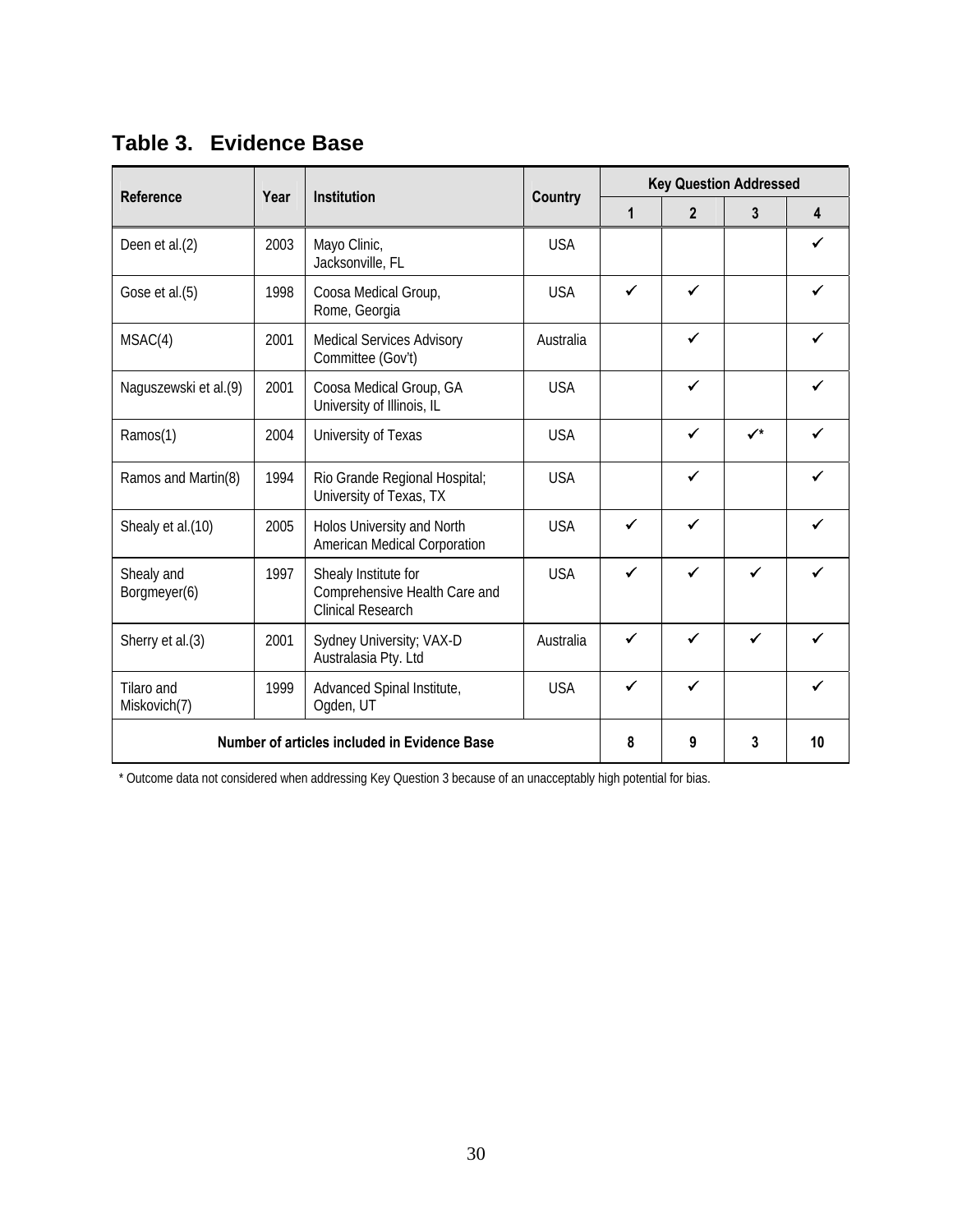## **Evaluating the Strength of the Evidence**

We used the ECRI strength-of-evidence system to evaluate the stability and strength of a body of literature (shown in Appendix B). This system considers numerous components of the evidence, including the internal validity of the trials, the size of the evidence base, consistency and robustness of trial results, and magnitude of the effect size. The system outputs two ratings. One is a stability rating (high, moderate, low, unstable) for a *quantitative* estimate addressing the question "How well does it work?" The other is a strength rating (strong, moderate, weak, inconclusive) for the evidence about the *qualitative* question "Does it work?" This distinction allows an evidence base to be considered weak in terms of the quantitative estimate of effect (e.g., if estimates vary widely among trials) but strong or moderate with respect to the qualitative conclusion (e.g., if all trials nevertheless demonstrate the same direction of effect). The system also employs *a priori* judgments, meta-analyses, and sensitivity analyses to provide sound bases for evidence ratings. Interpretations of the terms that define the strength of evidence (strong evidence, moderate evidence, weak evidence, and inconclusive evidence) and stability ratings (high stability, moderate stability, low stability or unstable) are presented in Table 4.(43)

The 10 decision points that comprise the ECRI strength-of-evidence system address five general aspects of the evidence (domains): quality, quantity, consistency, robustness, and magnitude of treatment effect. Quality refers to the degree of potential bias in the design or conduct of studies. Quantity refers to the number of studies and the number of patients enrolled in the studies. Consistency addresses the degree of agreement among the results of available studies. Robustness refers to the degree to which the findings are susceptible to being overturned by future studies. Magnitude of treatment effect concerns the quantitative amount of benefit (or harm) that patients experience after treatment. The ECRI strength-of-evidence system includes all five of these aspects when assessing the strength of the evidence (see Appendix B).

31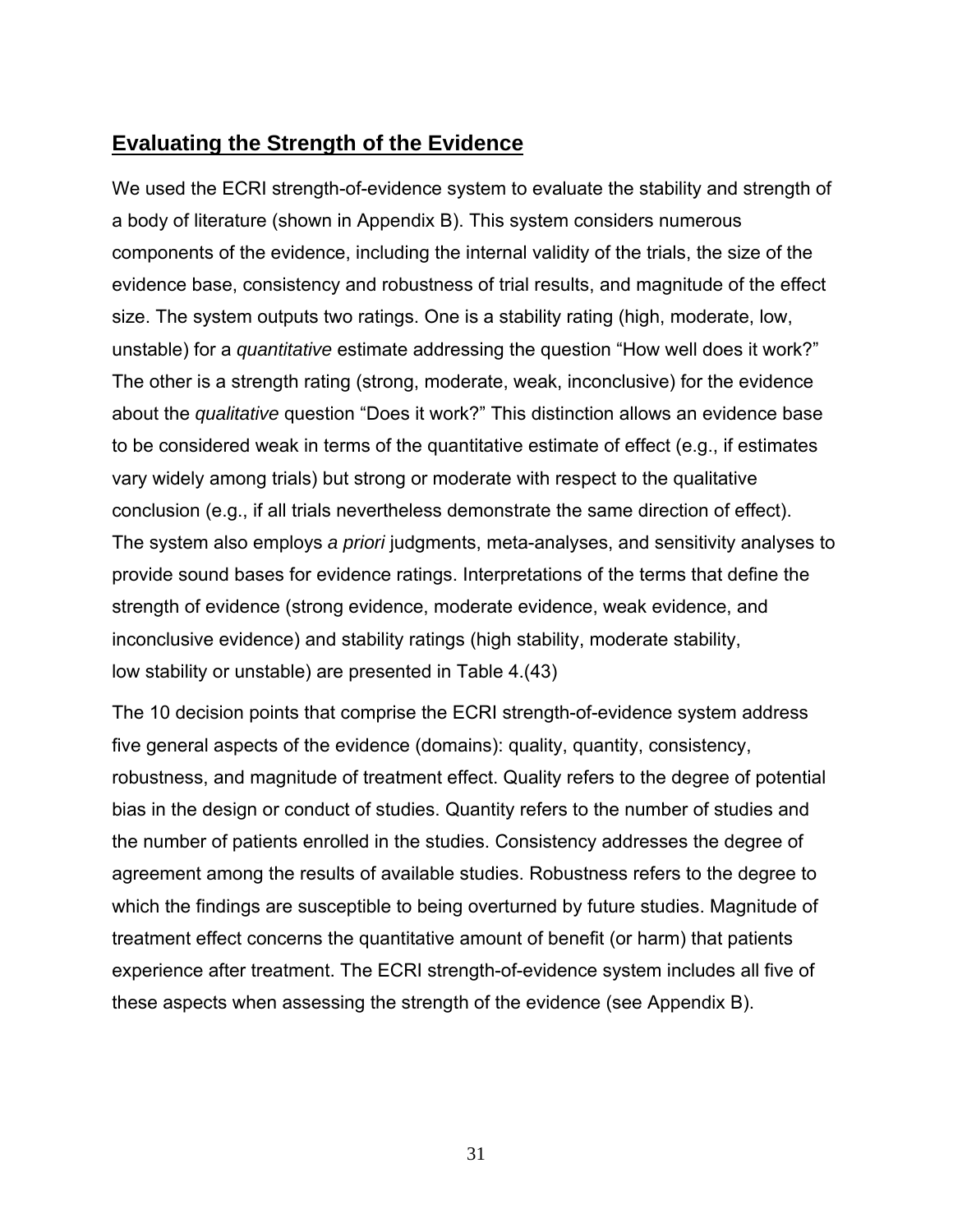| Strength of<br><b>Evidence Rating</b> | Interpretation                                                                                                                                                                                                                                                                                        |  |  |  |  |  |  |  |
|---------------------------------------|-------------------------------------------------------------------------------------------------------------------------------------------------------------------------------------------------------------------------------------------------------------------------------------------------------|--|--|--|--|--|--|--|
|                                       | <b>Qualitative Conclusion (Direction of Effect)</b>                                                                                                                                                                                                                                                   |  |  |  |  |  |  |  |
| <b>Strong Evidence</b>                | Evidence supporting the qualitative conclusion is convincing, making it highly unlikely<br>that new evidence will lead to a change in this conclusion.                                                                                                                                                |  |  |  |  |  |  |  |
| Moderate Evidence                     | Evidence supporting the qualitative conclusion is somewhat convincing. However, a<br>small chance exists that new evidence will overturn or strengthen our conclusion.<br>Regular monitoring of the relevant literature is recommended at this time.                                                  |  |  |  |  |  |  |  |
| <b>Weak Evidence</b>                  | Although some evidence supports the qualitative conclusion, this evidence is tentative<br>and perishable. A reasonable chance exists that new evidence will overturn or<br>strengthen our conclusions. Frequent monitoring of the relevant literature is<br>recommended at this time.                 |  |  |  |  |  |  |  |
| Inconclusive                          | The available evidence that exists is not of sufficient strength to warrant drawing an<br>evidence-based conclusion. Frequent monitoring of the relevant literature is<br>recommended at this time.                                                                                                   |  |  |  |  |  |  |  |
|                                       | <b>Quantitative Conclusion (Magnitude of Effect)</b>                                                                                                                                                                                                                                                  |  |  |  |  |  |  |  |
| <b>High Stability</b>                 | The estimate of effect size in the conclusion is stable, making it highly unlikely that the<br>magnitude of this estimate will substantially change as a result of the publication of<br>new evidence.                                                                                                |  |  |  |  |  |  |  |
| <b>Moderate Stability</b>             | The estimate of effect size in the conclusion is somewhat stable. However, a small<br>chance exists that the magnitude of this estimate will substantially change as a result<br>of the publication of new evidence. Regular monitoring of the relevant literature is<br>recommended at this time.    |  |  |  |  |  |  |  |
| Low Stability                         | The estimate of effect size in the conclusion is likely to be unstable. A reasonable<br>chance exists that the magnitude of this estimate will substantially change as a result<br>of the publication of new evidence. Frequent monitoring of the relevant literature is<br>recommended at this time. |  |  |  |  |  |  |  |
| Unstable                              | Estimates of the effect size are too unstable to allow a quantitative conclusion to be<br>drawn at this time. Frequent monitoring of the relevant literature is recommended.                                                                                                                          |  |  |  |  |  |  |  |

## **Table 4. Definitions of Strength and Stability of Evidence**

We apply each kind of rating to the *body* of evidence that addresses each outcome, not to individual studies. We also rate on an outcome-by-outcome basis. Four primary factors determine our ratings for both strength and stability; the quality, quantity, robustness, and consistency of the evidence. Under certain circumstances, the size of the treatment's effect, and whether mega-trials are available also influence our ratings of the evidence underlying qualitative conclusions.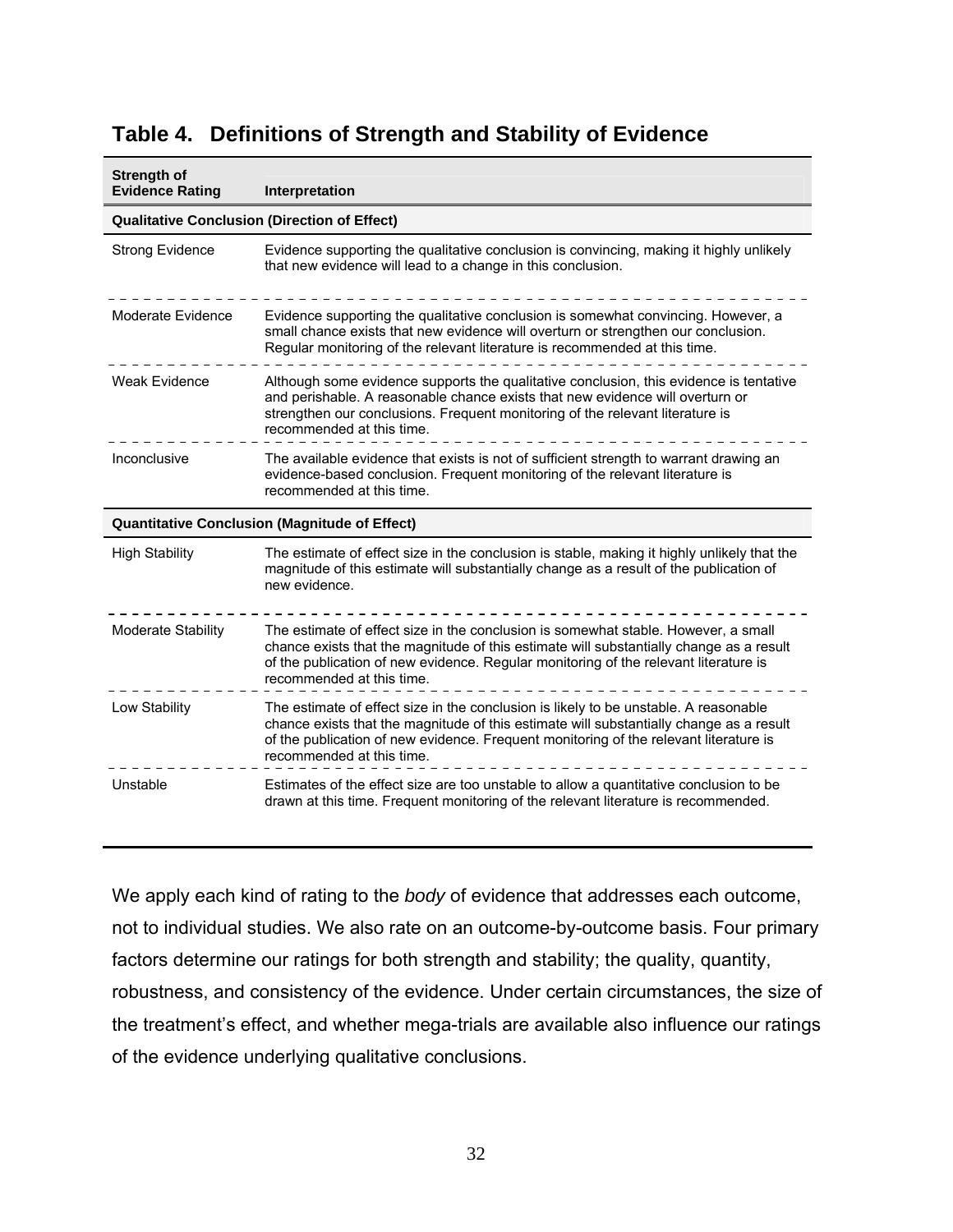# **Statistical Methods**

The current evidence base was too small to allow us to employ statistical methods such as meta-analysis.

## **Characteristics of Included Studies**

Information on study characteristics is presented in Table 5. We present more complete details of these studies (study design details, information on enrolled patients, outcome data, and other relevant information) in the evidence tables that comprise Appendix D.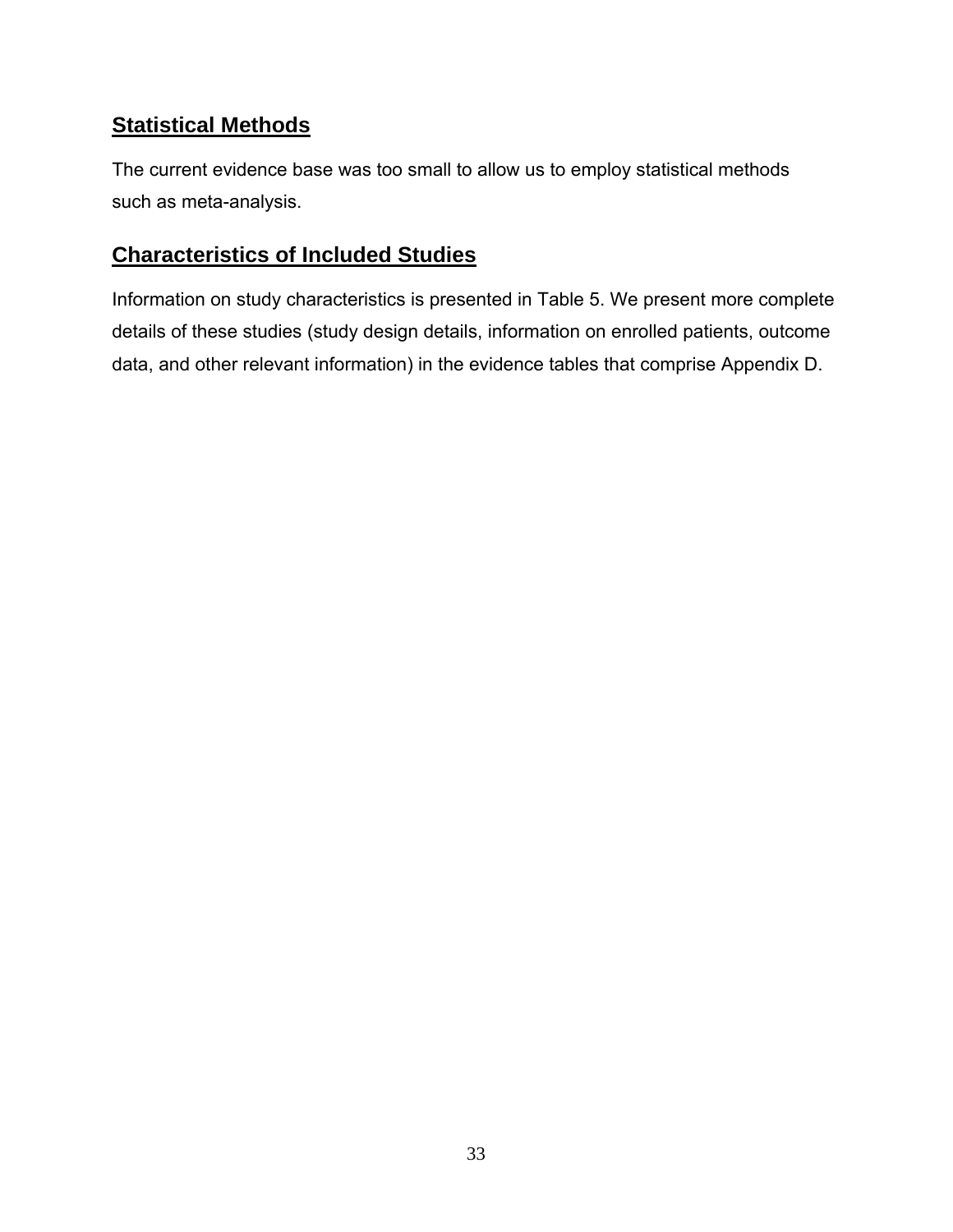| Reference                                                         | Year | $\mathsf{N}$ | <b>Study Design/Purpose</b>                                                                                                                                                                                                                                                                                                                   | <b>Interventions</b>                                                                                                                                                                                                     |
|-------------------------------------------------------------------|------|--------------|-----------------------------------------------------------------------------------------------------------------------------------------------------------------------------------------------------------------------------------------------------------------------------------------------------------------------------------------------|--------------------------------------------------------------------------------------------------------------------------------------------------------------------------------------------------------------------------|
| <b>Medical Services</b><br><b>Advisory Committee</b><br>(MSAC)(4) | 2001 | <b>NA</b>    | Design: Technology assessment of vertebral axial<br>decompression therapy for chronic low back pain which<br>included a systematic review of published and unpublished<br>studies for evidence of efficacy and adverse events<br>Purpose: To provide evidence assessment for health care<br>financing decisions for Commonwealth of Australia | Treatment Intervention: VAX-D device (2 published and<br>2 unpublished studies)<br><b>Comparators:</b> Indirect comparisons to discectomy, laminectomy<br>and conservative therapy (NSAIDs or physical therapy)          |
| Shealy and<br>Borgmeyer(6)                                        | 1997 | 25           | <b>Design: Randomized Controlled Trial (RCT)</b><br><b>Purpose:</b> To evaluate the response to DRS + TENS<br>therapy as compared to traction + TENS                                                                                                                                                                                          | Treatment Intervention: DRS System<br>30 minute treatment sessions; 60 seconds on, 60 seconds off;<br>up to 30 degrees of distraction forces; 20 sessions total 30 minutes<br>of ice and TENS applied after each session |
|                                                                   |      |              |                                                                                                                                                                                                                                                                                                                                               | <b>Control Intervention: Standard traction</b><br>30 minute treatment sessions; 60 seconds on, 60 seconds off;<br>20 sessions total; 30 minutes of ice and TENS applied after each<br>session                            |
|                                                                   |      |              |                                                                                                                                                                                                                                                                                                                                               | Other intervention: All patients were given a TENS unit for<br>continuous home use, and were instructed and supervised in a<br>limbering/strengthening exercise program                                                  |
| Sherry et al.(3)                                                  | 2001 | 22           | Design: RCT<br>Purpose: To evaluate the response to VAX-D therapy when<br>compared to TENS and medical management                                                                                                                                                                                                                             | Treatment Intervention: VAX-D device<br>Prone position; 30 minute sessions; 15 cycles per session<br>Five sessions per week for 4 weeks, then once per week for<br>4 weeks                                               |
|                                                                   |      |              |                                                                                                                                                                                                                                                                                                                                               | <b>Control Intervention: TENS</b><br>Prone position; 30 minute sessions; daily sessions for 20 days,<br>then once a week for 4 weeks                                                                                     |
|                                                                   |      |              |                                                                                                                                                                                                                                                                                                                                               | Other Intervention: No physical therapy, steroid injection, or other<br>treatments allowed during the trial. Non-narcotic pain relievers and<br>anti-inflammatory medications could be taken if necessary                |

#### **Table 5. Characteristics of Included Studies**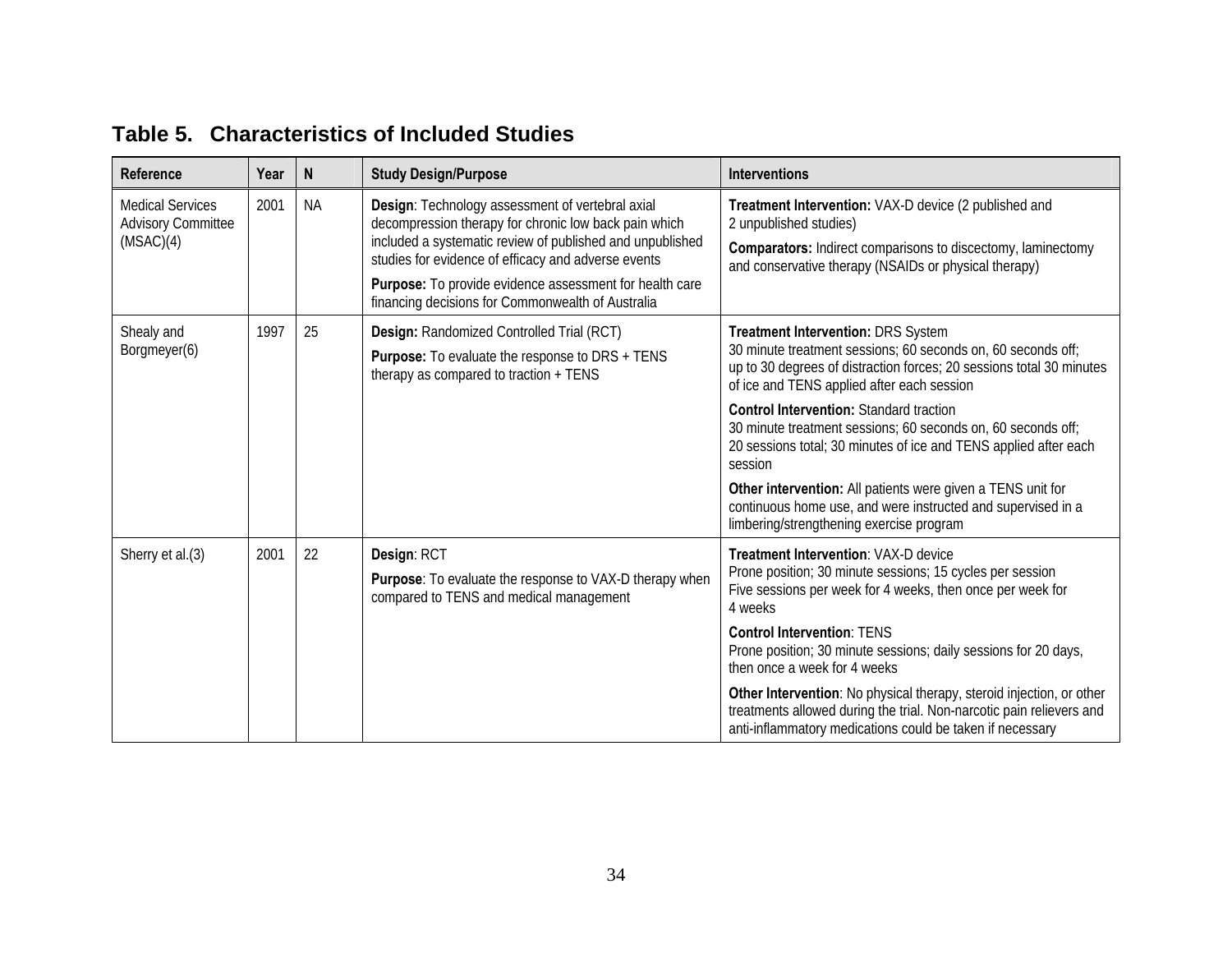| Reference         | Year | N              | <b>Study Design/Purpose</b>                                                                                                                | <b>Interventions</b>                                                                                                                                                       |
|-------------------|------|----------------|--------------------------------------------------------------------------------------------------------------------------------------------|----------------------------------------------------------------------------------------------------------------------------------------------------------------------------|
| Ramos(1)          | 2004 | 142            | Design: Controlled trial<br>Purpose: To evaluate the response to VAX-D therapy when<br>compared to accelerated VAX-D therapy               | <b>Treatment Intervention: VAX-D device</b><br>30 minute sessions; 15 cycles per session<br>Five sessions per week for a total of 20 sessions                              |
|                   |      |                |                                                                                                                                            | <b>Control Intervention: VAX-D device</b><br>30 minute sessions; 15 cycles per session<br>Five sessions per week for a total of 10 sessions                                |
|                   |      |                |                                                                                                                                            | Other Interventions: No exercises, stretching, or other physical<br>therapy allowed. Pain relieving medication was allowed as<br>necessary                                 |
| Gose et al.(5)    | 1998 | 778            | Design: Case series                                                                                                                        | Treatment: VAX-D therapy.                                                                                                                                                  |
|                   |      |                | Purpose: To evaluate the response to VAX-D therapy in<br>patients who underwent a minimum of 10 sessions                                   | 30 minute sessions; 15 cycles per session                                                                                                                                  |
| Shealy et al.(10) | 2005 | 35             | Design: Case Series                                                                                                                        | Treatment Intervention: IDD Therapy® (utilizing the Accu-Spina<br>device)                                                                                                  |
|                   |      |                | Purpose: To evaluate long-term benefits of Intervertebral<br>Differential Dynamics (IDD) Therapy <sup>®</sup>                              | Other Intervention: "an expanded physical therapy component,"<br>not otherwise described                                                                                   |
| Naguszewski et    | 2001 | $\overline{7}$ | Design: Case Series                                                                                                                        | <b>Treatment Intervention: VAX-D device</b>                                                                                                                                |
| al.(9)            |      |                | Purpose: To use dermatomal somatosensory evoked<br>potentials (DSSEPs) to demonstrate lumbar root<br>decompression following VAX-D therapy | Other Intervention: None reported                                                                                                                                          |
| Ramos and         | 1994 | 5              | Design: Case Series                                                                                                                        | Intervention: Individuals with a cannula introduced into the nucleus                                                                                                       |
| Martin(8)         |      |                | Purpose: To examine the effect of vertebral axial<br>decompression on pressure in the nucleus pulposus of<br>lumbar discs                  | pulposus of the L4-5 intervertebral disc underwent measurement of<br>intradiscal pressure during 5 to 8 sessions of treatment with VAX-D<br>at varying amounts of tension. |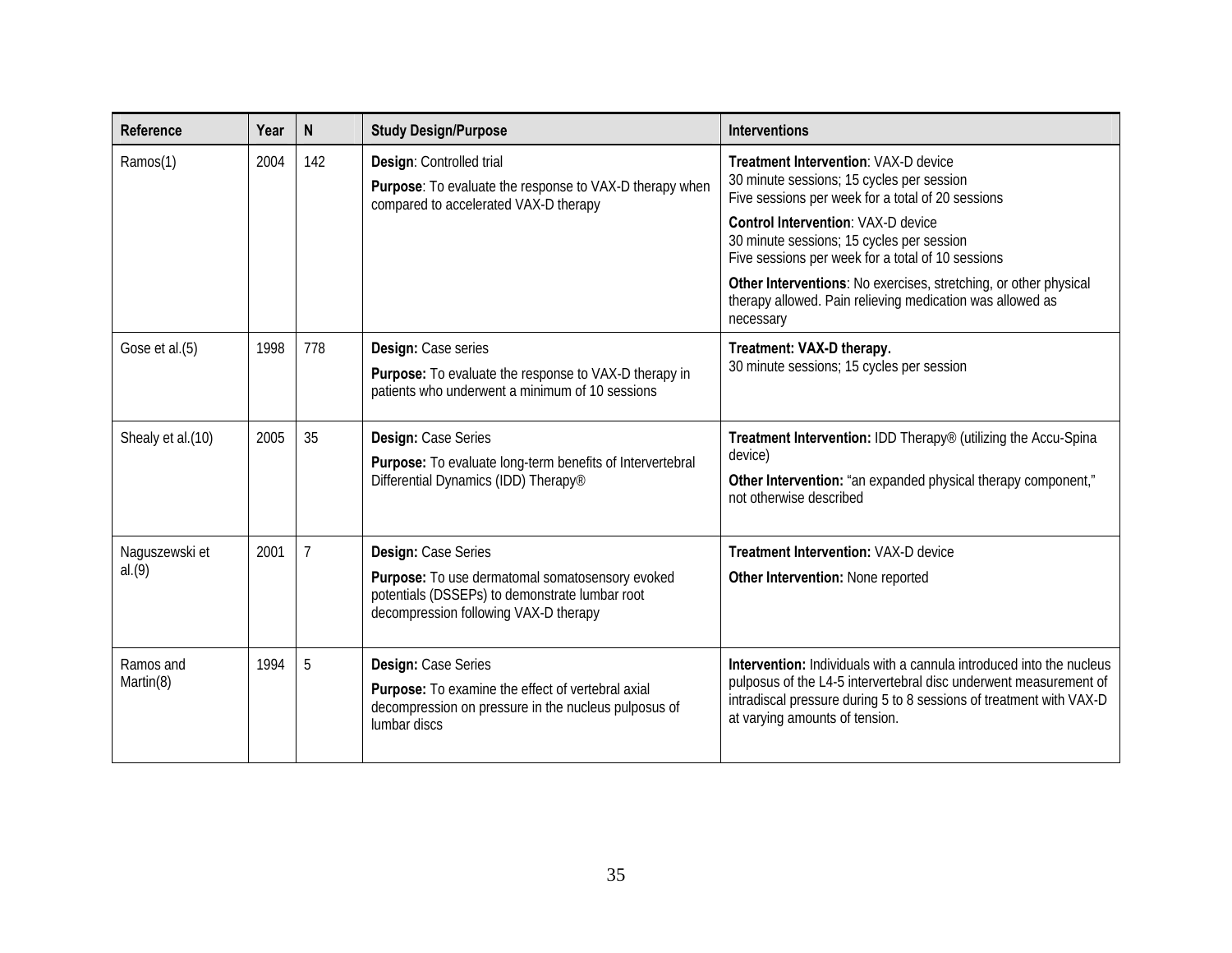| Reference                  | Year | <b>N</b> | <b>Study Design/Purpose</b>                                                                                                                                                                                        | <b>Interventions</b>                                                                                                                                                                                                                                                                                                           |
|----------------------------|------|----------|--------------------------------------------------------------------------------------------------------------------------------------------------------------------------------------------------------------------|--------------------------------------------------------------------------------------------------------------------------------------------------------------------------------------------------------------------------------------------------------------------------------------------------------------------------------|
| Tilaro and<br>Miskovich(7) | 1999 | 17       | <b>Design:</b> Case Series based on retrospective chart review<br><b>Purpose:</b> To determine whether VAX-D therapy<br>decompresses nerve roots based on Current Perception<br>Threshold (CPT) neurometer testing | <b>Treatment Intervention:</b> VAX-D device (3-5 sessions per week for<br>an average of 23 total treatments).<br><b>Other Intervention:</b> No physical therapy or exercise therapy other<br>treatments allowed during the trial. Non-narcotic pain relievers and<br>anti-inflammatory medications could be taken if necessary |
| Deen et al.(2)             | 2003 |          | Design: Case Report                                                                                                                                                                                                | <b>Treatment Intervention: VAX-D device</b><br><b>Other Intervention:</b> Microdiscectomy performed for disc protrusion<br>and migration of disc fragment which was diagnosed following<br>VAX-D treatment                                                                                                                     |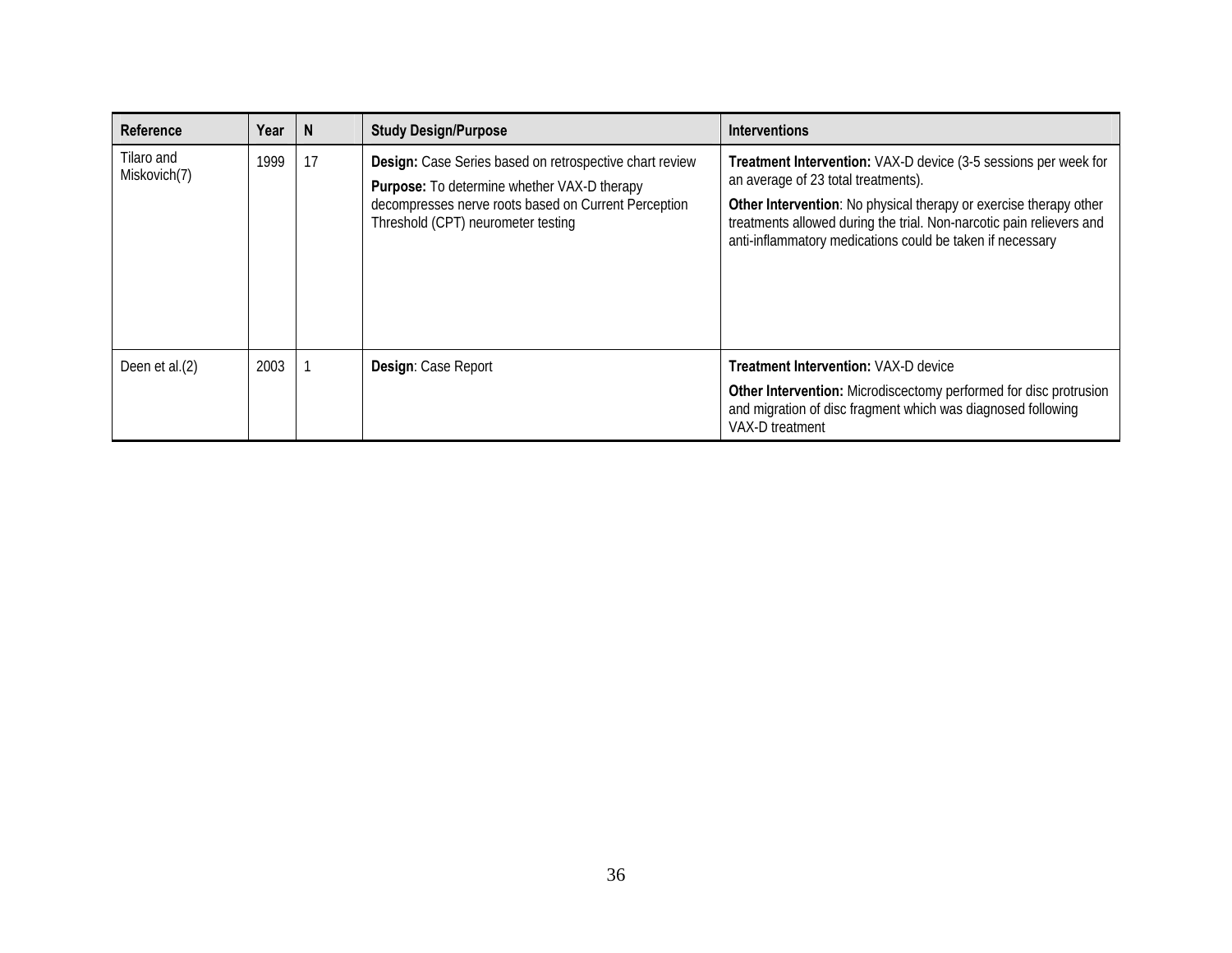We reviewed a technology assessment prepared for the Australian Medical Services Advisory Committee (MSAC) in support of health care financing decisions.(4) Three of the studies included in this report were controlled trials: a randomized controlled trial (RCT), a controlled trial with an inappropriate (sequential) method of randomization, and one non-randomized controlled trial.(1,3,6) One included study was a case series that reported on outcomes from 778 patients who received vertebral axial decompression therapy in one of 22 centers across the United States.(5) Another case series sought to examine long-term (12-month) outcomes in a group of patients who underwent IDD Therapy® in conjunction with "an expanded physical therapy component."(10) Three additional case series reported physiological outcomes. These included current perception threshold (CPT) as an indicator of nerve root decompression,(7) changes in intradiscal pressures during decompression therapy(8), and dermatomal somatosensory evoked potentials.(9) Finally, we included a case report describing an adverse event that occurred during vertebral axial decompression therapy.(2)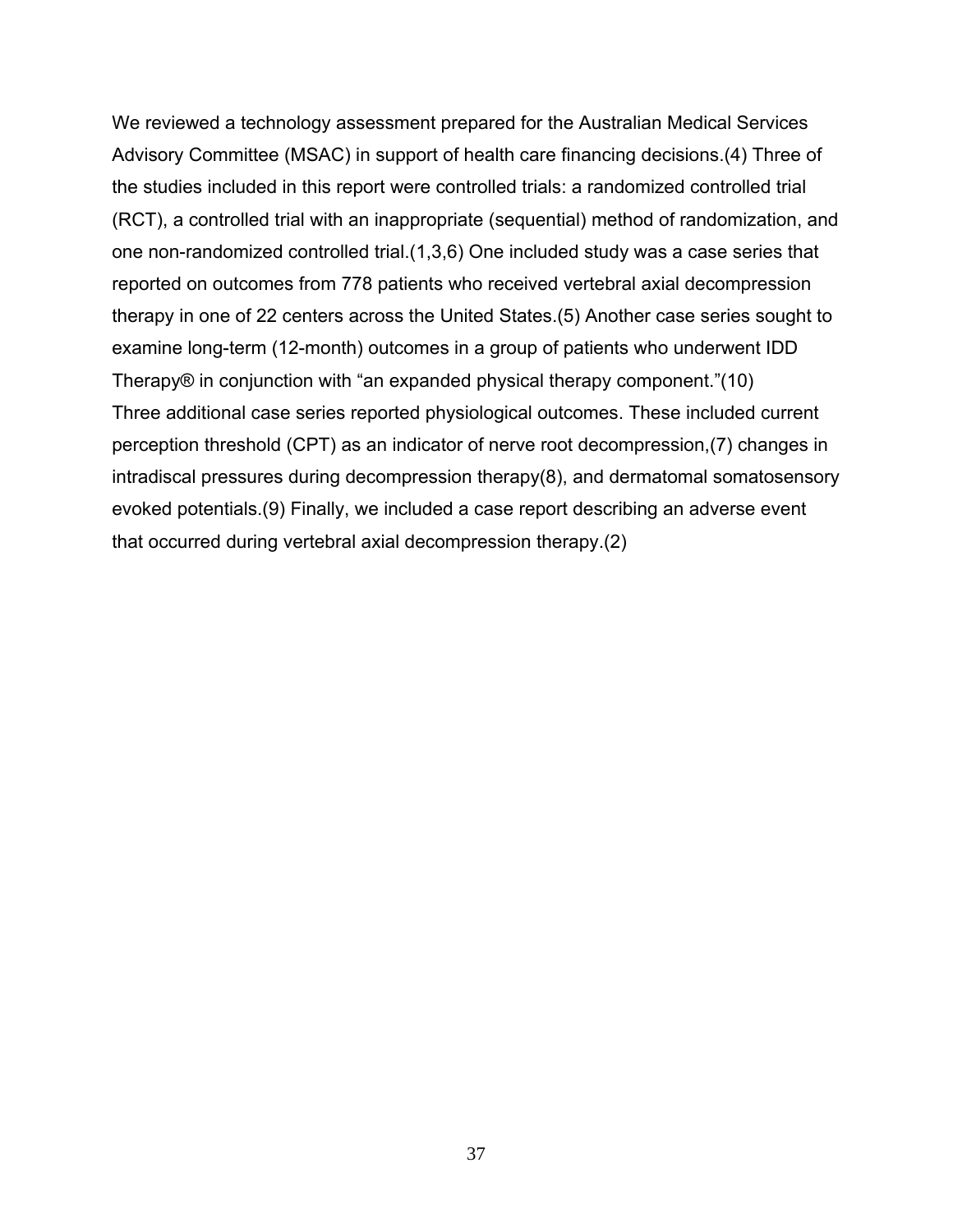# **EVIDENCE SYNTHESIS**

# *Key Question #1***:** What are the patient inclusion and exclusion criteria used in studies of decompression therapy?

Eight studies described their inclusion and exclusion criteria.(1,3,5-10)

## *Quality of Evidence Base*

Because this Key Question does not concern the causal relationship between decompression therapy and treatment outcome, an assessment of study quality is not relevant.

## *Findings*

We present the inclusion and (for three studies) exclusion criteria reported in the eight studies that address this Key Question in Table 6. The only inclusion/exclusion criterion consistently listed across all of the studies was that enrolled patients must have suffered from chronic low back pain related to radiographically confirmed disc degeneration or herniation. Common exclusion criteria described in the two studies reporting them were tumor, infection spinal instability and surgical implants. Other reported inclusion/exclusion criteria were unique to individual studies. Of particular relevance to the Medicare population is the fact that the two studies which included patients over the age of 65 specifically excluded patients with "severe osteoporosis."(1,10)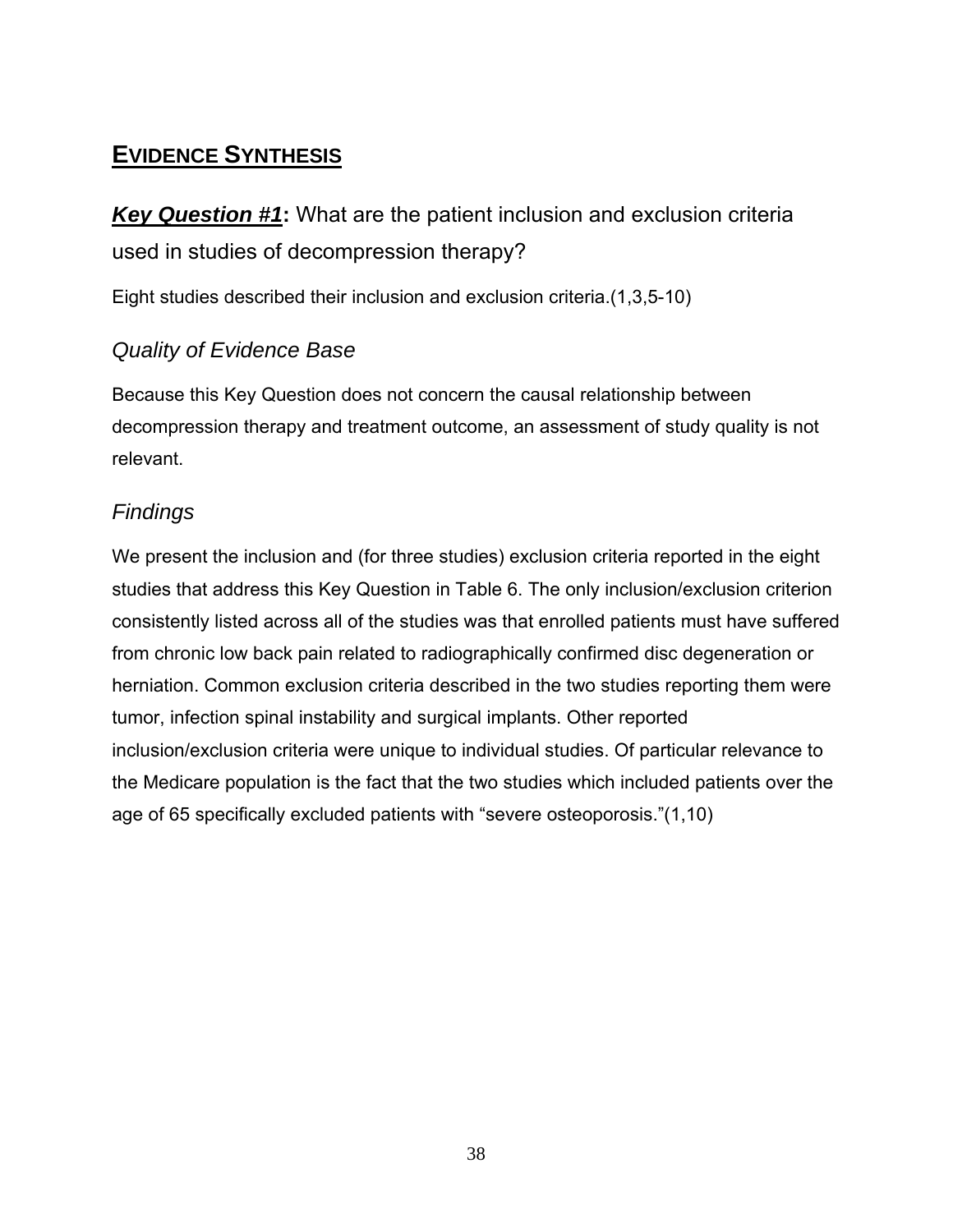| <b>Study</b>                    | Inclusion criteria                                                                                                                                                                                                                                                                                                                         | <b>Exclusion criteria</b>                                                                                                                                                                                            |
|---------------------------------|--------------------------------------------------------------------------------------------------------------------------------------------------------------------------------------------------------------------------------------------------------------------------------------------------------------------------------------------|----------------------------------------------------------------------------------------------------------------------------------------------------------------------------------------------------------------------|
| Gose et al. 1998(5)             | Patients must have undergone at least<br>$\bullet$<br>10 sessions of VAX-D<br>Patients must have had a confirmed<br>$\bullet$<br>(through imaging studies) diagnosis of<br>herniated disc, degenerative disc, or facet<br>syndrome                                                                                                         | No exclusion criteria were reported                                                                                                                                                                                  |
| Naguszewski et al.<br>2001(9)   | Patients with low back pain with referred<br>$\bullet$<br>pain in the L5 and/or S1 distribution;<br>disc bulging or herniation on imaging study                                                                                                                                                                                            | No exclusion criteria were reported                                                                                                                                                                                  |
| Ramos 2004(1)                   | Low back pain<br>$\bullet$<br>Non-progressive neurological deficits<br>$\bullet$<br>All patients were imaged with MRI or CT to<br>confirm presence of discogenic disorder                                                                                                                                                                  | Cauda equina syndrome<br>Tumor<br>Infection<br>Severe osteoporosis<br>Fracture<br>$\bullet$<br>Bilateral pars defect<br>Spondylolisthesis Grade 2<br>Presence of surgical hardware                                   |
| Ramos and Martin<br>1994(8)     | Patients with lumbar disc herniation<br>confirmed by MRI and selected for<br>Percutaneous discectomy                                                                                                                                                                                                                                       | No exclusion criteria were reported                                                                                                                                                                                  |
| Shealy et al. 2004(10)          | Patients with low back pain, with/or without<br>$\bullet$<br>previous failed attempts with other<br>treatments (acupuncture, surgery,<br>medications, physical therapy, etc.)                                                                                                                                                              | Severe osteoporosis<br>Vertebral fractures<br>Spondylolisthesis grade 2 or higher<br>Unstable surgical conditions or<br>surgical hardware<br>Vertebral fusion within previous 6 months<br>Spinal instability         |
| Shealy and Borgmeyer<br>1997(6) | Ruptured lumbar disc and/or facet<br>$\bullet$<br>arthroses; all patients underwent MRI                                                                                                                                                                                                                                                    | No exclusion criteria were reported                                                                                                                                                                                  |
| Sherry et al. 2001(3)           | Chronic low back pain (>3 months duration)<br>$\bullet$<br>Associated leg pain<br>Disc protrusion or herniation confirmed on<br>$\bullet$<br>CT scan or MRI<br>Age 18 to 65 years<br>$\bullet$<br>Minimum VAS score of 2.0<br>$\bullet$<br>Live within 45 minutes of the clinic<br>$\bullet$<br>Able to give informed consent<br>$\bullet$ | Osseous stenosis<br>$\bullet$<br>Unstable spine<br>Spinal surgical implants<br>Shoulder problems<br>٠<br>Spinal pain due to tumor, infection, or<br>inflammatory disease<br>Pregnancy<br>٠<br>Previous VAX-D therapy |
| Tilaro and Miskovich<br>1999(7) | Post-hoc: Patients must have had abnormal<br>$\bullet$<br>CPT (current perception threshold) grades<br>with sciatica, positive SLR and imaging<br>studies correlating with observed clinical<br>syndrome.                                                                                                                                  | No exclusion criteria were reported                                                                                                                                                                                  |

# **Table 6. Inclusion and Exclusion Criteria in studies of Vertebral Axial Decompression Therapy**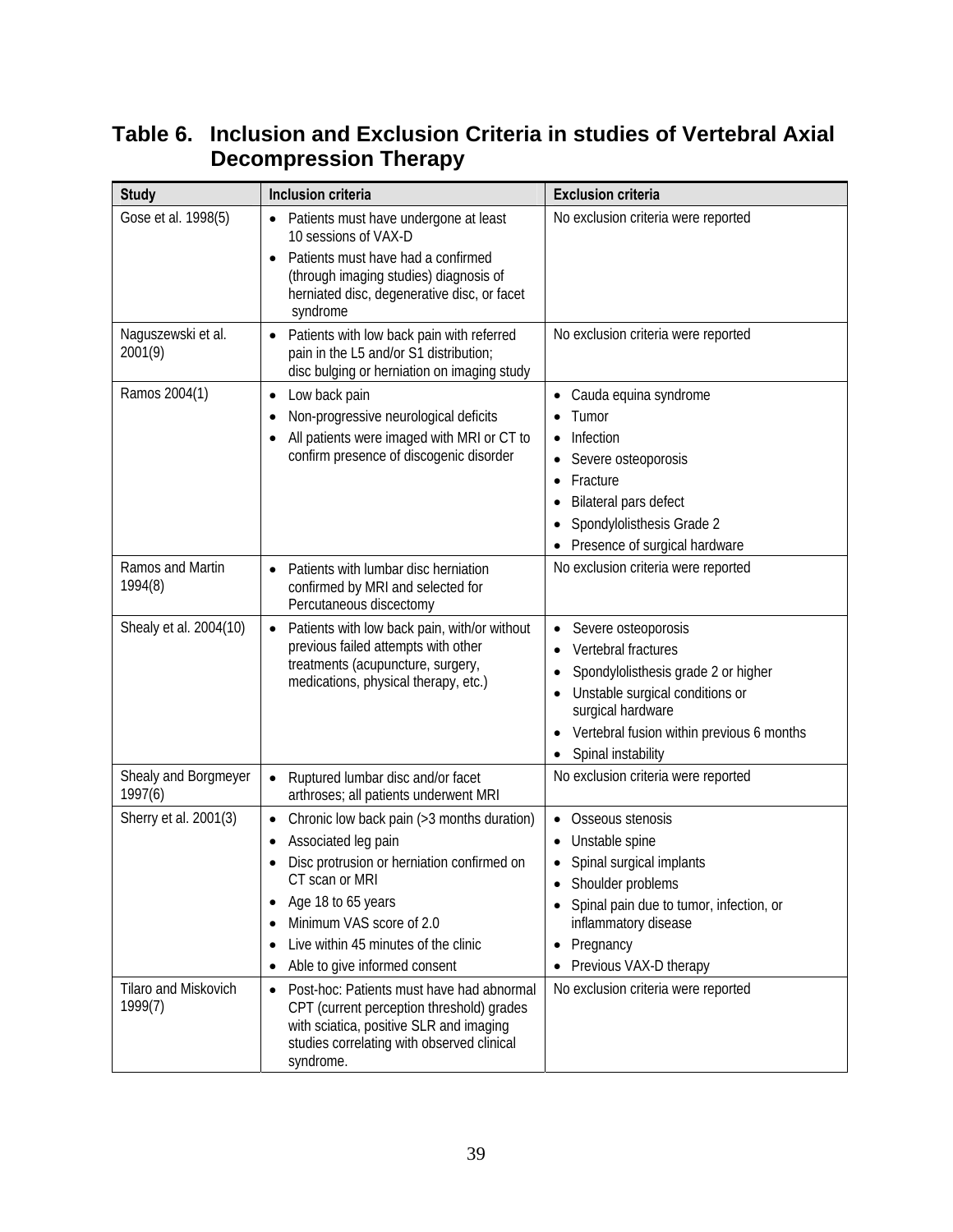## *Subsection Summary*

The studies that addressed this question required that enrolled patients have radiographically confirmed disc degeneration or herniation or facet arthritis. Common exclusion criteria reported in the three studies reporting them were tumor, infection spinal instability and surgical implants.

**Key Question #2:** What are the efficacy or effectiveness outcomes measured in studies of decompression therapy? Are the efficacy/effectiveness outcomes measured in studies of decompression therapy comparable to those used in studies of other non-surgical modalities for chronic low back pain due to a herniated disc or degenerative disc disease?

Eight included studies(1,3,5-10) and the health technology assessment(4) presented efficacy or effectiveness outcomes. The efficacy or effectiveness outcomes assessed by the eight studies are listed in Table 13 of Appendix D. No additional outcome measures were identified in the previous health technology assessment.

## *Quality of Evidence Base*

Because this Key Question does not concern the causal relationship between vertebral axial decompression or decompression therapy and treatment outcome, an assessment of study quality is not relevant.

## *Findings*

The most frequently reported outcome measures evaluated by these studies of the efficacy or effectiveness of decompression therapy were pain relief (as pre-, post- or change in pain scores) or percentage improvement in pain score (six studies), functional outcomes (three studies) and physiological outcome measures (three studies). For the studies reporting physiological measures, only one also reported a patient-oriented outcome (percent improvement in pain).(9) The physiological measures were current perception threshold (for detecting sensory changes),(7) dermatomal somatosensory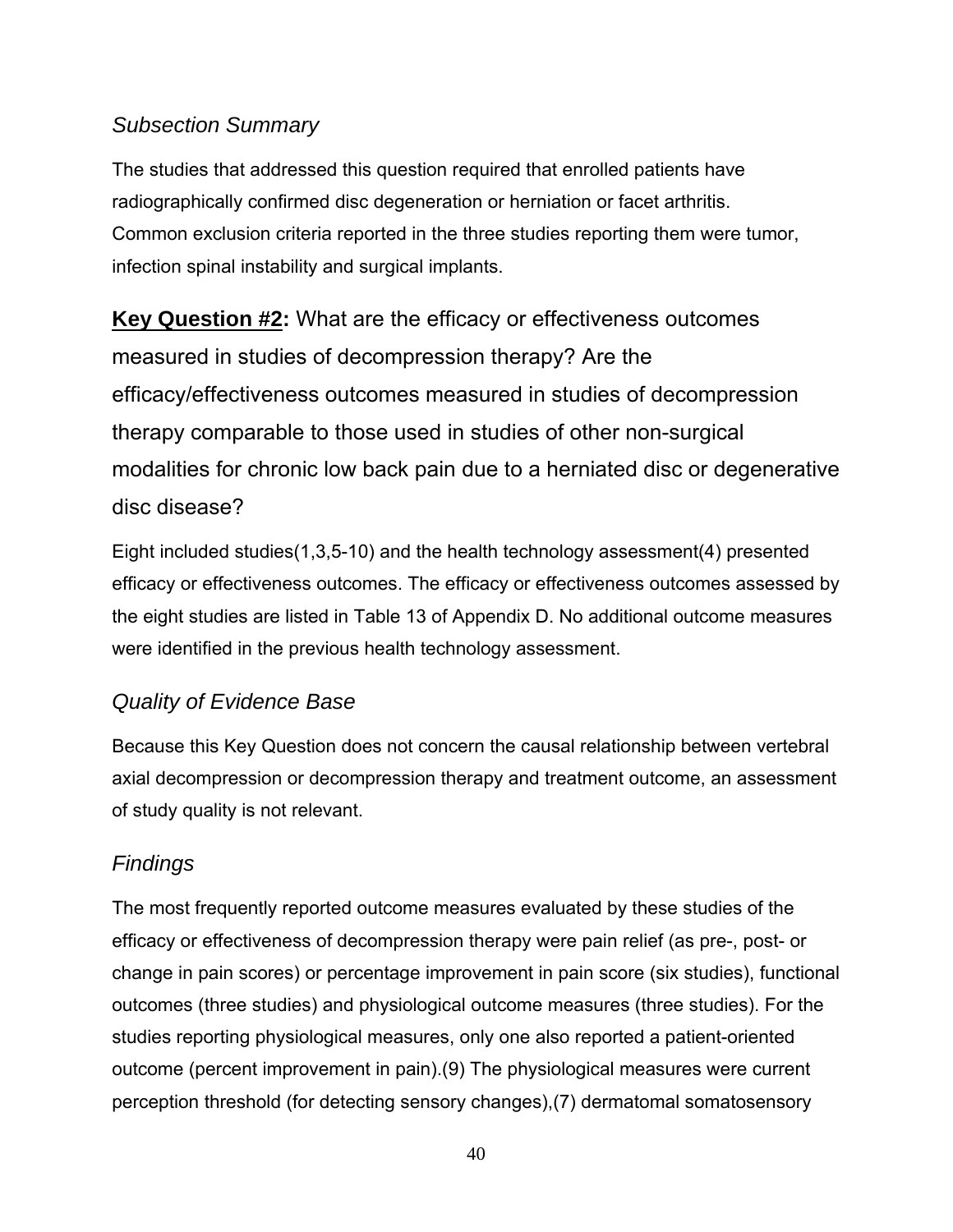evoked potentials (for detecting sensory changes)(9) and intradiscal pressure (to explore a possible mechanism for the clinical effects of VAX-D therapy).(8) The functional outcome measures included self-report of ADLs  $(0 - 5$  scale), (1) a disability rating specific to the individual's most affected activities  $(0 - 4 \text{ scale})$ , (3) and limitation of ambulation (0 – 3 scale).(5) The study which collected patient-reported ADL information did not report the results, but incorporated the data into an overall assessment (remission, partial remission or no response), which also incorporated pain relief and return to work.

Table 13 of Appendix D lists the outcomes in the decompression studies along with those commonly assessed in studies of other non-surgical modalities for chronic low back pain due to herniated disc or degenerative disc disease.(11,21,22,44-46) A number of outcomes have been evaluated and reported by studies of these other non-surgical modalities that have not been reported by studies of decompression therapy. These include absenteeism, return to work, overall health, analgesic consumption, low back pain-related disability rates, recovery time, gait analysis, and quality of life.

#### *Subsection Summary*

The outcomes in these studies of spinal decompression therapy also reported in studies of other non-surgical treatment options for low back pain are pain scores, pain relief and functional status. Data pertaining to a number of outcomes that are commonly reported by studies of other non-surgical treatment modalities (absenteeism, return to work, overall health, analgesic consumption, low back pain-related disability rates, recovery time, gait analysis, quality of life), are not yet available in the spinal decompression therapy literature.

*Key Question #3:* Is decompression therapy an effective treatment for chronic low back pain due to herniated disc or degenerative disc disease? Three included studies that enrolled a total of 225 patients address Key Question 3.(1,3,6) Complete study design details of these three studies are presented in Table 14 and

41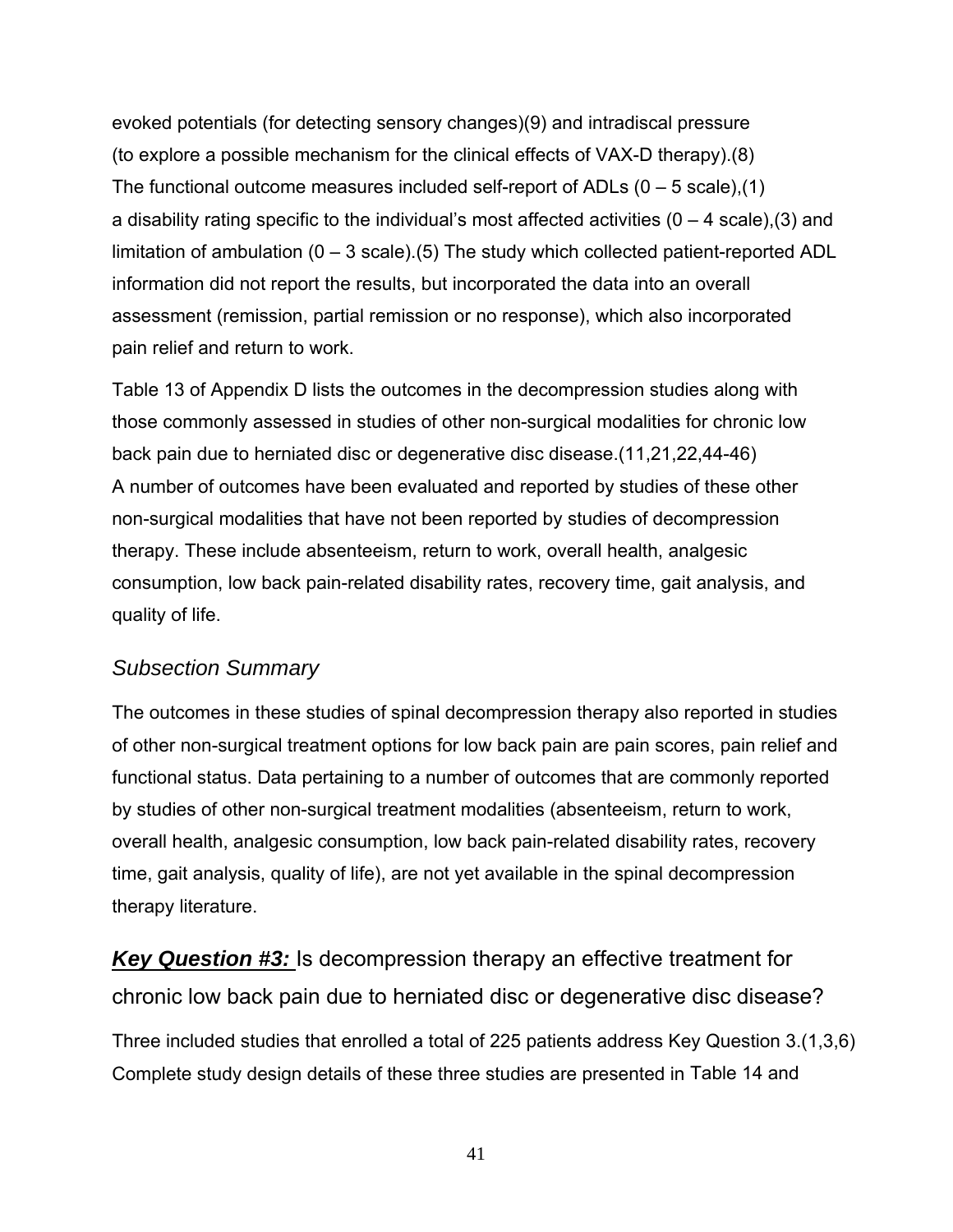Table 15 in Appendix D. Two of the studies evaluated the VAX-D system(1,3); the remaining study evaluated the DRS system.(6)

### *Quality of Evidence Base*

The results of our assessment of the quality of the studies that comprise the evidence base for Key Question 3 are presented in Table 7. Details of the quality assessment are presented in Table 16 of Appendix D.

| <b>Study</b>            | Year | <b>ECRI Quality Score</b><br>(Quality category) | <b>Notes</b>                                                                              |
|-------------------------|------|-------------------------------------------------|-------------------------------------------------------------------------------------------|
| Ramos(1)                | 2004 | 4.1<br>(Unacceptable)                           | VAX-D System<br>Excluded from evidence base for Key Question 3<br>because of poor quality |
| Sherry et al.(3)        | 2001 | 6.6<br>(Low Quality)                            | VAX-D System                                                                              |
| Shealy and Borgmeyer(6) | 1997 | 6.6<br>(Low Quality)                            | <b>DRS System</b>                                                                         |

**Table 7. Results of Assessment of Study Quality** 

The study by Ramos(1) was an open (unblinded) comparative trial in which no attempt was made to ensure the patient groups were comparable at baseline. ECRI's evaluation of the study found it to be highly susceptible to bias. Consequently, we do not consider this study further for Key Question 3.

The study by Sherry et al.(3) was an open trial in which patients were randomized by sequential order, generally considered an inappropriate method of randomization. Our assessment of the quality of this study found it to be of low quality.

The study by Shealy and Borgmeyer(6) of the DRS® system was a blinded randomized trial. Despite this, our assessment of the quality of this study found it to be of low quality. A number of factors led to this categorization. First, the method of randomization was not described in the article describing the study. This precludes one from determining whether randomization was stochastic and whether concealment of allocation to treatment groups occurred. Second, although patients were blinded to their treatment assignments, the study did not report on the success of blinding or whether unblinded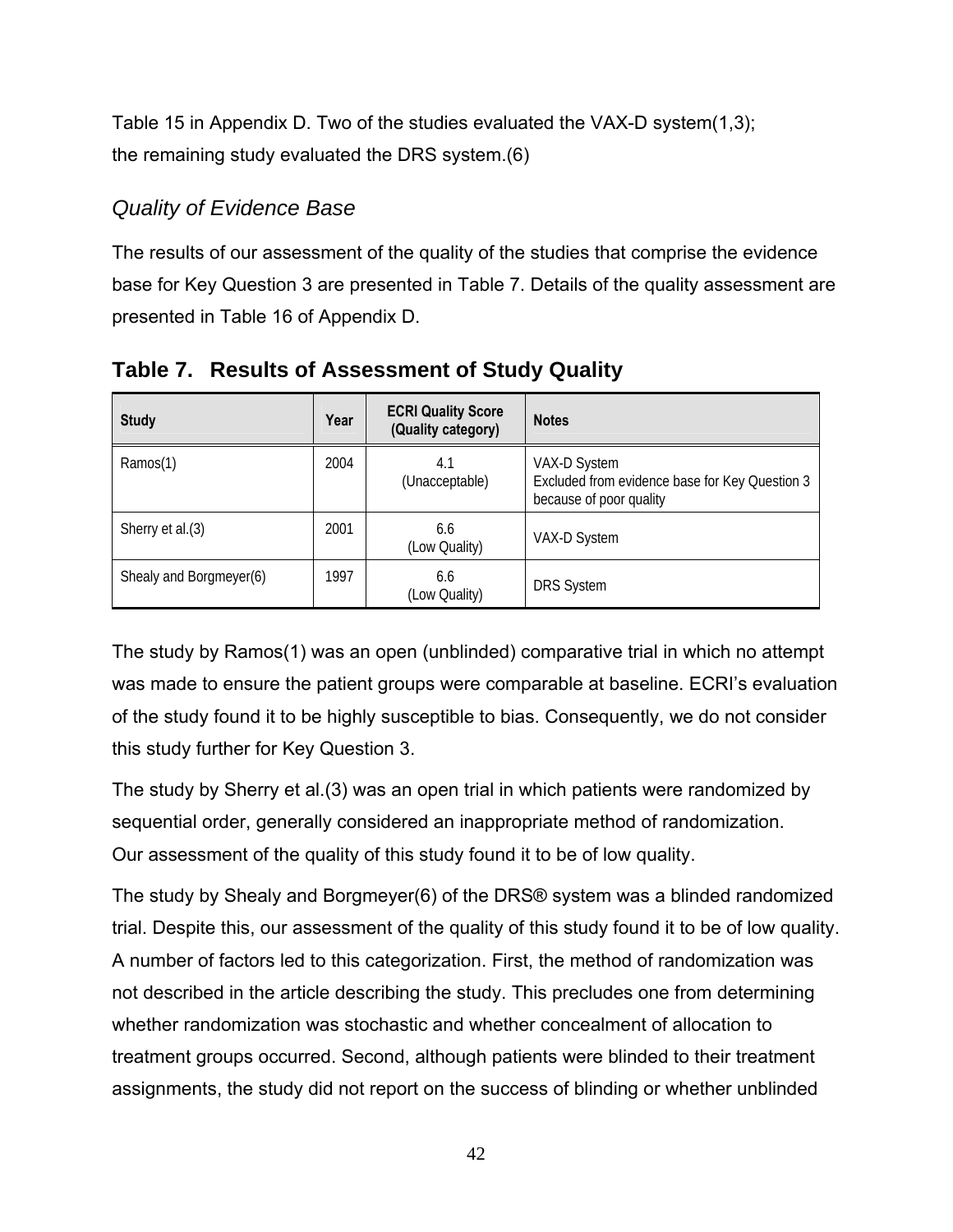investigators were involved in ascertaining patients' ratings of their response to treatment. Third, it appears that patients' ratings depended on their recollection of their symptoms prior to entering the study. Lastly, the authors of the study have significant financial interests in the company that manufactures the DRS® system; Dr. Shealy is the inventor of the DRS®system(47) and director of the Shealy Institute, a pain management facility which utilizes DRS® in its treatments, and Ms. Borgmeyer is a Research Coordinator at the same institute(6)

## *Characteristics of Enrolled Patients*

Important characteristics of the patients enrolled in the two studies that comprise the evidence base for Key Question 3 are summarized in Table 8. We present further information on the characteristics of the patients enrolled in the two included studies in Table 12 in Appendix D.

In both included studies, enrolled patients suffered from chronic low back pain that was unresponsive to conservative treatment. As indicated below, patients in the Sherry et al. study had (on average) been symptomatic much longer than those in the Shealy and Borgmeyer study. Disc problems were confirmed by imaging studies in both studies. Patients with facet arthritis in the study by Shealy and Borgmeyer underwent MRI to rule out other pathology.(6) The enrolled patients are therefore representative of the type of patient likely to be treated by decompression therapy in the clinic. Neither study included patients over 65 years of age.

| <b>Study</b>               | Year | <b>Mean duration</b><br>of pain before<br>entering trial | Mean age (years)<br>and range       | % older<br>than 65 | % female      | <b>Ethnicity</b>                  |
|----------------------------|------|----------------------------------------------------------|-------------------------------------|--------------------|---------------|-----------------------------------|
| Sherry et al.(3)           | 2001 | All: 7.3 years<br>$(0.25 \text{ to } 30)$                | All: 42<br>$(22-57)$                | $0\%$              | All:<br>47.7% | All:<br>90.9% white<br>9.1% Asian |
|                            |      | VAX-D: 8.4 years<br>$(0.25 \text{ to } 30)$              | <b>VAX-D: 41</b><br>$(27-57)$       |                    | VAX-D: 50.0%  | VAX-D: 90.9% white<br>9.1% Asian  |
|                            |      | TENS: 6.2 years<br>$(0.5 \text{ to } 2.8)$               | <b>TENS: 43</b><br>$(27-55)$        |                    | TENS: 45.5%   | TENS: 90.9% white<br>9.1% Asian   |
| Shealy and<br>Borgmeyer(6) | 1997 | DRS system: All<br>had symptoms of<br>less than 1 year   | Mean not reported<br>range 31 to 63 | $0\%$              | 30.7%         | Not reported                      |

**Table 8. Characteristics of Enrolled Patients (Key Question 3)**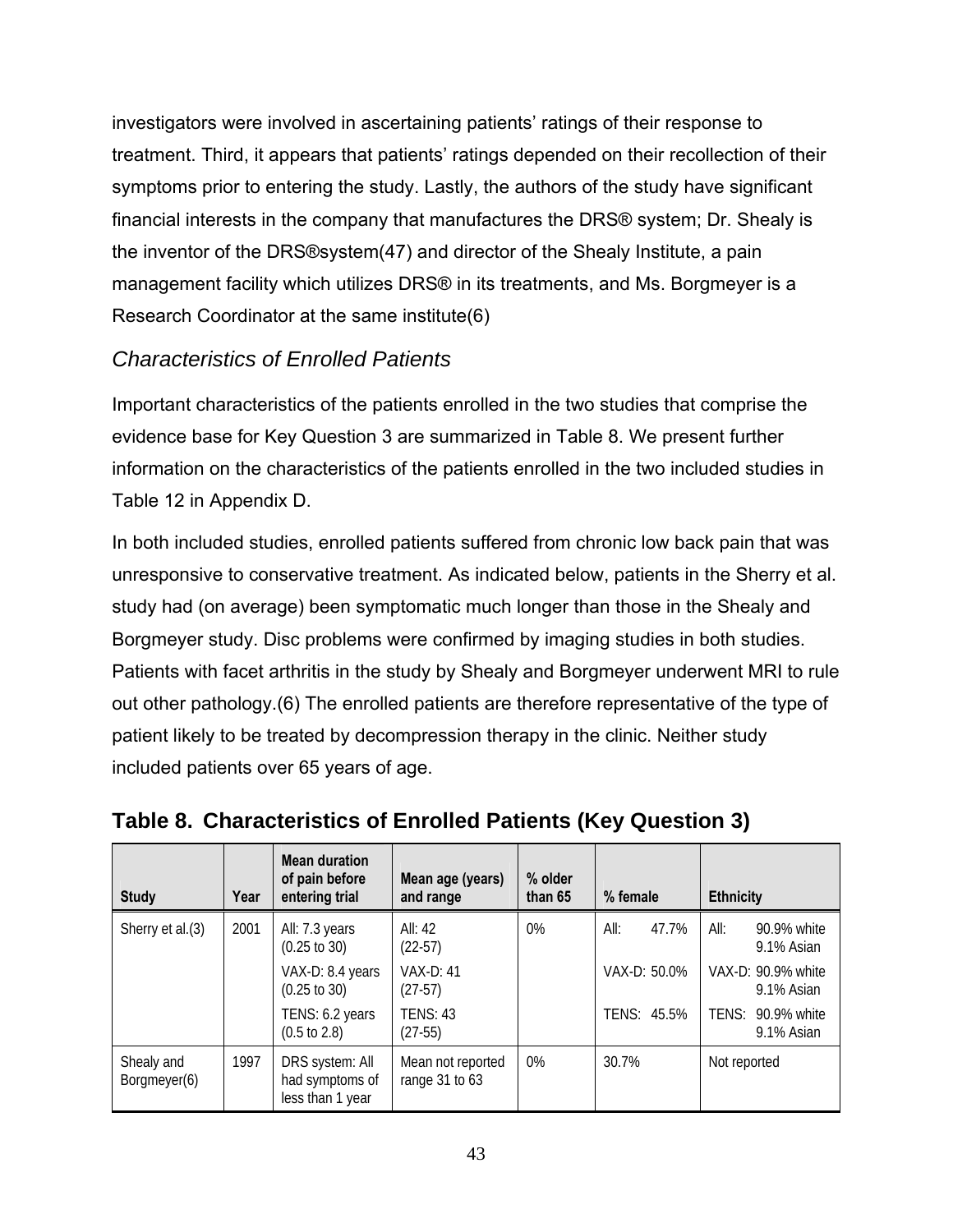#### *Findings*

The findings of the two low quality studies that form the evidence base for Key Question 3 are presented in Table 17 and Table 18 of Appendix D. Both studies found that the two types of decompression therapy were effective in reducing pain.

Sherry et al. compared a typical VAX-D decompression protocol in 22 patients to treatment with TENS in 22 patients. The TENS protocol used has been criticized as being suboptimal, and not a typical TENS protocol in that patients received TENS therapy for thirty minutes once daily, five days a week, rather than continuously or as needed for pain. The protocol described for each type of therapy was to provide 24 treatments (five days a week for four weeks, then once a week for four weeks). However, the VAX-D treated patients received a mean of 24.1 treatments, with a range of 18 to 36, while the TENS group received a mean of 18.0, range 10 to 24 treatments. Whether the overall duration of treatment was longer in the VAX-D group is not noted.(4)

Post-treatment VAS scores in the study by Sherry et al(3) indicate that the "evaluable" patients treated with decompression therapy had greater pain relief than patients in the control group. The difference was both statistically and clinically significant. Of note, three of four randomized patients who were not considered "evaluable" were treated with VAX-D. Two of these patients were noted after treatment to have had baseline VAS scores <2.0, and another withdrew because treatment was no longer required. One patient in the TENS group did not wish to continue treatment. In addition to reporting changes in VAS scores, Sherry et al. also reported the percentage of patients achieving at least 50% pain relief. No patients in the control group achieved this level of pain relief, as compared to 68% of patients in the decompression group who did achieve this level of pain relief. This difference is both statistically and clinically significant.

Sherry et al. also asked the participants to rate their disability on four activities most affected by their low back pain. Mean disability scores pre- and post-treatment were reported without measures of variance or tests of statistical significance. On a scale of 1 – 4, with 1 indicating complete disability and 4 representing no limitation of activity,

44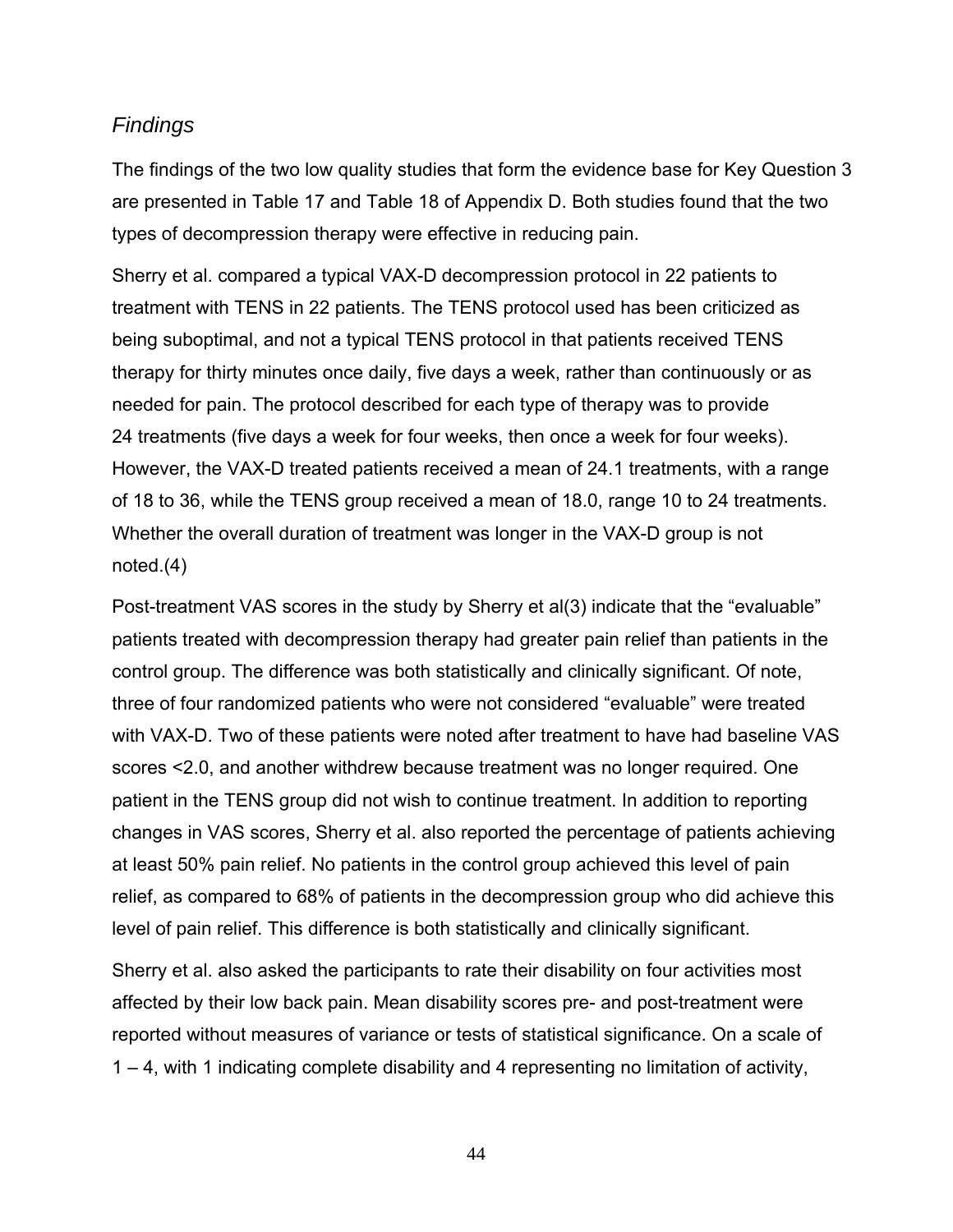the mean scores for the VAX-D group were 2.2 (pre-) and 2.9 (post-treatment); mean scores for the TENS group remained 2.2.(3)

Shealy and Borgmeyer(6) compared a typical DRS decompression protocol in addition to TENS to a standard traction therapy protocol in addition to TENS. They did not report changes in VAS scores, but did report the percentage of patients reporting "poor," "good" or "excellent" improvement in symptoms. The article does not provide specific details on severity or nature of baseline symptoms or how patients' assessments of improvement were ascertained. Patients treated with DRS decompression therapy were more likely to have excellent improvement in symptoms than patients treated with traction. However, when patients with excellent and good improvement after treatment were combined, the difference between treatment groups was not statistically significant.

*Key Question 3 a:* Do patients with chronic low back pain (due to herniated disc or degenerative disc disease) who are treated with decompression therapy have more, less, or the same level of pain relief than patients who are treated with other therapies?

Sherry et al. stated that after completion of VAX-D treatment, 13 of 19 (68.4%) of evaluable patients reported a successful treatment (defined as a 50% reduction in pain and any improvement in disability). Patients in the control group received TENS therapy, with none of 21 (0%) evaluable patients reporting a successful treatment. Shealy and Borgmeyer stated that 18 of 22 (81.8%) patients in the DRS therapy/TENS group reported an excellent/good treatment outcome (defined as ≥50% improvement). For patients in the traction/TENS control group this level of improvement was achieved in nine of 17 (52.9%). However, no evidence-based conclusion can be drawn from the limited, low quality evidence.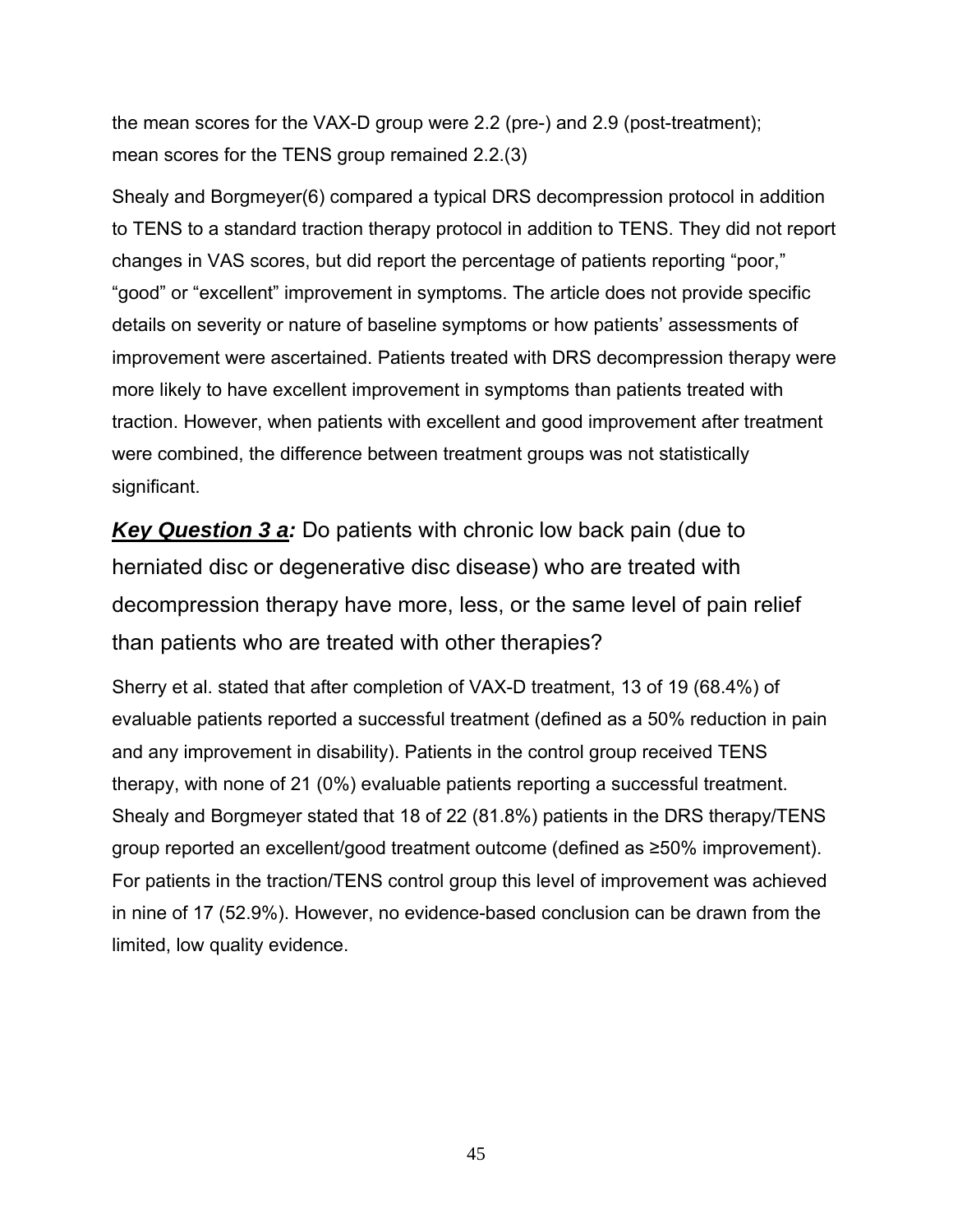*Key Question 3 b:* Do patients treated with or decompression therapy for chronic low back pain due to herniated disc or degenerative disc disease utilize more, less, or the same number of adjunctive therapies (e.g., medications, bracing) than patients treated with other therapies? The included studies did not provide data that would allow us to address this subquestion.

*Key Question 3 c:* Do patients treated with decompression therapy for chronic low back pain due to a herniated disc or degenerative disc disease return to work more quickly than patients treated with other therapies?

The included studies did not provide data that would allow us to address this subquestion. The study by Sherry et al. incorporated return to work into their definition of "remission," but did not report return to work separately.(3)

*Key Question 3 d:* What is the duration of pain relief achieved, if any?

Sherry et al. (low quality study) reported that of 13 patients who had been "successfully treated" (defined as >50% improvement in pain and any improvement in disability ratings), two were lost to follow up, 1 had "suffered a significant other injury," and of the 10 still available at 6 months, 7 still met criteria for a successful outcome.(3)

*Key Question 3 e:* If the therapy is effective, what are the patient characteristics/indications of those for whom it appears to work? Is the therapy effective for the Medicare population (over 65 years of age)?

As noted in Table 8, patients in the included studies were younger than the typical Medicare population. The limited quality and quantity of the evidence for efficacy of decompression therapy precludes the formulation of evidence-based conclusions regarding the efficacy of decompression therapy as a therapy for chronic low back pain for the Medicare population over the age of 65.

46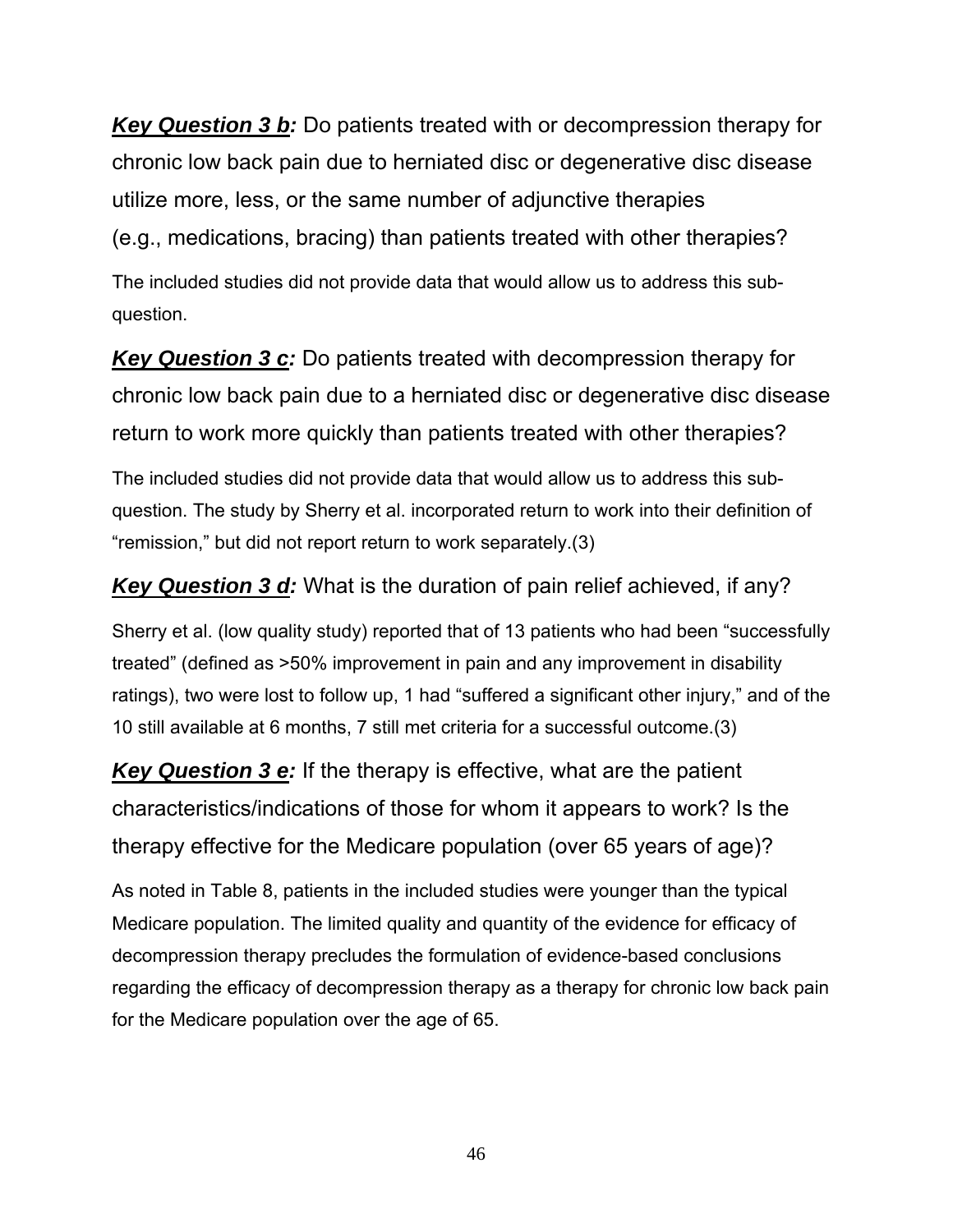*Key Question 3 f*: If it works, which, if any, particular decompression protocol provides the most pain relief?

The two included studies did not compare different decompression protocols.

## *Subsection Summary*

Because of a paucity of data from high quality studies, we do not draw evidence-based conclusions pertaining to the efficacy or effectiveness decompression therapy as a treatment option for the treatment of chronic low back pain due to herniated disc or degenerative disc disease at this time.

*Key Question #4:* What complications, harms, and adverse events associated with decompression therapy have been reported?

All ten publications were examined for adverse events associated with decompression therapy. One case report of an adverse event was identified, Deen et al.(2)

## *Quality*

The quality and generalizability of the information were not formally evaluated because we included uncontrolled trials in the evidence base for this question. Uncontrolled studies cannot be used to determine causality or to estimate frequencies of adverse events; they can only be used to generate a list of adverse events possibly attributable to the device.

# *Findings*

Adverse events reported in the included articles are presented in Table 9. The technology assessment performed for the Australian government included unpublished information on adverse events submitted by the manufacturer of the VAX-D system.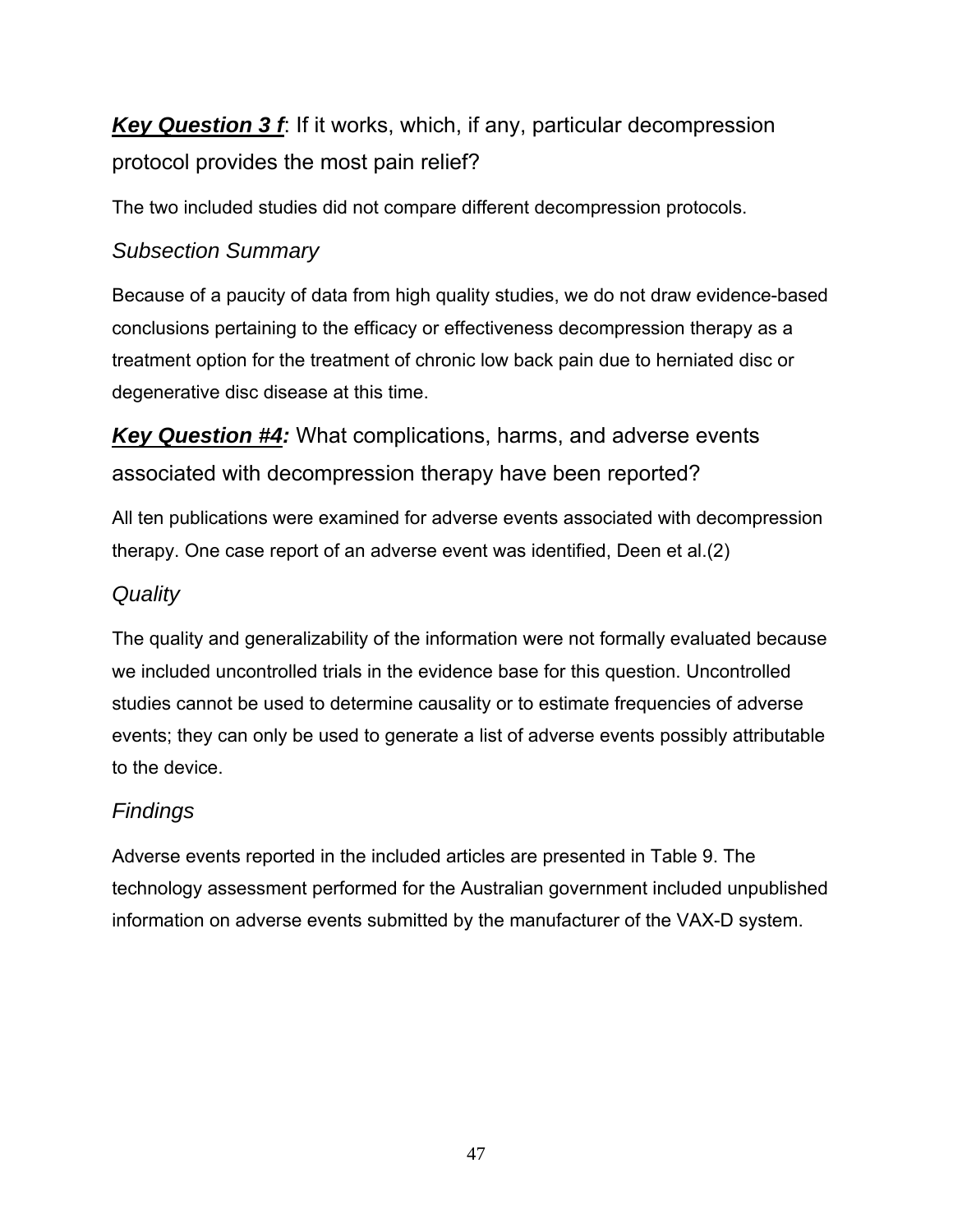## **Table 9. Adverse Events and Harms Associated with Decompression Therapy**

| <b>Study</b>               | Year | $N =$          | Adverse events and harms reported                                                                                                                                                                                                                                                                    |
|----------------------------|------|----------------|------------------------------------------------------------------------------------------------------------------------------------------------------------------------------------------------------------------------------------------------------------------------------------------------------|
| Deen et al.(2)             | 2003 | $\mathbf{1}$   | Case report of a patient who developed sudden, severe exacerbation of pain<br>during a VAX-D treatment session. Follow-up MRI found a marked enlargement<br>of the disc protrusion, and urgent microdiscectomy was performed. The patient<br>recovered fully and was pain-free with no motor deficit |
| Gose et al.(5)             | 1998 | 778            | One percent of patients reported increased pain                                                                                                                                                                                                                                                      |
| MSAC(4)                    | 2001 | <b>NR</b>      | "Anecdotal evidence from the applicant states that 10 per cent of patients are<br>not able to tolerate the positioning of the table or the distractive pressures<br>and discontinue therapy."                                                                                                        |
|                            |      |                | Complications that have been reported:<br>- Sharp burning, radiating pain during treatment<br>- Stress to the shoulder muscles and rotator cuffs<br>- Overstretching of the soft tissues of the back                                                                                                 |
| Naguszewski et al.(9)      | 2001 | $\overline{7}$ | No harms or adverse events mentioned in the 7 case descriptions.                                                                                                                                                                                                                                     |
| Ramos(1)                   | 2004 | 142            | Presence or absence of harms or adverse events not reported.                                                                                                                                                                                                                                         |
| Ramos and Martin(8)        | 1994 | 5              | Presence or absence of harms or adverse events not reported.                                                                                                                                                                                                                                         |
| Shealy et al.(10)          | 2005 | 35             | Presence or absence of harms or adverse events not reported.                                                                                                                                                                                                                                         |
| Shealy and<br>Borgmeyer(6) | 1997 | 25             | Presence or absence of harms or adverse events not reported. (DRS system)                                                                                                                                                                                                                            |
| Sherry et al.(3)           | 2001 | 22             | Presence or absence of harms or adverse events not reported.                                                                                                                                                                                                                                         |
| Tilaro and Miskovich(7)    | 1999 | 17             | Presence or absence of harms or adverse events not reported.                                                                                                                                                                                                                                         |

Adverse events have been reported to occur in association with vertebral axial decompression therapy (one case report of an enlargement of an existing disc protrusion and reports of treatment-related pain). According to the MSAC report presented to the Australian government in 2001,(4) information supplied by the manufacturer indicated that approximately 10% of individuals who undergo vertebral axial decompression therapy are unable to tolerate "the positioning of the table or the distractive pressures" and discontinue treatment. However, none of the published studies utilized in our report, including the large case series of Gose et al.(5) (which enrolled 778 patients) reported that any patients were unable to tolerate treatment, although one percent of the patients reported an increase in pain. Of note, this case series was limited to patients who had received at least 10 treatments, suggesting that those who did not tolerate the therapy were screened out.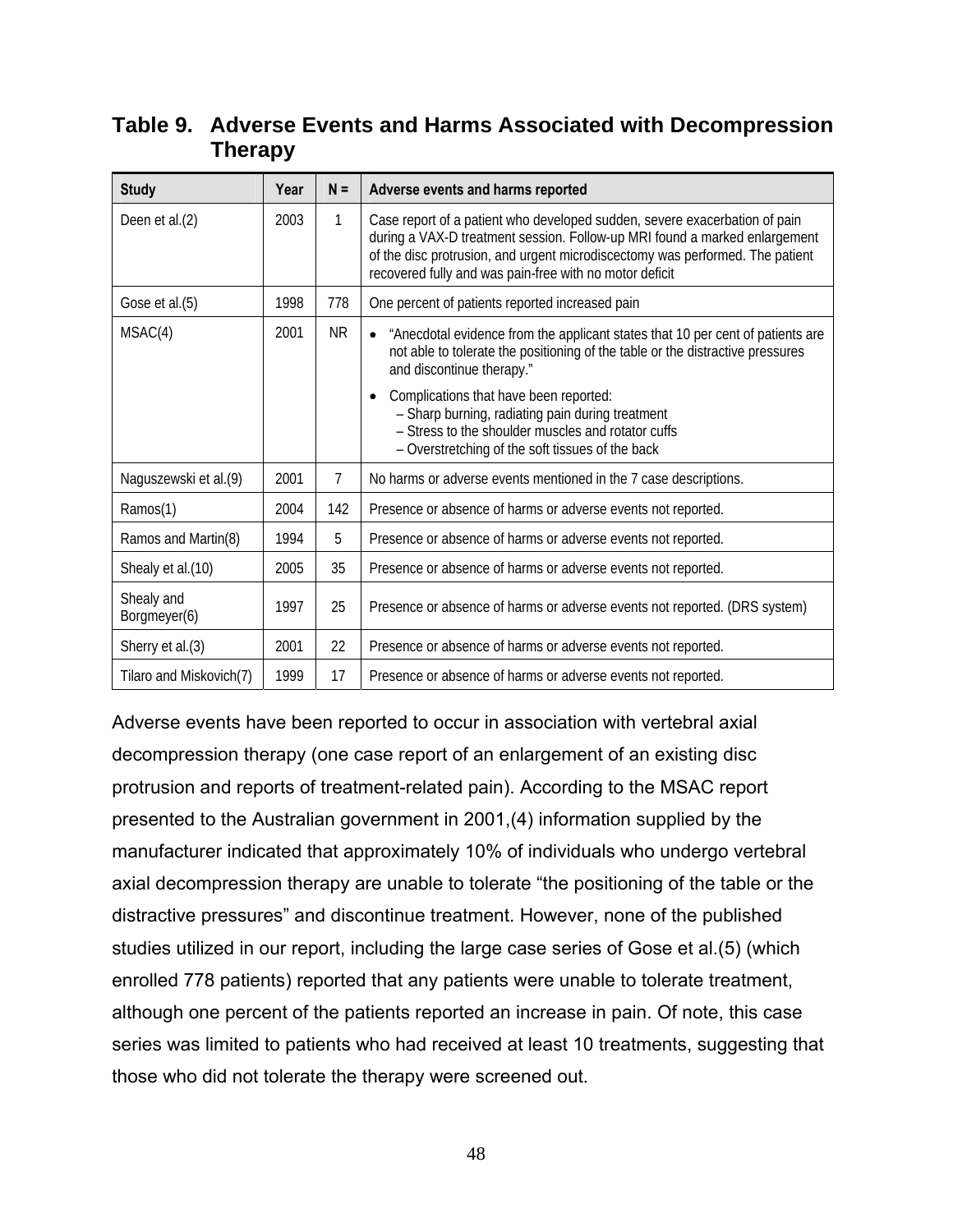*Key Question 4 a:* Would the characteristics of the Medicare population (osteoporosis, etc.) increase the likelihood of adverse events compared to the trial populations?

## *Findings*

As noted in Table 12, patients in the included studies were younger than the typical Medicare population. Two studies included patients over the age of 65, but neither commented on the presence or absence of adverse effects.(1,10) Both studies excluded patients with "severe osteoporosis." Currently, there is no evidence to establish whether characteristics of the Medicare population (such as presence of undiagnosed osteoporosis) would increase the likelihood of adverse events when compared to the trial populations, although it should be noted that the literature produced by manufacturers and distributors of decompression therapies lists osteoporosis as a contraindication for this therapy.

## *Subsection Summary*

Inconsistencies in the data and the limited amount of published data preclude evidencebased conclusions pertaining to the type and frequency of adverse events. However, there has been one case report of an enlargement of an existing disc protrusion and other reports of treatment-related pain in the published literature.

# **Conclusions**

Patient inclusion criteria in studies of decompression therapy were chronic low back pain, with or without radicular symptoms, due to degenerative or herniated disc disease or facet arthritis. Product literature and the exclusion criteria in the examined studies suggest that therapy should be avoided in patients with osteoporosis, tumor, infection, spinal instability, and surgical implants. The health outcome measures reported in studies of decompression therapy (improvements in pain and radicular symptoms, improvements in function), are also reported in literature on other non-surgical treatments for low back pain. However, a number of additional outcomes (absenteeism,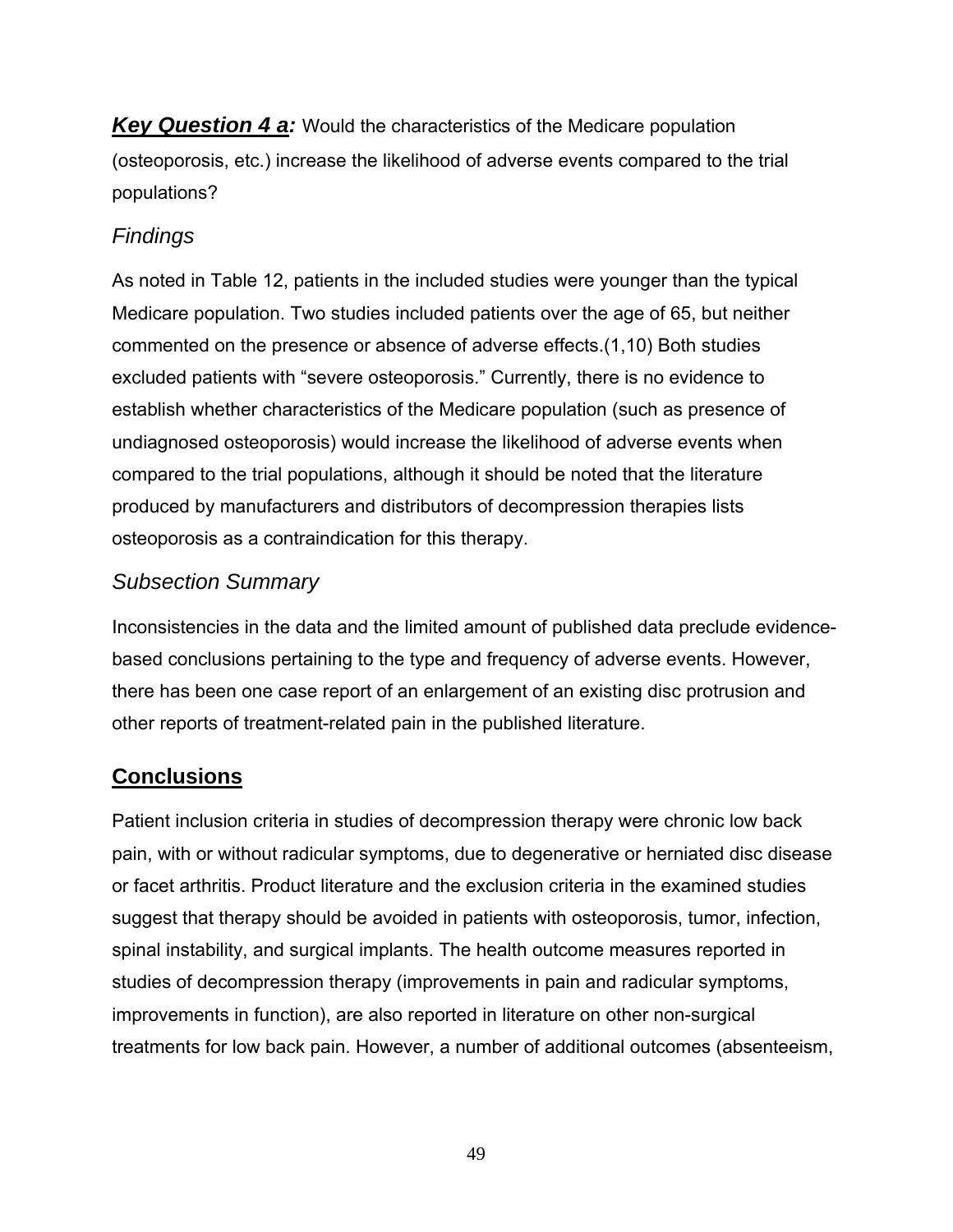return to work, overall health, analgesic consumption, low back pain-related disability rates, and quality of life) have been reported for other non-surgical treatments.

Currently available evidence is presently too limited in quality and quantity to allow for the formulation of evidence-based conclusions regarding the efficacy of decompression therapy as a therapy for chronic back pain when compared with other non-surgical treatment options. Of the studies examined for assessment of efficacy, neither included patients over 65 years of age. Adverse event reporting for decompression therapy is infrequent. There was one case report of an enlargement of an existing disc protrusion, and other studies reported worsening of pain in some patients.

.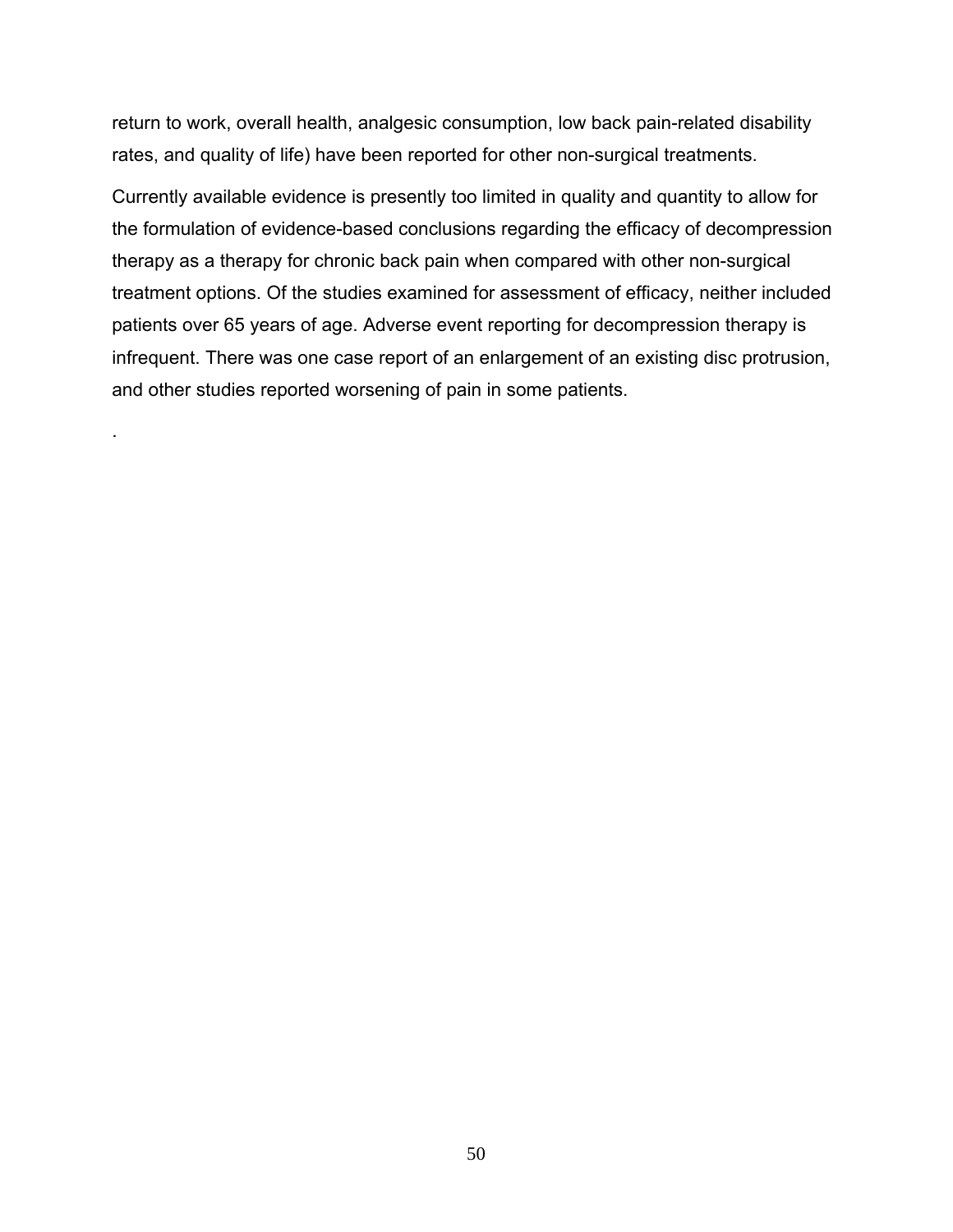#### **BIBLIOGRAPHY**

- 1. Ramos G. Efficacy of vertebral axial decompression on chronic low back pain: study of dosage regimen. Neurol Res 2004 Apr;26(3):320-4.
- 2. Deen HG Jr, Rizzo TD, Fenton DS. Sudden progression of lumbar disk protrusion during vertebral axial decompression traction therapy. Mayo Clin Proc 2003 Dec;78(12):1554-6.
- 3. Sherry E, Kitchener P, Smart R. A prospective randomized controlled study of VAX-D and TENS for the treatment of chronic low back pain. Neurol Res 2001 Oct;23(7):780-4. Also available: http://www.vaxd.net.
- 4. Medical Services Advisory Committee (MSAC). Vertebral axial decompression therapy for chronic low back pain: assessment report. Canberra ACT: Medical Services Advisory Committee; 2001 Jun. 29 p. (MSAC application; no. 1012). Also available: www.msac.gov.au/pdfs/msac1012.pdf.
- 5. Gose EE, Naguszewski WK, Naguszewski RK. Vertebral axial decompression therapy for pain associated with herniated or degenerated discs or facet syndrome: an outcome study. Neurol Res 1998 Apr;20(3):186-90. Also available: http://www.vaxd.net/research.htm.
- 6. Shealy CN, Borgmeyer V. Decompression, reduction, and stabilization of the lumbar spine: a cost-effective treatment for lumbosacral pain. Am J Pain Manag 1997;7:63-5.
- 7. Tilaro F, Miskovich D. The effects of vertebral axial decompression on sensory nerve dysfunction in patients with low back pain and radiculopathy. Can J Clin Med 1999;6(1):2-7.
- 8. Ramos G, Martin W. Effects of vertebral axial decompression on intradiscal pressure. J Neurosurg 1994 Sep;81(3):350-3.
- 9. Naguszewski WK, Naguszewski RK, Gose EE. Dermatomal somatosensory evoked potential demonstration of nerve root decompression after VAX-D therapy. Neurol Res 2001 Oct;23(7):706-14. Also available: http://www.vaxd.net.
- 10. Shealy CN, Koladia N, Wesemann MM. Long-term effect analysis of IDD therapy in low back pain: a retrospective clinical pilot study. Am J Pain Manag 2005 Jul;15(3):93-7.
- 11. van Tulder MW, Furlan AD, Gagnier JJ. Complementary and alternative therapies for low back pain. Baillieres Best Pract Res Clin Rheumatol 2005 Aug;19(4):639-54.
- 12. Grabois M. Management of chronic low back pain. Am J Phys Med Rehabil 2005 Mar;84(3 Suppl):S29-41.
- 13. Eurodisc; intervertebral disc degeneration: interplay of age, environmental and genetic factors. [internet]. Oxford (UK): University Laboratory of Physiology; 2005 Sep [accessed 2005 Oct 24]. [5 p]. Available: http://www.physiol.ox.ac.uk/EURODISC/Progress.html.
- 14. Luo X, Pietrobon R, Sun SX, Liu GG, Hey L. Estimates and patterns of direct health care expenditures among individuals with back pain in the United States. Spine 2004 Jan 1;29(1):79-86.
- 15. Jones GT, Macfarlane GJ. Epidemiology of low back pain in children and adolescents. Arch Dis Child 2005 Mar;90(3):312-6.
- 16. Manek NJ, MacGregor AJ. Epidemiology of back disorders: prevalence, risk factors, and prognosis. Curr Opin Rheumatol 2005 Mar;17(2):134-40.
- 17. Carragee EJ. Clinical practice. Persistent low back pain. N Engl J Med 2005 May 5;352(18):1891-8.
- 18. Urban JP, Roberts S. Degeneration of the intervertebral disc. Arthritis Res Ther 2003;5(3):120-30.
- 19. Hagen KB, Jamtvedt G, Hilde G, Winnem MF. The updated Cochrane review of bed rest for low back pain and sciatica. Spine 2005 Mar 1;30(5):542-6.
- 20. Mens JM. The use of medication in low back pain. Baillieres Best Pract Res Clin Rheumatol 2005 Aug;19(4):609-21.
- 21. Hayden JA, van Tulder MW, Tomlinson G. Systematic review: strategies for using exercise therapy to improve outcomes in chronic low back pain. Ann Intern Med 2005 May 3;142(9):776-85.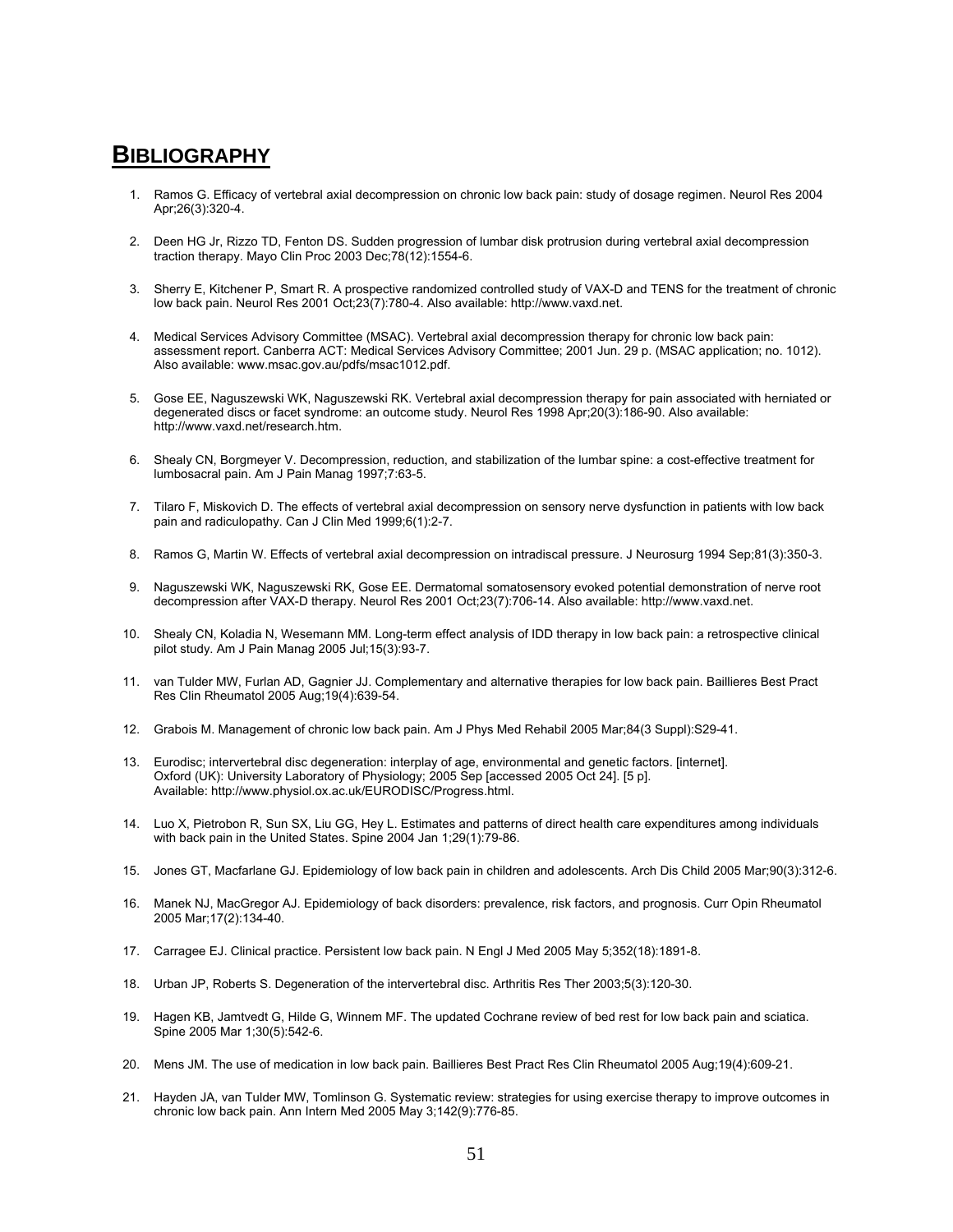- 22. Manheimer E, White A, Berman B, Forys K, Ernst E. Meta-analysis: acupuncture for low back pain. Ann Intern Med 2005 Apr 19;142(8):651-63.
- 23. Institute for Clinical Systems Improvement (ICSI). Adult low back pain. Bloomington (MN): Institute for Clinical Systems Improvement (ICSI); 2006 Sep. 65 p. Available: http://www.icsi.org/low\_back\_pain/adult\_low\_back\_pain\_\_8.html
- 24. Patel AT, Ogle AA. Diagnosis and management of acute low back pain. Am Fam Physician 2000 Mar 15;61(6):1779-86, 1789-90.
- 25. Submission and response to ECRI's report 'Vertebral axial decompression for the treatment of lumbosacral pain'. Oldsmar (FL): VAX-D Medical Technologies LLC; 2006 Oct 4. various p.
- 26. Institute for Clinical Systems Improvement (ICSI). Adult low back pain. Bloomington (MN): Institute for Clinical Systems Improvement (ICSI); 2005 Sep. 64 p.
- 27. Medicare coverage database: VAX-D and MEDX not proven effective (A26924). [internet]. Baltimore (MD): Centers for Medicare & Medicaid Services; 2001 Feb 1 [accessed 2005 Nov 21]. [various p]. Available: http://www.cms.hhs.gov/mcd.
- 28. Aetna. Coverage policy bulletin 0180: vertebral axial decompression therapy. [internet]. Hartford (CT): Aetna, Inc.; 2006 Apr 11 [accessed 2006 Jun 29]. [5 p]. Available: http://www.aetna.com/cpb/data/CPBA0180.html.
- 29. Blue Cross Blue Shield of Montana. From the medical director: benefits. Capsule News 2001;(4th quarter):10.
- 30. Health Plan of Nevada. Denied medical technology: vertebral axial decompression (VAX-D) for low back pain. Las Vegas (NV): Health Plan of Nevada, Inc.; 2003 Apr. 1 p.
- 31. Medica. Vertebral axial decompression (Vax-D) therapeutic table system. [internet]. Minnetonka (MN): Medica; 2002 Oct 1 [accessed 2005 Dec 13]. [2 p]. Available: http://www.medica.com.
- 32. Regence Group. Vertebral axial decompression. Policy no. 45. [internet]. Portland (OR): Regence Group; 2005 Sep 6 [accessed 2005 Nov 22]. [various p]. Available: http://www.regence.com.
- 33. Ohio Bureau of Workers' Compensation. Billing and reimbursement manual. Columbus (OH): Ohio Bureau of Workers' Compensation; 2005 Sep. Chapter 3: Services. p. 3-1 to 3-86. Also available: http://www.ohiobwc.com/provider/services/brmdefault.asp#.
- 34. CareFirst. Medical policy updates: vertebral axial decompression. BlueLink (online) 2004 Nov-Dec;6(6):10.
- 35. Chalmers I, Adams M, Dickersin K, Hetherington J, Tarnow-Mordi W, Meinert C, Tonascia S, Chalmers TC. A cohort study of summary reports of controlled trials. JAMA 1990 Mar 9;263(10):1401-5.
- 36. Neinstein LS. A review of Society for Adolescent Medicine abstracts and Journal of Adolescent Health Care articles. J Adolesc Health Care 1987 Mar;8(2):198-203.
- 37. De Bellefeuille C, Morrison CA, Tannock IF. The fate of abstracts submitted to a cancer meeting: factors which influence presentation and subsequent publication. Ann Oncol 1992 Mar;3(3):187-91.
- 38. Scherer RW, Langenberg P. Full publication of results initially presented in abstracts. In: Cochrane Library [Cochrane methodology review]. Issue 2. Oxford: Update Software; 2001 [accessed 2001 Apr 23]. [35 p]. Available: http://www.cochranelibrary.com.
- 39. Marx WF, Cloft HJ, Do HM, Kallmes DF. The fate of neuroradiologic abstracts presented at national meetings in 1993: rate of subsequent publication in peer-reviewed, indexed journals. Am J Neuroradiol 1999 Jun-Jul;20(6):1173-7.
- 40. Yentis SM, Campbell FA, Lerman J. Publication of abstracts presented at anaesthesia meetings. Can J Anaesth 1993 Jul;40(7):632-4.
- 41. Baker SG, Kramer BS. The transitive fallacy for randomized trials: If A bests B and B bests C in separate trials, is A better than C? BMC Med Res Methodol 2002;2:13.
- 42. Bucher HC, Guyatt GH, Griffith LE, Walter SD. The results of direct and indirect treatment comparisons in meta-analysis of randomized controlled trials. J Clin Epidemiol 1997 Jun;50(6):683-91.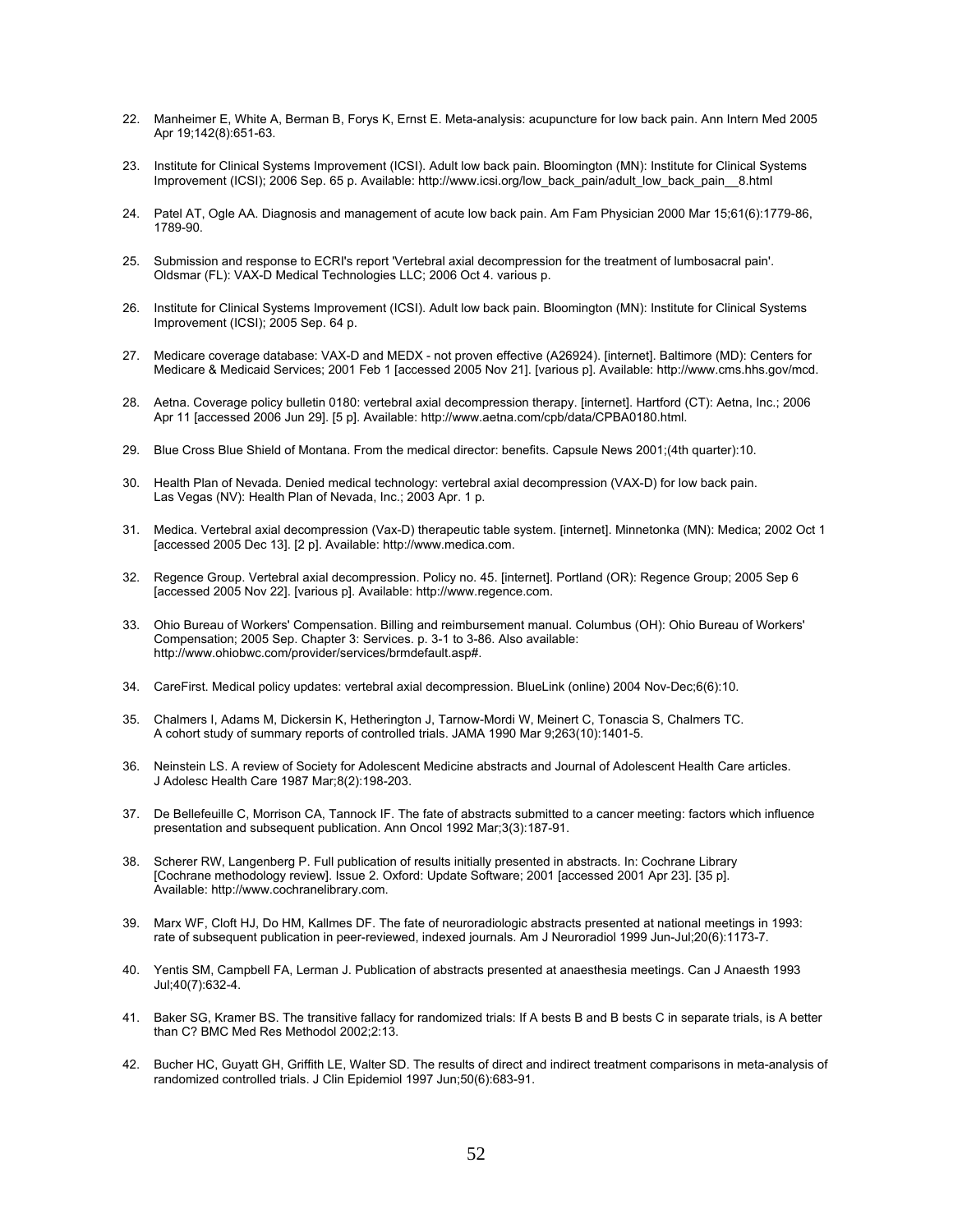- 43. Treadwell JT, Tregear SJ, Reston JT, Turkelson CM. A system for rating the stability and strength of medical evidence. BMC Med Res Methodol 2006;6:52. Also available: http://www.biomedcentral.com/1471-2288/6/52.
- 44. Assendelft WJ, Morton SC, Yu EI, Suttorp MJ, Shekelle PG. Spinal manipulative therapy for low back pain. A meta-analysis of effectiveness relative to other therapies. Ann Intern Med 2003 Jun 3;138(11):871-81.
- 45. Clarke JA, van Tulder MW, Blomberg SE, de Vet HC, van der Heijden GJ, Bronfort G. Traction for low-back pain with or without sciatica. In: The Cochrane Database of Systematic Reviews [internet]. Issue 4. Hoboken (NJ): John Wiley & Sons, Ltd.; 2005 Oct 19 [updated 2005 Aug 3]. [accessed 2005 Oct 24]. [Art. No. CD003010.pub3]. Available: DOI:10.1002/14651858.CD00310.pub3.
- 46. Bronfort G, Haas M, Evans RL, Bouter LM. Efficacy of spinal manipulation and mobilization for low back pain and neck pain: a systematic review and best evidence synthesis. Spine J 2004 May-Jun;4(3):335-56.
- 47. Special report: the DRS system. [internet]. Baltimore (MD): CERT Health Sciences LLC; 1999 Oct 1 [accessed 2007 Feb 5]. [5 p]. Available: http://www.certhealthsciences.com/research3.html.
- 48. Armitage P, Berry G. Statistical methods in medical research. 3rd ed. Oxford, England: Blackwell Scientific; 1994. 620 p.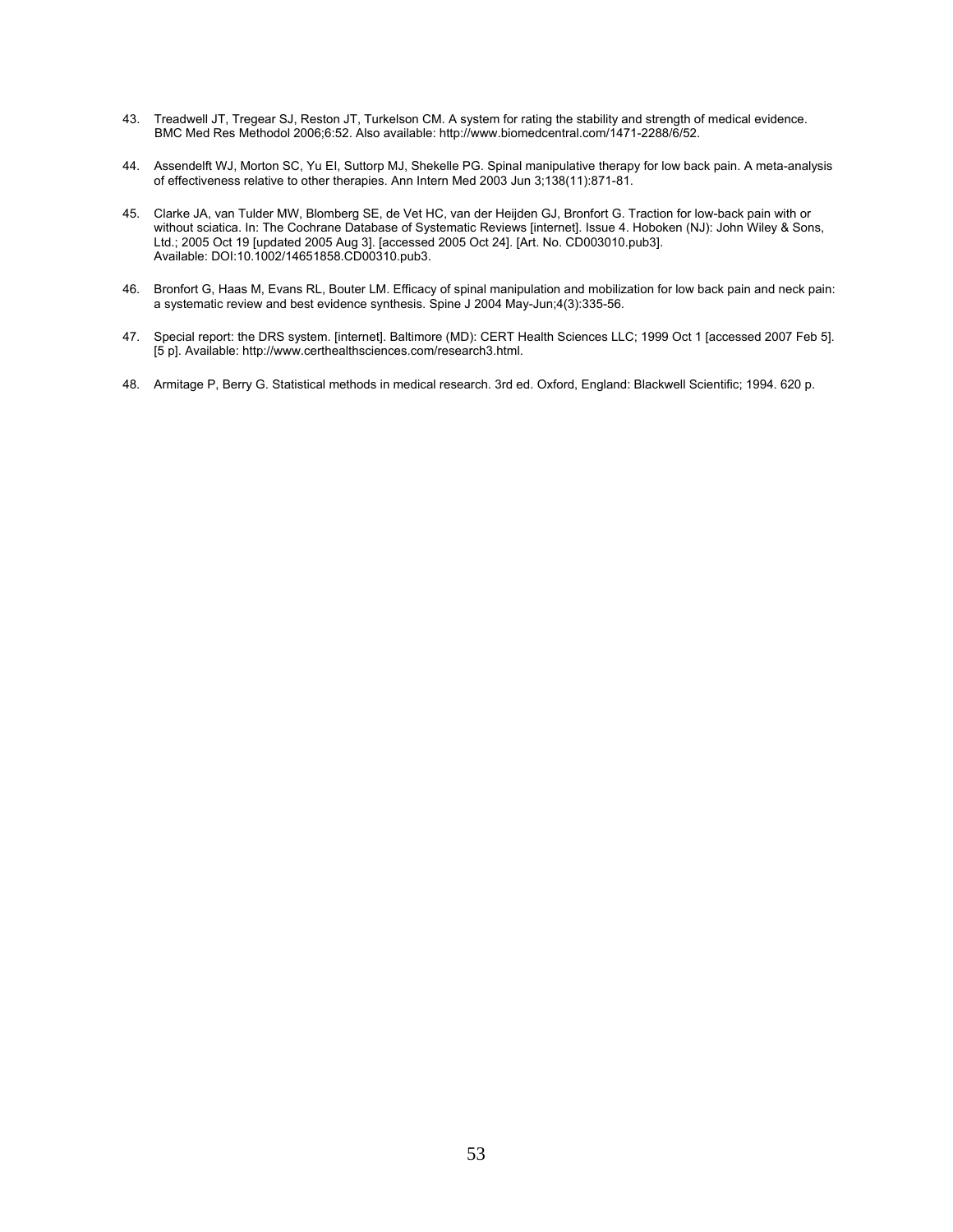# **APPENDICES:**

# **SUPPORTING DOCUMENTATION AND**

# **EVIDENCE TABLES**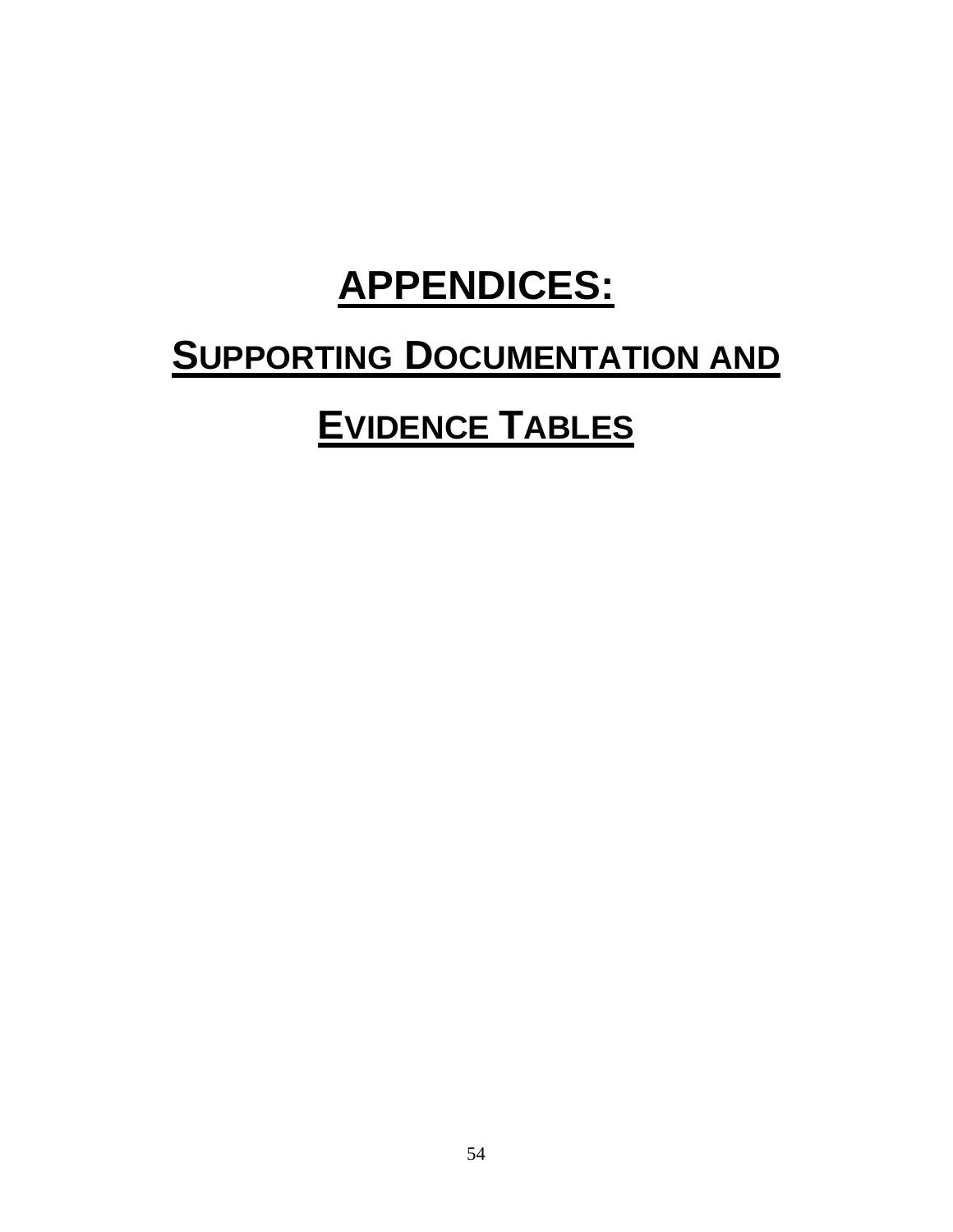# **Appendix A: Literature Search Methods**

## Electronic Database Searches

The following databases have been searched for relevant information:

| <b>Database</b>                                                                                  | <b>Date limits</b>              | Platform/provider                                              |
|--------------------------------------------------------------------------------------------------|---------------------------------|----------------------------------------------------------------|
| <b>CINAHL</b>                                                                                    | 1982 through January 2007       | <b>OVID</b>                                                    |
| The Cochrane Central Register of<br>Controlled Trials (CENTRAL)                                  | Inception through 2006, Issue 4 | http://www.thecochranelibrary.com                              |
| The Cochrane Database of<br>Methodology Reviews<br>(Methodology Reviews)                         | Inception through 2005, Issue 4 | http://www.thecochranelibrary.com                              |
| The Cochrane Database of Systematic<br>Reviews (Cochrane Reviews)                                | Inception through 2005, Issue 4 | http://www.thecochranelibrary.com                              |
| <b>CRISP</b>                                                                                     | Searched January 2007           | http://crisp.cit.nih.gov/crisp/crisp_query.<br>generate_screen |
| Database of Abstracts of Reviews of<br>Effects (DARE)                                            | Inception through 2005, Issue 4 | http://www.thecochranelibrary.com                              |
| <b>ECRI Health Devices Alerts</b>                                                                | 1977 through January 2007       | <b>ECRI</b>                                                    |
| ECRI Health Technology Forecast                                                                  | Inception through January 2007  | ECRI                                                           |
| <b>ECRI Healthcare Standards</b>                                                                 | 1975 through January 2007       | <b>ECRI</b>                                                    |
| <b>ECRI International Health Technology</b><br>Assessment (IHTA)                                 | Inception through January 2007  | <b>ECRI</b>                                                    |
| <b>ECRI Library Catalog</b>                                                                      | Inception through January 2007  | <b>ECRI</b>                                                    |
| <b>ECRI TARGET (Technology</b><br>Assessment Resource Guide for<br><b>Emerging Technologies)</b> | Inception through January 2007  | <b>ECRI</b>                                                    |
| Embase (Excerpta Medica)                                                                         | 1974 through January 2007       | <b>OVID</b>                                                    |
| <b>Health Technology Assessment</b><br>Database (HTA)                                            | Inception through 2005, Issue 4 | http://www.thecochranelibrary.com                              |
| <b>MEDLINE</b>                                                                                   | 1966 through January 2007       | <b>OVID</b>                                                    |
| metaRegister of Controlled Trials<br>(mRCT)                                                      | Searched January 2007           | http://www.controlled-trials.com/mrct/                         |
| PubMed (PreMEDLINE, Publisher)                                                                   | 1966 through January 2007       | http://www.pubmed.gov                                          |
| U.K. National Health Service<br><b>Economic Evaluation Database</b><br>(NHS EED)                 | Inception through 2006, Issue 4 | http://www.thecochranelibrary.com                              |
| U.S. Centers for Medicare & Medicaid<br>(CMS) Web site                                           | Searched January 2007           | http://www.cms.gov                                             |
| U.S. Food and Drug Administration<br>(FDA) Web site                                              | Searched January 2007           | http://www.fda.gov                                             |
| U.S. National Guideline<br>Clearinghouse™ (NGC™)                                                 | Inception through January 2007  | http://www.ngc.gov                                             |
| U.S. National Library of Medicine (NLM)<br>Catalog                                               | Searched January 2007           | http://gateway.nlm.nih.gov                                     |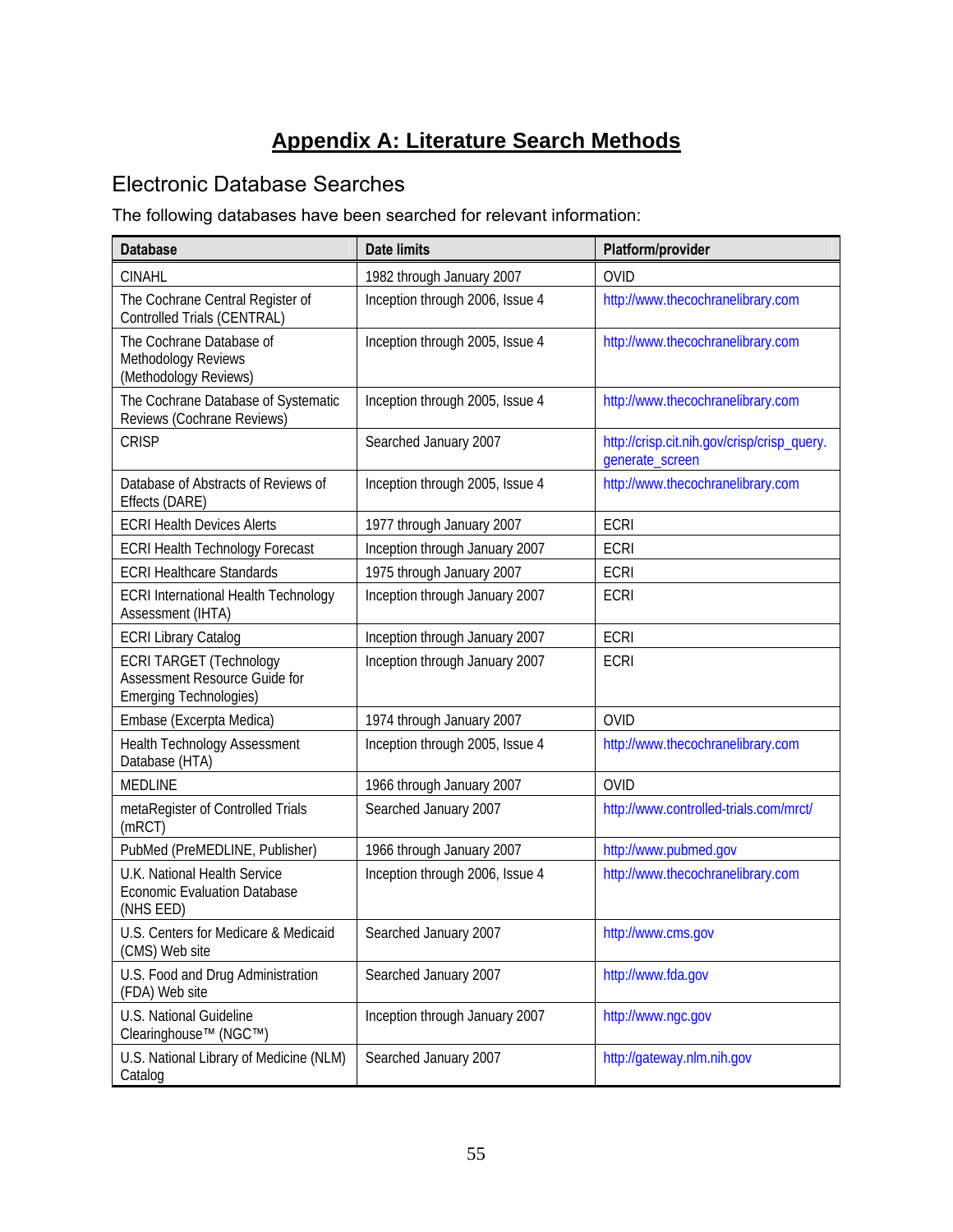### Search Strategies

The search strategies employed combinations of freetext keywords as well as controlled vocabulary terms including (but not limited to) the following concepts. The strategy below is presented in OVID syntax; the search was simultaneously conducted across Embase, Medline, and PsycINFO. A parallel strategy was used to search the databases comprising the Cochrane Library.

Medical Subject Headings (MeSH), Emtree, PsycINFO and Keywords

*Conventions:* 

#### **OVID**

- \$ = truncation character (wildcard)
- exp = "explodes" controlled vocabulary term (e.g., expands search to all more specific related terms in the vocabulary's hierarchy).
- $de. =$  limit controlled vocabulary heading
- .fs. = floating subheading
- $h$ w. = limit to heading word
- .md. = type of methodology (PsycINFO)
- .mp. = combined search fields (default if no fields are specified)
- $.pt. = publication Type$
- .ti. = limit to title
- .tw. = limit to title and abstract fields

#### **PubMed**

- [mh] = MeSH heading
- [majr] = MeSH heading designated as major topic
- [pt] = Publication Type
- [sb] = Subset of PubMed database (PreMedline, Systematic, OldMedline)
- [sh] = MeSH subheading (qualifiers used in conjunction with MeSH headings)
- $[tiab] = keyword in title or abstract$
- [tw] = Text word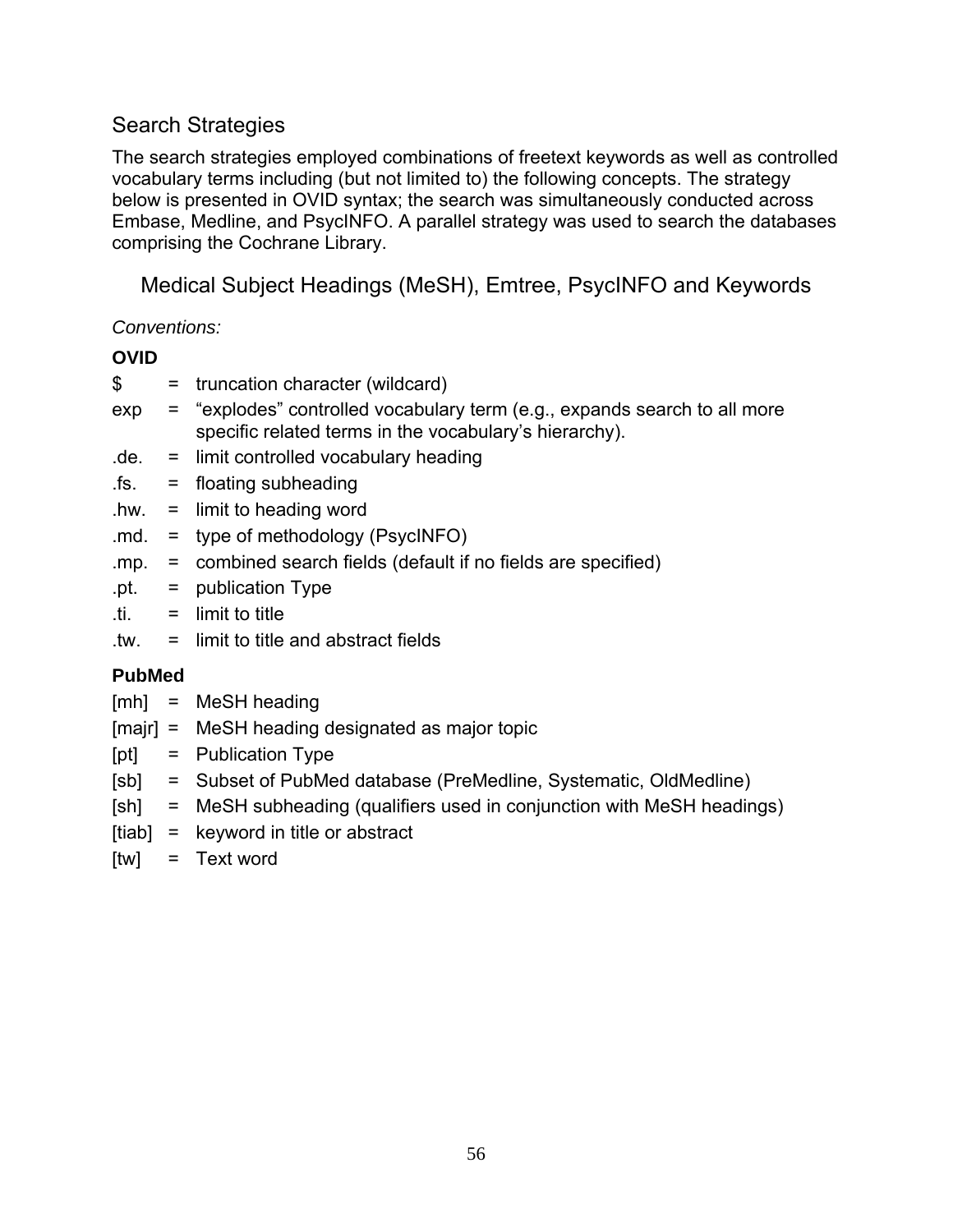## Topic-specific Search Terms

#### **Axial decompression:**

Accuspina Accu-spina VAX-D Vertebral axial decompression

#### **Spinal:**

Back Intervertebr\$ Lumbar Spinal Vertbra\$

#### **Traction:**

Automat\$ Computer\$ Motor\$ Powered **Traction** Traction therapy/

#### **Adverse Events:**

Ae.fs. Co.fs. Adverse Complicat\$ Error\$ Hazard\$ safety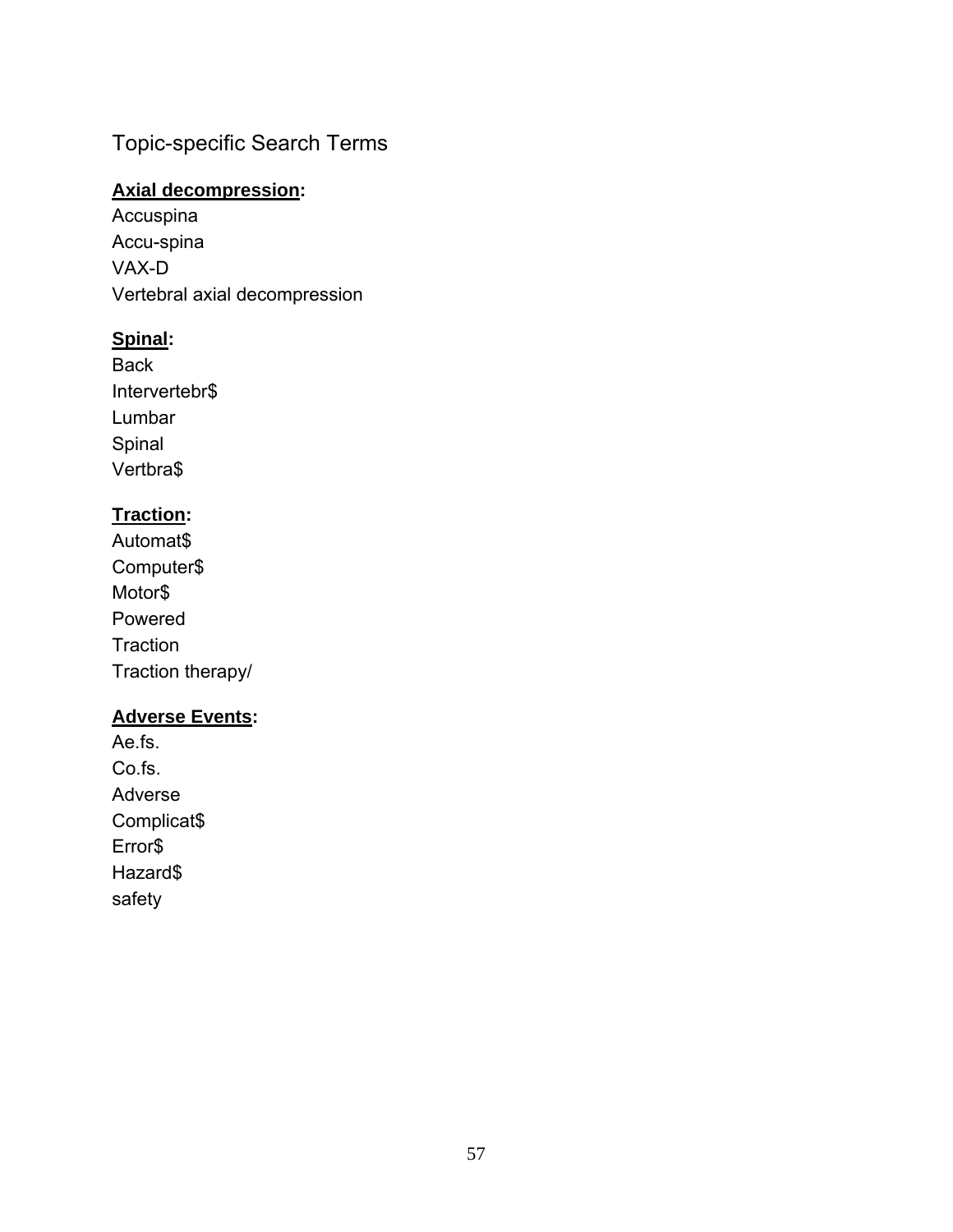#### CINAHL/Embase/Medline English language, human

| <b>Set</b><br><b>Number</b> | Concept                      | Search statement                                                                                                                                                                                                                                                                                                                                    |
|-----------------------------|------------------------------|-----------------------------------------------------------------------------------------------------------------------------------------------------------------------------------------------------------------------------------------------------------------------------------------------------------------------------------------------------|
|                             | Axial<br>decompression       | VAX-D or (vertebral adj axial adj decompression).tw. or Accu-Spina                                                                                                                                                                                                                                                                                  |
|                             | Traction                     | (exp traction therapy/ or traction\$.tw.) and (automat\$ or computer\$ or powered or motor\$)                                                                                                                                                                                                                                                       |
| 3                           | Spinal                       | 2 and (back or lumbar or vertebra\$ or intervertebr\$ or spinal)                                                                                                                                                                                                                                                                                    |
|                             | Combine sets                 | 1 or 3                                                                                                                                                                                                                                                                                                                                              |
| 5                           | Limit by<br>publication type | 4 not ((letter or editorial or news or comment or case reports or review or note or conference<br>paper).de. or (letter or editorial or news or comment or case reports or review).pt.)                                                                                                                                                             |
| 6                           | Eliminate overlap            | Remove duplicates from 5                                                                                                                                                                                                                                                                                                                            |
|                             | Limit by<br>methodology      | 5 and ((Randomized controlled trials or random allocation or double-blind method or single-<br>blind method or placebos or cross-over studies).de. or placebo\$.mp. or random\$.ti. or<br>crossover\$.mp. or cross over.mp. or ((singl\$ or doubl\$ or tripl\$ or trebl\$) and (blind\$ or mask\$<br>or sham\$)).mp. or latin square.mp. or ISRTCN) |
| 8                           | Adverse events               | 5 and (hazard\$ or adverse\$ or complication\$ or safety or error\$ or (co or ae).fs.)                                                                                                                                                                                                                                                              |

#### Medline (PubMed) – 1/1/66 through 12/13/05 English language

| <b>Set</b><br><b>Number</b> | Concept                      | <b>Search statement</b>                                                                                                                                                                                                                                                                                                                                                                                                                                                                                                                                                                                                                                                                                                                                                                                                                                |
|-----------------------------|------------------------------|--------------------------------------------------------------------------------------------------------------------------------------------------------------------------------------------------------------------------------------------------------------------------------------------------------------------------------------------------------------------------------------------------------------------------------------------------------------------------------------------------------------------------------------------------------------------------------------------------------------------------------------------------------------------------------------------------------------------------------------------------------------------------------------------------------------------------------------------------------|
|                             |                              | (back OR disc* OR disk* OR spine OR spinal OR vertebra* OR intervertebral) AND<br>(decompress* OR traction*) AND (automat* OR computerised OR computerized OR motorised<br>OR motorized OR powered)                                                                                                                                                                                                                                                                                                                                                                                                                                                                                                                                                                                                                                                    |
| $\mathfrak{D}$              |                              | "VAX-D" OR "vertebral axial decompression"                                                                                                                                                                                                                                                                                                                                                                                                                                                                                                                                                                                                                                                                                                                                                                                                             |
|                             |                              | "internal disc decompression" OR "internal disk decompression" OR "kinetic decompression<br>mobilisation" OR "kinetic decompression mobilization"                                                                                                                                                                                                                                                                                                                                                                                                                                                                                                                                                                                                                                                                                                      |
| 3                           | Limit by<br>publication type | #2 NOT (letter[pt] OR editorial[pt] OR news[pt] OR comment[pt] OR case reports[pt])                                                                                                                                                                                                                                                                                                                                                                                                                                                                                                                                                                                                                                                                                                                                                                    |
| 4                           | Limit to human               | #3 AND (humans[mh] OR premedline[sb] OR publisher[sb])                                                                                                                                                                                                                                                                                                                                                                                                                                                                                                                                                                                                                                                                                                                                                                                                 |
| 5                           | Limit by<br>language         | #4 AND English[la]                                                                                                                                                                                                                                                                                                                                                                                                                                                                                                                                                                                                                                                                                                                                                                                                                                     |
| 6                           | Limit by<br>methodology      | #5 AND (randomized controlled trial[pt] OR controlled clinical trial[pt] OR randomized controlled<br>trials[mh] OR random allocation[mh] OR double-blind method[mh] OR single-blind method[mh]<br>OR ISRCTN* OR clinical trial[pt] OR clinical trials[mh] OR research design[mh:noexp] OR<br>comparative study[mh] OR evaluation studies[mh] OR follow-up studies[mh] OR<br>prospective studies[mh] OR cross-over studies[mh] OR meta-analysis[mh] OR meta-analysis[pt]<br>OR outcomes research[mh] OR multicenter study[pt] OR "clinical trial"[tw] OR "clinical trials"[tw]<br>OR ((singl*[tw] OR doubl*[tw] OR trebl*[tw] OR tripl*[tw]) AND (mask*[tw] OR blind*[tw])) OR<br>"latin square" OR placebos[mh] OR placebo* OR random* OR "control group" OR prospective*<br>OR retrospective* OR volunteer* OR sham OR "meta-analysis"[tw] OR cohort) |
| 7                           | Adverse events               | #5 AND (co[sh] OR ae[sh] OR safety OR hazard* OR recall* OR complication* OR adverse* OR<br>$error^*$ )                                                                                                                                                                                                                                                                                                                                                                                                                                                                                                                                                                                                                                                                                                                                                |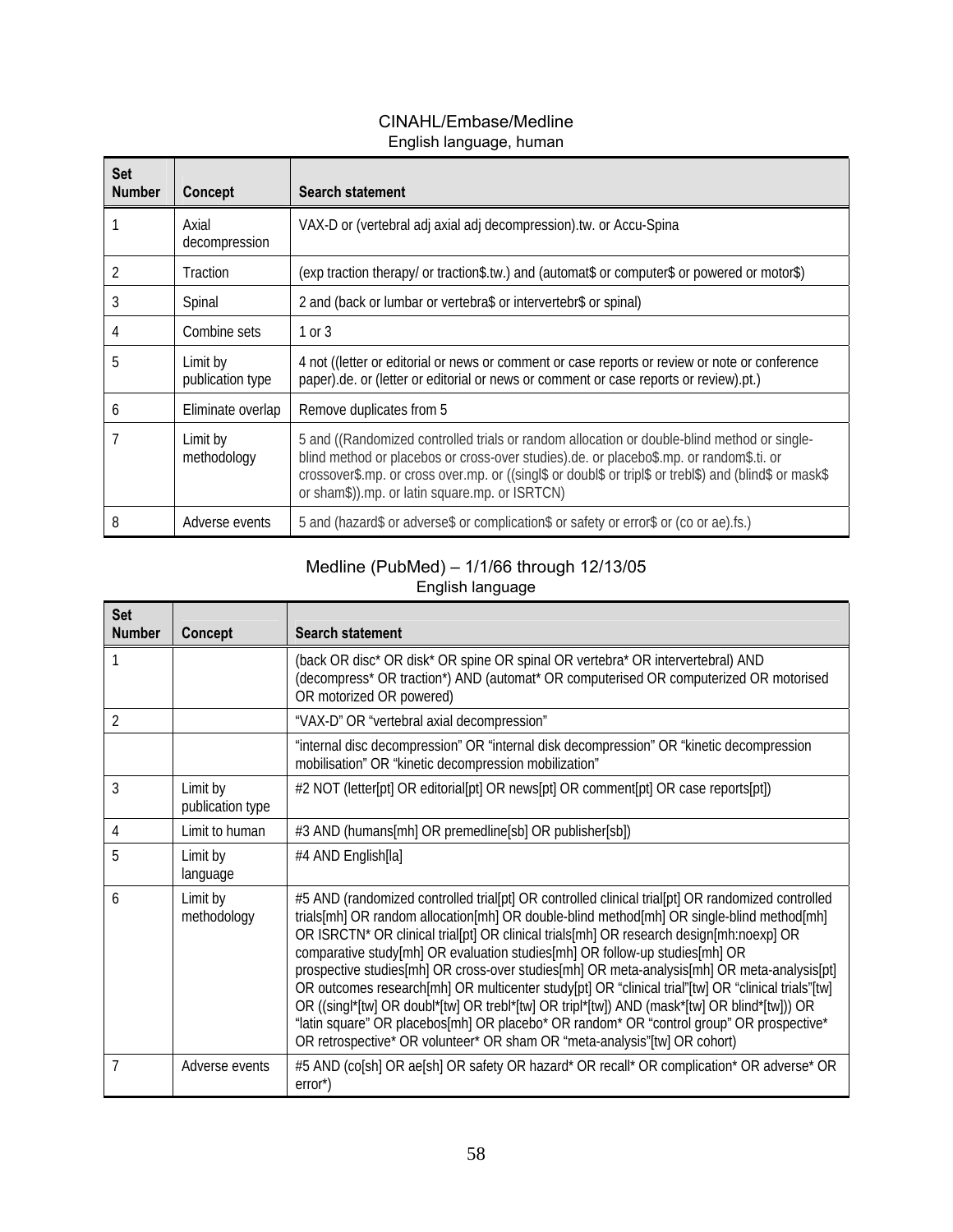#### Hand Searches of Journal and Nonjournal Literature

Journals and supplements maintained in ECRI's collections were routinely reviewed. Nonjournal publications and conference proceedings from professional organizations, private agencies, and government agencies were also screened. Other mechanisms used to retrieve additional relevant information included review of bibliographies/reference lists from peer-reviewed and gray literature. (Gray literature consists of reports, studies, articles, and monographs produced by federal and local government agencies, private organizations, educational facilities, consulting firms, and corporations. These documents do not appear in the peer-reviewed journal literature.)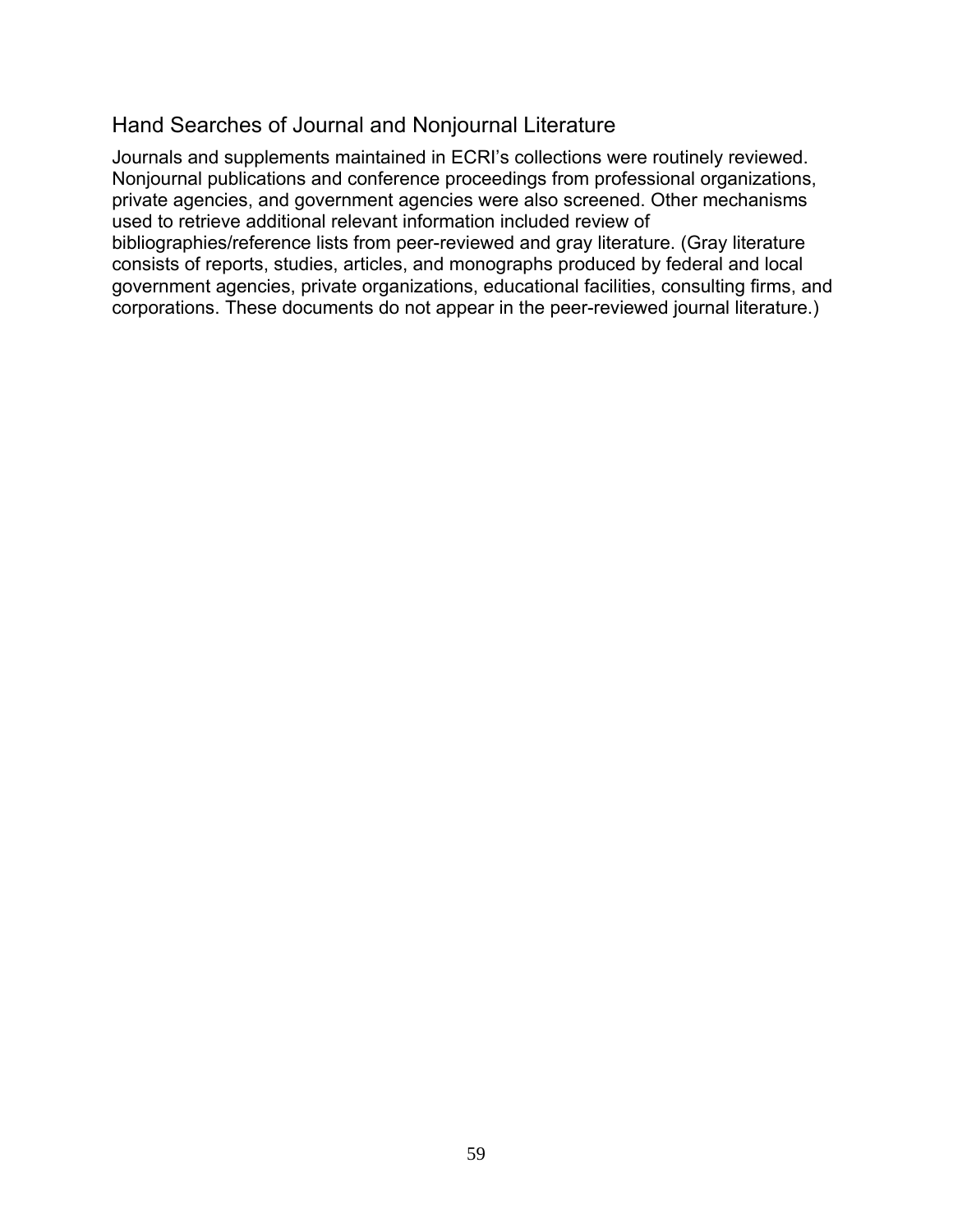# **Appendix B: Excluded Studies**

No retrieved studies were excluded.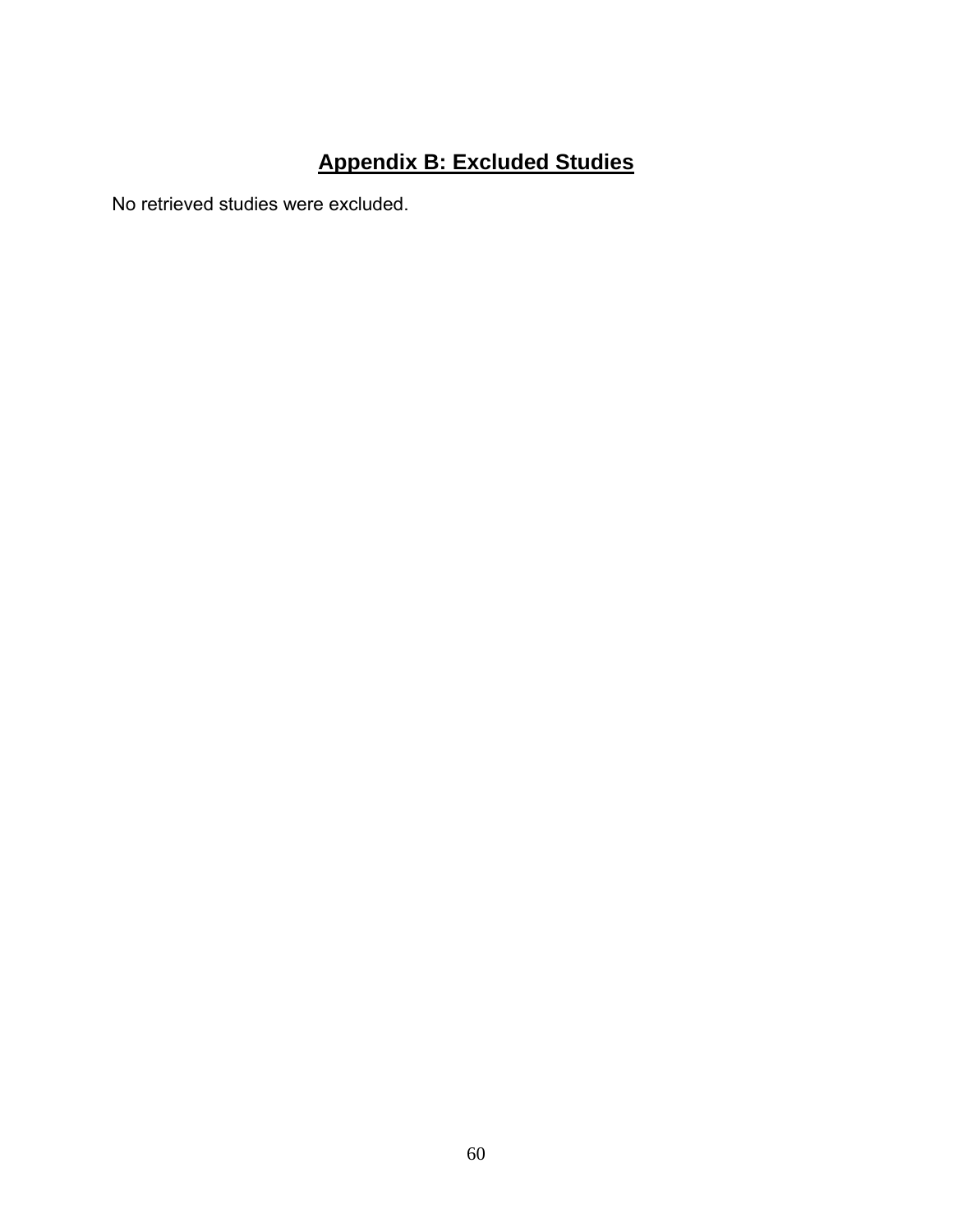## **Appendix C: Quality Assessment and Strength of Body of Evidence Rating (Key Question 3)**

### Study Quality Evaluation Scale

The 25-item quality assessment instrument used to assess the quality of the three studies that addressed Key Question 3 is presented below:

#### **Comparability of Groups at Baseline**

- 1. Were patients randomly assigned to the study's groups?
- 2. Did the study employ stochastic randomization?
- 3. Were any methods other than randomization used to make the patients in the study's groups comparable?
- 4. Were patients assigned to groups based on factors other than patient or physician preference?
- 5. Were the characteristics of patients in the different study groups comparable at the time they were assigned to groups?
- 6. Did patients in the different study groups have similar levels of performance on all of the outcome variables at the time they were assigned to groups?
- 7. Was the comparison of interest prospectively planned?
- 8. Did ≥85% of the patients complete the study?
- 9. Was there a ≤15% difference in completion rates in the study's groups?
- 10.Were all of the study's groups concurrently treated?
- 11.Was compliance with treatment ≥85% in both of the study's groups?
- 12. Was there concealment of allocation?

#### **Blinding**

- 13.Were subjects blinded to the treatment they received?
- 14.Did the authors perform any tests after completing the study to ensure that the integrity of the blinding of patients was maintained throughout the study?
- 15.Was the treating physician blinded to the groups to which the patients were assigned?
- 16.Were those who assessed the patient's outcomes blinded to the group to which the patients were assigned?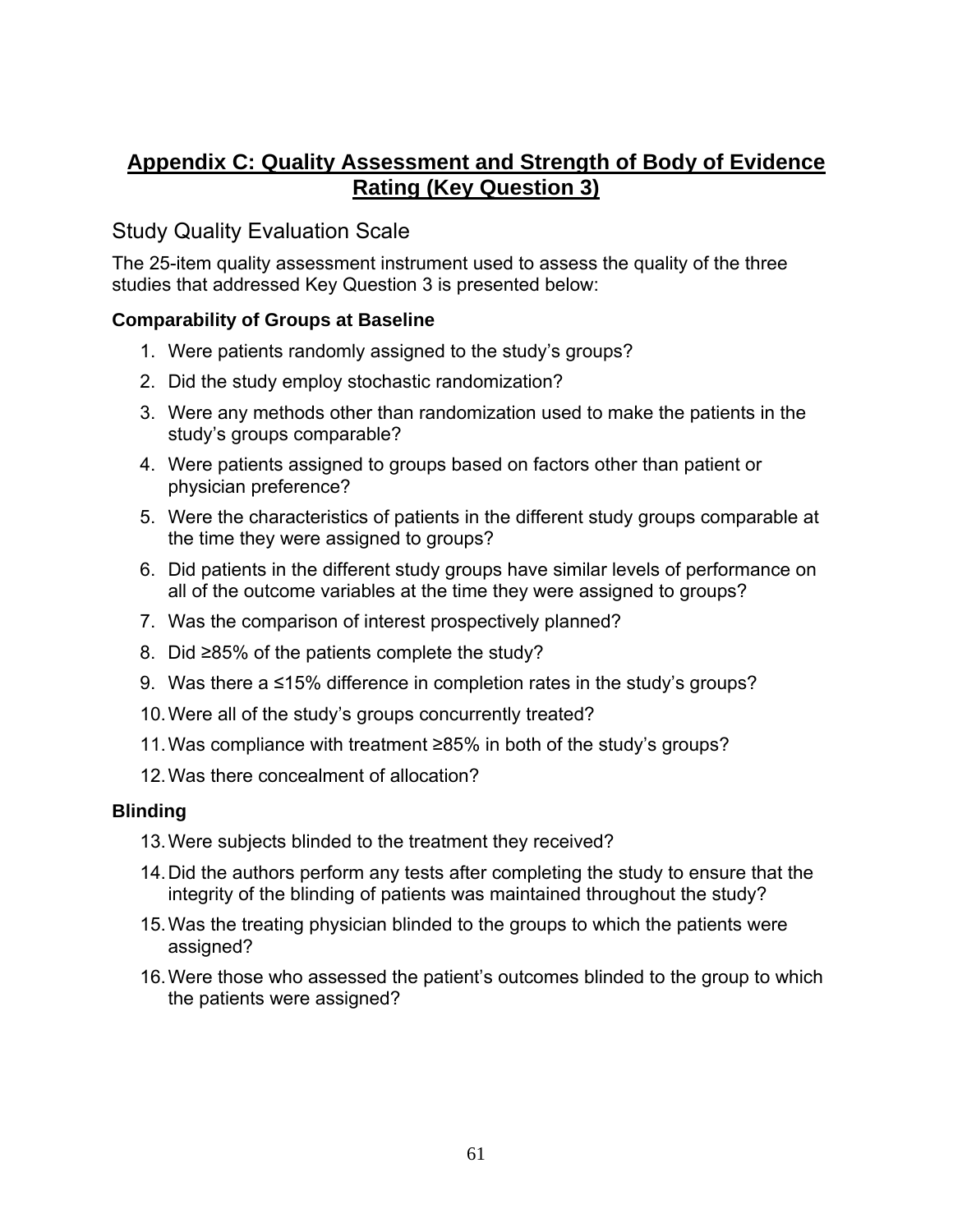#### **Measurement/Instrument**

- 17.Was the outcome measure of interest objective and was it objectively measured?
- 18.Were the same laboratory tests, clinical findings, psychological instruments, etc., used to measure the outcomes in all of the study's groups?
- 19.Was the instrument used to measure the outcome standard?
- 20.Were the follow-up times in all of the study's relevant groups approximately equal?

#### **Treatment**

- 21.Was the same treatment given to all patients enrolled in the experimental group?
- 22.Was the same treatment given to all patients enrolled in the control group?
- 23.Were all of the study's groups treated at the same center?

#### **Investigator Bias**

- 24.Was the funding for this study derived from a source that does not have a financial interest in its results?
- 25.Were the author's conclusions, as stated in the abstract or the article's discussion section, supported by the data presented in the article's results section?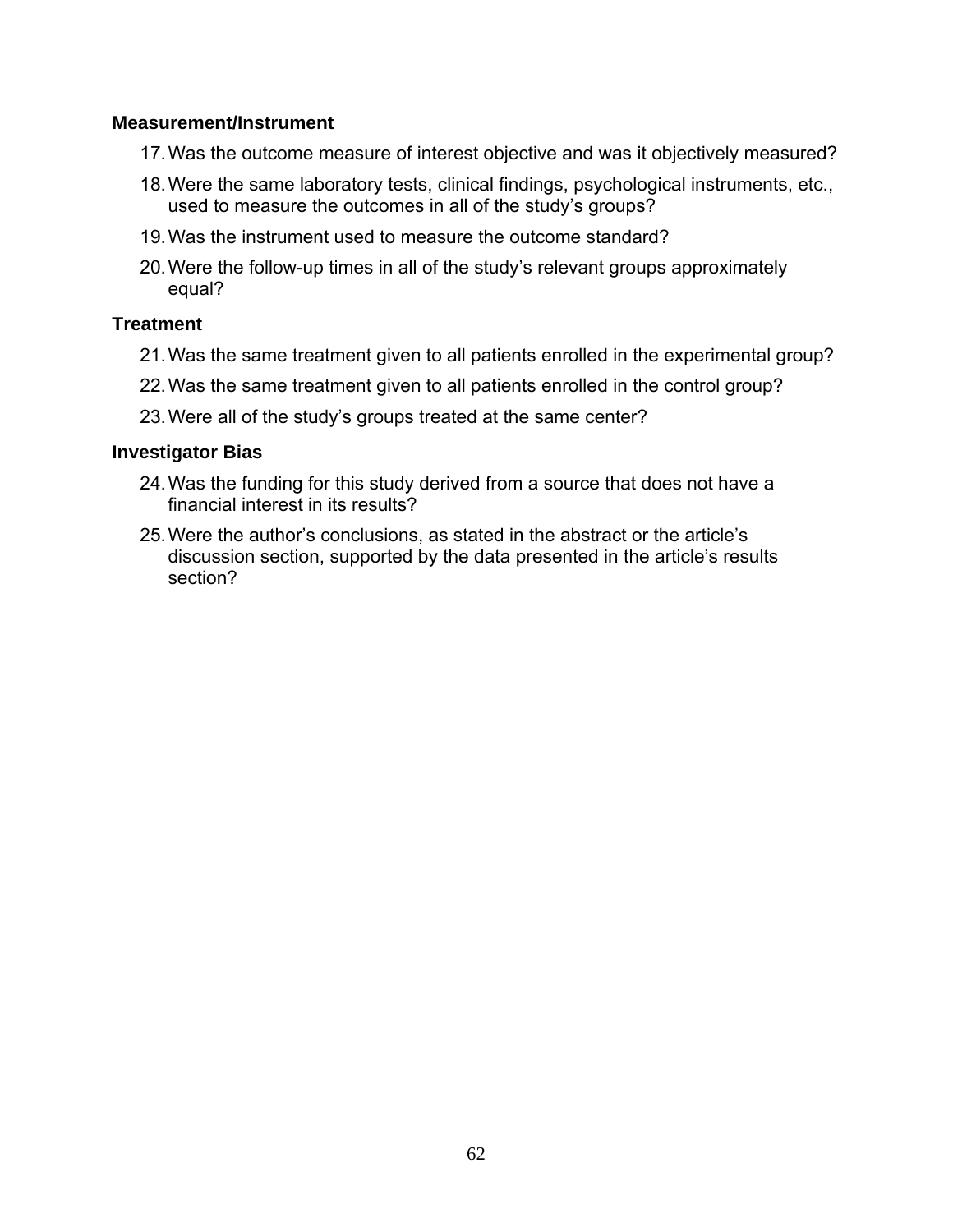# Strength of Body of Evidence Algorithm

In addressing Key Question 3, we used an algorithm developed by ECRI to determine the strength of the evidence supporting our conclusions. This algorithm formalizes the process of systematic review by breaking the process down into 12 discrete steps. At each step, rules that have been determined prior to the onset of the review, are applied that determine the next step in the systematic review process and ultimately the stability and strength-of-evidence ratings allocated to our findings. Because the application of the rules governing each step in the algorithm (henceforth called a decision point) guide the conduct of the systematic review process and how its findings are interpreted, much time and effort must be spent prior to the onset of data collection in ensuring that the rules and underlying assumptions for each decision point are reasonable. For the sake of transparency, all rules and assumptions made prior to the onset of this evidence report are included in the text that follows.

The algorithm is comprised of three distinct sections: a *General* section, a *Quantitative*  section, and a *Qualitative* section. Only the *General* section is relevant to this report.

### General Section of Algorithm

Decision Points 1 through 4 fall within the *General* section. The purpose of this section is to determine whether the available evidence for a given key question is sufficient (in terms of quality and power) to potentially allow evidence-based conclusions to be drawn (Decision Points 1 and 2). Assuming that the available evidence is deemed sufficient to allow evidence-based conclusions to be drawn, the next step of the general section (Decision Point 3) is to determine the overall quality of the available evidence. Regardless of the quality of the available evidence, it may be the case that the available data precludes one from performing a quantitative analysis. The purpose of the final decision point in the general section of the algorithm (Decision Point 4) is to provide a mechanism by which decision rules about the appropriateness of performing quantitative analyses can be formally determined.

#### Decision Point 1: Acceptable Quality?

Decision Point 1 provides a mechanism by which individual studies of very low quality are excluded from further consideration. Decision rules that define exactly what one considers to be a study of unacceptable quality are defined *a priori*. These decision rules depend on the mechanism that one is using to measure study quality. For example, if one is using a scale to measure study quality, one might determine that a quality score that falls below a certain threshold is unacceptable. Alternatively, if one is using a checklist, one might determine that certain study characteristics included among the checklist items must be met for the study to be considered acceptable (e.g., randomization, blinding, etc.).

For this evidence report, we determined whether a study was of acceptable quality based on group comparability scores obtained using the quality checklist instrument presented above. In order for a study to be included in any of the evidence bases for this evidence report, the group comparability score must have been ≥5. In other words, ECRI required that all studies included in the evidence bases for each of the key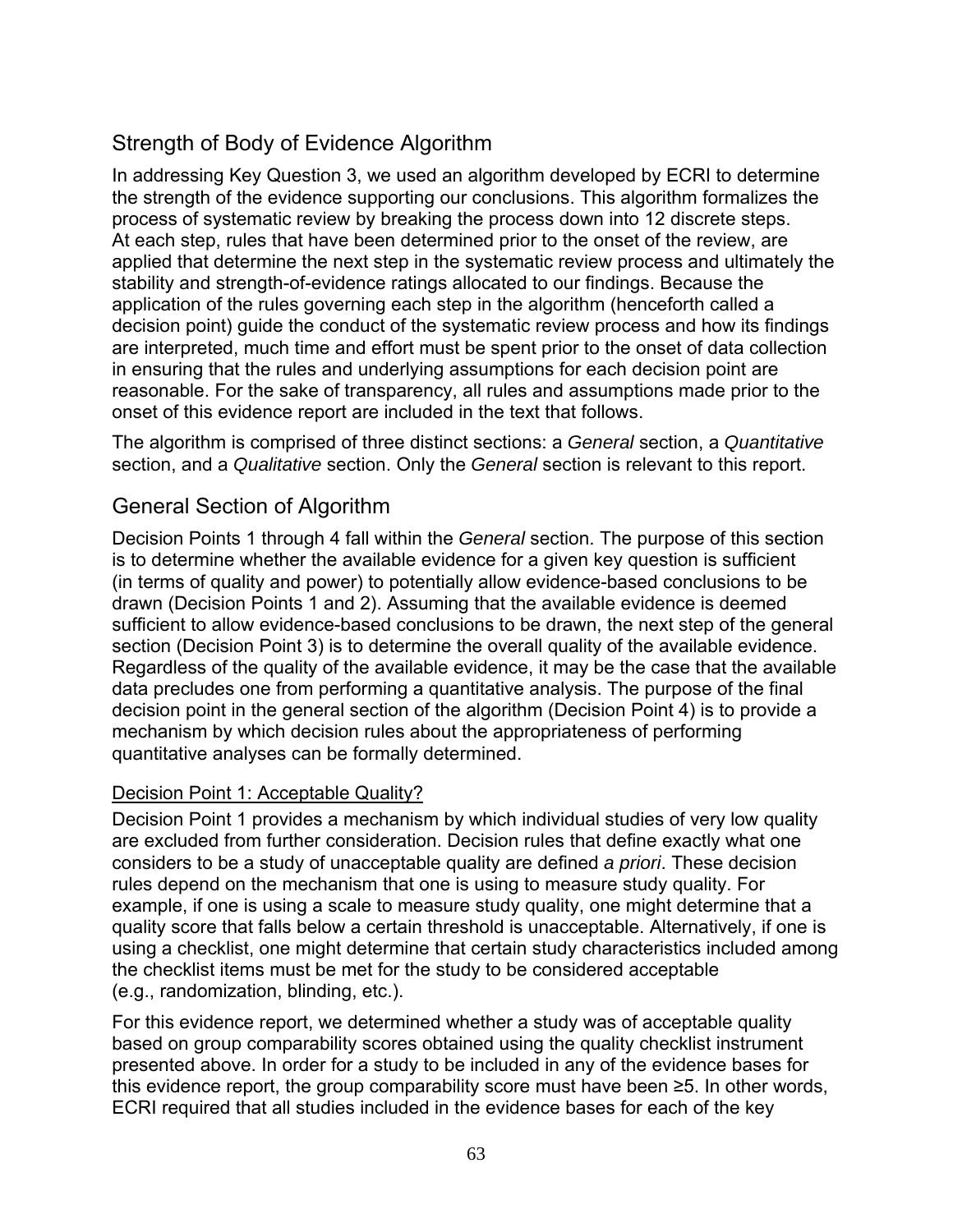questions demonstrate that reasonable efforts were made to ensure that the included studies were protected from selection bias.

#### Decision Point 2: Potentially Conclusive?

Decision Point 2 provides a mechanism by which one can define the kinds of results that are required before one can have any hope at all of drawing an evidence-based conclusion. In essence, this decision point involves the evaluation of the statistical power of the overall evidence base and each of its constituent studies. Armitage and Berry(48) provide a mechanism by which one can create *a priori* decision rules that define what "potentially conclusive" findings are. Consider Figure 3. Four of the findings in this figure are conclusive (A to D). Only finding E is inconclusive.





Dashed Line = Threshold for a clinically significant difference

Finding A shows that the treatment is both statistically and clinically significantly more effective than placebo. Finding B shows that Treatment A is statistically significantly more effective than placebo but it is unclear whether this difference is clinically significant. Finding C shows that Treatment A is statistically significantly more effective than placebo but this difference is not clinically significant. Finding D shows that it is unclear whether there is a meaningful difference in efficacy between Treatment A and placebo, but regardless, this difference is not clinically significant. Finding E shows that it remains unclear whether Treatment A is more effective than placebo, but it is also unclear whether this difference is clinically important. This latter finding is thus inconclusive.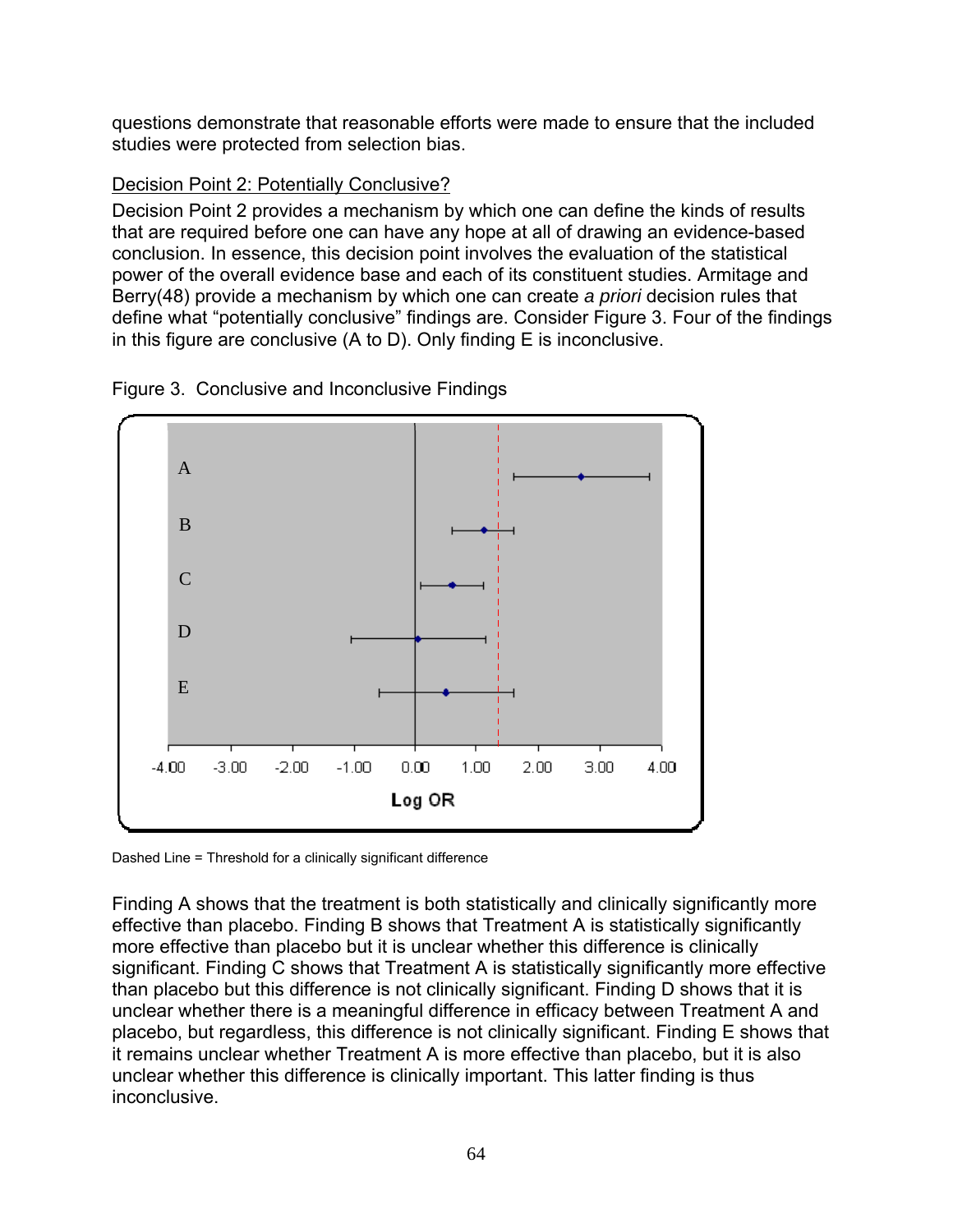For this evidence report, we had decided that an evidence base would be considered potentially conclusive if the summary effect size estimate obtained from a meta-analysis met any of condition A to D in Figure 3. If a quantitative summary effect size estimate could not be obtained, then at least one included study in the relevant evidence base would have to meet one of conditions A to D.

Given the low quality of the evidence base, the limited data for each outcome, and the absence of reporting of measures of variance in the included studies, we did not calculate any within-study effect sizes for this report.

#### Decision Point 3: Quality of Evidence Base

Decision Point 3 provides a mechanism by which one can stratify the overall quality of the evidence base that one has established into one of three levels; high, moderate, or low<sup>1</sup> quality. From this point onward, high, moderate, and low quality evidence bases pass through different pathways of the algorithm. Thus, the quality of an evidence base acts as an important moderator of both the stability and strength-of-evidence ratings that are ultimately assigned to our quantitative and qualitative findings.

As is the case for Decision Point 1, the *a priori* decision rules for Decision Point 3 depend on the method by which one chooses to measure study quality. For example, one may decide that an evidence base with a median quality score measured using a predefined study quality scale that falls above a predefined threshold will be considered as high quality. Likewise, one may decide that an evidence base with a median quality score that falls below a different predefined threshold is low quality.

For this evidence report, our categorization of the quality of the evidence base for Key Question 3 was based on the median of the overall quality scores obtained using ECRI's checklist for controlled trials (Appendix C). The ranges of median scores that determined whether an evidence base was of high, moderate, or lowest acceptable quality used in this evidence report are presented in Table 10. The overall quality of the evidence relevant to Key Question 3 was judged to be low. (See Figure 5)

| Question #                        | <b>Instrument</b>                          | <b>Highest Quality</b> | Moderate<br>Quality | Lowest<br>Quality |
|-----------------------------------|--------------------------------------------|------------------------|---------------------|-------------------|
| All outcomes for<br>all questions | <b>ECRI Controlled Trials</b><br>Checklist | >8.4                   | >6.7 to ≤8.3        | <5                |

#### **Table 10. Quality of Evidence Base**

 $\frac{1}{1}$  Low quality refers to an evidence base that is of "lowest acceptable" quality. Remember that studies with fatal flaws have been excluded at Decision Point 1 and are not included in the evidence base.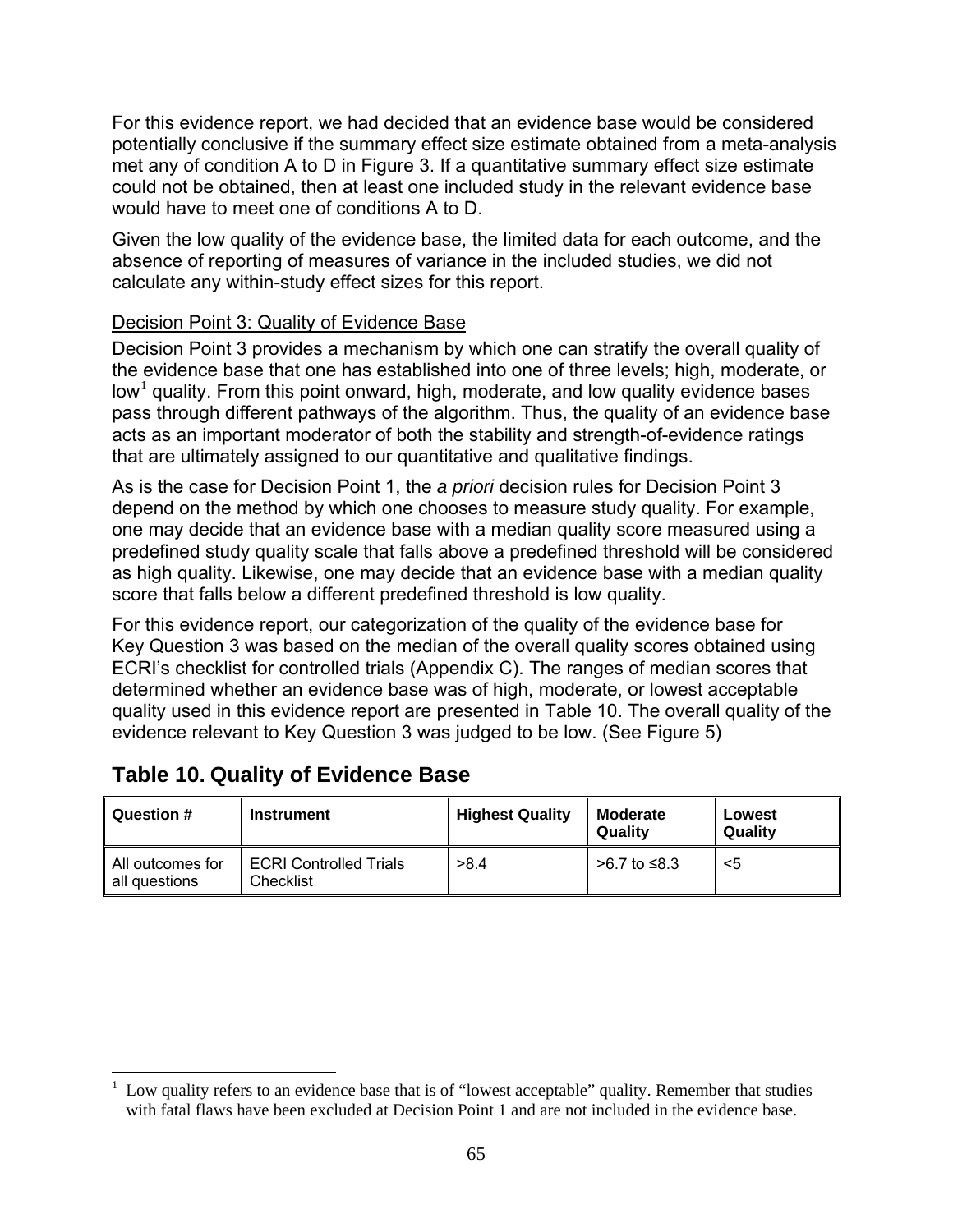#### Decision Point 4: Reporting Allows Quantitative Analysis to be Performed?

When poor reporting does not allow one to calculate an accurate effect size estimate for all of the available studies that have addressed a key question, one must make a decision about whether to perform a meta-analysis of only a subset of the overall evidence base or whether to abandon a quantitative analysis of the available data altogether.

For this evidence report, it was decided that a quantitative analysis would be performed if an accurate effect size estimate was available from ≥50% of the available studies. In addition, it was decided that if an accurate effect size estimate could be obtained from ≥50% of the available studies, we would only attempt meta-analysis of the available data if this data came from at least three studies. Consequently, if an evidence base was comprised of fewer than three studies, we would not pool the data using meta-analysis. Instead, the assessment of such an evidence base would be aimed at drawing a qualitative conclusion.

Because the studies utilized for Key Question 3 of this Evidence Report were not of high quality, and because we did not have 3 or more studies addressing the same outcome, we did not consider any quantitative analyses appropriate. Had the quality and quantity of analyzable data been sufficient, we would have used the covariates listed in Table 11 in meta-regression analyses:

For details regarding the remainder of the ECRI protocol for assessing stability of quantitative estimates and robustness of qualitative estimates, please see the paper by Treadwell et al.(43)

| <b>Type of Covariate</b>   | Covariate                                        | Continuous/<br><b>Categorical</b> |
|----------------------------|--------------------------------------------------|-----------------------------------|
| Patient<br>characteristics | Differential distribution of demographics        | Categorical                       |
|                            | Differential distribution of comorbid conditions | Continuous                        |
| Intervention               | Method of vertebral axial decompression (VAX-D)  | Categorical                       |
|                            | Method of vertebral axial decompression (Other)  | Categorical                       |
|                            | Number of sessions                               | Continuous                        |
|                            | Time of each session (minutes)                   | Continuous                        |
| Study design               | Randomized                                       | Categorical                       |

### **Table 11. Covariates for Meta-Regression Analyses**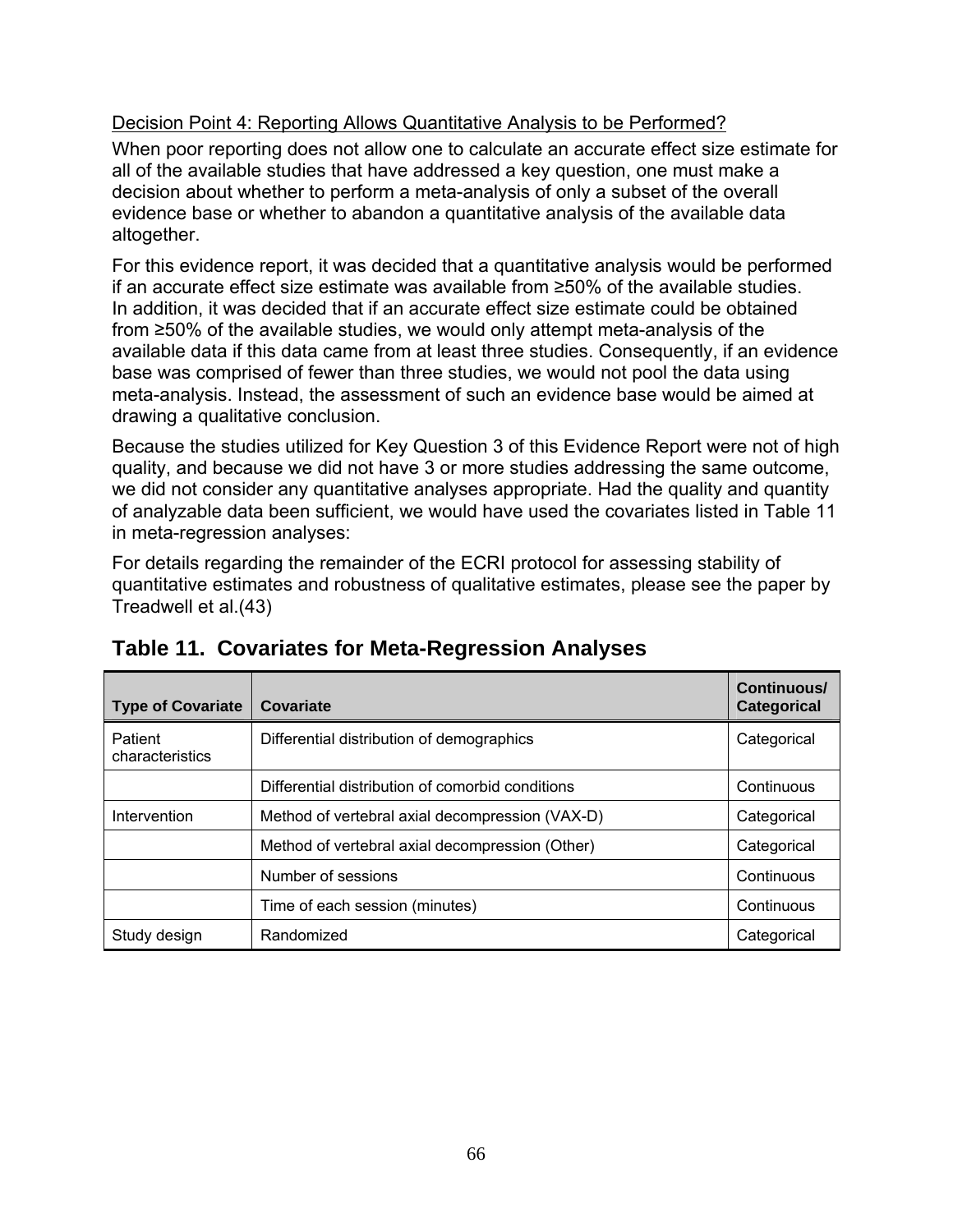

Figure 4. General Section of ECRI Strength-of-Evidence Algorithm (Decision Points 1 through 3)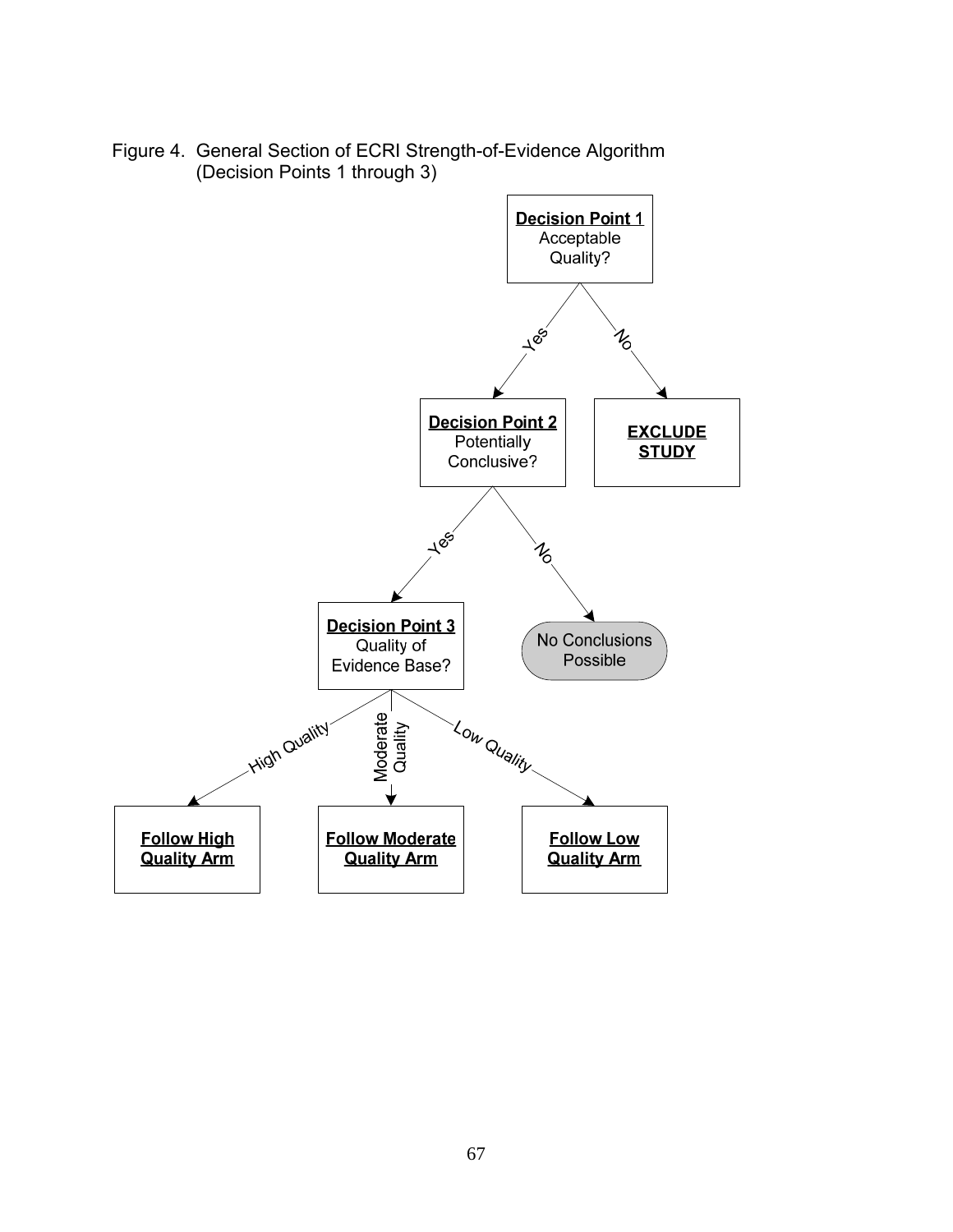

Figure 5 Low-Quality Section of ECRI Strength of Evidence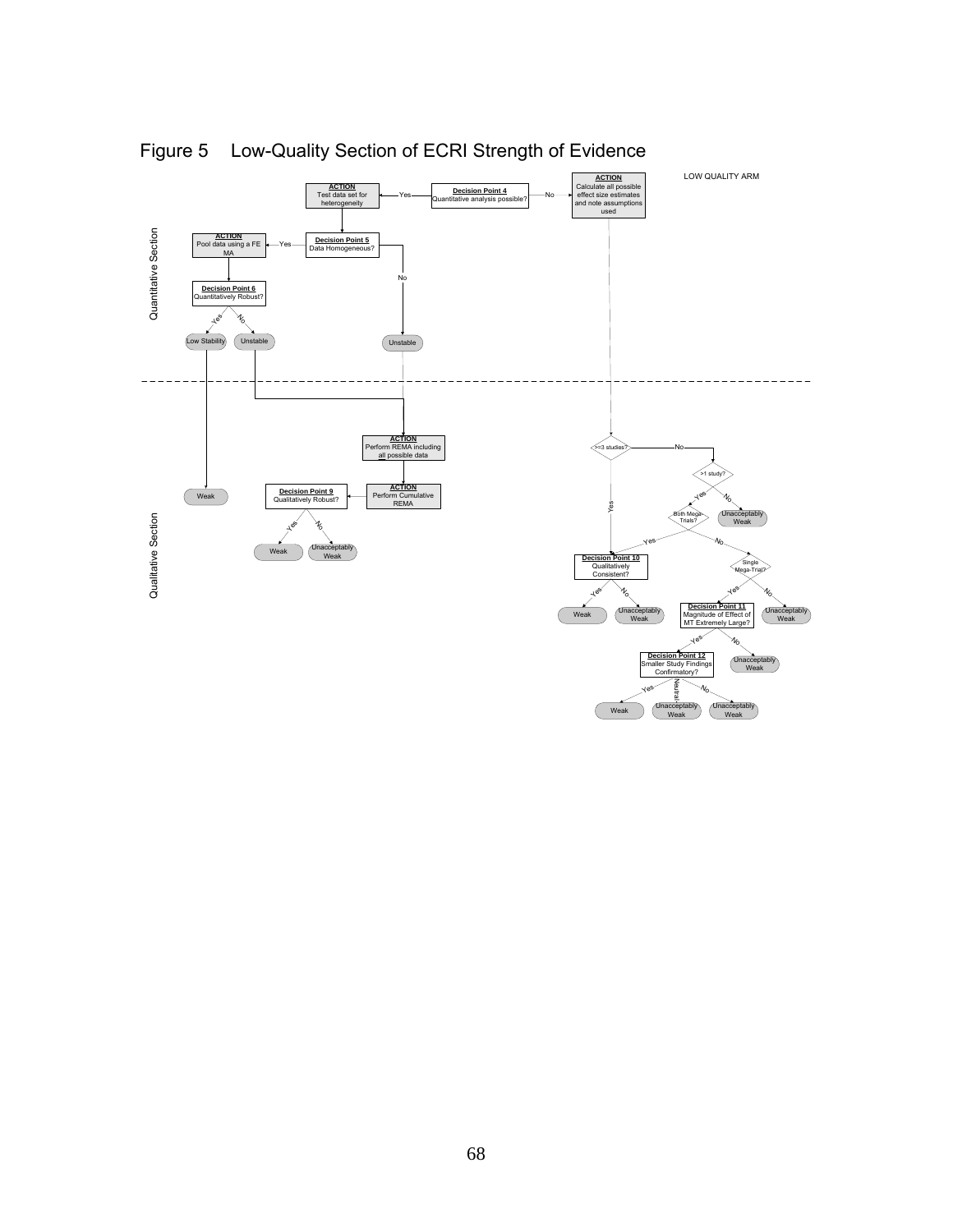## **Appendix D: Evidence Tables**

# **Table 12. Summary of Included Studies (by Study Design)**

| Author/Year                                                           | <b>Study Design/Purpose</b>                                                                                                                                                                                                                                                                                                                                    | Intervention                                                                                                                                                                                                                       | <b>Demographics</b>                                                                                                                                                                                                                                                                                                                                                                                | <b>Results</b>                                                                                                                                                                                                                         |
|-----------------------------------------------------------------------|----------------------------------------------------------------------------------------------------------------------------------------------------------------------------------------------------------------------------------------------------------------------------------------------------------------------------------------------------------------|------------------------------------------------------------------------------------------------------------------------------------------------------------------------------------------------------------------------------------|----------------------------------------------------------------------------------------------------------------------------------------------------------------------------------------------------------------------------------------------------------------------------------------------------------------------------------------------------------------------------------------------------|----------------------------------------------------------------------------------------------------------------------------------------------------------------------------------------------------------------------------------------|
| Medical<br><b>Services</b><br>Advisory<br>Committee<br>(MSAC) 2001(4) | <b>Design: Technology Assessment</b><br>of vertebral axial decompression<br>therapy for chronic low back pain<br>which included a systematic review<br>of published and unpublished<br>studies for efficacy and adverse<br>events<br><b>Purpose:</b> To provide evidence<br>assessment for health care<br>financing decisions for<br>Commonwealth of Australia | <b>Treatment Intervention: VAX-D</b><br>device (2 published and<br>2 unpublished studies)<br><b>Comparators: Indirect</b><br>comparisons to discectomy,<br>laminectomy and<br>conservative therapy (NSAIDs or<br>physical therapy) | Not described:<br><b>Conditions</b> considered separately:<br>Radiculopathy or radicular pain<br>caused by herniated intervertebral<br>disc, unresponsive to conservative<br>therapy<br>Radiculopathy or radicular pain<br>caused by degenerated<br>intervertebral disc, unresponsive to<br>conservative therapy<br>Chronic non-specific low back pain,<br>unresponsive to conservative<br>therapy | Insufficient evidence pertaining to<br>the effectiveness of vertebral axial<br>decompression (VAX-D) therapy<br>precluded MSAC from<br>recommending that public funding<br>should be supported at the time for<br>the VAX-D procedure. |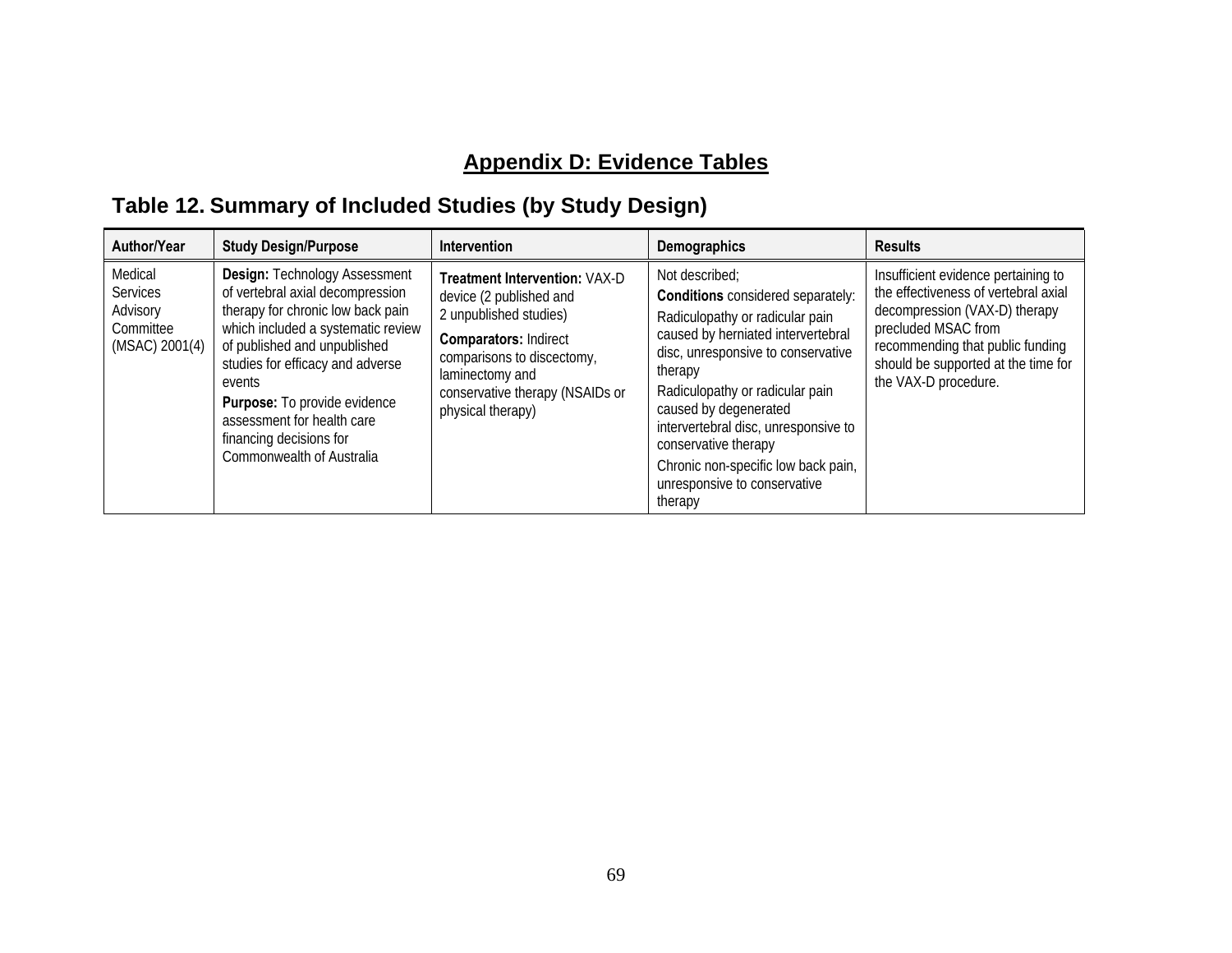| Author/Year                        | <b>Study Design/Purpose</b>                                                                                                                                               | Intervention                                                                                                                                                                                                                                                                                                                                                                                                                                                                                                                                                                                                                           | <b>Demographics</b>                                                                                                                                                                                                                                                                                                                                                                                                                                              | <b>Results</b>                                                                                                                                                                                                                                                                                                                                                                                                                                                                                                                                                                                                                                                                                                                            |
|------------------------------------|---------------------------------------------------------------------------------------------------------------------------------------------------------------------------|----------------------------------------------------------------------------------------------------------------------------------------------------------------------------------------------------------------------------------------------------------------------------------------------------------------------------------------------------------------------------------------------------------------------------------------------------------------------------------------------------------------------------------------------------------------------------------------------------------------------------------------|------------------------------------------------------------------------------------------------------------------------------------------------------------------------------------------------------------------------------------------------------------------------------------------------------------------------------------------------------------------------------------------------------------------------------------------------------------------|-------------------------------------------------------------------------------------------------------------------------------------------------------------------------------------------------------------------------------------------------------------------------------------------------------------------------------------------------------------------------------------------------------------------------------------------------------------------------------------------------------------------------------------------------------------------------------------------------------------------------------------------------------------------------------------------------------------------------------------------|
| Shealy and<br>Borgmeyer<br>1997(6) | Design: Randomized controlled<br>trial (RCT)<br>Purpose: To evaluate the DRS<br>system with outpatient protocols<br>compared to traditional therapy<br>Quality Score: 6.6 | <b>Treatment Intervention: DRS</b><br>System<br>30 minute treatment sessions<br>60 seconds on, 60 seconds off<br>Up to 30 degrees of distraction<br>forces<br>20 sessions total<br>30 minutes of ice and TENS<br>applied after each session<br><b>Control Intervention: Standard</b><br>traction<br>30 minute treatment sessions<br>60 seconds on, 60 seconds off<br>20 sessions total<br>30 minutes of ice and TENS<br>applied after each session<br>Other intervention: All patients<br>were given a TENS unit for<br>continuous home use, and were<br>instructed and supervised in a<br>limbering/strengthening exercise<br>program | Total Enrolled: 39 in total<br>17 control group<br>22 treatment group<br>Mean age: Mean not reported<br>range 31 to 63<br>Gender: 30.7% Female<br><b>Ethnicity: Not reported</b><br><b>Inclusion Criteria: Ruptured</b><br>lumbar discs and/or chronic facet<br>arthroses (23 had ruptured discs<br>diagnosed by MRI)<br><b>Exclusion Criteria: Not reported</b><br>Average duration of pain before<br>entering trial: All had symptoms of<br>less than one year | <b>Baseline VAS scores mean</b><br>(range)<br>Treatment: NR<br>Control: NR<br><b>Definition of successful</b><br>treatment: Patient-rated scale:<br>Excellent 90-100% improvement in<br>pain<br>Good 50-89% improvement in pain<br>Poor <50% improvement in pain<br><b>Treatment outcome:</b><br>40.9% (9/22) Excellent<br>40.9% (9/22) Good<br>18.2% (4/22) Poor<br>For patients with disc protrusion<br>only:<br>50% (7/14) Excellent<br>36% (5/14) Good<br>14% (2/14) Poor<br>Control group outcome:<br>11.7% (2/17) Excellent<br>41.2% (7/17) Good<br>47.1% (8/17) Poor<br>For patients with disc protrusion<br>only:<br>0% (0/9) Excellent<br>55% (5/9) Good<br>45% (4/9) Poor<br>6 months follow-up<br>Treatment: NR<br>Control: NR |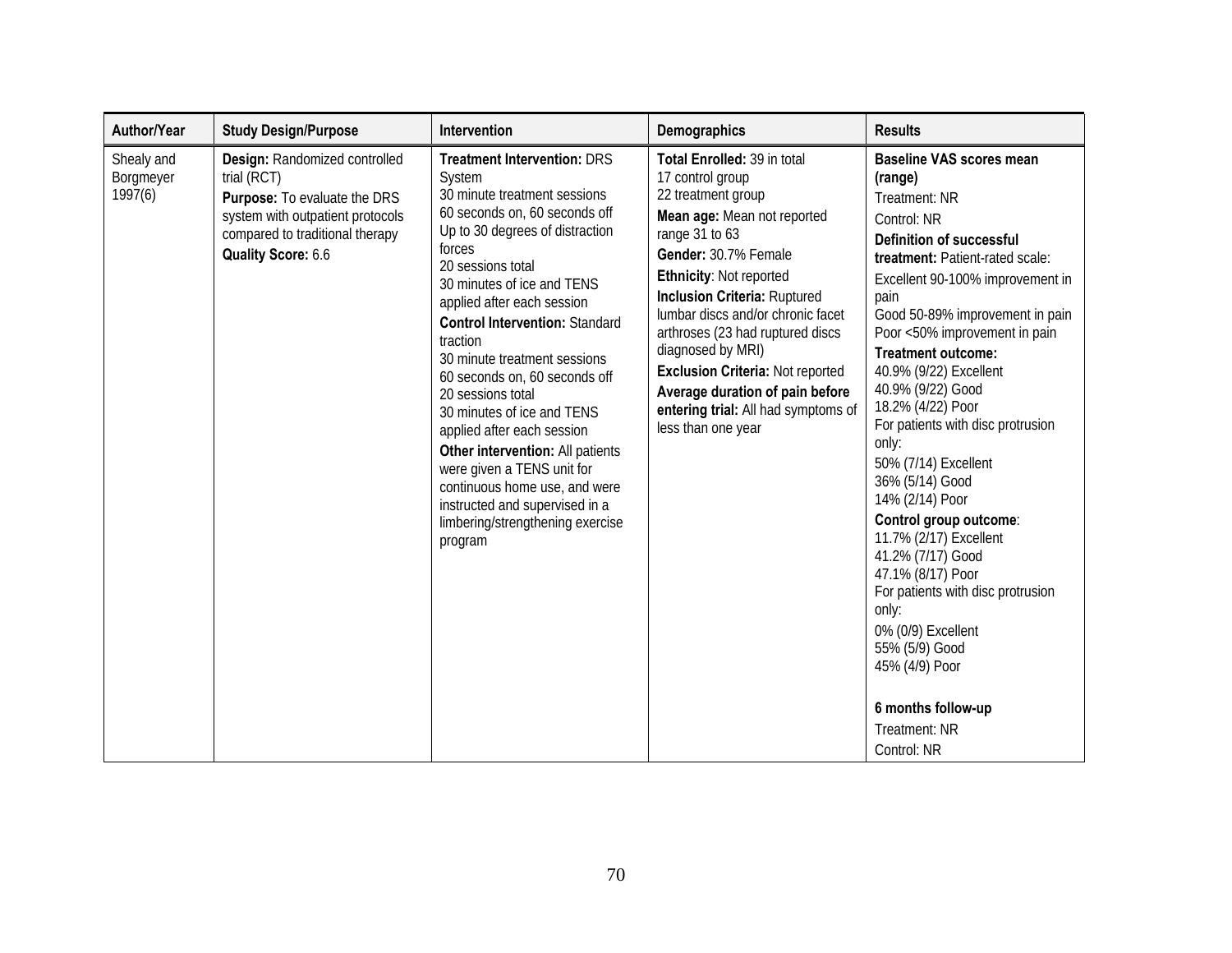| Author/Year              | <b>Study Design/Purpose</b>                                                                                                                                                                                                            | Intervention                                                                                                                                                                                                                                                                                                                                                                                                                                                                                                                                                                                                                                           | Demographics                                                                                                                                                                                                                                                                                                                                                                                                                                                                                                                                                                                                                                                                                                                                                                                                                                                                                                                                                            | <b>Results</b>                                                                                                                                                                                                                                                                                                                                                                                                                                                                                                                                                                                                                                                                                                                                                                                                                                                                                         |
|--------------------------|----------------------------------------------------------------------------------------------------------------------------------------------------------------------------------------------------------------------------------------|--------------------------------------------------------------------------------------------------------------------------------------------------------------------------------------------------------------------------------------------------------------------------------------------------------------------------------------------------------------------------------------------------------------------------------------------------------------------------------------------------------------------------------------------------------------------------------------------------------------------------------------------------------|-------------------------------------------------------------------------------------------------------------------------------------------------------------------------------------------------------------------------------------------------------------------------------------------------------------------------------------------------------------------------------------------------------------------------------------------------------------------------------------------------------------------------------------------------------------------------------------------------------------------------------------------------------------------------------------------------------------------------------------------------------------------------------------------------------------------------------------------------------------------------------------------------------------------------------------------------------------------------|--------------------------------------------------------------------------------------------------------------------------------------------------------------------------------------------------------------------------------------------------------------------------------------------------------------------------------------------------------------------------------------------------------------------------------------------------------------------------------------------------------------------------------------------------------------------------------------------------------------------------------------------------------------------------------------------------------------------------------------------------------------------------------------------------------------------------------------------------------------------------------------------------------|
| Sherry et al.<br>2001(3) | Design: RCT<br>Purpose: To address the question<br>of efficacy and appropriateness of<br>vertebral axial decompression<br>therapy<br>Source of patients: Volunteers<br>responding to newspaper<br>advertisements<br>Quality Score: 6.6 | Treatment Intervention: VAX-D<br>machine, standard protocol<br>Prone position<br>30 minute sessions<br>15 cycles per session<br>Five times per week for 4 weeks,<br>then once per week for 4 weeks<br><b>Control Intervention: TENS</b><br>Prone position<br>30 minute sessions<br>Daily sessions for 20 days, then<br>once a week for 4 weeks (not a<br>normal TENS protocol, this is<br>considered a sub-optimal<br>treatment)<br>Other Intervention: No physical<br>therapy, steroid injection, or other<br>treatments allowed during the trial.<br>Non-narcotic pain relievers and<br>anti-inflammatory medications<br>could be taken if necessary | Total Enrolled: 44<br>22 per group<br>Mean age: All: 42 (22-57)<br>VAX-D: 41 (27-57)<br>TENS: 43 (27-55)<br><b>Gender: All: 47.7%</b><br>VAX-D: 50.0%<br>TENS: 45.5%<br>Ethnicity: All: 90.9% white<br>9.1% Asian<br>VAX-D: 90.9% white<br>9.1% Asian<br>TENS: 90.9% white<br>9.1% Asian<br>Inclusion Criteria: Chronic low<br>back pain (>3 months duration)<br>Associated leg pain<br>Disc protrusion or herniation<br>confirmed on CT scan or MRI<br>Age 18 to 65 years<br>Minimum VAS score of 2.0<br>Live within 45 minutes of the clinic<br>Able to give informed consent<br><b>Exclusion Criteria: Osseous</b><br>stenosis<br>Unstable spine<br>Spinal surgical implants<br>Shoulder problems<br>Spinal pain due to tumor, infection,<br>or inflammatory disease<br>Pregnancy<br>Previous VAX-D therapy<br>Average duration of pain before<br>entering trial: All: 7.3 years (0.25<br>to $30$ )<br>VAX-D: 8.4 years (0.25 to 30)<br>TENS: 6.2 years (0.5 to 2.8) | <b>Baseline VAS scores</b><br>mean (range)<br>Treatment: 5.99 (2.1 to 8.7), $n = 19$<br>Control: 5.44 (2.7 to 8.5), n = 21<br><b>Post-treatment VAS scores</b><br>mean (range)<br>Treatment: 1.85 (0.0 to 5.6), $n = 19$<br>Control: 5.97 (1.8 to 8.5). n = 21<br>Disability Rating (1 [most] to<br>4 [least disability] scale)<br>mean (range):<br><b>Baseline:</b> Treatment 2.2 (1.5 to 3)<br>Control 2.2 (1.8 to 3.0)<br>Post-treatment: Treatment 2.9<br>$(2.0 - 4.0)$<br>Control 2.2 (1.5 to 3.0)<br><b>Definition of successful</b><br>treatment: 50% reduction in pain<br>Treatment outcome: 68.4%<br>(13/19)<br>Control group outcome: 0%<br>(0/21)<br>6-month follow-up<br>Treatment: Of 13 "successful"<br>treatments, 2 were lost to followup,<br>1 had a "significant other injury,"<br>and of the remaining 10, 7 (70%)<br>still met the successful treatment<br>criteria<br>Control: NR |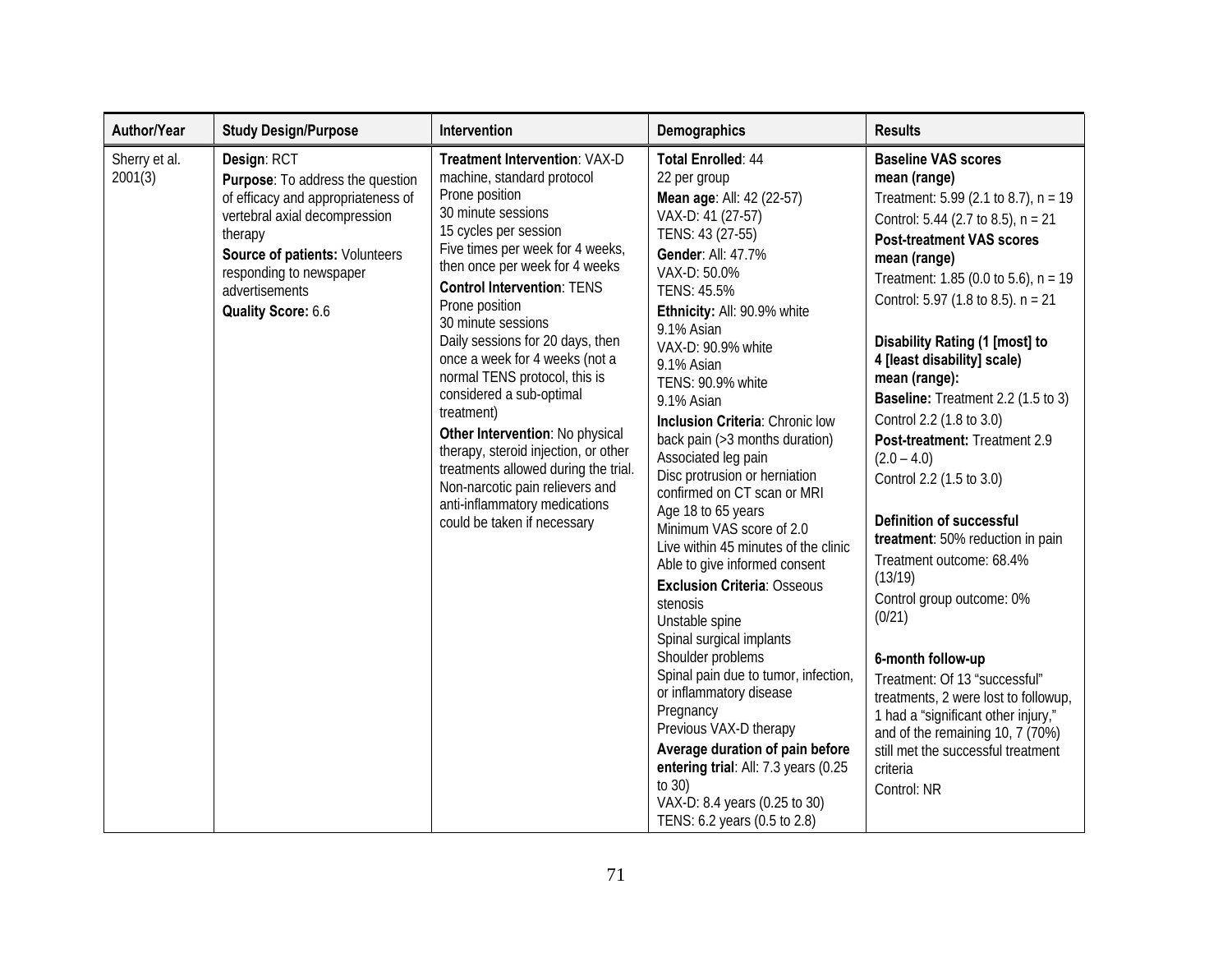| Author/Year   | <b>Study Design/Purpose</b>                                                                                                                                                                                                                                                        | <b>Intervention</b>                                                                                                                                                                                                                                                                                                                                                                                                                                      | Demographics                                                                                                                                                                                                                                                                                                                                                                                                                                                                                                                                                                                                                                                                                         | <b>Results</b>                                                                                                                                                                                                                                                                                                                                                                                                                      |
|---------------|------------------------------------------------------------------------------------------------------------------------------------------------------------------------------------------------------------------------------------------------------------------------------------|----------------------------------------------------------------------------------------------------------------------------------------------------------------------------------------------------------------------------------------------------------------------------------------------------------------------------------------------------------------------------------------------------------------------------------------------------------|------------------------------------------------------------------------------------------------------------------------------------------------------------------------------------------------------------------------------------------------------------------------------------------------------------------------------------------------------------------------------------------------------------------------------------------------------------------------------------------------------------------------------------------------------------------------------------------------------------------------------------------------------------------------------------------------------|-------------------------------------------------------------------------------------------------------------------------------------------------------------------------------------------------------------------------------------------------------------------------------------------------------------------------------------------------------------------------------------------------------------------------------------|
| Ramos 2004(1) | Design: Controlled trial.<br><b>Purpose:</b> To evaluate the<br>response to VAX-D therapy<br>Source of patients: Cases<br>referred to the center for<br>neurosurgical evaluation after<br>failure to respond to other<br>treatments for low back pain<br><b>Quality Score: 4.1</b> | Treatment Intervention: VAX-D<br>device<br>30 minute sessions<br>15 cycles per session<br>Five sessions per week for a total<br>of 20 sessions<br><b>Control Intervention: VAX-D</b><br>device<br>30 minute sessions<br>15 cycles per session<br>Five sessions per week for a total<br>of 10 sessions<br>Other Intervention: No exercises,<br>stretching, or other physical<br>therapy allowed. Pain relieving<br>medication was allowed as<br>necessary | <b>Total Enrolled: 142</b><br>91 in control group<br>51 in treatment group<br>Mean Age in years and range:<br>Mean 39.5 (15-76) Percentage<br>over 65 y/a not reported.<br>Gender: 38.7% female<br><b>Ethnicity: N/R</b><br>Inclusion Criteria: Low back pain,<br>non-progressive neurological<br>deficits, no contraindications to<br>VAX-D. All patients were imaged<br>with MRI or CT to confirm presence<br>of discogenic disorder<br>Exclusion Criteria: Cauda equina<br>syndrome, tumor, infection, severe<br>osteoporosis, fracture, bilateral<br>pars defect, spondylolisthesis<br>Grade 2, presence of surgical<br>hardware<br>Average duration of pain before<br>entering trial: 10 months | <b>Baseline VAS scores mean</b><br>(range)<br>Treatment: NR<br>Control: NR<br>Definition of remission: 90%<br>reduction in pain, back to work<br>without restriction<br>Treatment group outcome:<br>76.5% (39/51)<br>Control group outcome:<br>42.9% (39/91)<br>Partial Remission: Some<br>persistent pain; able to carry out<br>most ADL's<br>Treatment group outcome:<br>19.6% (10/51)<br>Control group outcome:<br>24.1% (22/91) |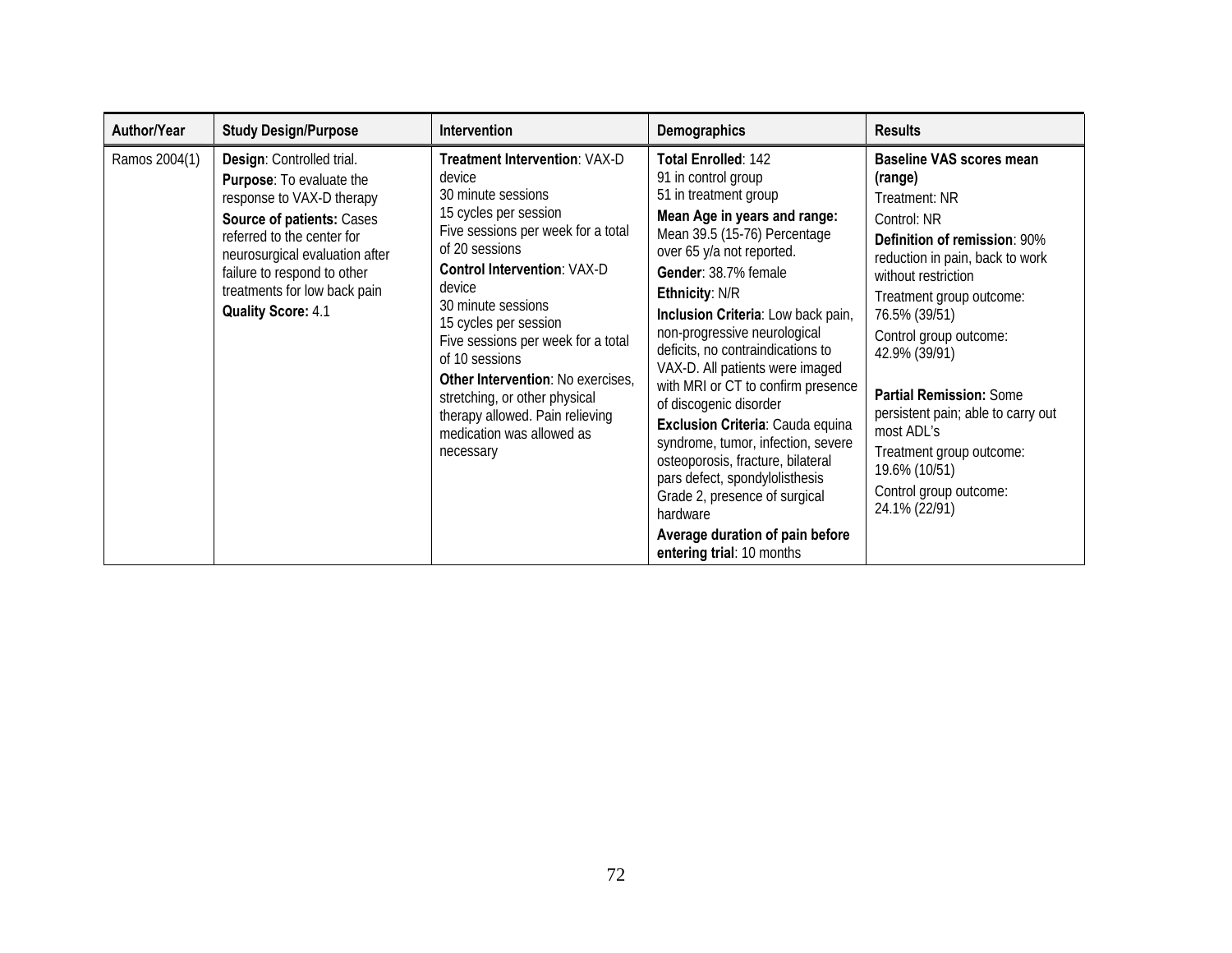| Author/Year              | <b>Study Design/Purpose</b> | <b>Intervention</b>                             | Demographics                                                                                                                                                                                                                                                                                                                                                                                                                                                                                                                                                                                                                        | <b>Results</b>                                                                                                                                                                                                                                                                                                                                                                                                                                                                                                                             |
|--------------------------|-----------------------------|-------------------------------------------------|-------------------------------------------------------------------------------------------------------------------------------------------------------------------------------------------------------------------------------------------------------------------------------------------------------------------------------------------------------------------------------------------------------------------------------------------------------------------------------------------------------------------------------------------------------------------------------------------------------------------------------------|--------------------------------------------------------------------------------------------------------------------------------------------------------------------------------------------------------------------------------------------------------------------------------------------------------------------------------------------------------------------------------------------------------------------------------------------------------------------------------------------------------------------------------------------|
| Gose et al.<br>(1998)(5) | Case series                 | <b>Treatment Intervention: VAX-D</b><br>machine | Total patients: 778<br>Inclusion Criteria: Patients must<br>have undergone at least<br>10 sessions of VAX-D. Patients<br>must have had a confirmed<br>(through imaging studies)<br>diagnosis of herniated disc,<br>degenerative disc, or<br>facet syndrome<br>Exclusion criteria: Not reported<br><b>Group 1: Extruded herniated</b><br>disc(s)<br>$n = 34$<br>Group 2: Multiple herniated discs<br>without extrusion<br>$n = 195$<br><b>Group 3:</b> Single herniated disc,<br>regardless of degenerative disease<br>$n = 382$<br><b>Group 4: Degenerative disc</b><br>disease<br>$n = 147$<br>Group 5: Facet syndrome<br>$n = 19$ | <b>Baseline VAS scores</b><br>$(scale 0 - 5)$ means (no SD)<br>Group 1: 4.16<br>Group 2: 4.13<br>Group 3: 4.16<br>Group 4: 3.93<br>Group 5: 4.00<br><b>Post-treatment VAS scores</b><br>$(scale 0 - 5)$ means (no SD)<br>Group 1: 1.82<br>Group 2: 1.18<br>Group 3: 1.09<br>Group 4: 1.17<br>Group 5: 1.13<br>% VAS score Improvement<br>Group 1: 53%<br>Group 2: 72%<br>Group 3: 71%<br>Group 4: 70%<br>Group 5: 72%<br><b>Activity limitation</b><br>$(scale 0 - 3)$ means (no SD):<br>All patients pre: 1.24<br>All patients post: 0.27 |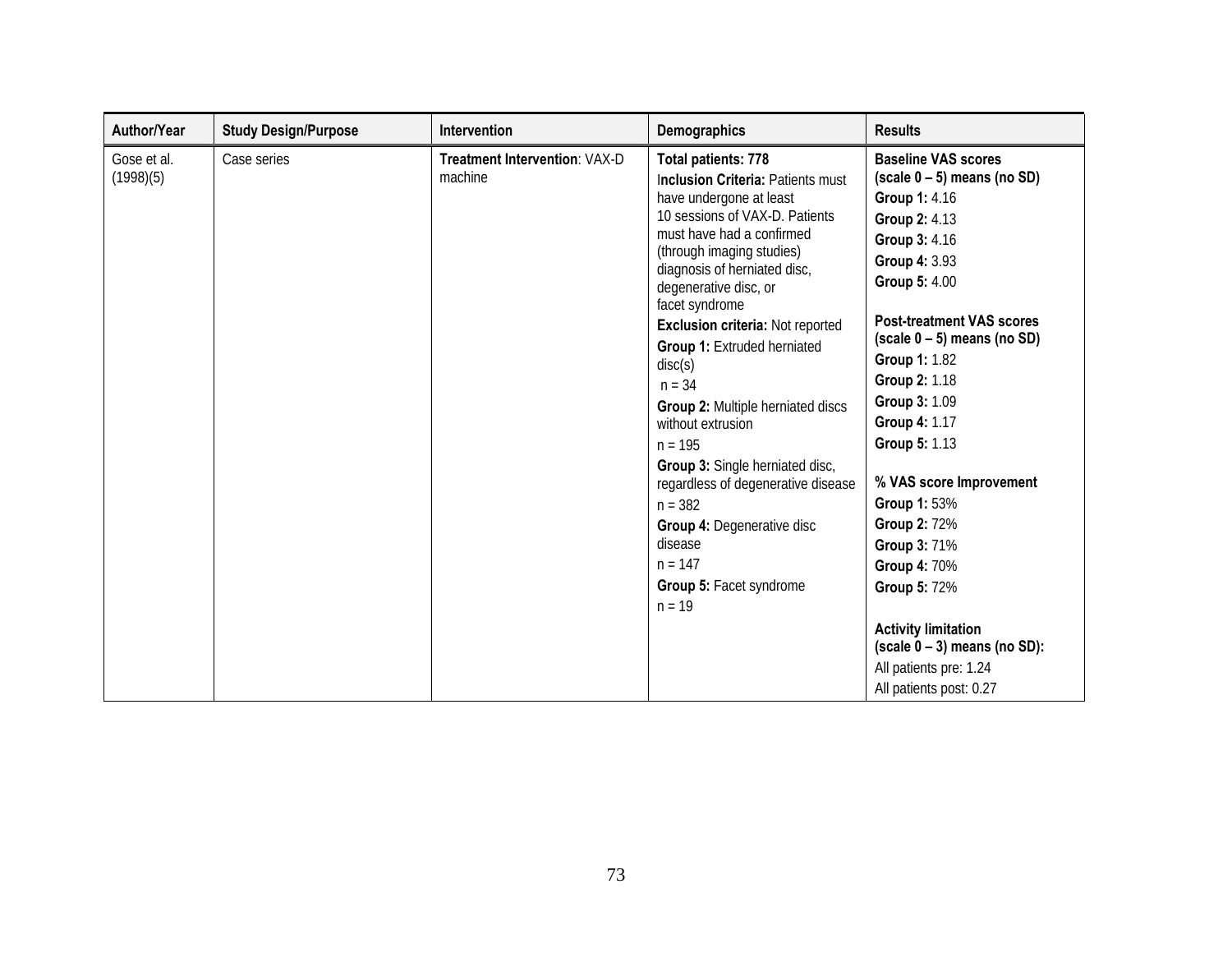| Author/Year       | <b>Study Design/Purpose</b>                                                                                                                       | Intervention                                                                                                                                                                                                                                                                                                       | Demographics                                                                                                                                                                                                                                                                                                                                                                                                                                                                                                                                                                                                                                                 | <b>Results</b>                                                                                                                                                                                                                                                                                                                                                                                                  |
|-------------------|---------------------------------------------------------------------------------------------------------------------------------------------------|--------------------------------------------------------------------------------------------------------------------------------------------------------------------------------------------------------------------------------------------------------------------------------------------------------------------|--------------------------------------------------------------------------------------------------------------------------------------------------------------------------------------------------------------------------------------------------------------------------------------------------------------------------------------------------------------------------------------------------------------------------------------------------------------------------------------------------------------------------------------------------------------------------------------------------------------------------------------------------------------|-----------------------------------------------------------------------------------------------------------------------------------------------------------------------------------------------------------------------------------------------------------------------------------------------------------------------------------------------------------------------------------------------------------------|
| Shealy et al.(10) | Design: Case Series<br><b>Purpose:</b> To evaluate long-term<br>benefits of Intervertebral<br>Differential Dynamics (IDD)<br>Therapy <sup>®</sup> | Treatment: Described as<br>decompressive mobilization of the<br>spine as in Shealy and Borgmeyer<br>1997(6) with an expanded physical<br>therapy component; $25 - 30$<br>minute sessions for decompression<br>(for compressed discs) and/or<br>mobilization (for facet syndrome)<br>Utilized the Accu-Spina device | Total enrolled: 35<br><b>Male: 18</b><br>Female: 17<br>Age: mean 73.5 years, SD 6.9<br><b>Prior treatments:</b> in 16 of 35<br>Acupuncture, back support, back<br>surgery, chiropractic, epidural<br>block, pain medication,<br>conventional physical therapy,<br>trigger point injections<br>Inclusion Criteria: Low back pain<br>with or without previous failed<br>attempts with other treatments<br><b>Exclusion Criteria: Severe</b><br>osteoporosis, vertebral fractures,<br>spondylolisthesis of grade 2 or<br>higher, unstable post-surgical<br>conditions, any kind of surgical<br>hardware, spinal instability, inability<br>to give legal consent | Reported for 24 patients at<br>one year follow-up<br>2 patients unable to complete the<br>treatment<br>9 patients could not be contacted<br>at time of one-year follow up<br><b>Mean pain score</b> $(0 - 10)$ on a<br>numeric pain scale<br>First session: 6.88 (SD: 2.47)<br>(Unclear whether this represents<br>score for all 35)<br>Last session: 2.42 (SD: 2.18)<br>One-year follow-up: 1.65<br>(SD: 2.47) |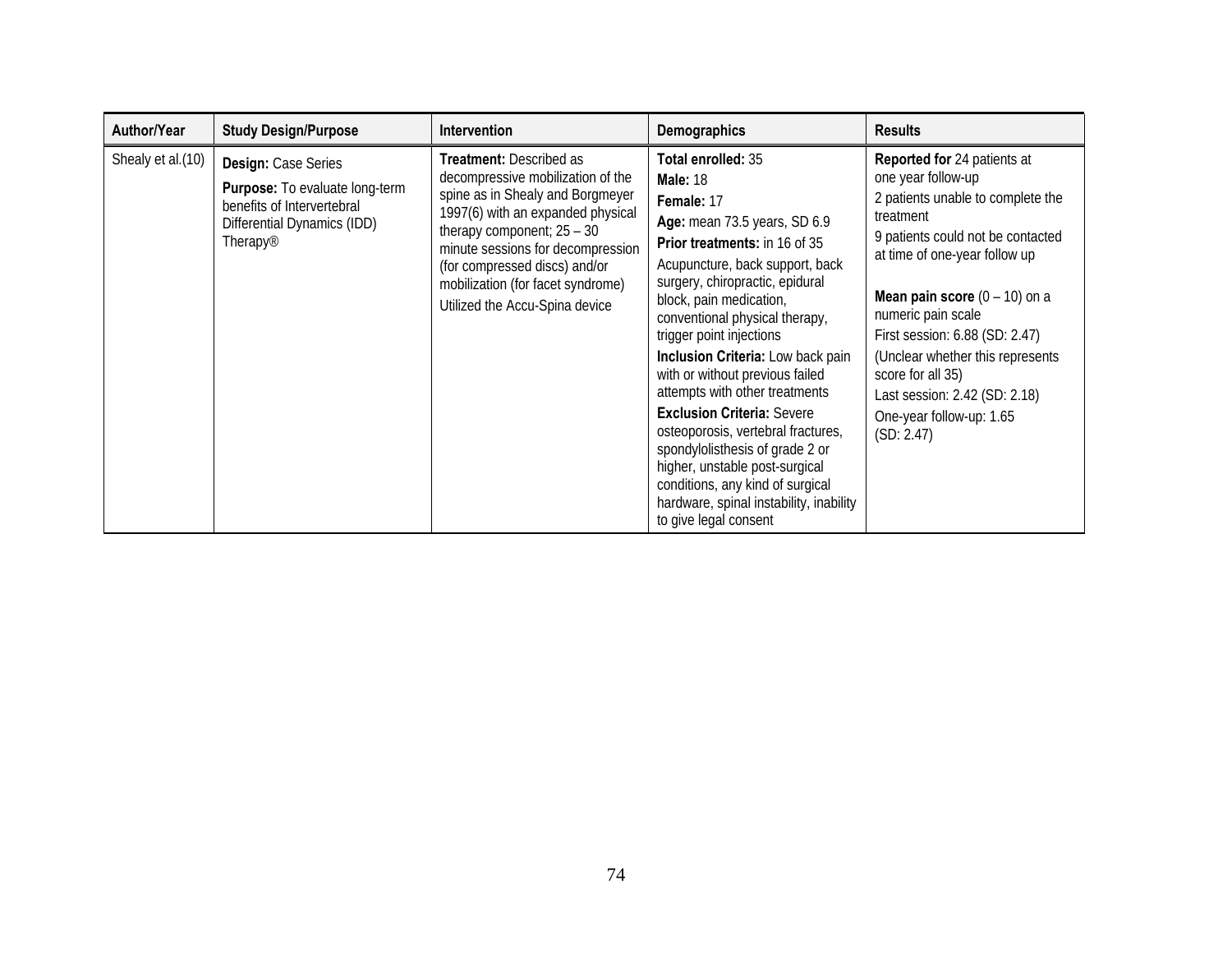| Author/Year                     | <b>Study Design/Purpose</b>                                                                                                                                                                                                                                   | <b>Intervention</b>                                                                                                                                                                                                                                                                                                                                               | Demographics                                                                                                                                                                                                                                                                                                                                                                       | <b>Results</b>                                                                                                                                                                                                                                                                                                                                                                                                                                                                                                                              |
|---------------------------------|---------------------------------------------------------------------------------------------------------------------------------------------------------------------------------------------------------------------------------------------------------------|-------------------------------------------------------------------------------------------------------------------------------------------------------------------------------------------------------------------------------------------------------------------------------------------------------------------------------------------------------------------|------------------------------------------------------------------------------------------------------------------------------------------------------------------------------------------------------------------------------------------------------------------------------------------------------------------------------------------------------------------------------------|---------------------------------------------------------------------------------------------------------------------------------------------------------------------------------------------------------------------------------------------------------------------------------------------------------------------------------------------------------------------------------------------------------------------------------------------------------------------------------------------------------------------------------------------|
| Naguszewski et<br>al. (2001)(9) | Design: Case Series<br>Purpose: To use dermatomal<br>somatosensory evoked potentials<br>(DSSEPs) to demonstrate lumbar<br>root decompression following<br>VAX-D therapy                                                                                       | Treatment: VAX-D therapy.<br>Each patient underwent DSSEPs<br>of the L5 and S1 immediately<br>before and within two weeks of<br>VAX-D therapy.                                                                                                                                                                                                                    | <b>Total Enrolled: 7</b><br>28 nerve roots studied before and<br>after VAX-D therapy<br>Gender:<br><b>Male:</b> $57\%$ (n = 4)<br><b>Female:</b> $43\%$ (n = 3)<br>Age Range: 23 to 56 years of age<br>Inclusion criteria: Low back pain<br>with referred pain in L5 and/or S1<br>distribution; disc bulging or<br>herniation on imaging study<br>Exclusion criteria: Not reported | Average pain reduction: 77%<br>Improvement in radicular<br>symptoms by 50%: 100% of<br>patients<br>Improvement in radicular<br>symptoms by 100%: 43% of<br>patients<br>Improvement in DSSEP in<br>ipsilateral or contralateral leg<br>after VAX-D therapy: 100% of<br>patients<br>Deterioration of DSSEP in<br>symptomatic leg in 2 (28.5%)<br>patients despite clinically significant<br>improvement in pain and radicular<br>symptoms<br>Seventeen nerve root responses<br>improved, eight remained<br>unchanged, and three deteriorated. |
| Ramos and<br>Martin (1994)(8)   | Design: Case Series<br>Purpose: To examine the effect of<br>vertebral axial decompression on<br>pressure in the nucleus pulposus<br>of lumbar discs<br>Source of patients: Patients with<br>work-related back injury referred<br>for neurosurgical evaluation | Individuals with a cannula<br>introduced into the nucleus<br>pulposus of the L4-5 intervertebral<br>disc underwent testing using a<br>VAX-D machine. The purpose of<br>this testing was to determine<br>potential changes in intradiscal<br>pressure associated VAX-D<br>treatment.<br>Digital readouts of intradiscal<br>pressure were observed and<br>recorded. | Total enrolled: 5<br>No information presented on the<br>following:<br>Gender<br><b>Mean Age</b><br><b>Ethnicity</b><br><b>Inclusion Criteria: Patients with</b><br>lumbar disc herniation confirmed<br>by MRI and selected for<br>percutaneous discectomy<br><b>Exclusion Criteria: not reported</b>                                                                               | Tension associated with treatment<br>was observed to decompress the<br>nucleus pulposus to below<br>$-100$ mm/Hg                                                                                                                                                                                                                                                                                                                                                                                                                            |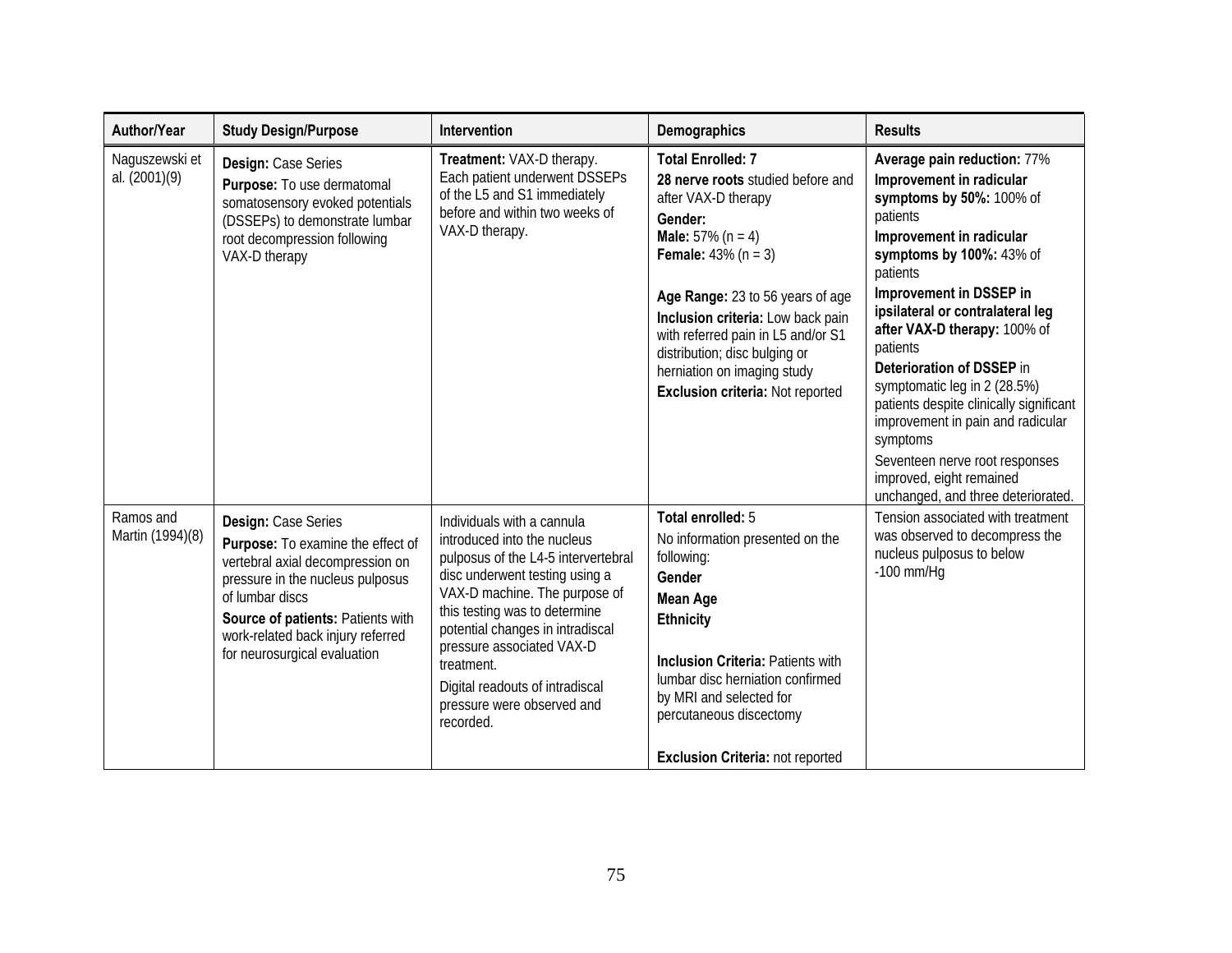| Author/Year                          | <b>Study Design/Purpose</b>                                                                                             | Intervention                                                                                                         | Demographics                                                                                                                                                                                                                                                                                                                                                                                                                                                        | <b>Results</b>                                                                                                                                                                                                                                                                                                                                                                                                                           |
|--------------------------------------|-------------------------------------------------------------------------------------------------------------------------|----------------------------------------------------------------------------------------------------------------------|---------------------------------------------------------------------------------------------------------------------------------------------------------------------------------------------------------------------------------------------------------------------------------------------------------------------------------------------------------------------------------------------------------------------------------------------------------------------|------------------------------------------------------------------------------------------------------------------------------------------------------------------------------------------------------------------------------------------------------------------------------------------------------------------------------------------------------------------------------------------------------------------------------------------|
| Tilaro and<br>Miskovich<br>(1999)(7) | Case Series - Retrospective chart<br>review<br>Source of patients: Patients<br>attending an outpatient VAX-D<br>clinic. | <b>Treatment Intervention: VAX-D</b><br>machine (3-5 sessions per week,<br>for an average of 23 total<br>treatments) | $N = 17$<br><b>Number of involved nerves: 22</b><br>Gender: 13 males, 4 females<br>Age: Average age 40.8 years old<br>Average duration of symptoms:<br>17.2 months<br><b>Inclusion criteria: Selected cases</b><br>with both abnormal CPT (current<br>perception threshold) results and<br>sciatica, positive SLR and imaging<br>study correlation with observed<br>clinical syndrome<br>Three patients had multilevel<br>involvement.<br><b>CPT(scores: 5 - 11</b> | CPT scores: 14/22 nerves:<br>returned to normal function (64%)<br>6/22 nerves: improved (27%)<br>1/22 nerves: had no improvement<br>(4.5%)<br><b>1/22 nerves:</b> was worse $(4.5%)$<br>91% demonstrated improved<br>neurological function measured by<br>CPT Neurometer post VAX-D<br>therapy (average grade pre-<br>therapy 6.36; post-therapy 2.09)<br>Overall improvement: 67%<br>Complete recovery of<br>neurological function: 64% |
| Deen et al.<br>2003(2)               | Case Report                                                                                                             | Vertebral axial decompression                                                                                        | Gender: Male<br>Age: 46 years of age<br>Pre-VAX-D Diagnosis: Three<br>month history of right S1<br>radiculopathy                                                                                                                                                                                                                                                                                                                                                    | Patient with a large lumbar disc<br>protrusion experienced sudden<br>severe exacerbation of radicular<br>pain during a VAX-D therapy<br>session. Follow-up MRI showed<br>marked enlargement of the disc<br>protrusion. Repeated lumbar MRI<br>revealed notable progression of<br>disc protrusion and large free disc<br>fragment in the spinal canal which<br>had migrated caudally to the level<br>of the S1 pedicle.                   |

a Calculated by ECRI.

CPT = Current Perception Threshold 95% CI = 95% Confidence Interval NR = Not Reported SD = Standard Deviation<br>VAS = Visual Analog Pain Scale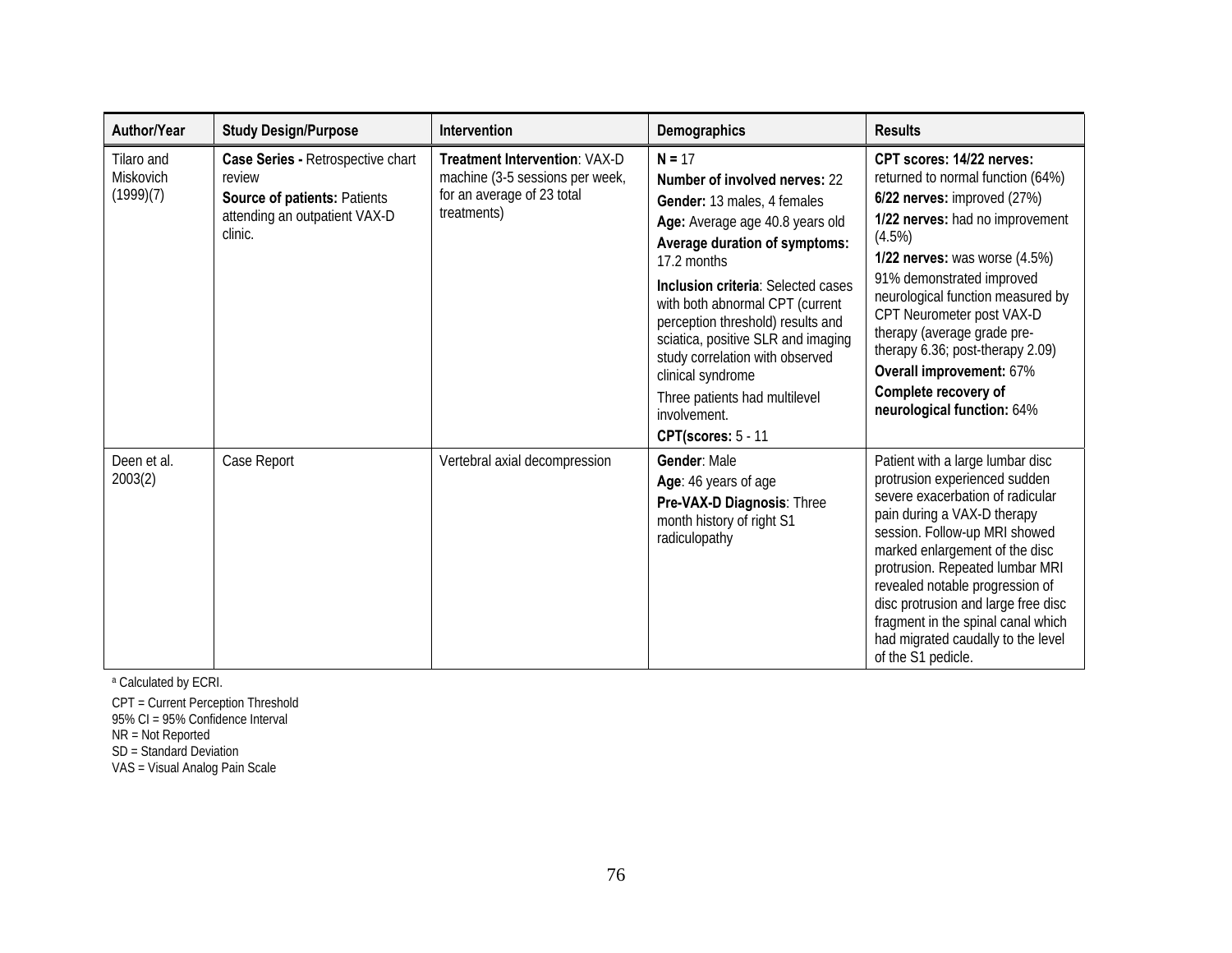#### **Table 13. Comparison of Outcomes Assessed by Studies of Decompression Therapy and Other Non Surgical LBP Treatments**

| <b>Technology</b>                                      | Author                     | Year | improvement<br>Pain scores (VAS) or pain | <b>Functional status</b> | Physiological variables | Short term duration of effects | Long term duration of effects | Absenteeism  | Global improvement | Return to work | <b>Overall health</b> | Analgesic consumption | Recovery time | Work loss | Nerve conduction | Gait Analysis | Overall quality of life | Overall improvement | Return to full work | Low back disability |
|--------------------------------------------------------|----------------------------|------|------------------------------------------|--------------------------|-------------------------|--------------------------------|-------------------------------|--------------|--------------------|----------------|-----------------------|-----------------------|---------------|-----------|------------------|---------------|-------------------------|---------------------|---------------------|---------------------|
| Studies of decompression therapy                       |                            |      |                                          |                          |                         |                                |                               |              |                    |                |                       |                       |               |           |                  |               |                         |                     |                     |                     |
| DRS (Decompression<br>Reduction System)                | Shealy and<br>Borgmeyer(6) | 1997 | ✓                                        |                          |                         |                                |                               |              |                    |                |                       |                       |               |           |                  |               |                         |                     |                     |                     |
| IDD (Intervertebral Differential<br>Dynamics) Therapy® | Shealy et<br>al.(10)       | 2005 | ✓                                        |                          |                         |                                |                               |              |                    |                |                       |                       |               |           |                  |               |                         |                     |                     |                     |
| Vertebral axial decompression                          | Ramos(1)                   | 2004 | ✓                                        | ✓                        |                         |                                |                               |              |                    |                |                       |                       |               |           |                  |               |                         |                     |                     |                     |
| Vertebral axial decompression                          | Sherry et al.(3)           | 2001 | ✓                                        | ✓                        |                         |                                |                               |              |                    |                |                       |                       |               |           |                  |               |                         |                     |                     |                     |
| Vertebral axial decompression                          | Gose et al.(5)             | 1998 | ✓                                        | ✓                        |                         |                                |                               |              |                    |                |                       |                       |               |           |                  |               |                         |                     |                     |                     |
| Vertebral axial decompression                          | Tilaro and<br>Miskovich(7) | 1999 |                                          |                          | ✓                       |                                |                               |              |                    |                |                       |                       |               |           |                  |               |                         |                     |                     |                     |
| Vertebral axial decompression                          | Ramos and<br>Martin(8)     | 1994 |                                          |                          | ✓                       |                                |                               |              |                    |                |                       |                       |               |           |                  |               |                         |                     |                     |                     |
| Vertebral axial decompression                          | Naguszewski et<br>al.(9)   | 2001 | ✓                                        |                          | ✓                       |                                |                               |              |                    |                |                       |                       |               |           |                  |               |                         |                     |                     |                     |
| Studies of other non-surgical LBP treatment options    |                            |      |                                          |                          |                         |                                |                               |              |                    |                |                       |                       |               |           |                  |               |                         |                     |                     |                     |
| SMT (systematic review)                                | Cochrane(44)               | 2005 | $\checkmark$                             | ✓                        | ✓                       | ✓                              | ✓                             | $\checkmark$ | $\checkmark$       |                |                       | ✓                     |               |           | ✓                | ✓             |                         |                     |                     |                     |
| Traction (systematic review)                           | Cochrane(45)               | 2005 | ✓                                        | ✓                        |                         |                                |                               |              | ✓                  | ✓              |                       |                       |               |           |                  |               |                         |                     |                     |                     |
| CAM (systematic review)                                | Gagnier(11)                | 2005 | ✓                                        | ✓                        | $\checkmark$            | $\checkmark$                   | ✓                             | ✓            | ✓                  |                | ✓                     | $\checkmark$          |               |           | ✓                | ✓             | ✓                       |                     |                     |                     |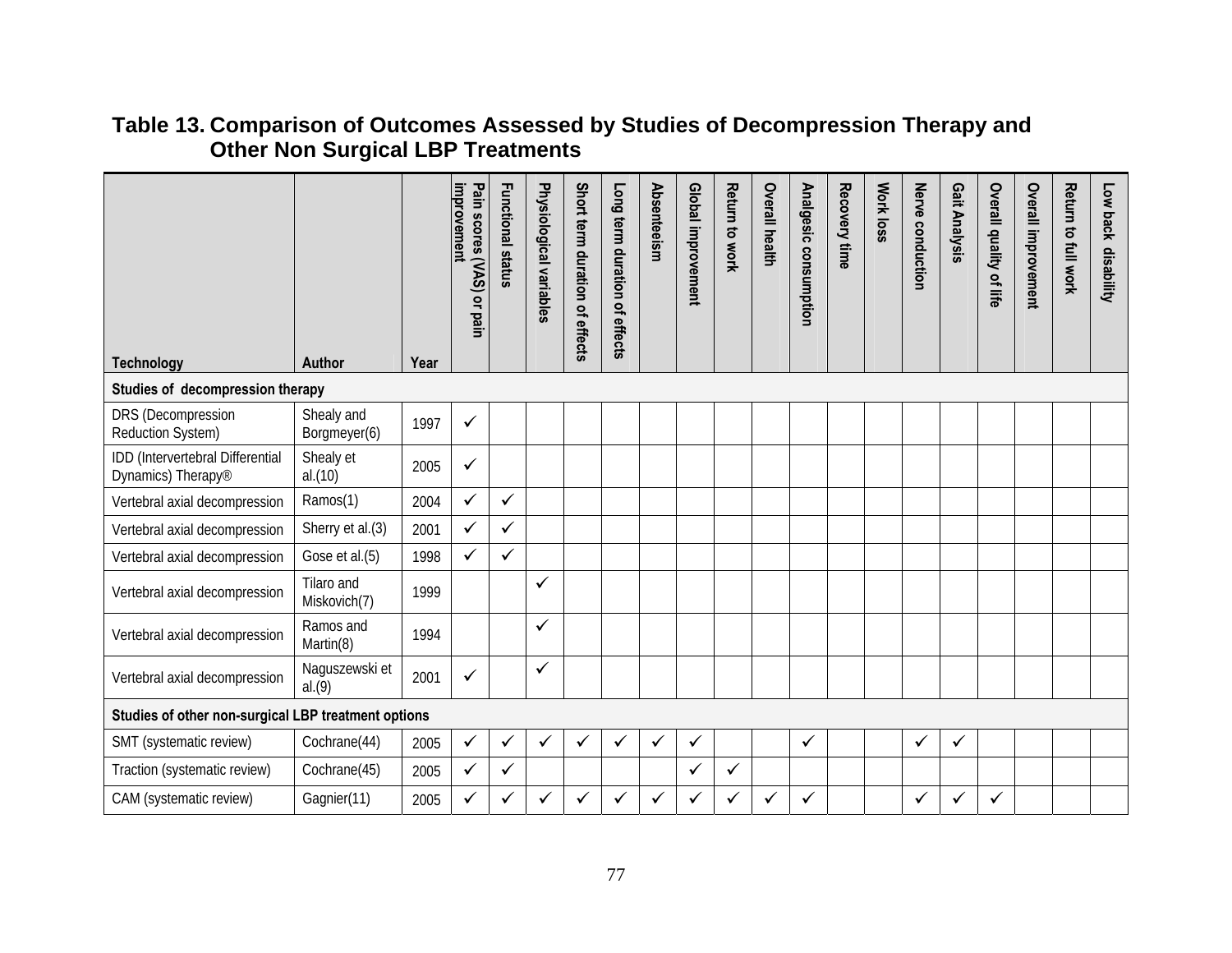| <b>Technology</b>                       | <b>Author</b> | Year | improvement<br>Pain scores (VAS)<br>ă<br>pain | Functional<br><b>status</b> | Physiological<br>variables | <b>Short</b><br>term<br>duration<br>$\mathbf{a}$<br>effects | Long term<br>duration<br>٩<br>effects | Absenteeism | <b>Isdol</b> <sub>5</sub><br>improvement | <b>Return</b><br>ಕ<br>work | Overall<br><b>health</b> | Analgesic<br>consumptio<br>5 | Recovery<br>time | Work loss    | Nerve<br>conduction | Gait Analysis | <b>Overall</b><br>quality<br>ዹ<br>뺥 | Overall<br>improvement | <b>Return</b><br>ಕ<br>르<br>Work | Low<br>back<br>disability |
|-----------------------------------------|---------------|------|-----------------------------------------------|-----------------------------|----------------------------|-------------------------------------------------------------|---------------------------------------|-------------|------------------------------------------|----------------------------|--------------------------|------------------------------|------------------|--------------|---------------------|---------------|-------------------------------------|------------------------|---------------------------------|---------------------------|
| Acupuncture (meta-analysis)             | Manheimer(22) | 2005 | $\checkmark$                                  | $\checkmark$                |                            | ✔                                                           |                                       |             |                                          |                            |                          | $\checkmark$                 |                  |              |                     |               |                                     | $\checkmark$           | $\checkmark$                    |                           |
| Exercise Therapy (systematic<br>review) | Hayden(21)    | 2005 | ✔                                             | ✔                           |                            |                                                             |                                       |             |                                          |                            |                          |                              |                  |              |                     |               |                                     |                        |                                 |                           |
| SMT (systematic review)                 | Bronfort(46)  | 2004 | $\checkmark$                                  | ✔                           |                            | $\checkmark$                                                |                                       |             | $\checkmark$                             |                            |                          | $\mathbf{v}$                 |                  | $\checkmark$ |                     |               |                                     |                        |                                 | $\checkmark$              |

CAM = Complimentary and Alternative Medicine

CG = Control Group

CPT = Current Perception Threshold

MOB = Spinal Mobilization

NR = Not Reported

SMT = Spinal Manipulation Therapy

TG = Treatment Group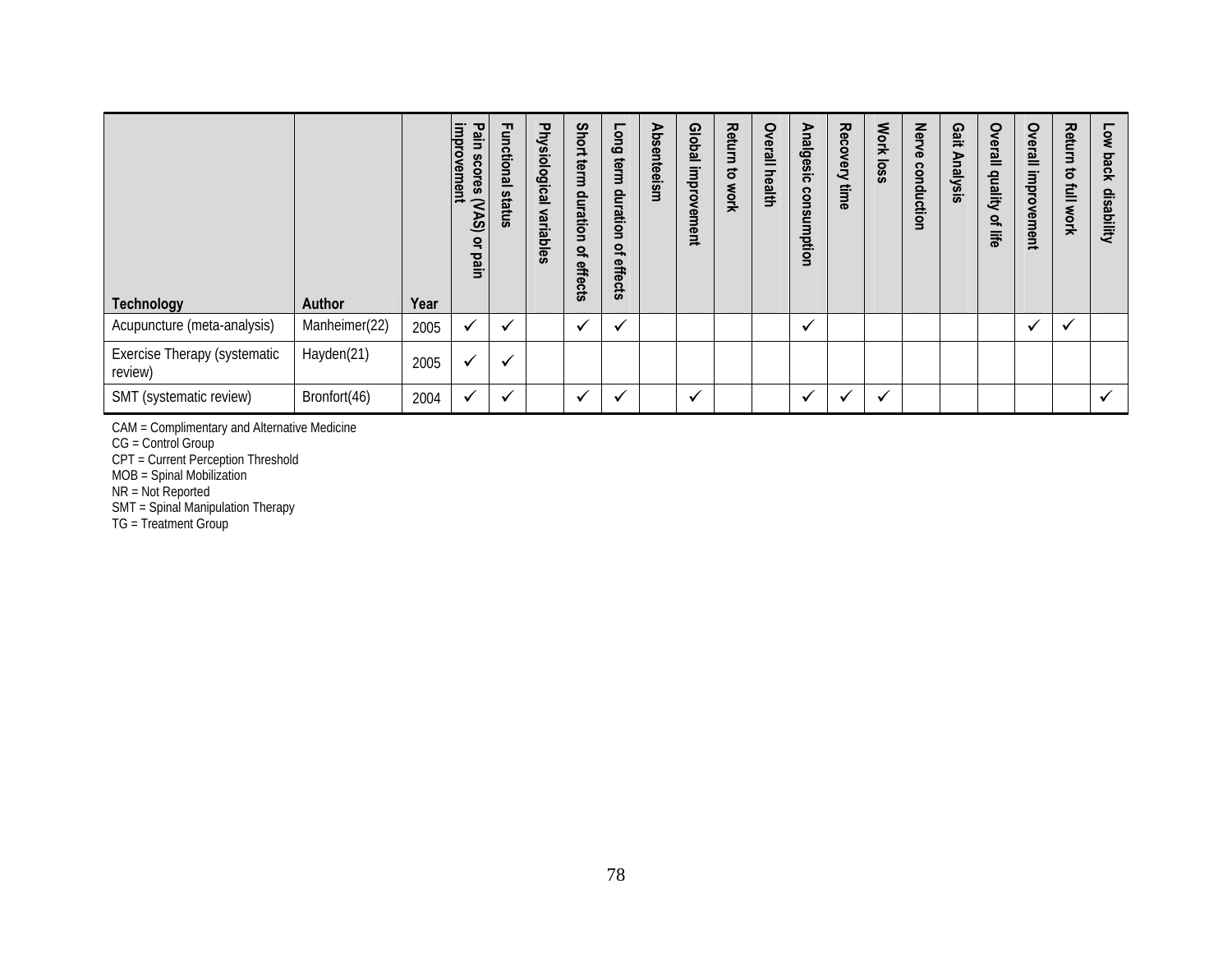| <b>Study</b>                    | <b>Study purpose</b>                                                                                         | Design                                                                    | <b>Treatment intervention</b>                                                                                                                                                                                         | <b>Control intervention</b>                                                                                                                                                                           | <b>Other interventions</b>                                                                                                                                                                   |
|---------------------------------|--------------------------------------------------------------------------------------------------------------|---------------------------------------------------------------------------|-----------------------------------------------------------------------------------------------------------------------------------------------------------------------------------------------------------------------|-------------------------------------------------------------------------------------------------------------------------------------------------------------------------------------------------------|----------------------------------------------------------------------------------------------------------------------------------------------------------------------------------------------|
| Ramos 2004(1)                   | To evaluate the<br>response to<br>VAX-D therapy                                                              | Controlled trial, control<br>group treated first,<br>then treatment group | VAX-D machine<br>30 minute sessions<br>15 cycles per session<br>Five sessions per week for a<br>total of 20 sessions                                                                                                  | VAX-D machine<br>30 minute sessions<br>15 cycles per session<br>Five sessions per week for a<br>total of 10 sessions                                                                                  | No exercises, stretching, or other<br>physical therapy allowed. Pain relieving<br>medication was allowed as necessary.                                                                       |
| Sherry et al. 2001(3)           | To address the<br>question of efficacy<br>and appropriateness of<br>vertebral axial<br>decompression therapy | Prospective<br>randomized controlled<br>trial                             | VAX-D machine,<br>standard protocol<br>Prone position<br>30 minute sessions<br>15 cycles per session<br>Five times per week for<br>4 weeks, then once per week<br>for 4 weeks                                         | <b>TENS</b><br>Prone position<br>30 minute sessions<br>Daily sessions for 20 days,<br>then once a week for 4 weeks<br>(not a normal TENS protocol,<br>this is considered a sub-<br>optimal treatment) | No physical therapy, steroid injection, or<br>other treatments allowed during the trial.<br>Non-narcotic pain relievers and anti-<br>inflammatory medications could be<br>taken if necessary |
| Shealy and<br>Borgmeyer 1997(6) | To evaluate the<br>DRS system with<br>outpatient protocols<br>compared to<br>traditional therapy             | Prospective<br>randomized controlled<br>trial                             | <b>DRS System-n</b><br>30 minute treatment sessions<br>60 seconds on,<br>60 seconds off<br>Up to 30 degrees of<br>distraction forces<br>20 sessions total<br>30 minutes of ice and TENS<br>applied after each session | <b>Standard traction</b><br>30 minute treatment sessions<br>60 seconds on,<br>60 seconds off<br>20 sessions total<br>30 minutes of ice and TENS<br>applied after each session                         | All patients were given a TENS unit for<br>continuous home use, and were<br>instructed and supervised in a<br>limbering/strengthening exercise<br>program                                    |

# **Table 14. Study Design Details of Studies that Address Key Question 3 (Part I of II)**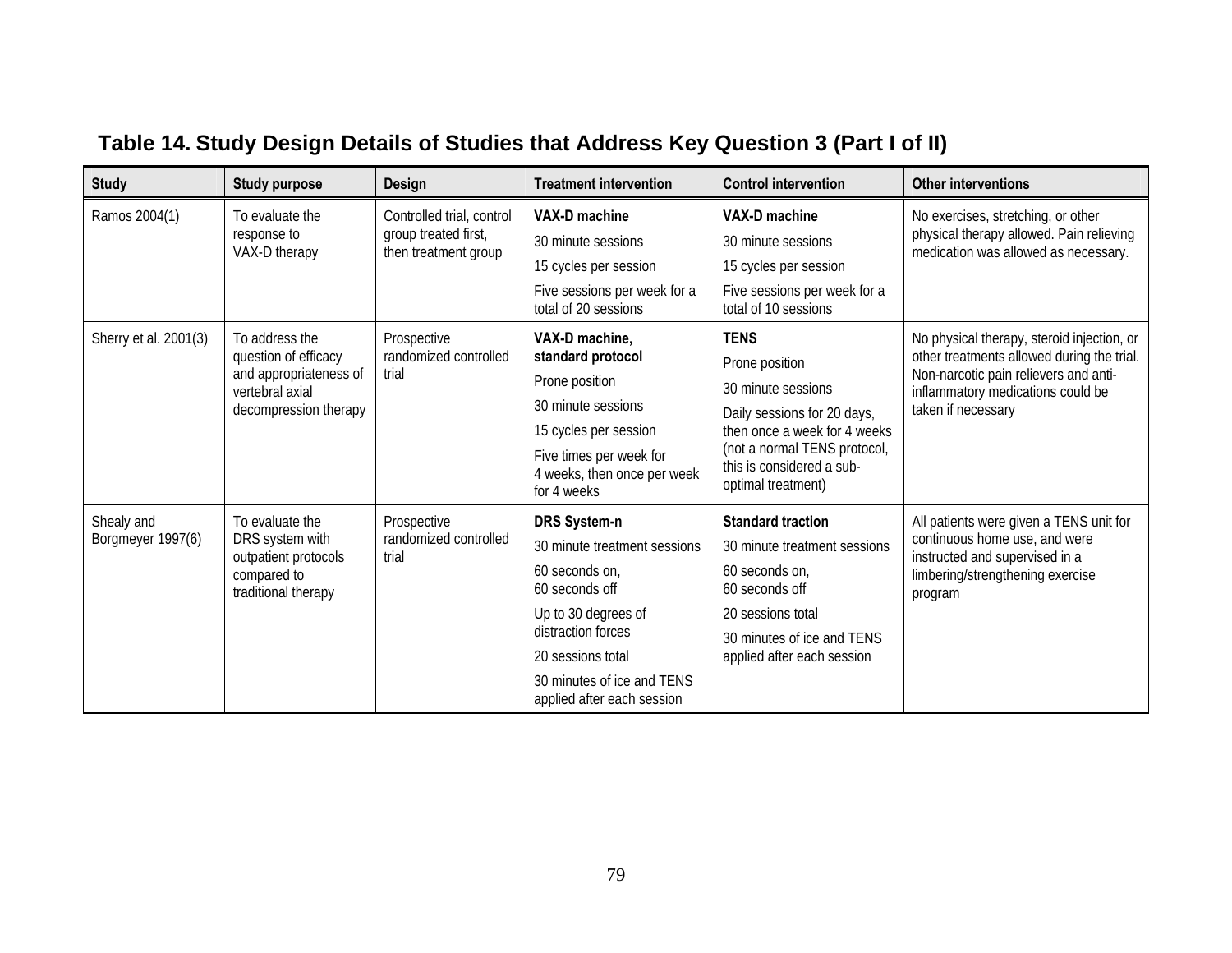| <b>Study</b>             | <b>Method of</b><br>allocation to groups                                                                                                    | <b>Outcomes collected</b>                                                                                                                                                                                                                                                                     | <b>Number</b><br>of<br>treatment<br>centers | <b>Patients</b><br>blind to<br>treatment? | <b>Outcome</b><br>evaluators<br>blind to<br>treatment? | <b>Dropouts</b>                                                                                                                                                                                                                                                                                                                   | Loss to<br>follow up                                                                                                                                                                                           | <b>ITT analysis?</b> | <b>Study funded</b><br>by/conflicts of<br>interest                                                                                         |
|--------------------------|---------------------------------------------------------------------------------------------------------------------------------------------|-----------------------------------------------------------------------------------------------------------------------------------------------------------------------------------------------------------------------------------------------------------------------------------------------|---------------------------------------------|-------------------------------------------|--------------------------------------------------------|-----------------------------------------------------------------------------------------------------------------------------------------------------------------------------------------------------------------------------------------------------------------------------------------------------------------------------------|----------------------------------------------------------------------------------------------------------------------------------------------------------------------------------------------------------------|----------------------|--------------------------------------------------------------------------------------------------------------------------------------------|
| Ramos<br>2004(1)         | Patients enrolled first<br>were allocated to the<br>control group,<br>patients enrolled later<br>were allocated to the<br>treatment group   | Remission of pain<br>(defined as at least<br>90% reduction in pain<br>on 10 cm VAS),<br>ability to carry out<br>ADLs, return to work                                                                                                                                                          | 1                                           | <b>No</b>                                 | <b>No</b>                                              | ${\sf NR}$                                                                                                                                                                                                                                                                                                                        | Average<br>number of<br>sessions was<br>9 in the control<br>group, 18 in the<br>treatment group                                                                                                                | Yes                  | Author statement<br>that he has no<br>financial interest or<br>affiliation with the<br>company that<br>manufactures the<br>VAX-D equipment |
| Sherry et al.<br>2001(3) | Patients were<br>randomized in<br>sequential order<br>(a pseudo-<br>randomization<br>method). Not<br>reported if allocation<br>was blinded. | Successful treatment<br>(defined as a 50%<br>reduction in pain on<br>10 cm VAS)<br>Improvement in<br>disability (patient-<br>nominated 4-point<br>disability rating).<br>Outcomes collected<br>before treatment<br>initiated and<br>after treatment was<br>completed, and<br>six months later | $\overline{4}$                              | <b>No</b>                                 | <b>NR</b>                                              | 2 patients<br>withdrew,<br>one from each<br>group:<br><b>TENS</b> because<br>"did not wish to<br>continue",<br>VAX-D because<br>"no longer<br>needed<br>treatment".<br>Two patients<br>were<br>randomized,<br>but found to<br>have VAS<br>baseline score<br><2, so they<br>were excluded<br>(both were<br>randomized to<br>VAX-D) | VAX-D: mean<br>24.1 treatments<br>per patient,<br>range 18-36;<br>TENS: mean<br>18.0 treatments<br>per patient,<br>range 10-24.<br>Only reported<br>data at 6-month<br>follow up for<br>"successful"<br>cases. | N <sub>0</sub>       | Co- author is<br>contracted to and<br>holds shares in<br>company that<br>delivers VAX-D<br>technology and<br>services                      |

## **Table 15. Study Design Details of Studies that Address Key Question 3 (Part II of II)**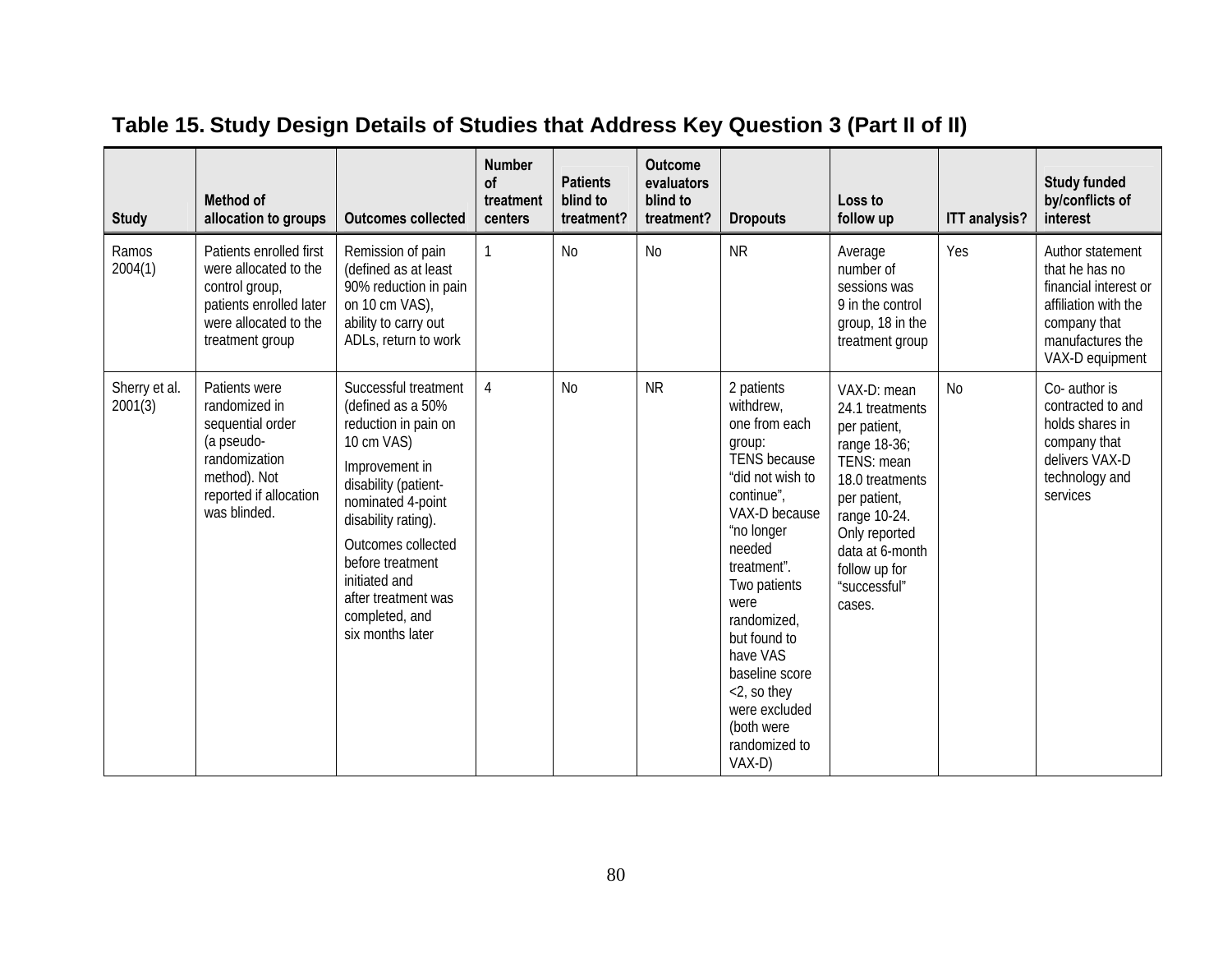| <b>Study</b>                       | Method of<br>allocation to groups                 | <b>Outcomes collected</b>                                      | <b>Number</b><br>of<br>treatment<br>centers | <b>Patients</b><br>blind to<br>treatment? | <b>Outcome</b><br>evaluators<br>blind to<br>treatment? | <b>Dropouts</b> | Loss to<br>follow up | <b>ITT analysis?</b> | <b>Study funded</b><br>by/conflicts of<br>interest                                                                                                                                                                                                                                  |
|------------------------------------|---------------------------------------------------|----------------------------------------------------------------|---------------------------------------------|-------------------------------------------|--------------------------------------------------------|-----------------|----------------------|----------------------|-------------------------------------------------------------------------------------------------------------------------------------------------------------------------------------------------------------------------------------------------------------------------------------|
| Shealy and<br>Borgmeyer<br>1997(6) | Randomly assigned,<br>method used not<br>reported | Patient assessment<br>of pain relief on a<br>categorical scale |                                             | Yes                                       | <b>NR</b>                                              | Not reported    | <b>NR</b>            | <b>NR</b>            | Author (Shealy)<br>developed the<br>DRS device<br>(http://www.certhe<br>althsciences.com/r<br>esearch3.html);<br>Co-author<br>(Borgmeyer) is a<br>research<br>coordinator at<br>The Shealy<br>Institute, which<br>utilizes DRS<br>technology in its<br>therapeutic<br>programs.(47) |

ITT = Intent-to-Treat<br>NR = Not Reported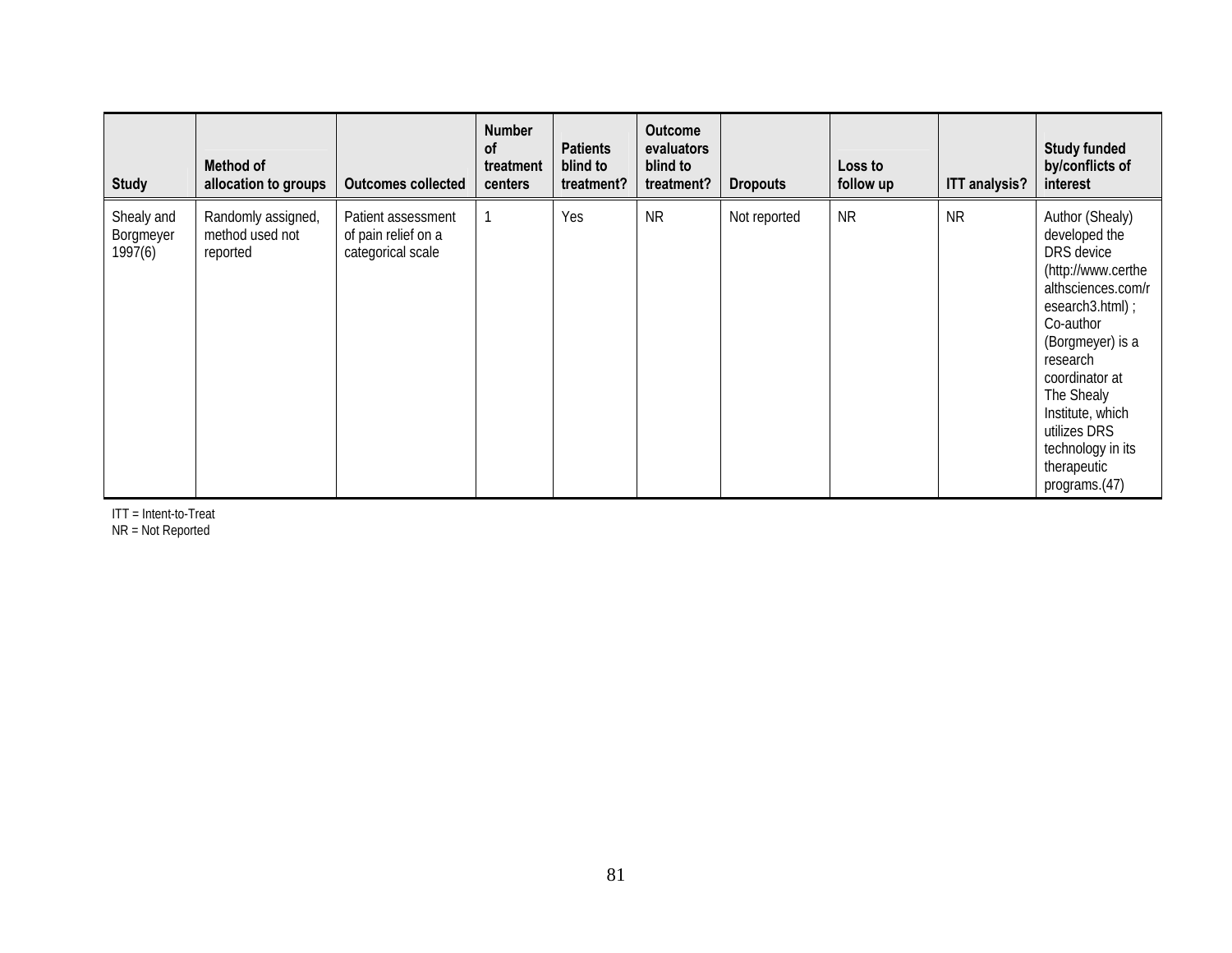| Patients assigned to groups<br>physician preference?<br>Stochastic randomization?<br>Other methods used to attempt comparability between groups?<br>based<br>on factors<br>other than patient or<br>N<br>N<br>N<br>Y<br><b>NR</b><br>Υ |
|----------------------------------------------------------------------------------------------------------------------------------------------------------------------------------------------------------------------------------------|
| Same outcome measures in both groups?<br>Υ<br><b>NR</b><br><b>NR</b><br><b>NR</b><br>N<br>N<br><b>NR</b><br><b>NR</b><br>Υ<br>Υ<br>Υ<br>N                                                                                              |
| Outcome measure objective?                                                                                                                                                                                                             |
| Baseline patient characteristics comparable?<br>Baseline performance levels comparable?<br>Comparison of interest prospectively planned?<br>Treatment group and control group concurrently treated?                                    |
|                                                                                                                                                                                                                                        |
|                                                                                                                                                                                                                                        |
|                                                                                                                                                                                                                                        |
|                                                                                                                                                                                                                                        |
|                                                                                                                                                                                                                                        |
|                                                                                                                                                                                                                                        |
|                                                                                                                                                                                                                                        |
| Randomized?<br>Ν<br>Y                                                                                                                                                                                                                  |

**Table 16. Quality Assessment of Studies Addressing Key Question 3** 

N = No

Y = Yes

NR = Not Reported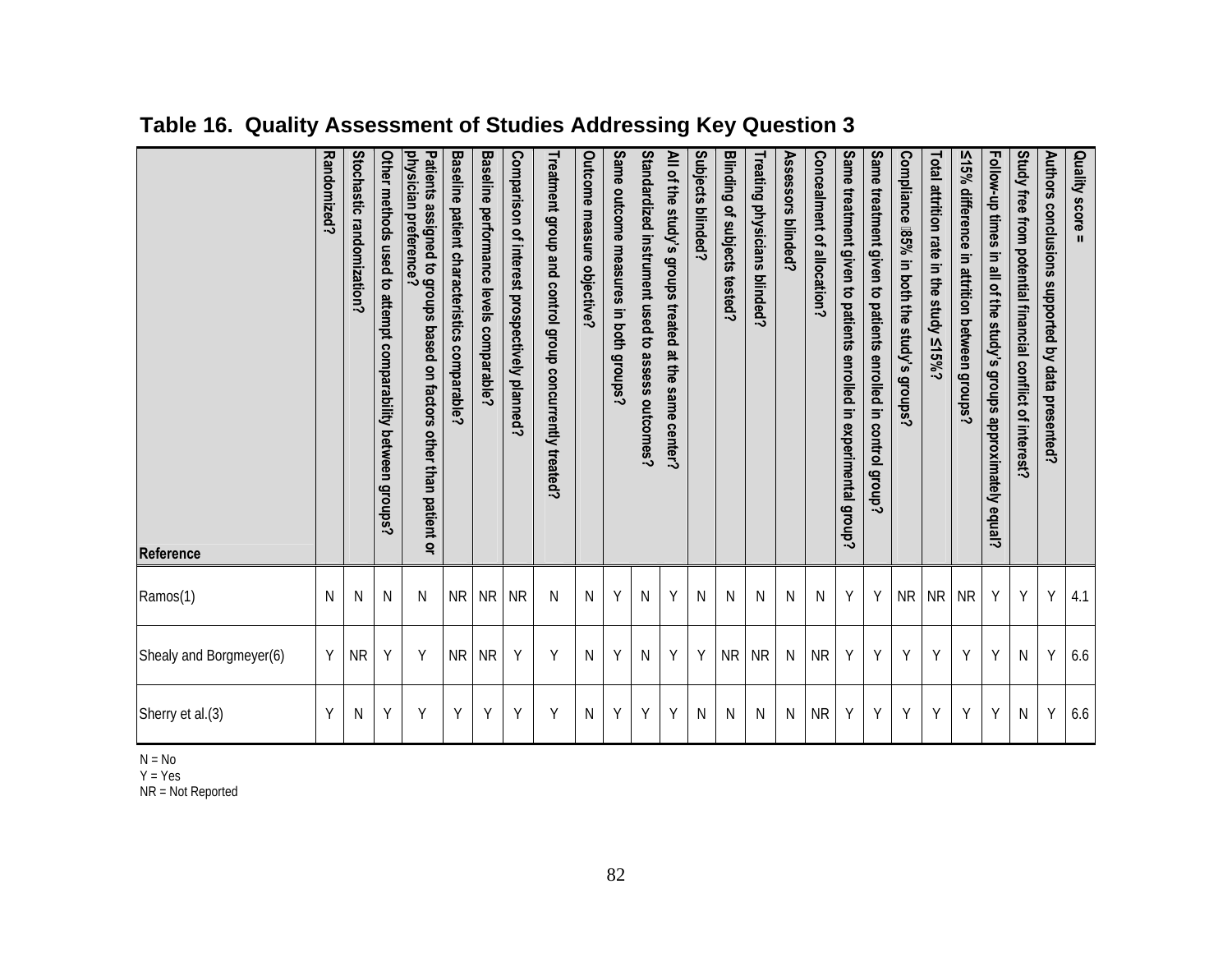|                       | <b>Baseline</b><br>VAS scores mean (range) |                                             | Post-treatment*<br>VAS scores mean (range)  |                                             |  |
|-----------------------|--------------------------------------------|---------------------------------------------|---------------------------------------------|---------------------------------------------|--|
| <b>Study</b>          | Treatment                                  | Control                                     | Treatment                                   | Control                                     |  |
| Sherry et al. 2001(3) | 5.99<br>(2.1 to 8.7)<br>$n = 19$           | 5.44<br>$(2.7 \text{ to } 8.5)$<br>$n = 21$ | 1.85<br>$(0.0 \text{ to } 5.6)$<br>$n = 19$ | 5.97<br>$(1.8 \text{ to } 8.5)$<br>$n = 21$ |  |

## **Table 17. Studies that Address Key Question 3: Pain Outcomes: VAS Scores**

VAS = Visual Analog Scale